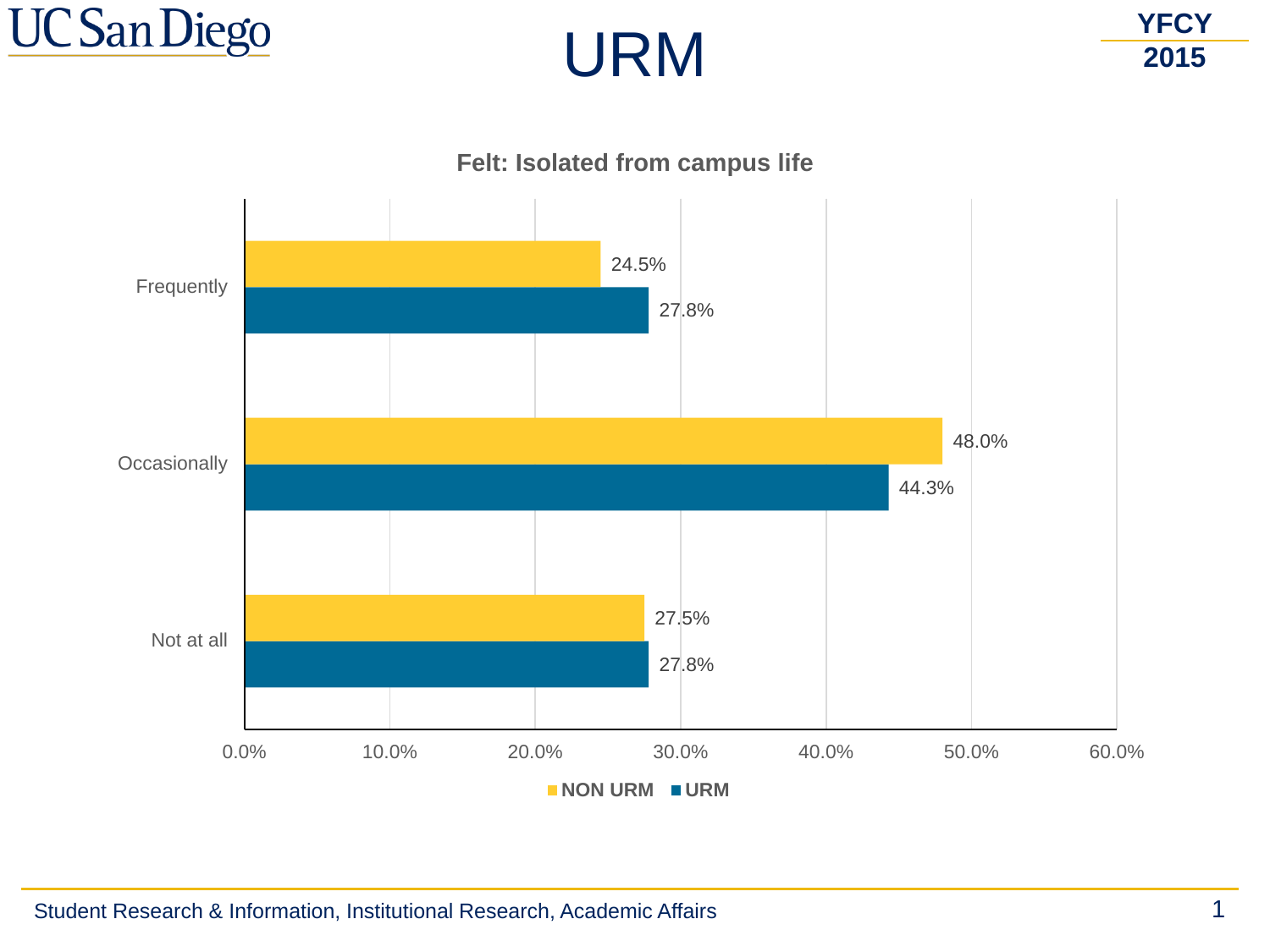





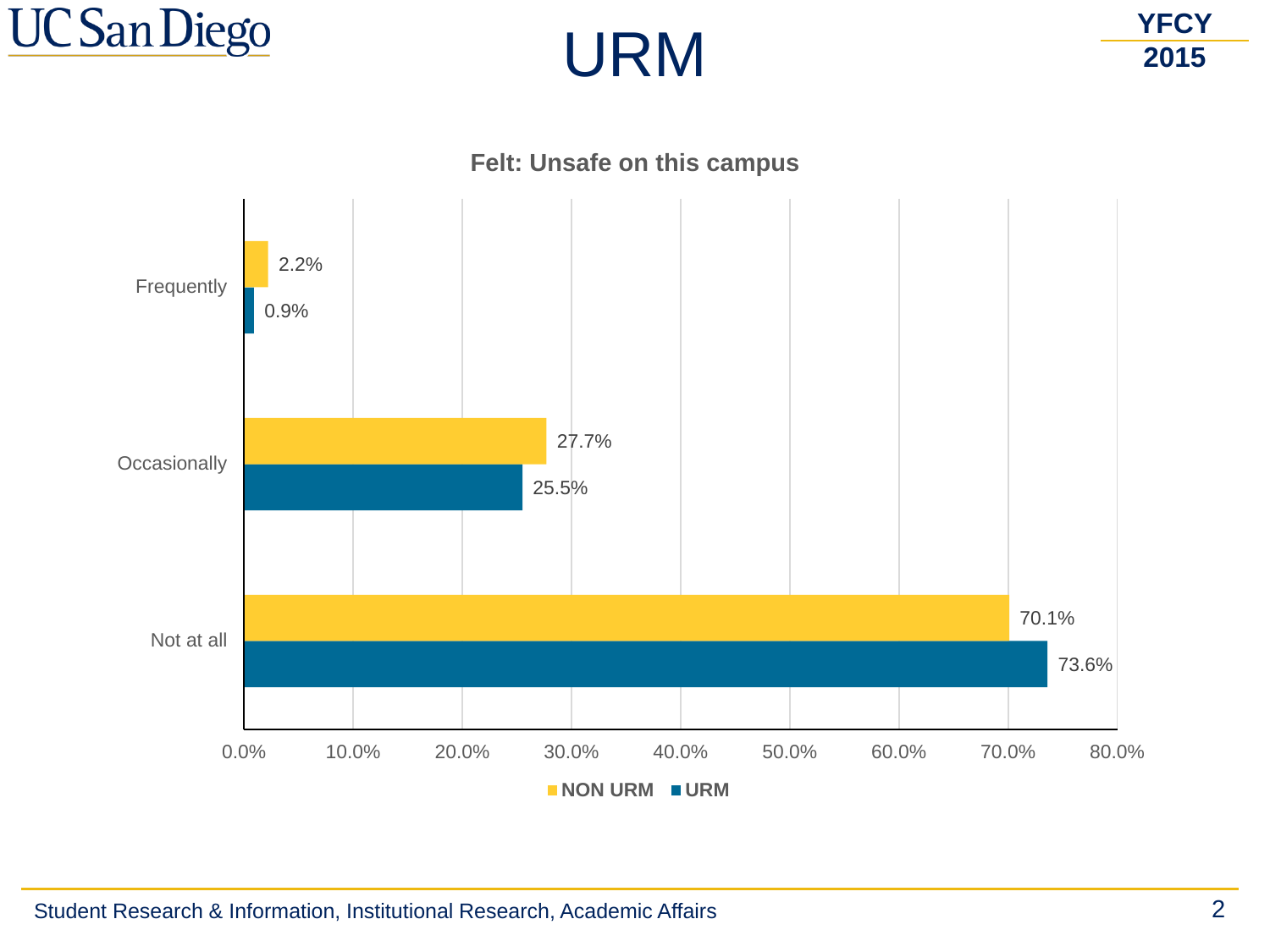



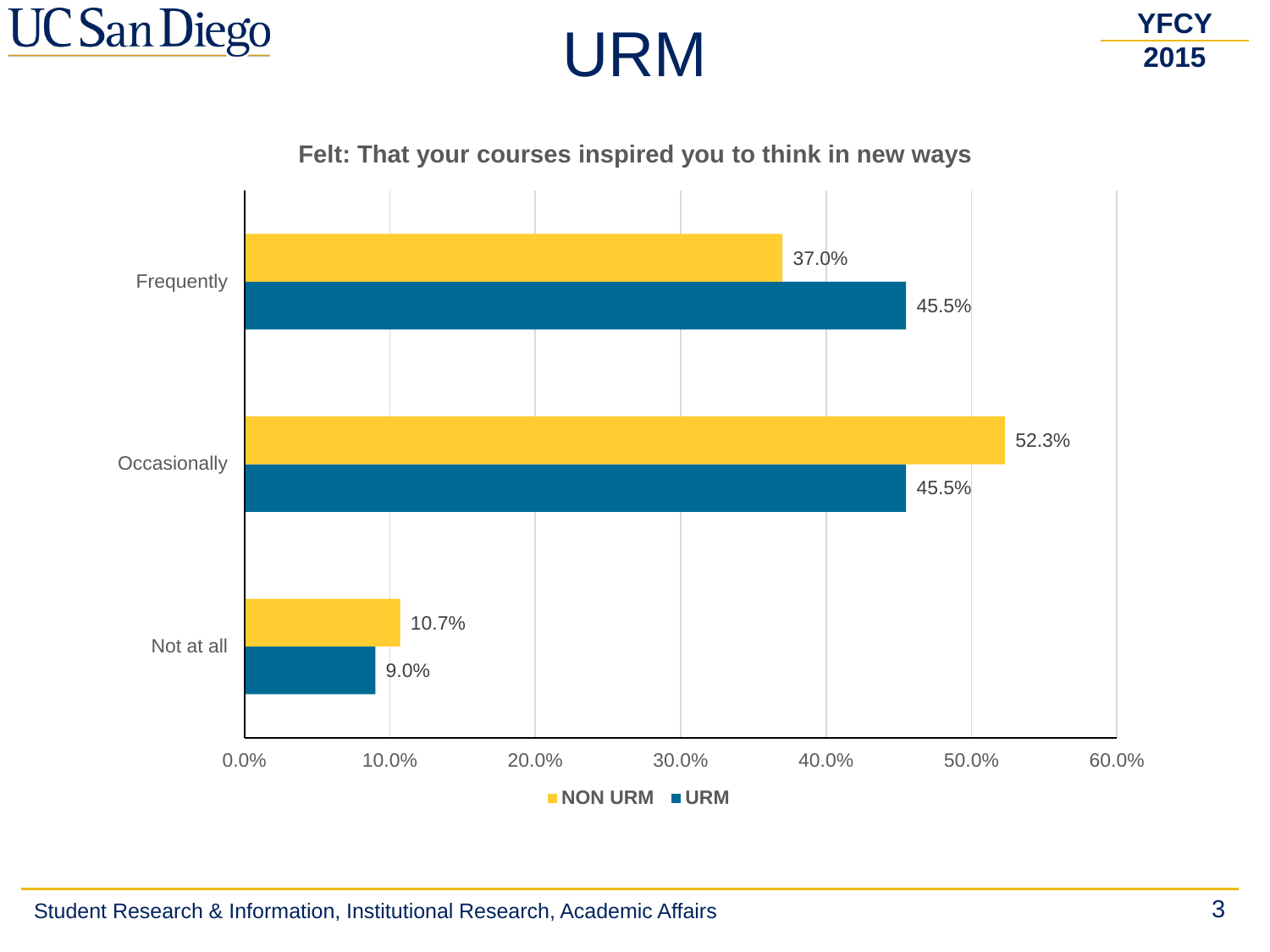



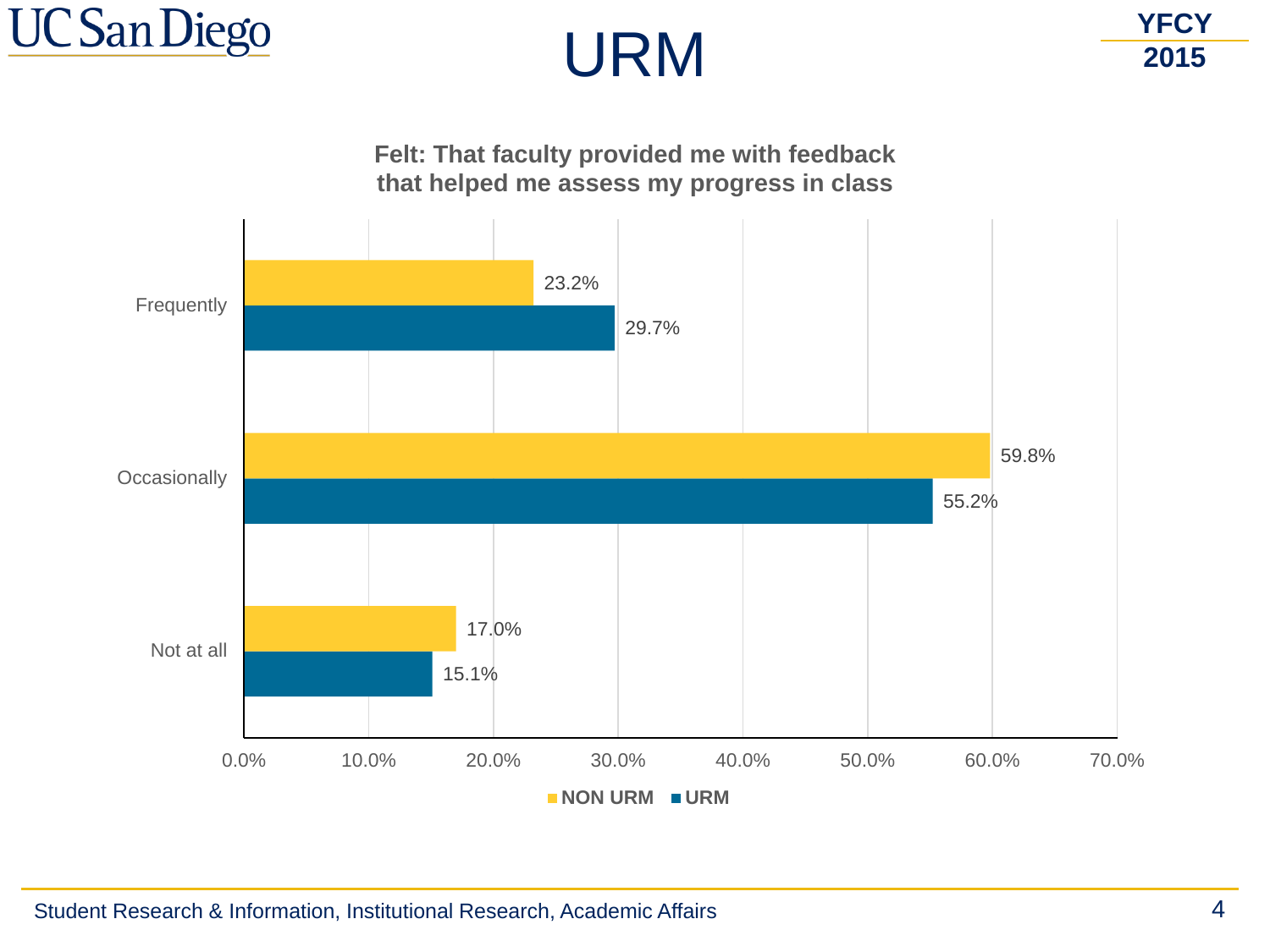



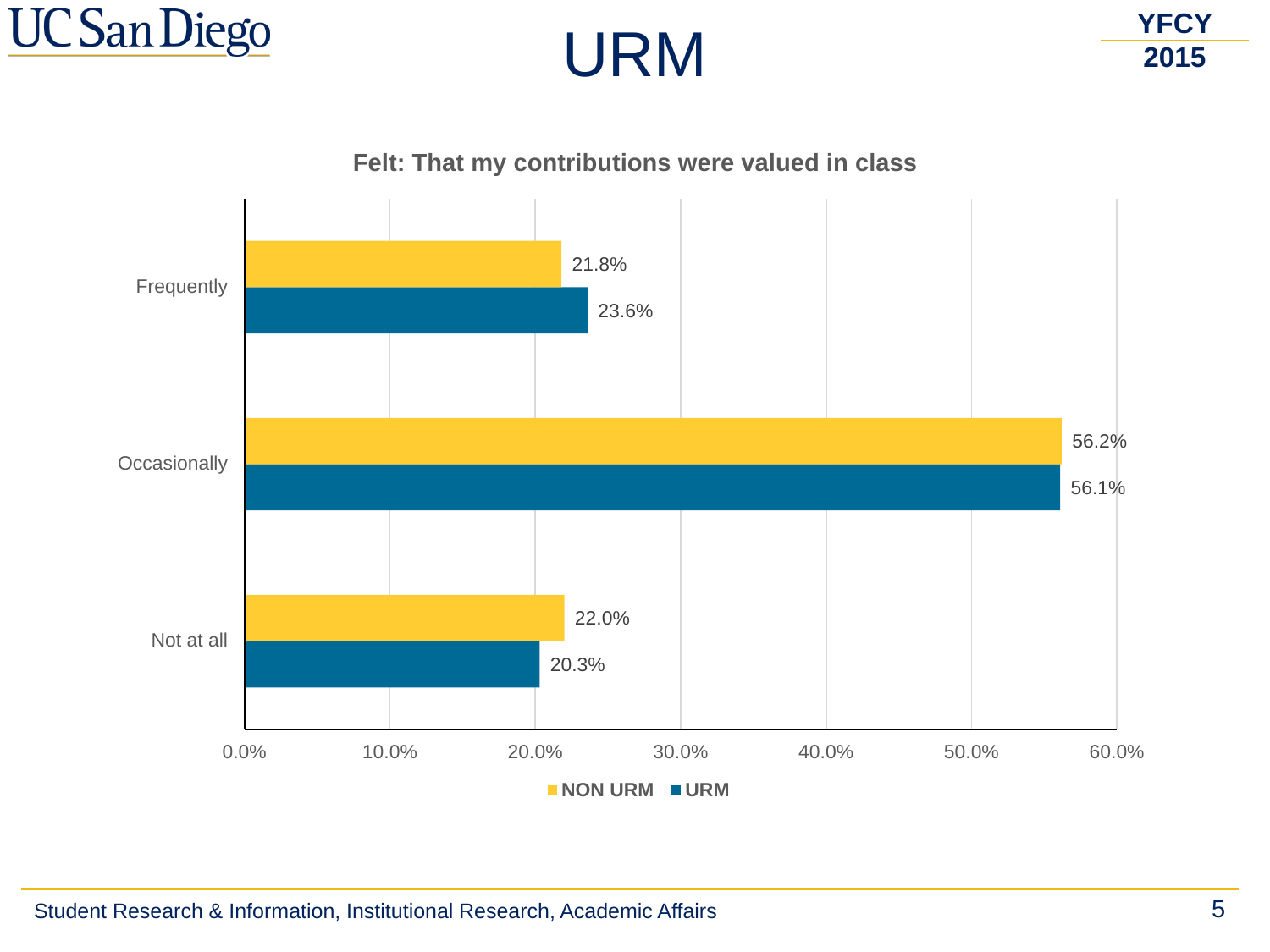





**Felt: That faculty encouraged me to ask questions and participate in**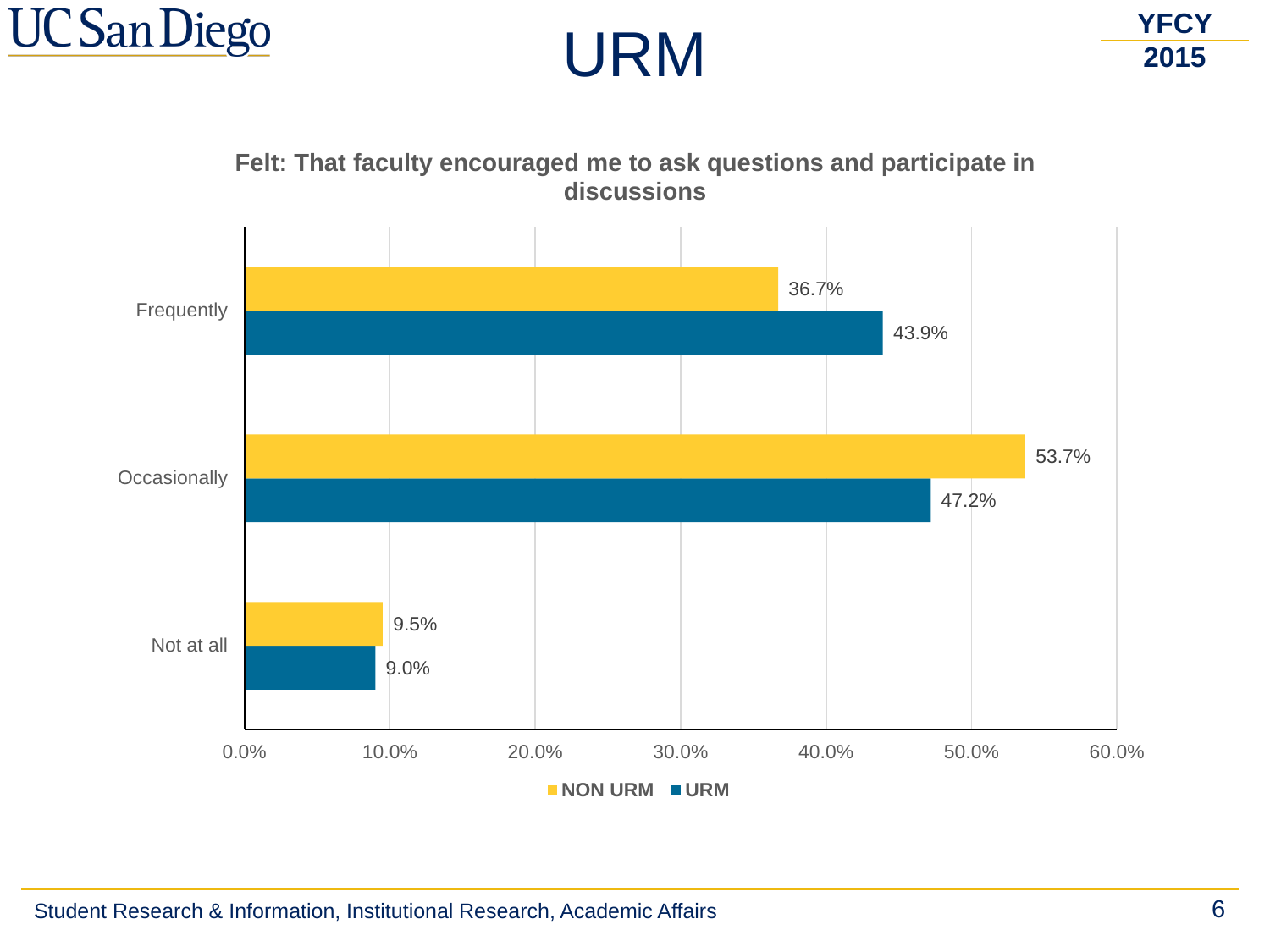





**Satisfaction: General education and core curriculum courses**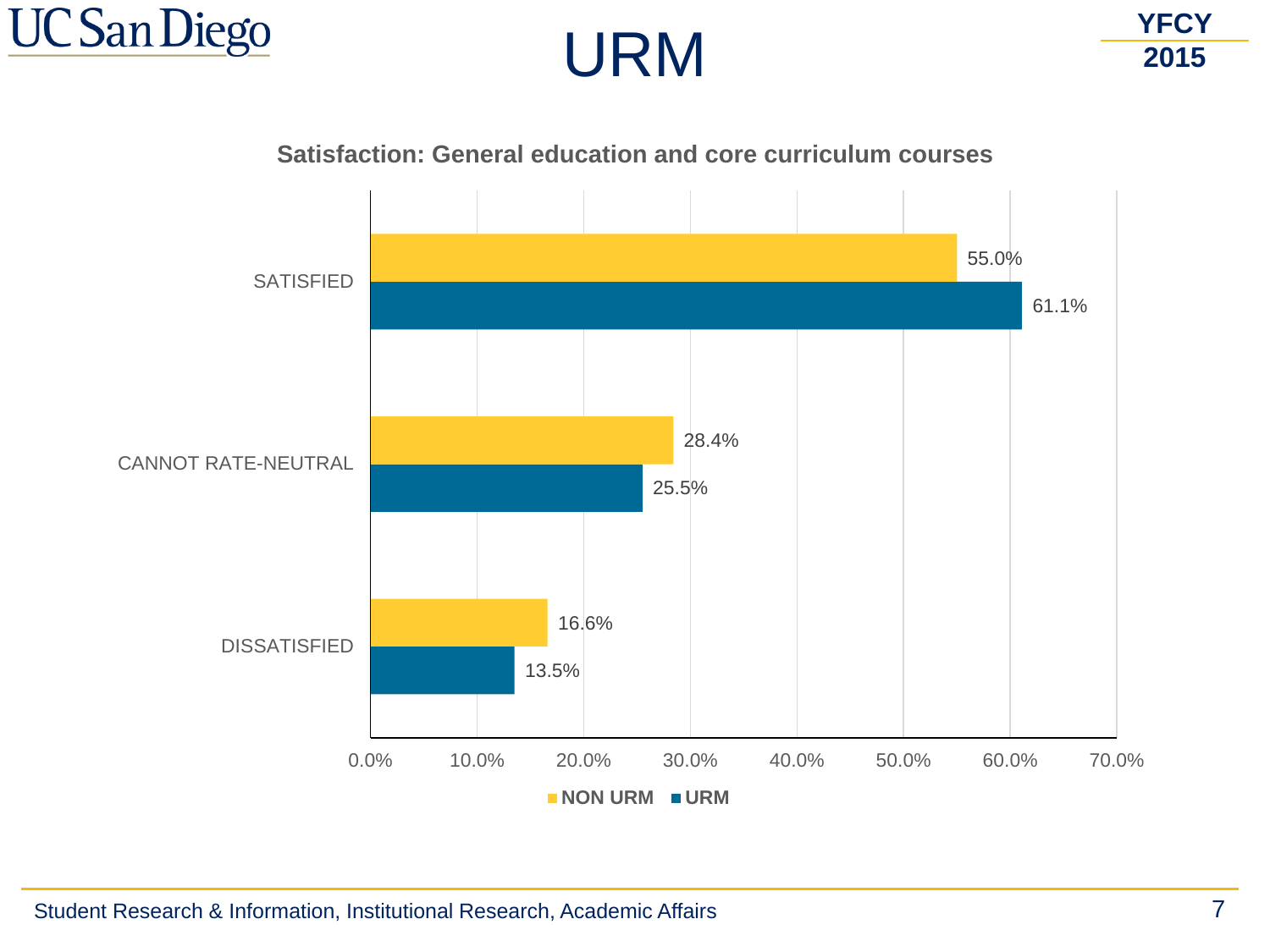



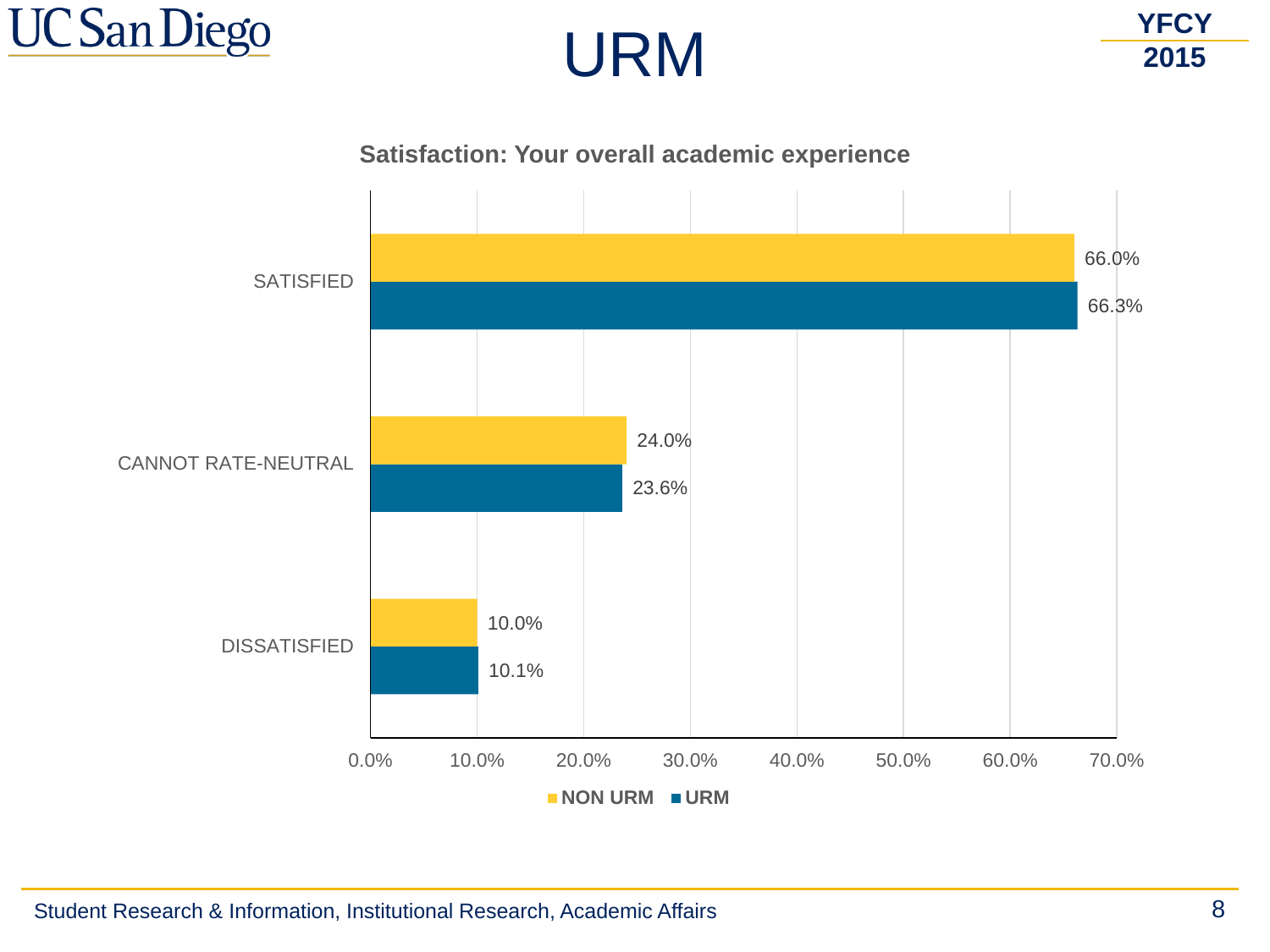





## Student Research & Information, Institutional Research, Academic Affairs **9** and  $\overline{9}$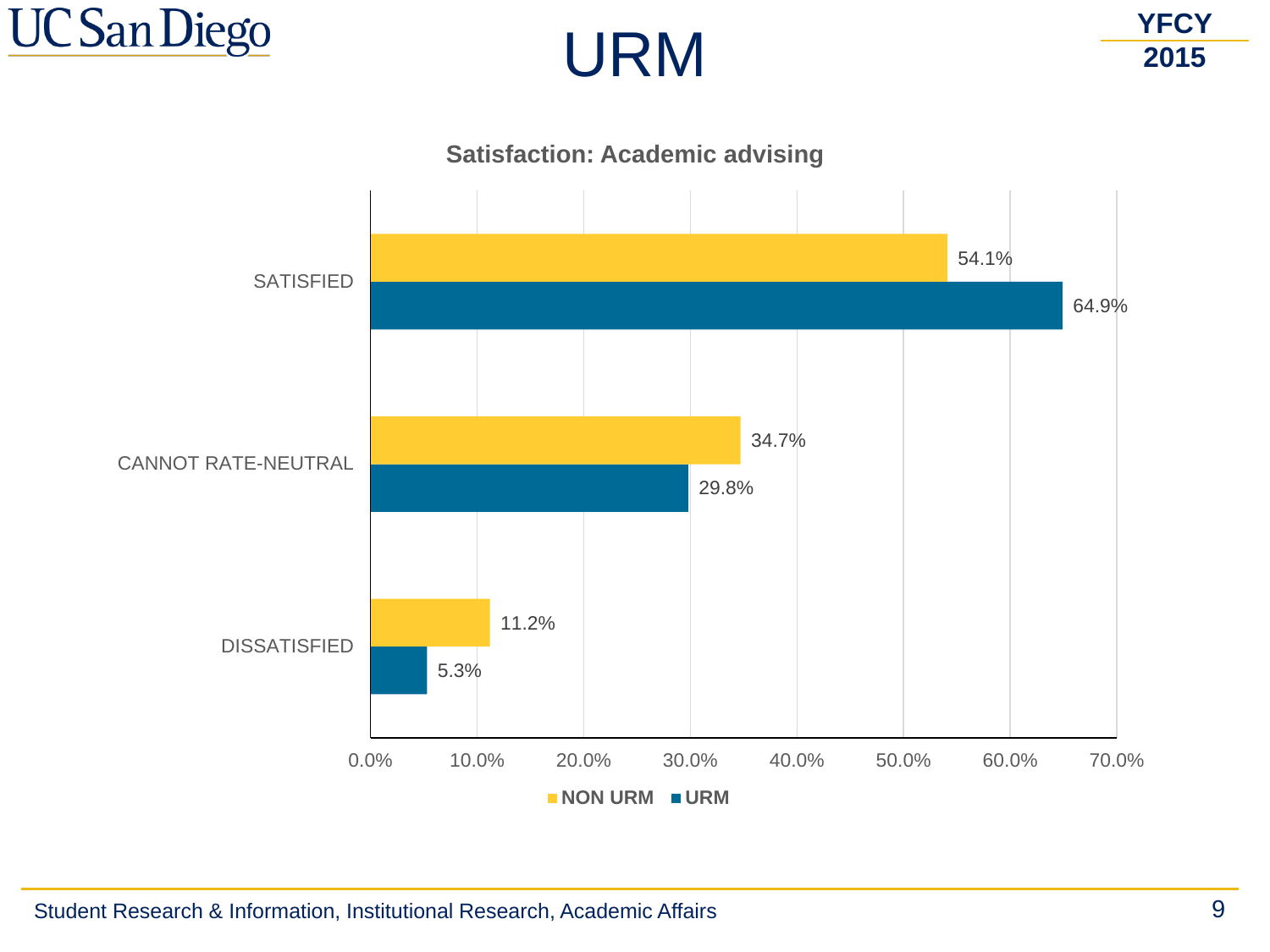





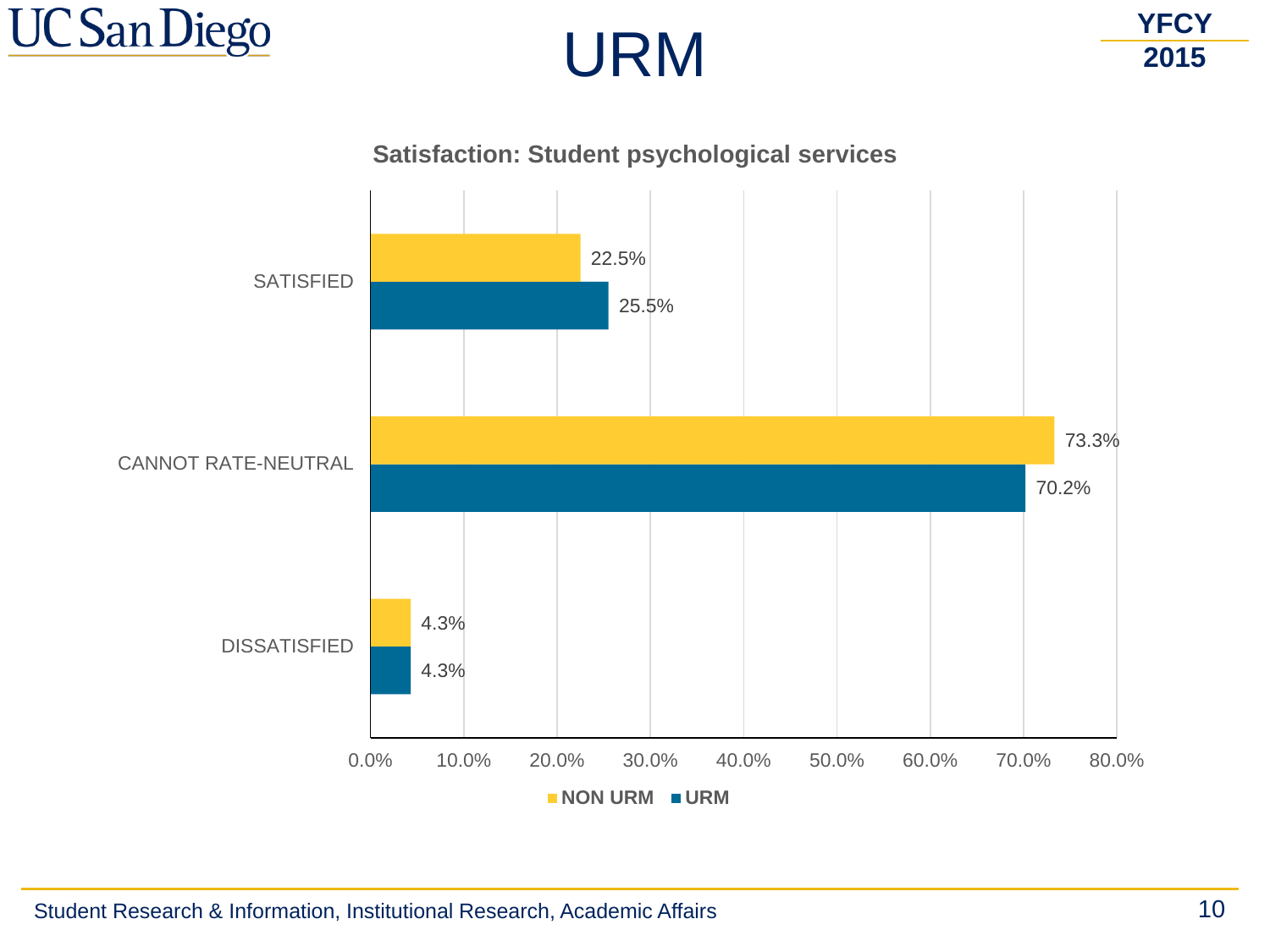



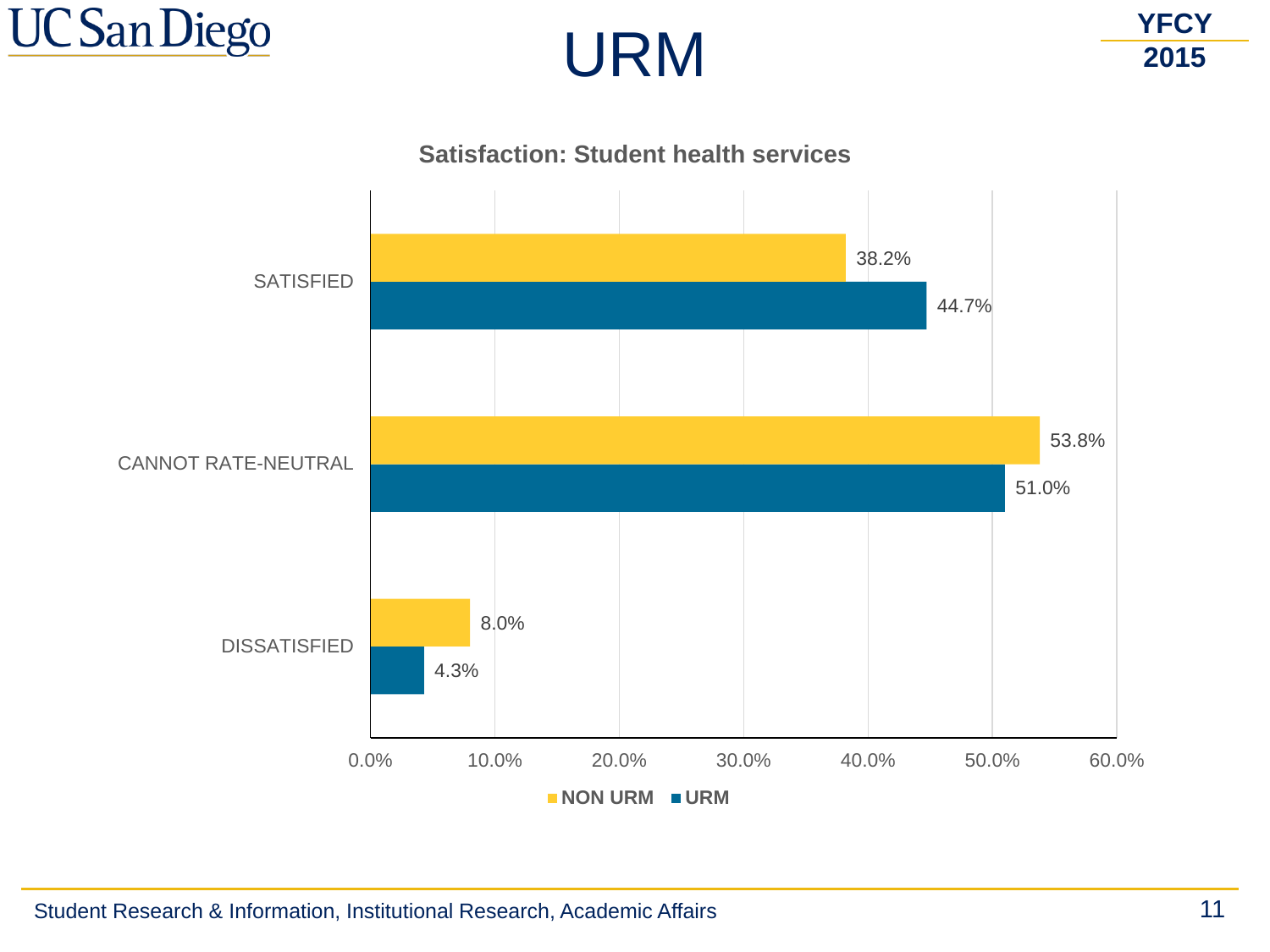



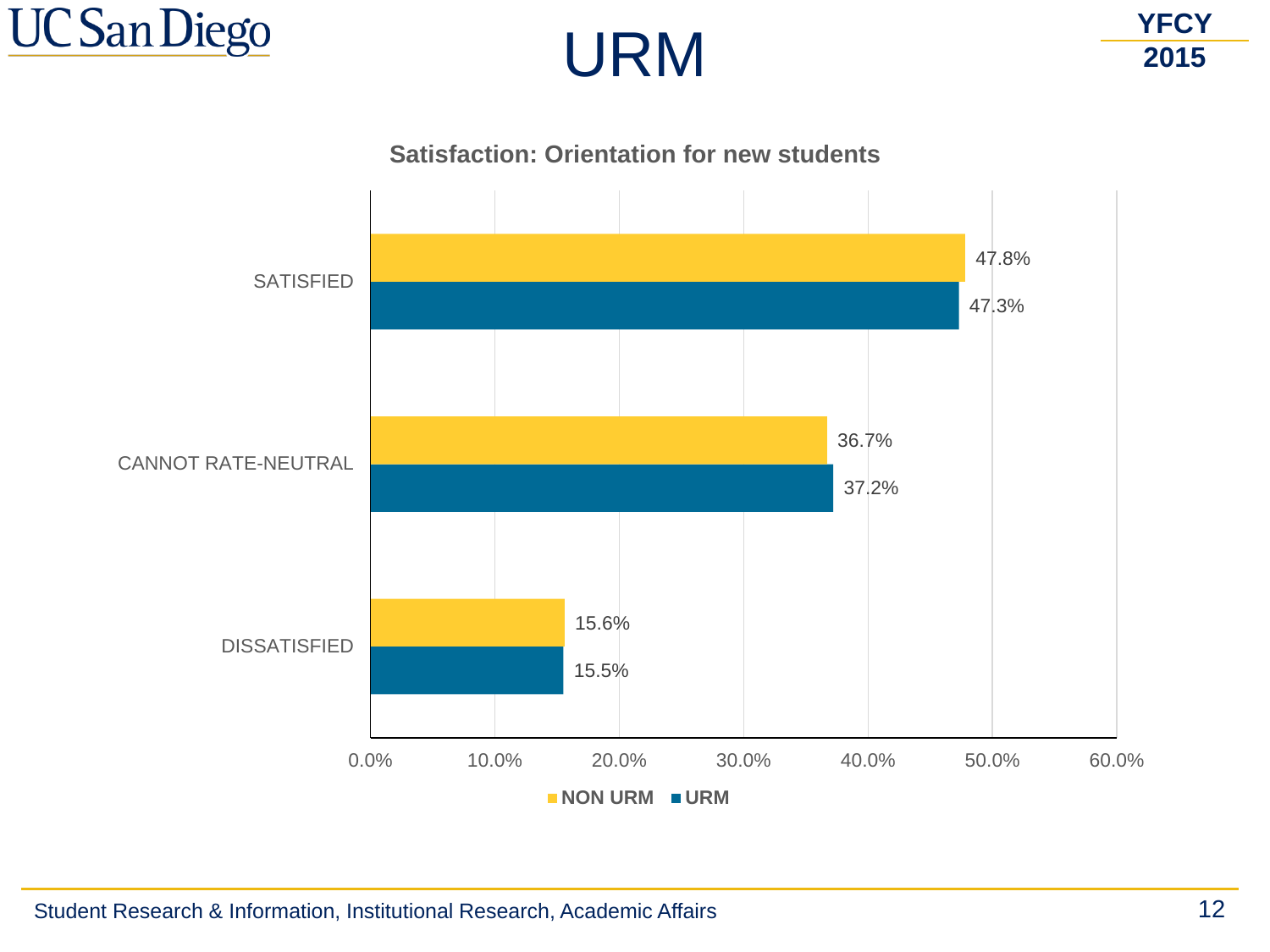



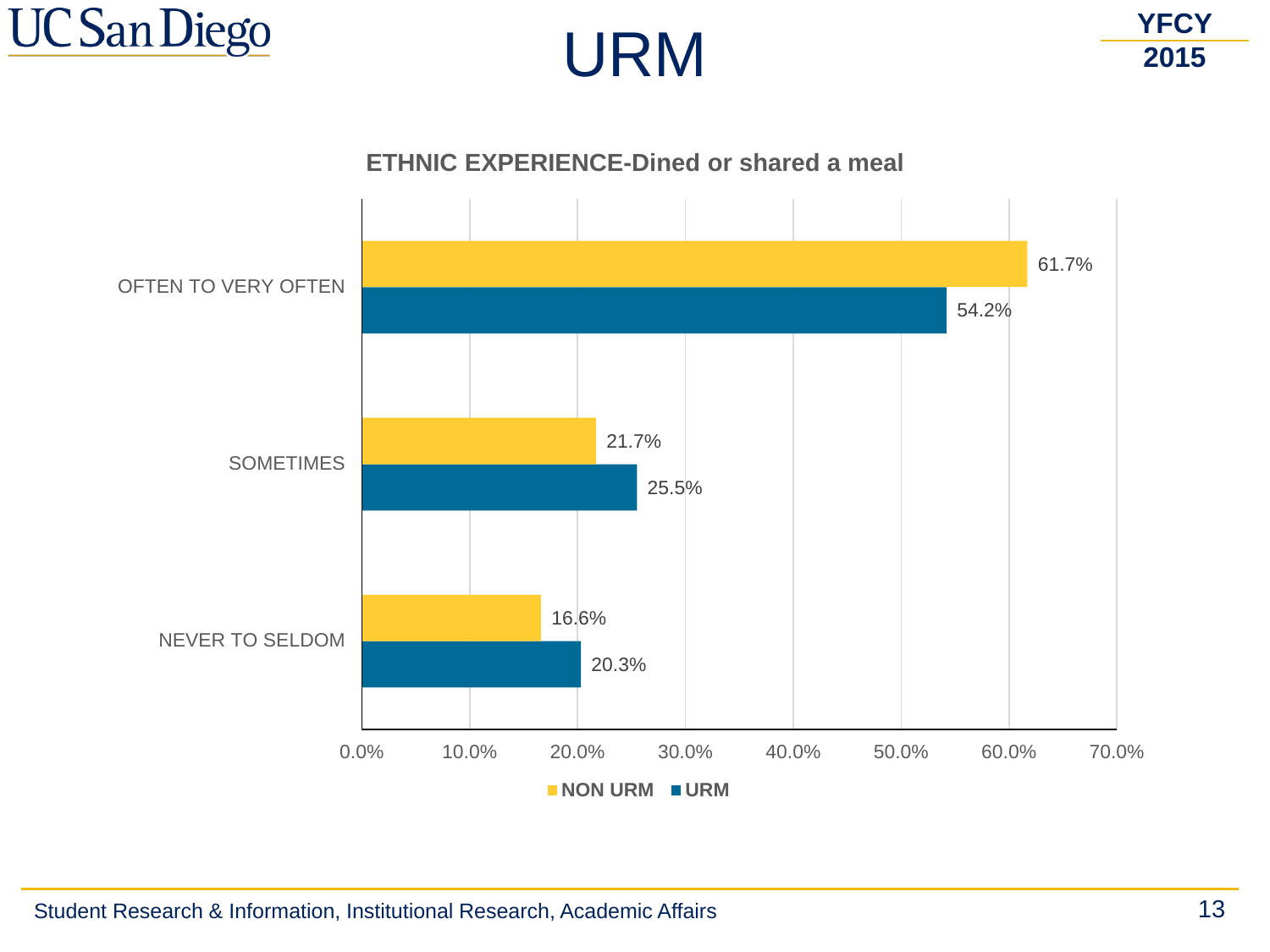



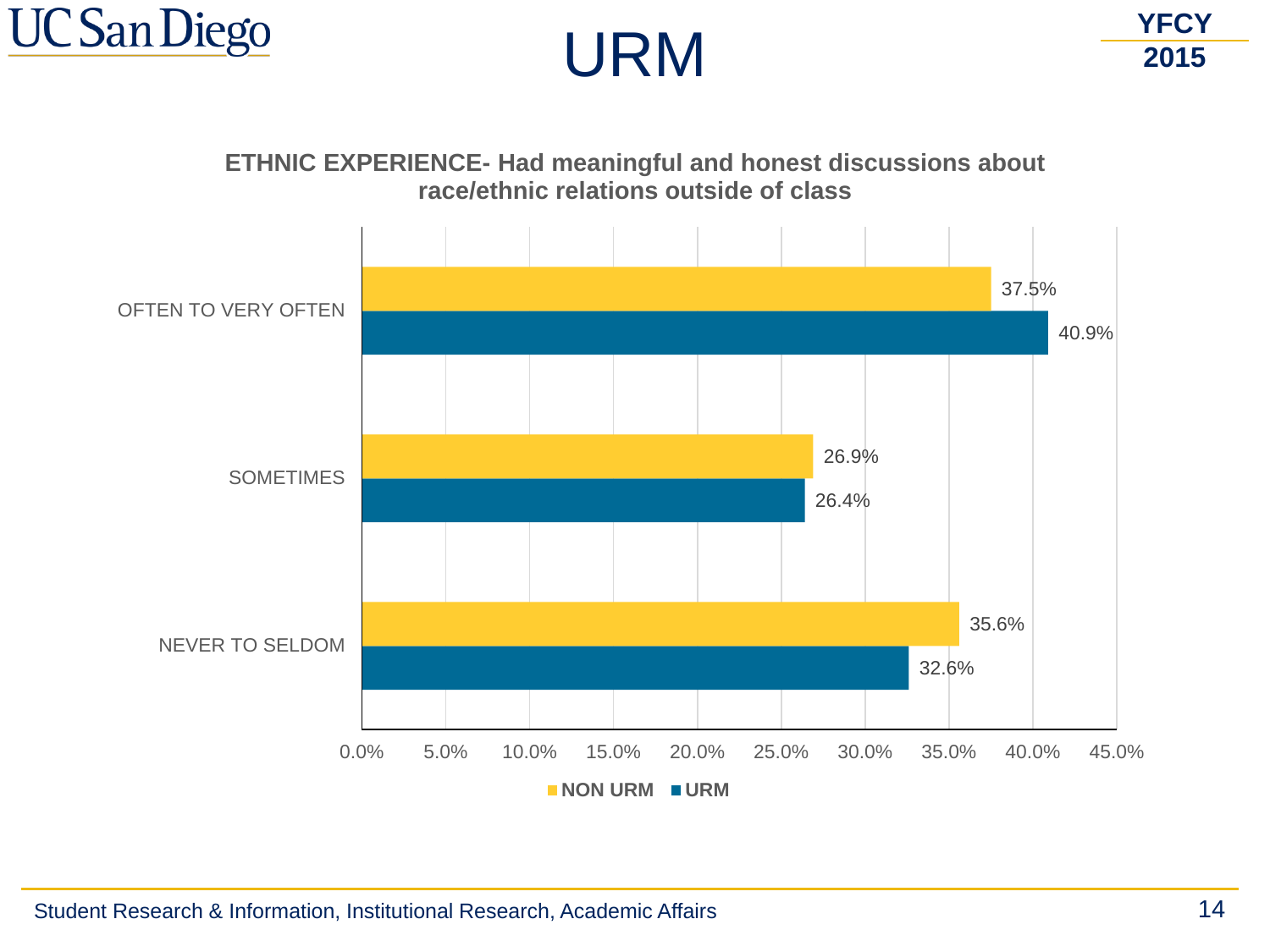





**ETHNIC EXPERIENCE -Had guarded, cautious interactions**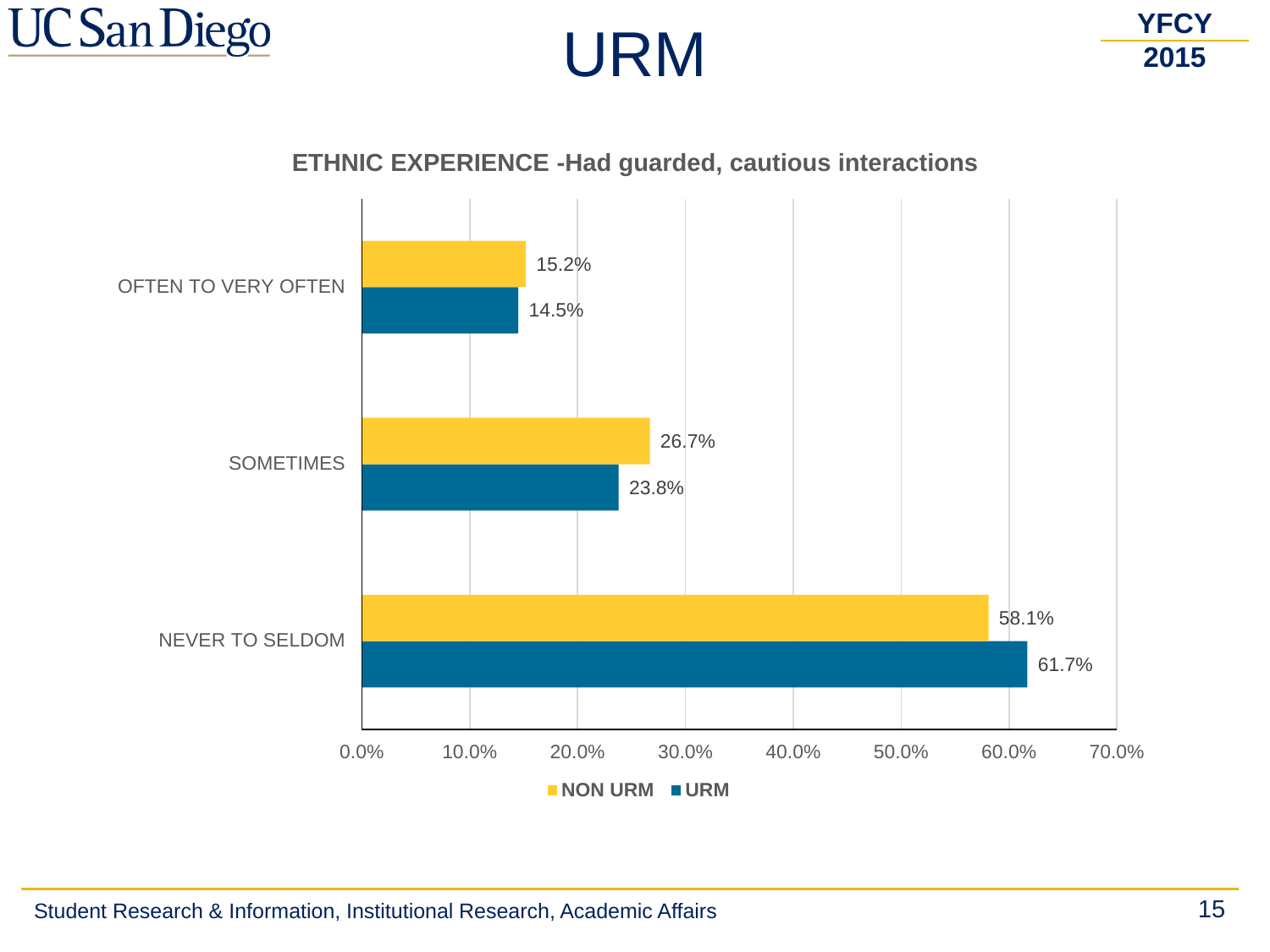





## **ETHNIC EXPERIENCE -Shared personal feelings and problems**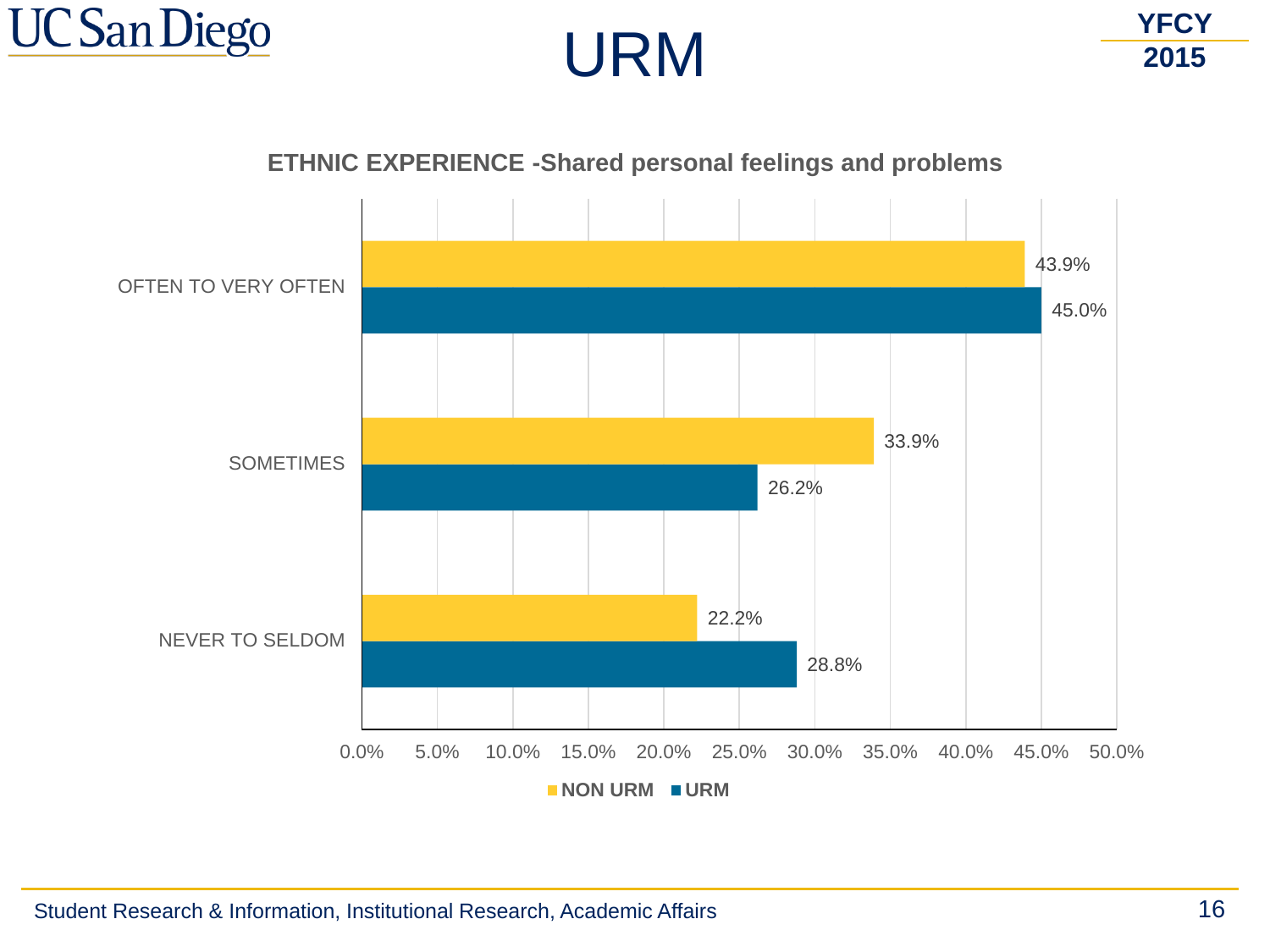





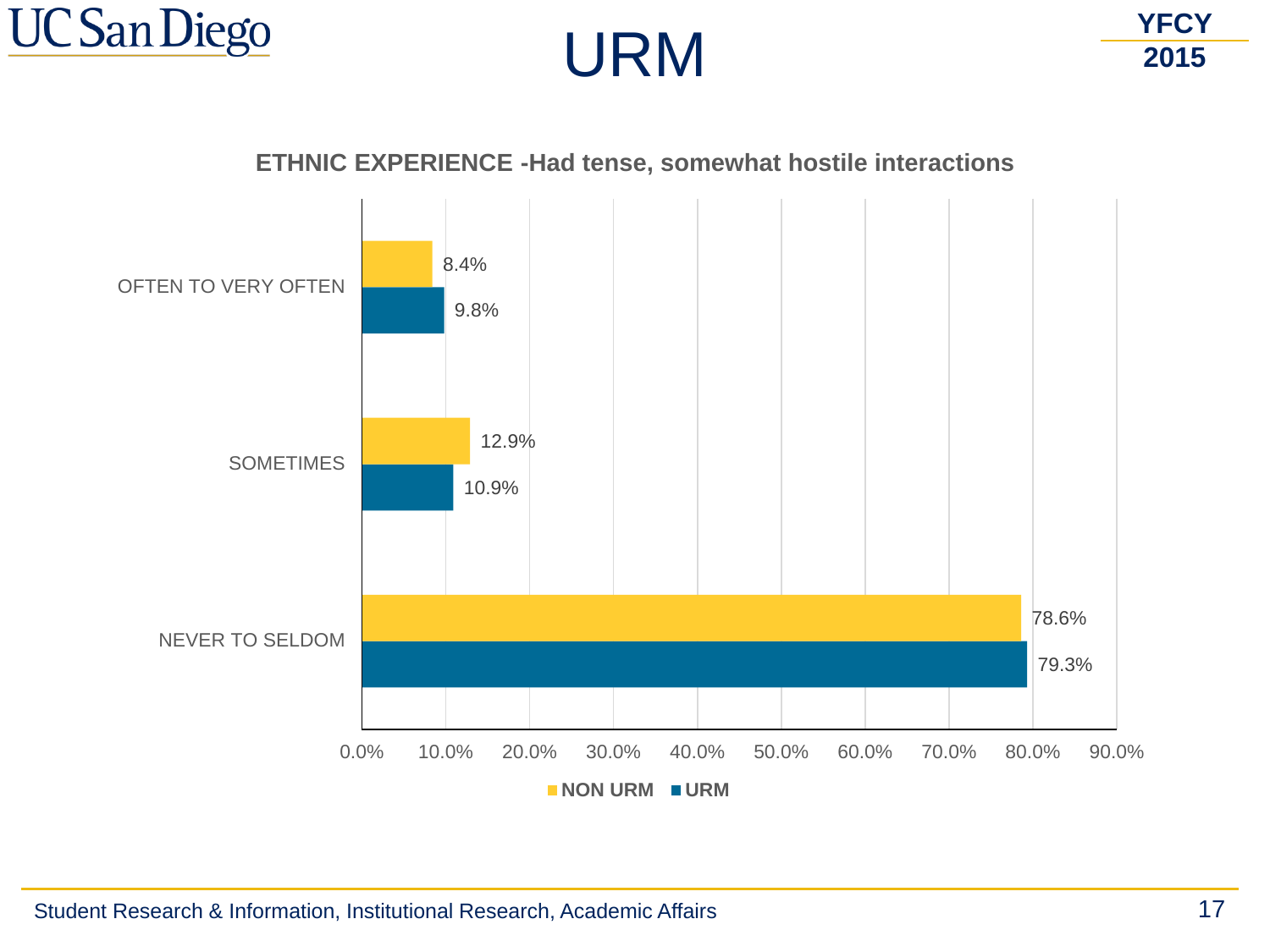





## **ETHNIC EXPERIENCE -Had intellectual discussions outside of class**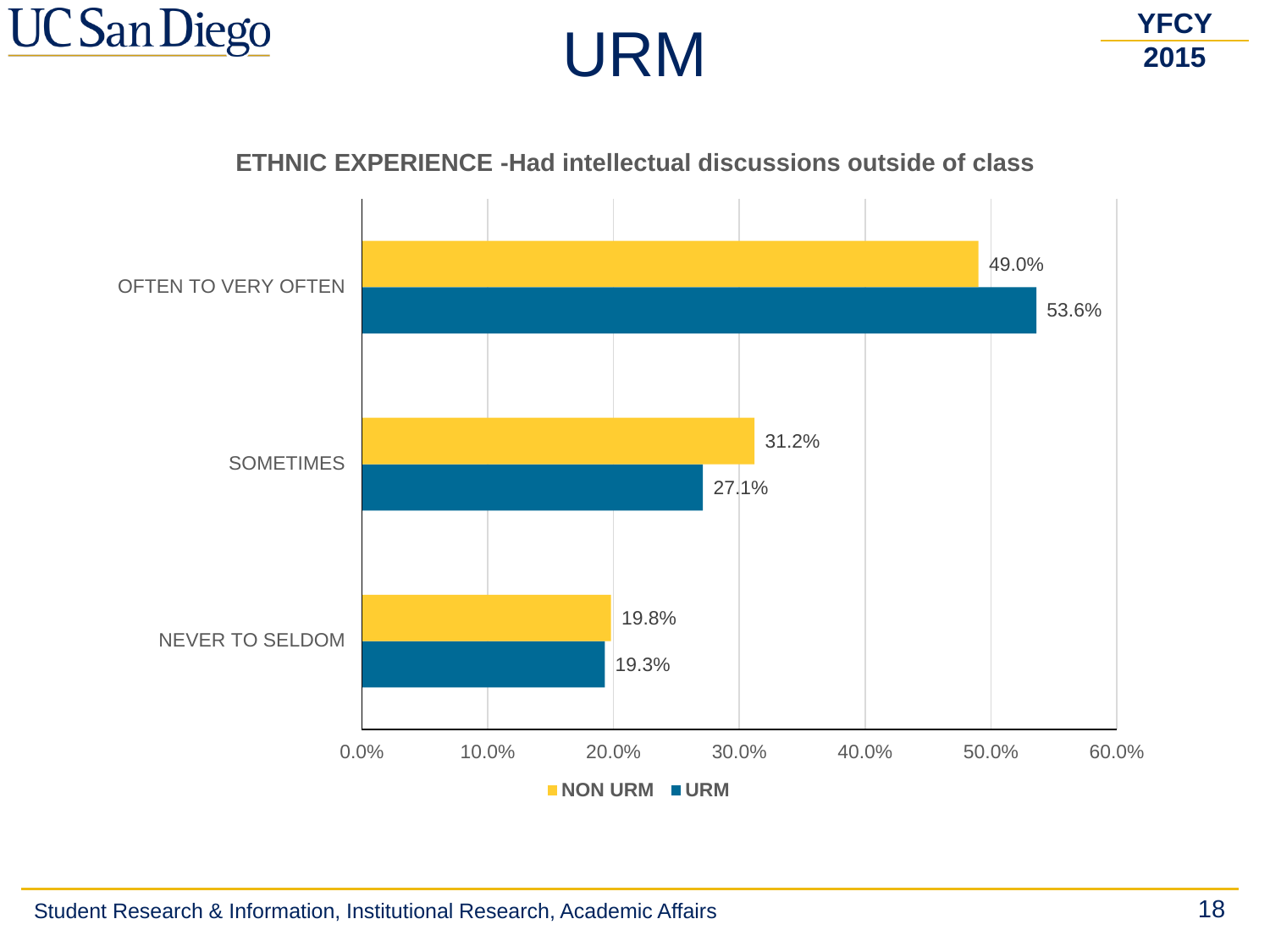



**ETHNIC EXPERIENCE -Felt insulted or threatened because of your race/ethnicity**

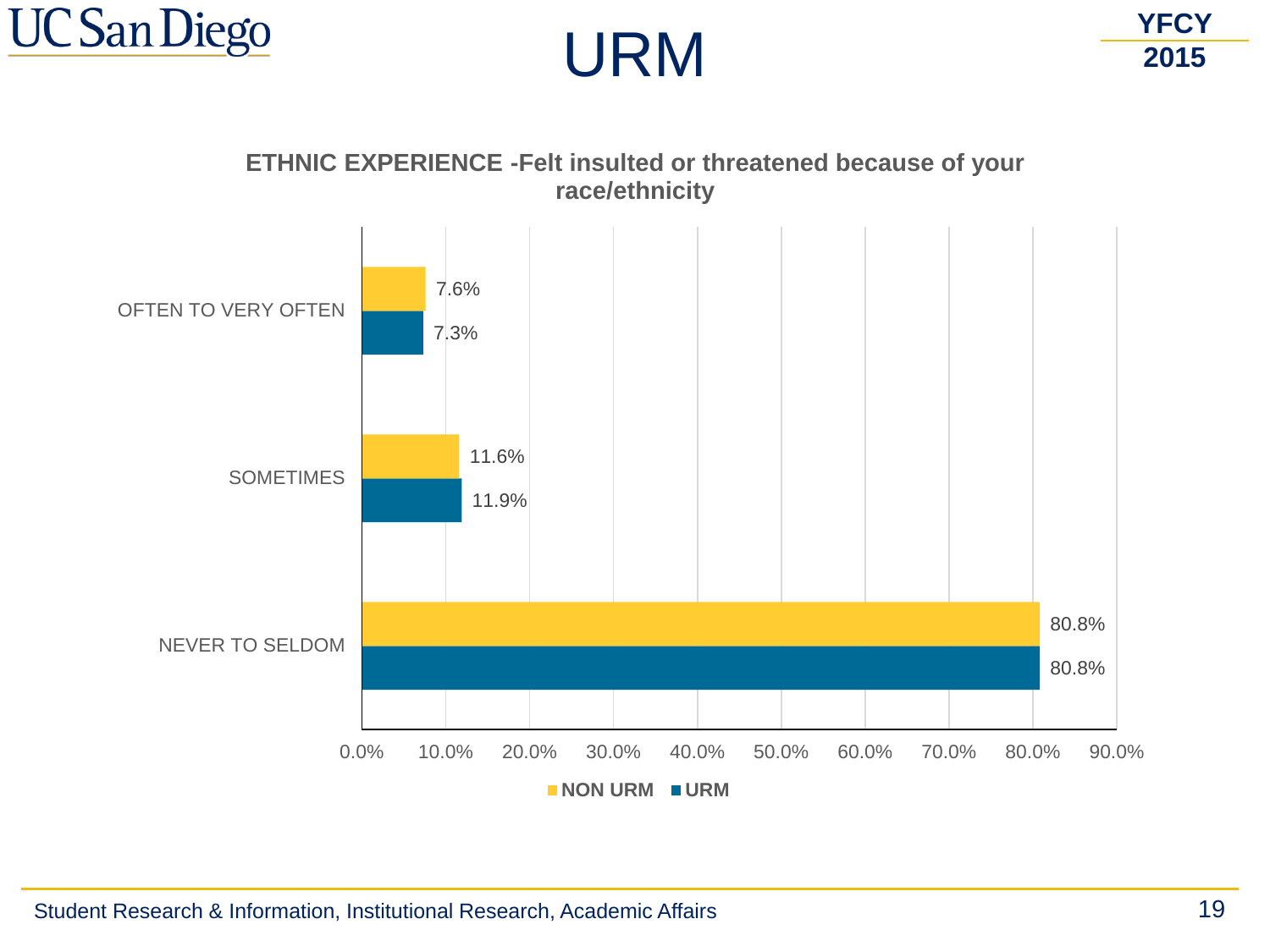



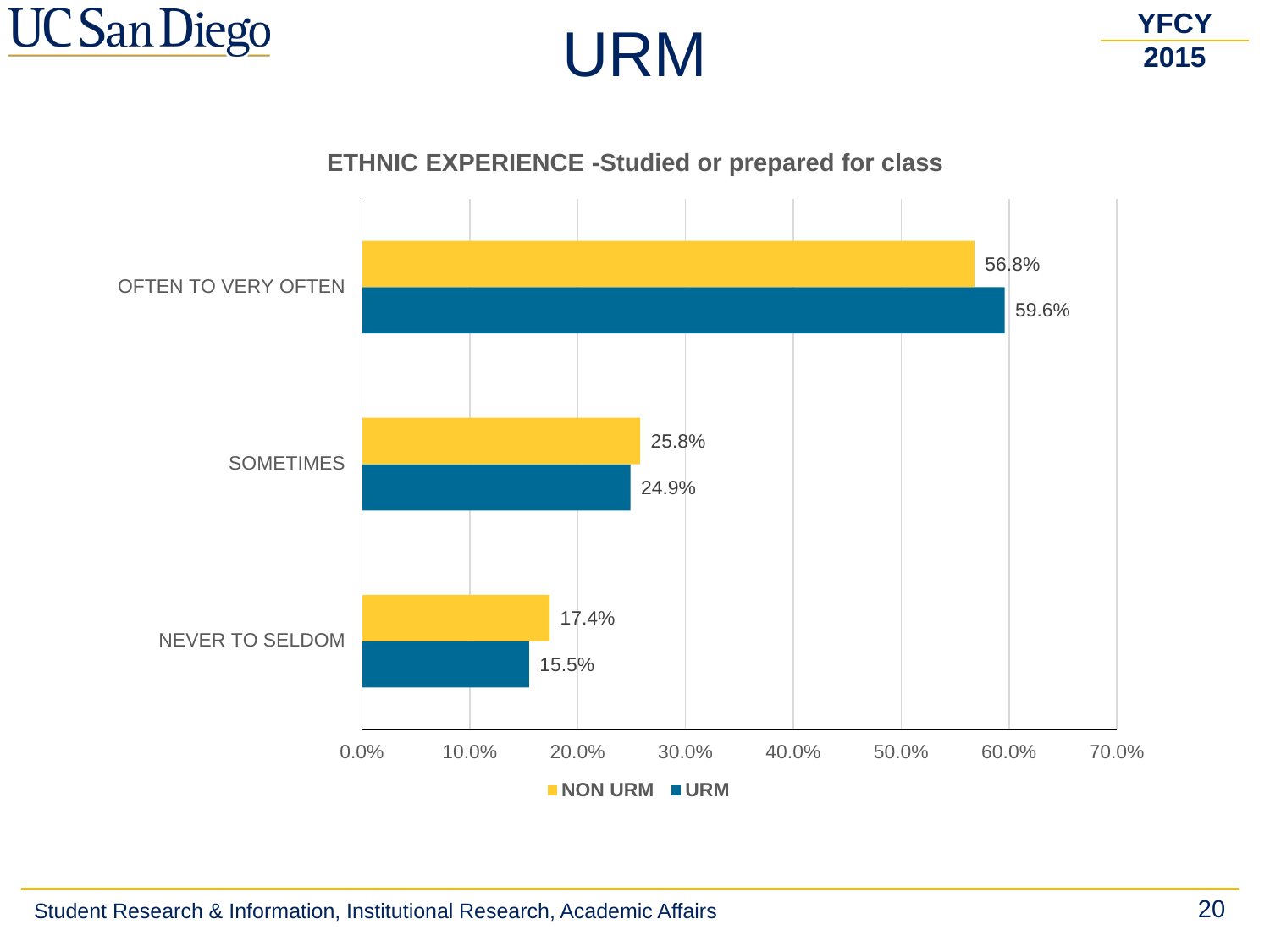



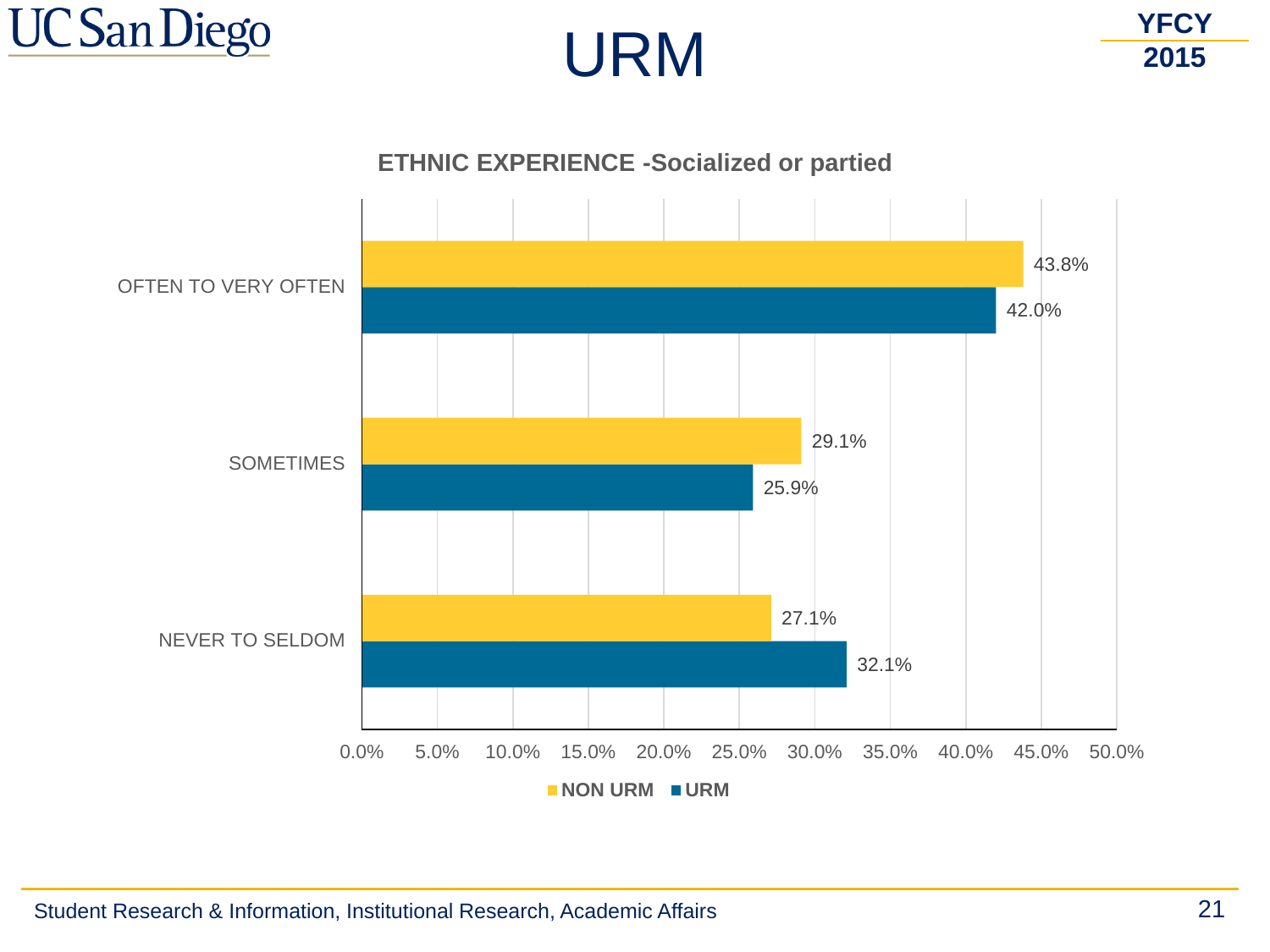





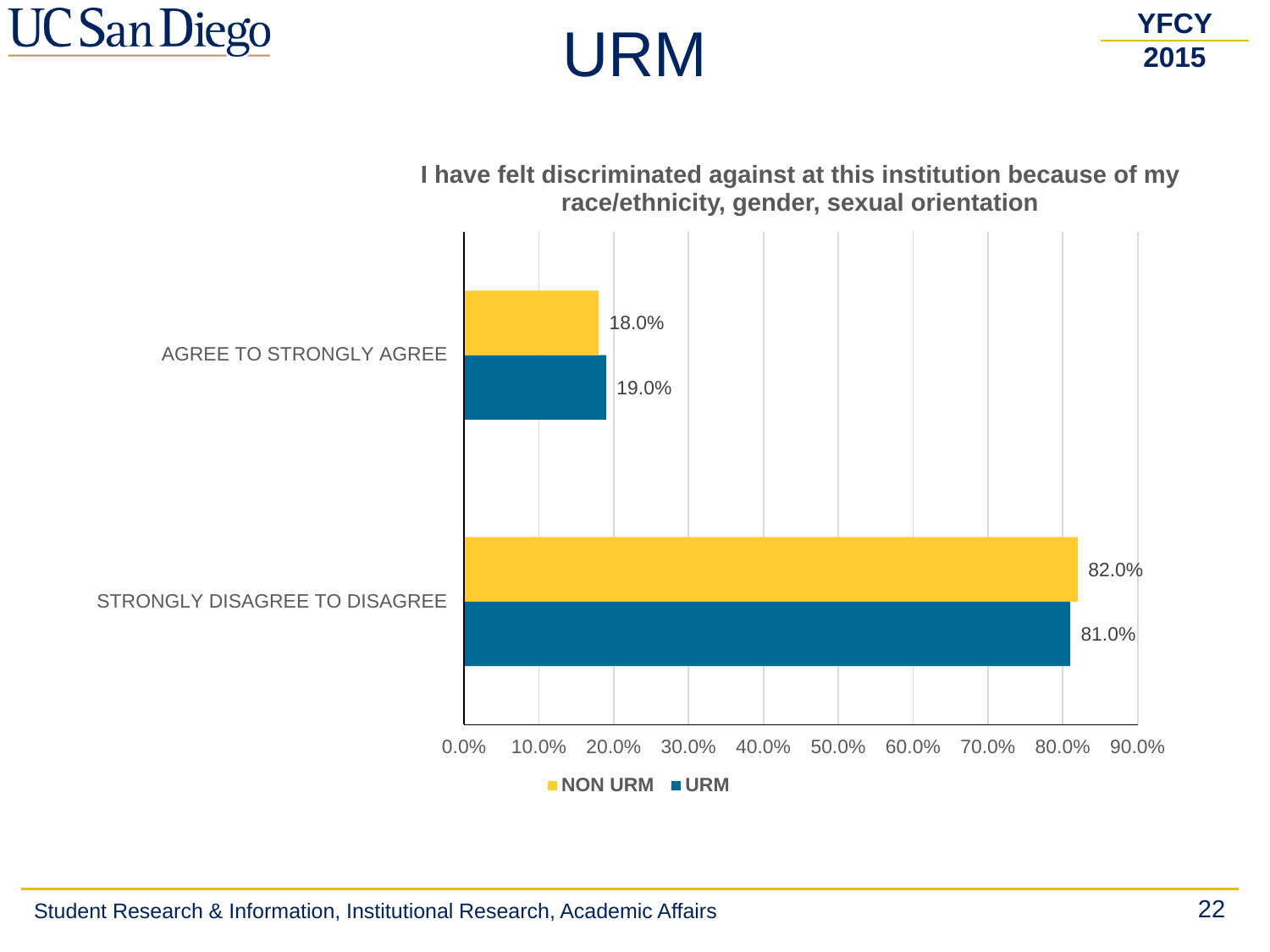



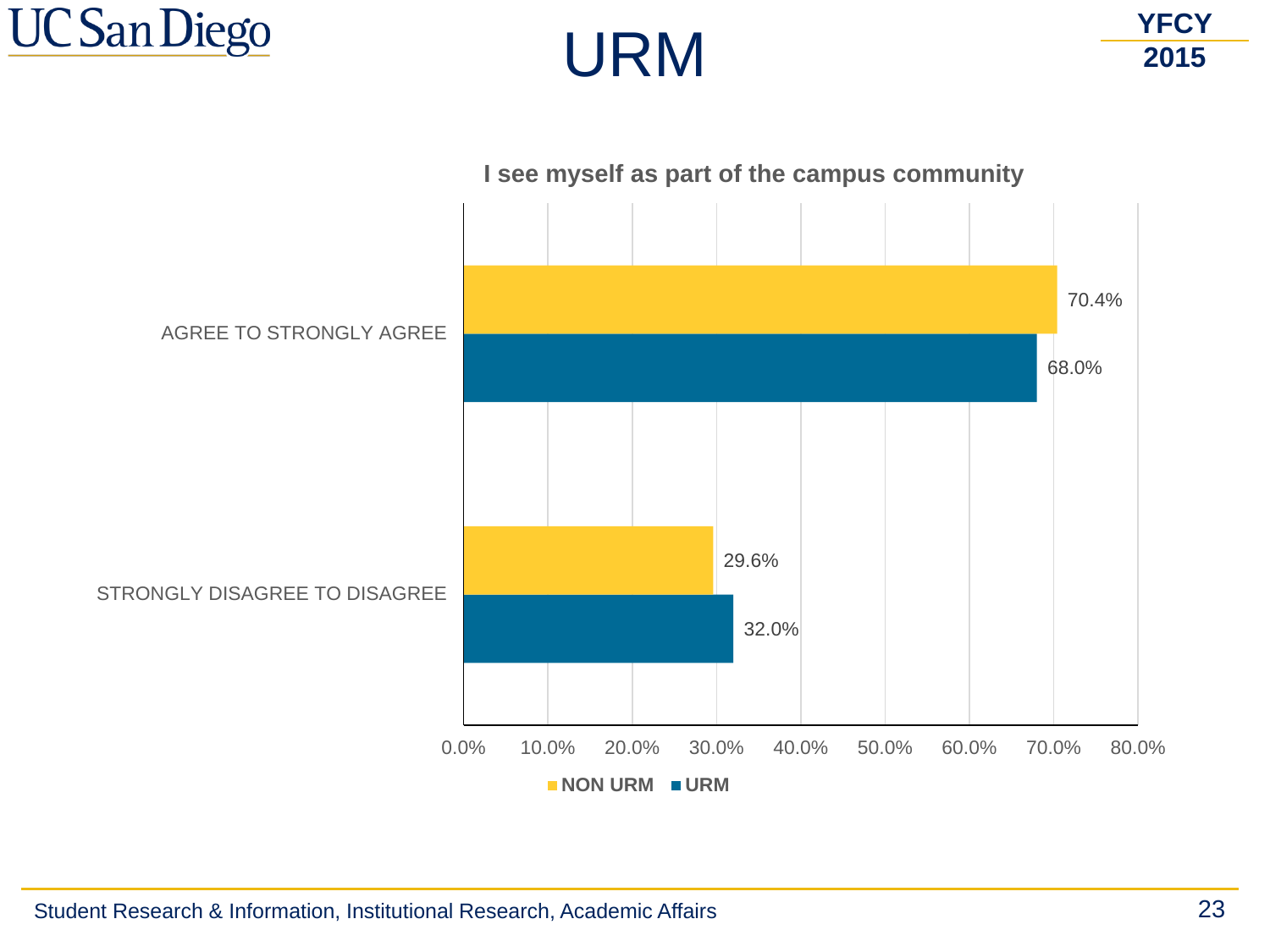



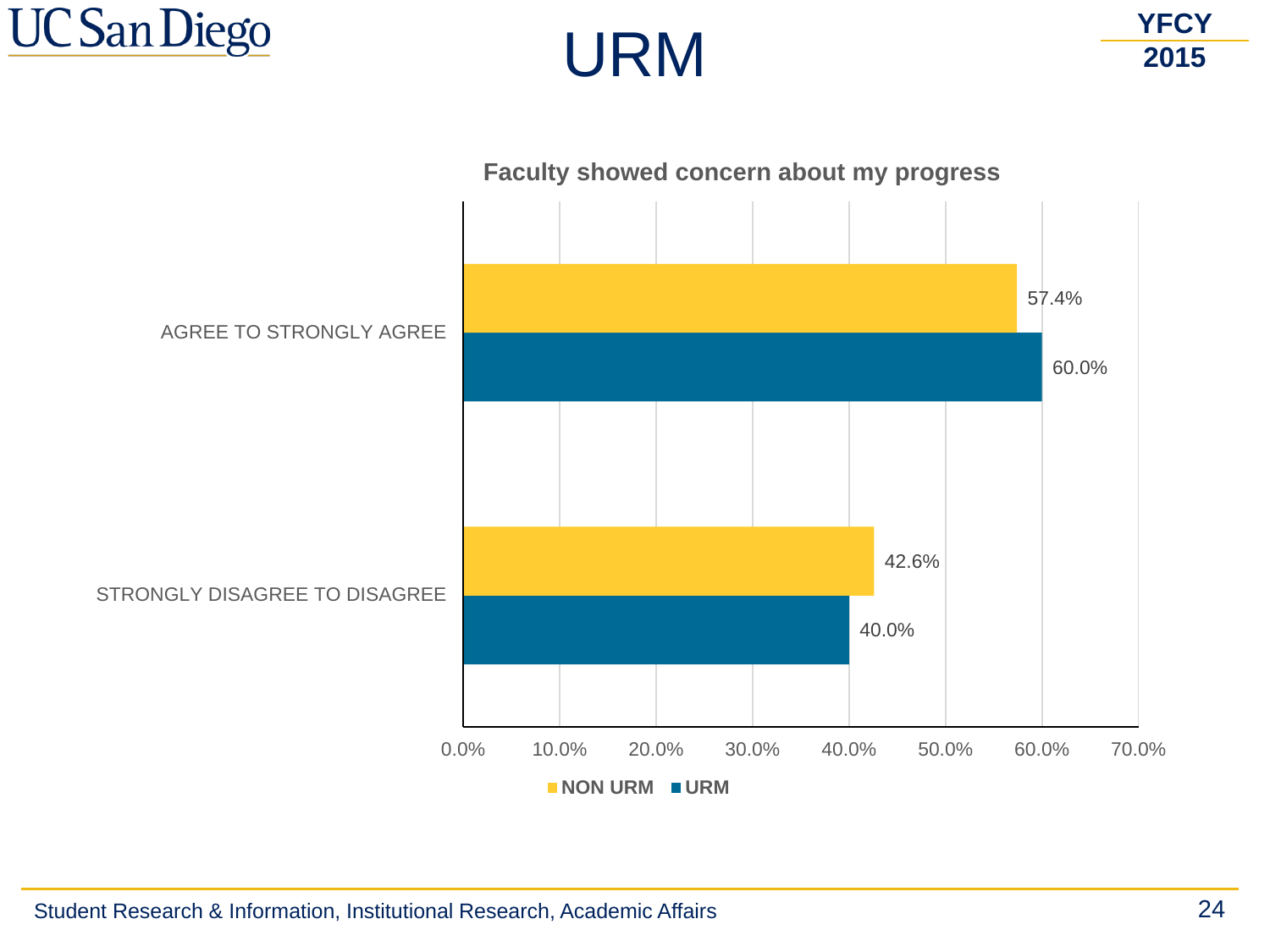



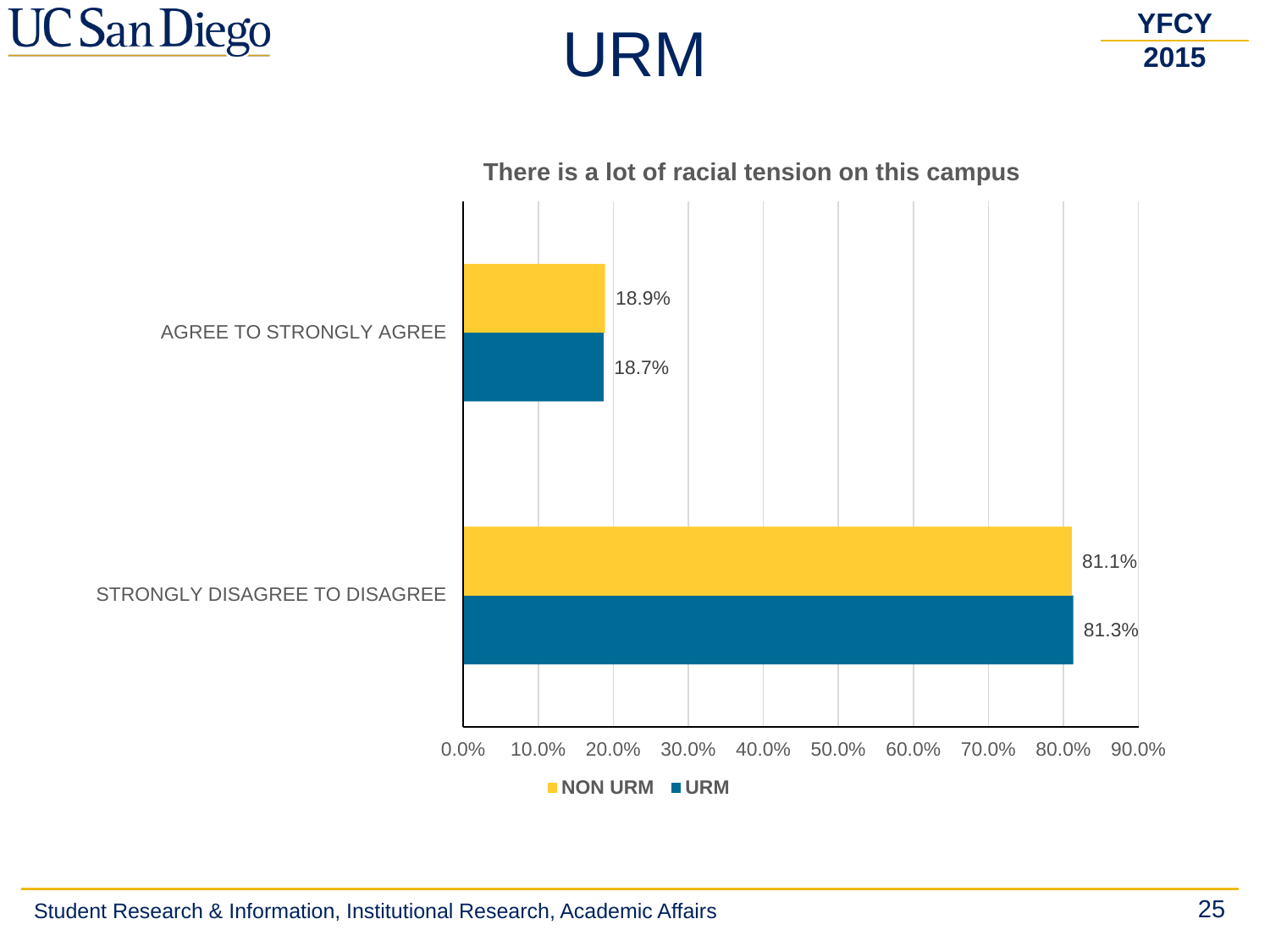





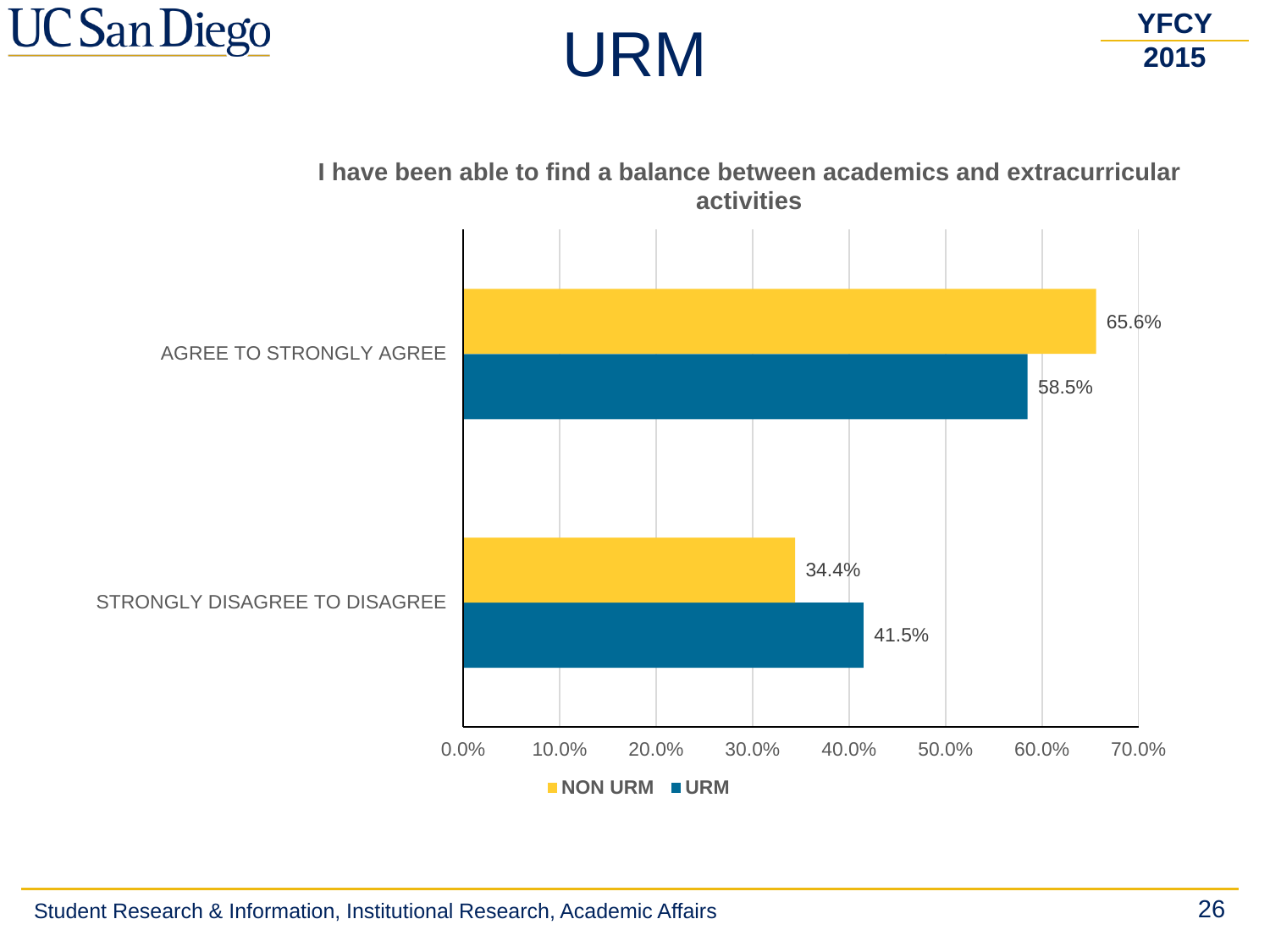





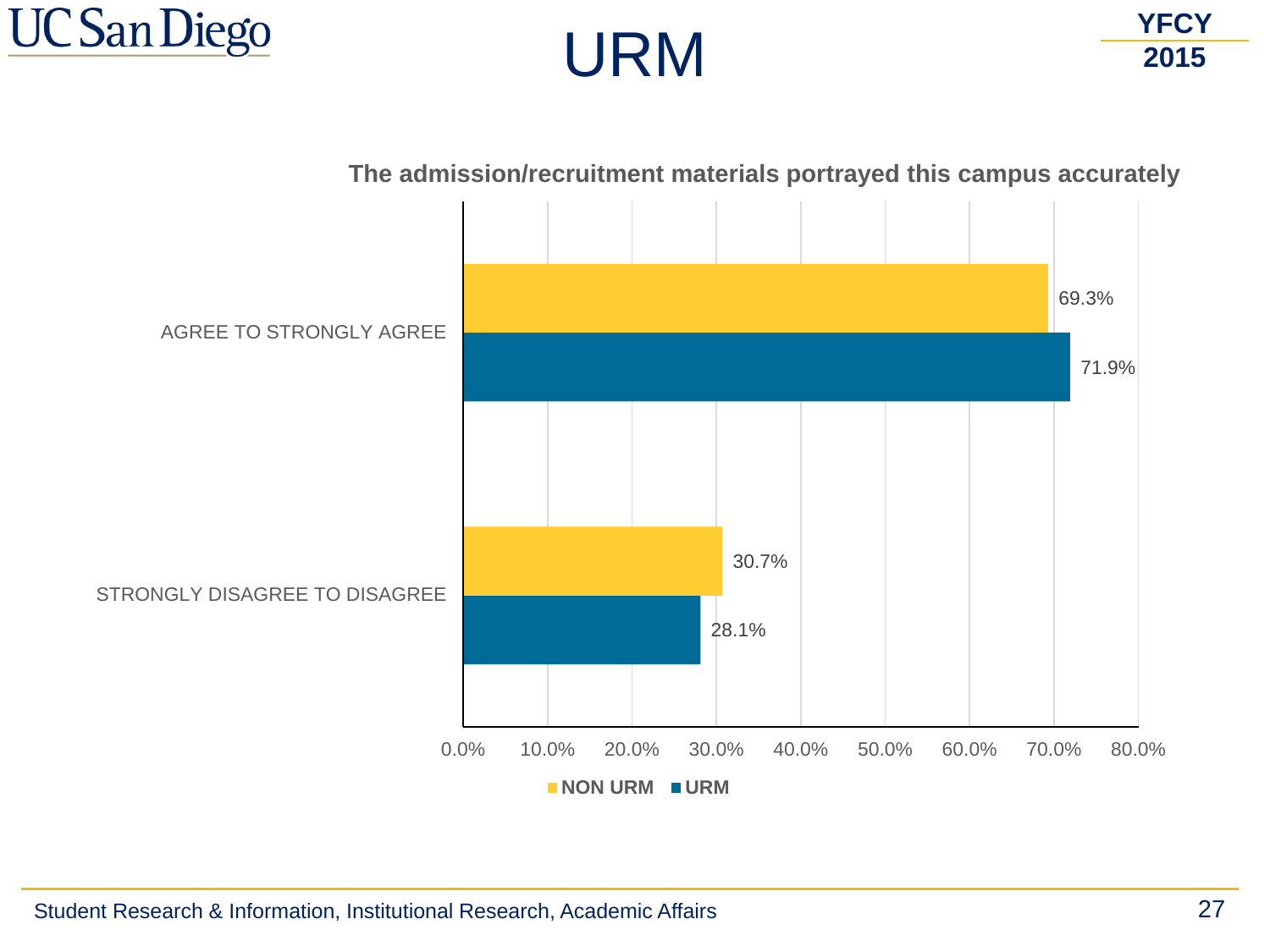



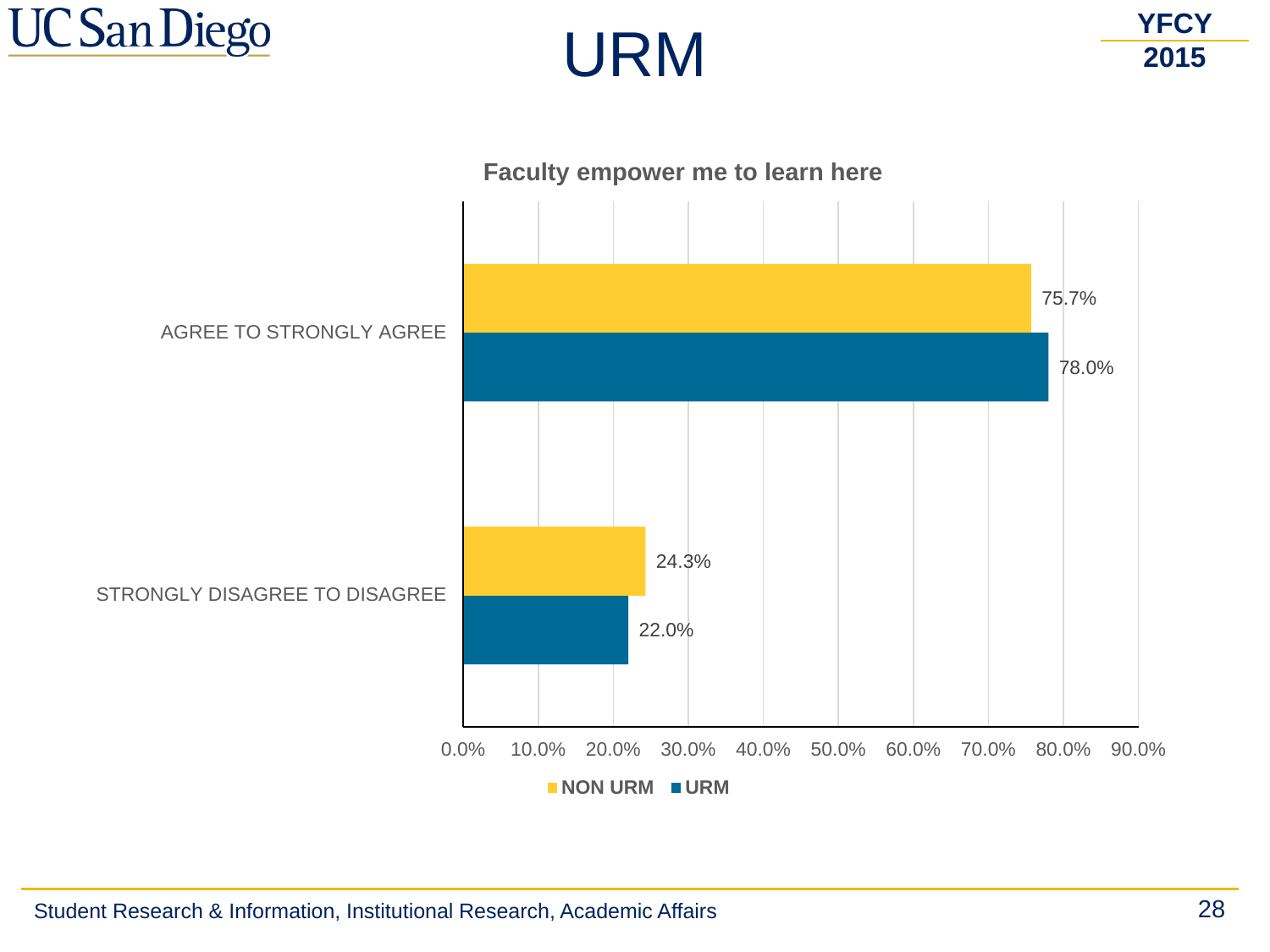



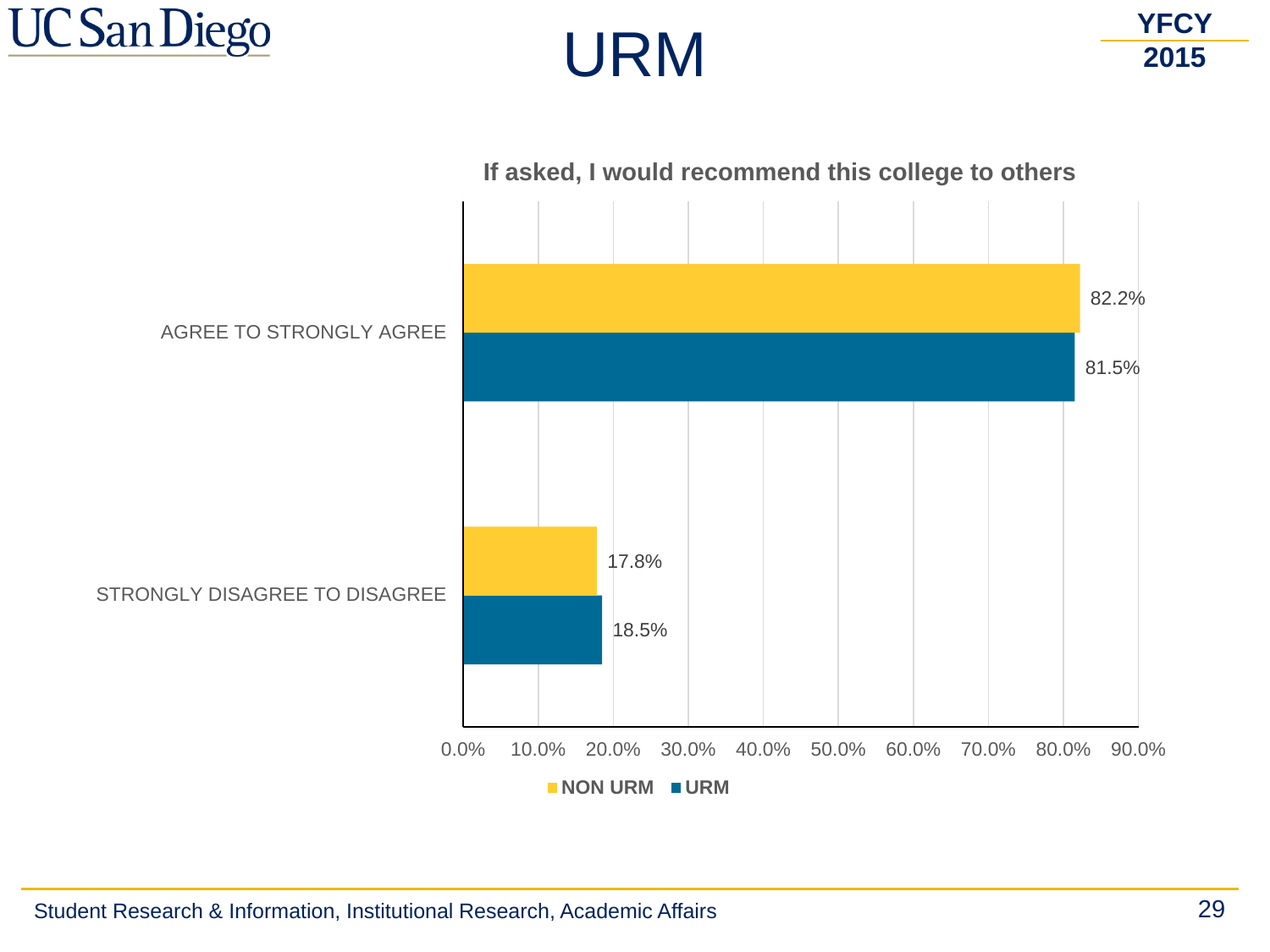



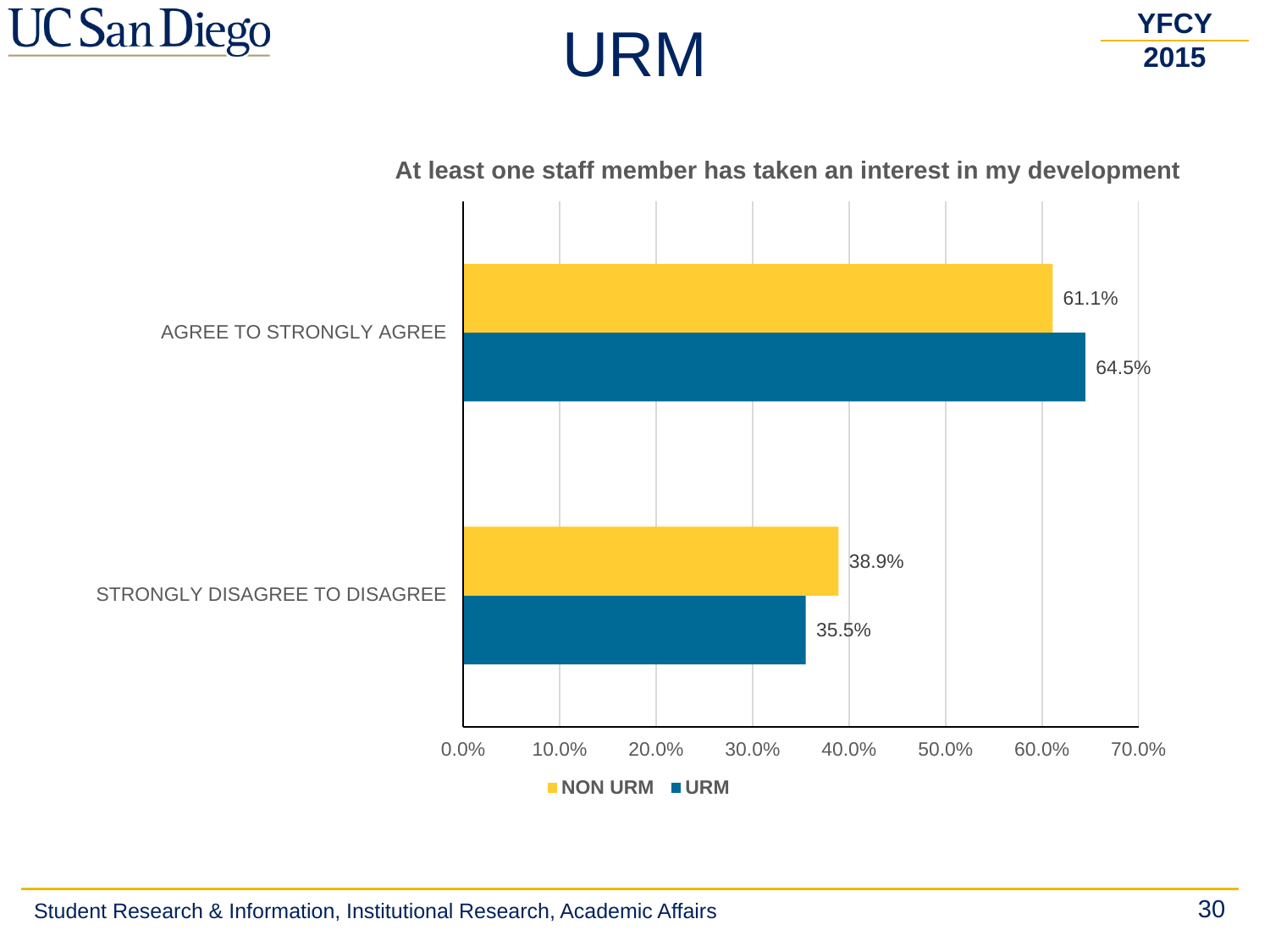



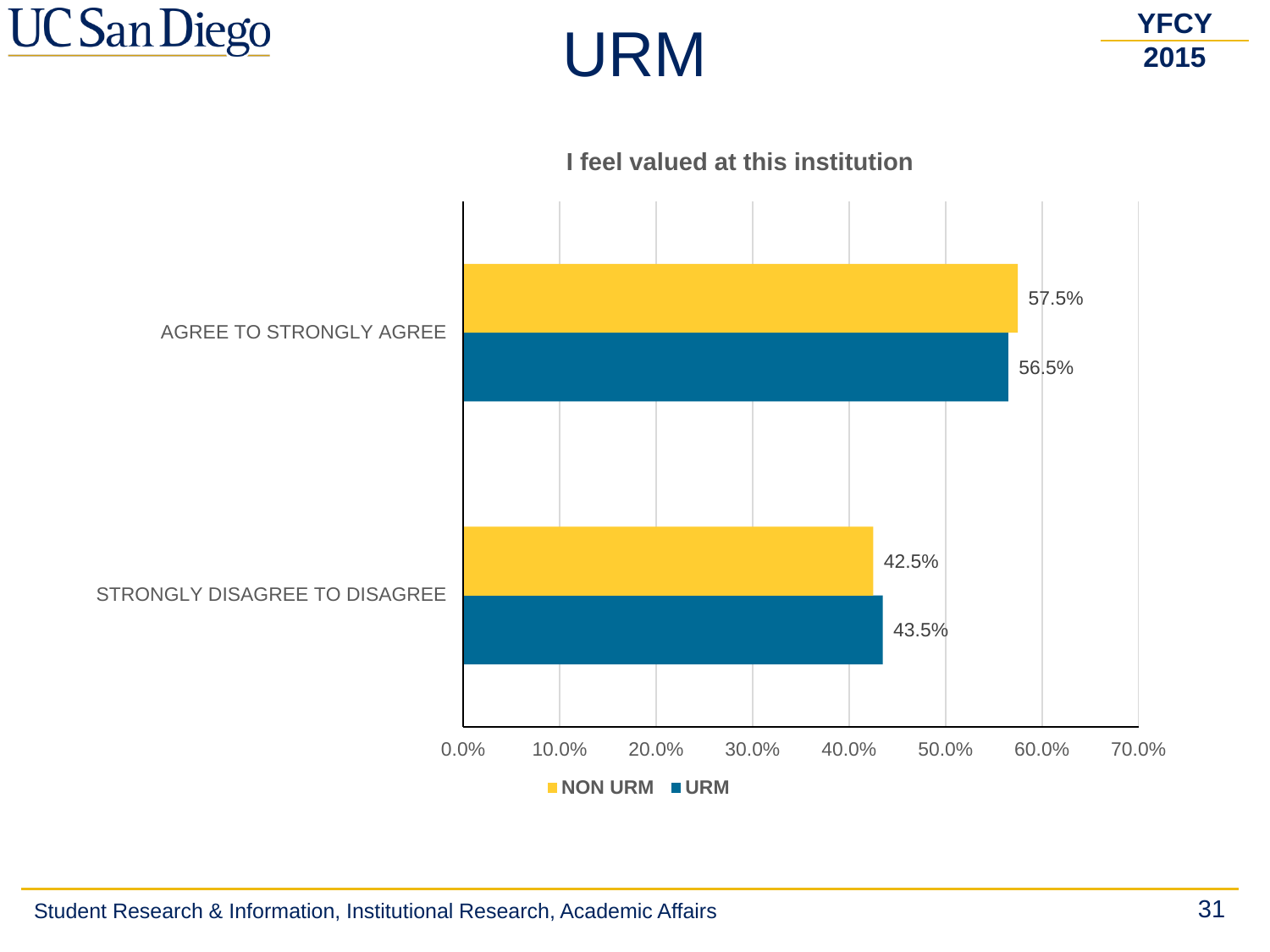





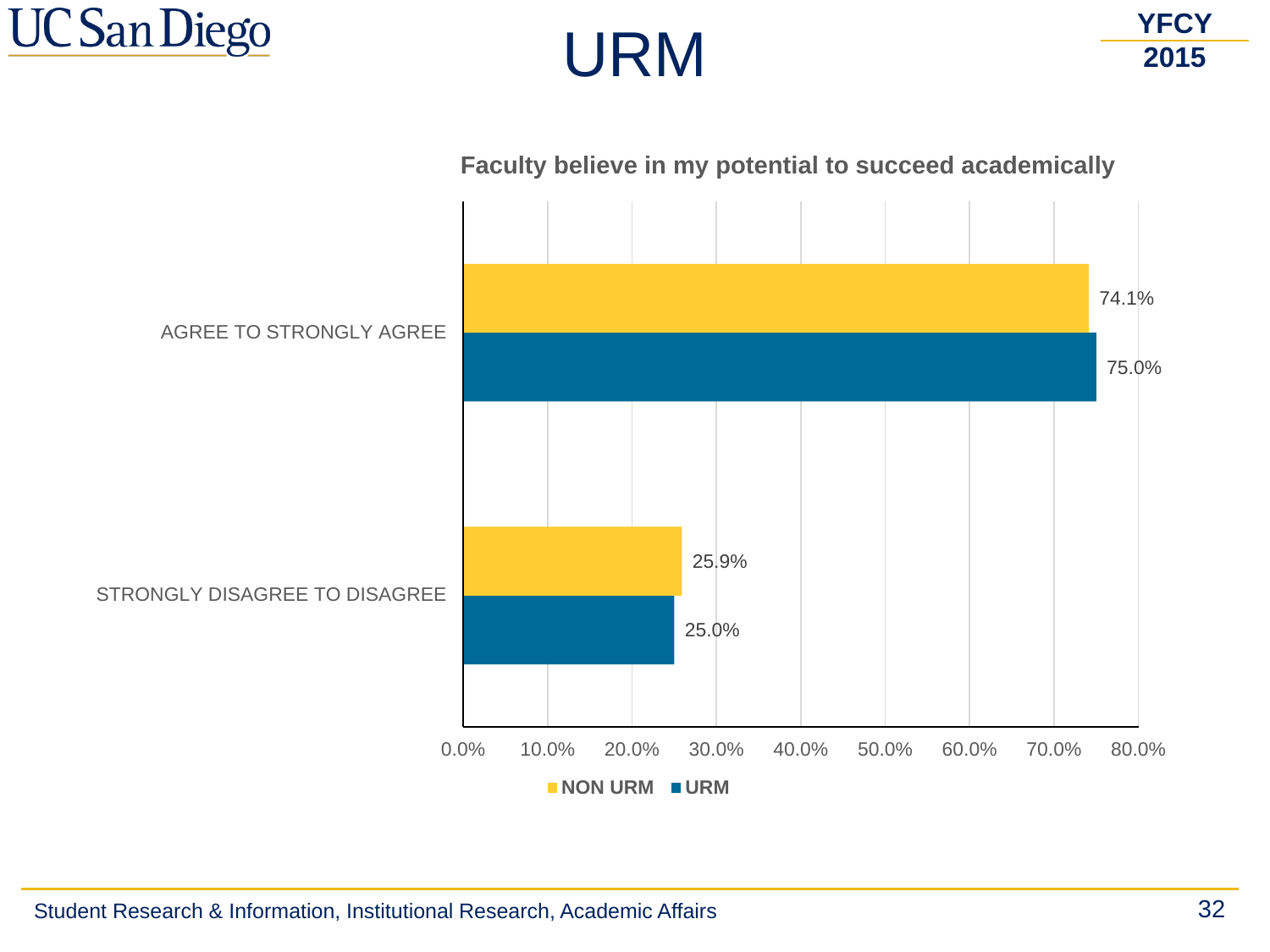





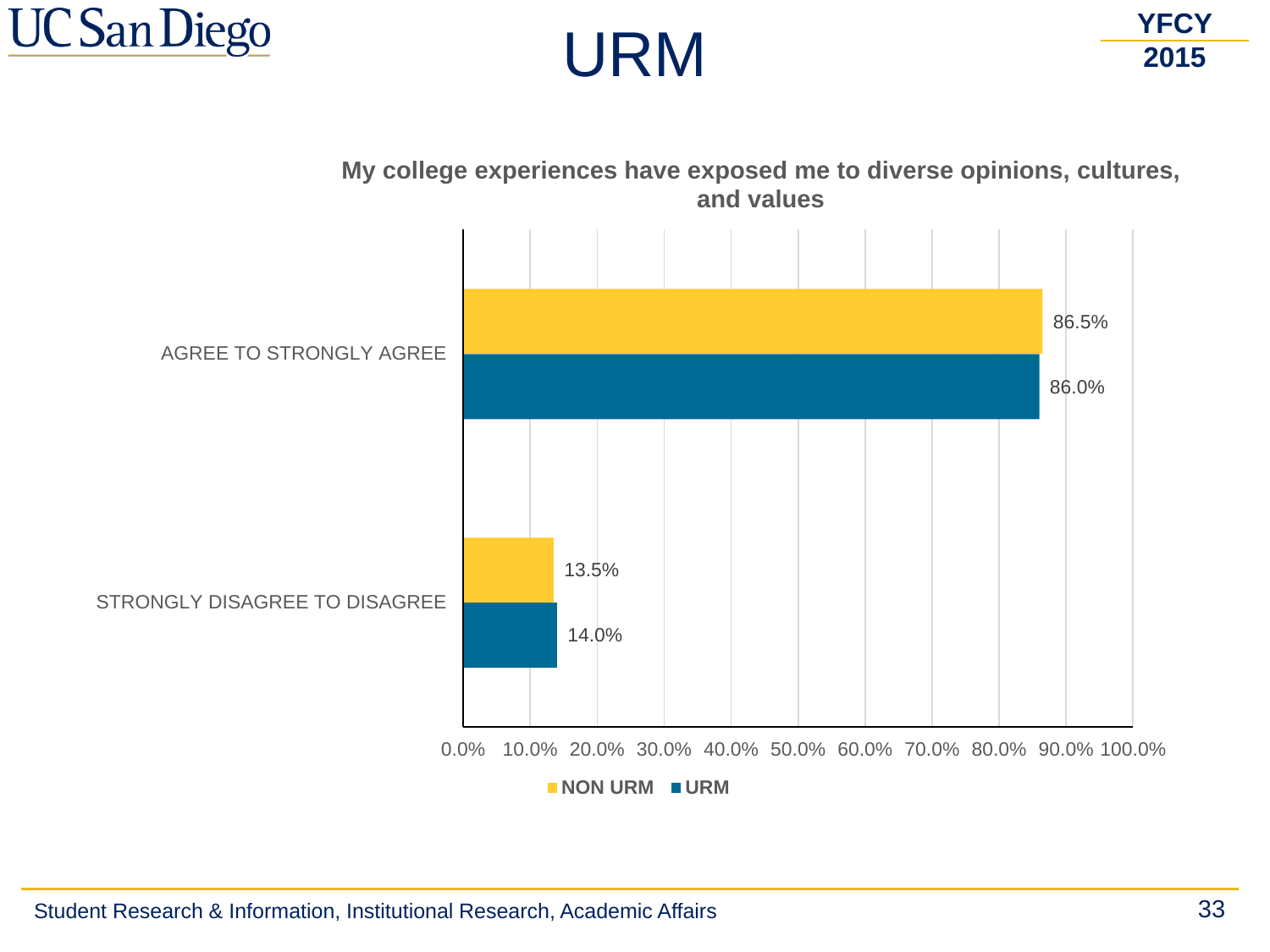



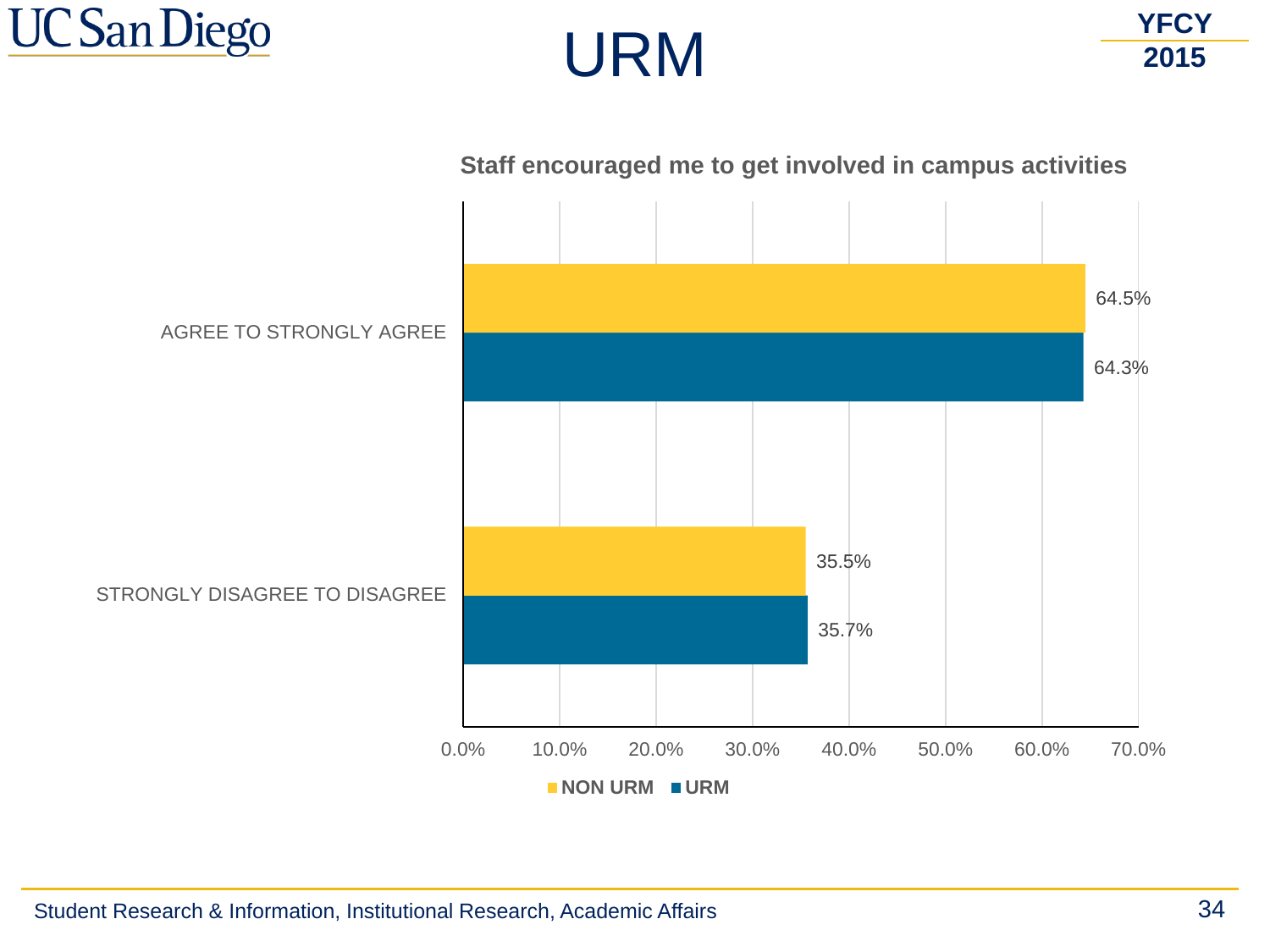





**In class I have heard faculty express stereotypes based on race-ethnicity, gender, sexual orientation**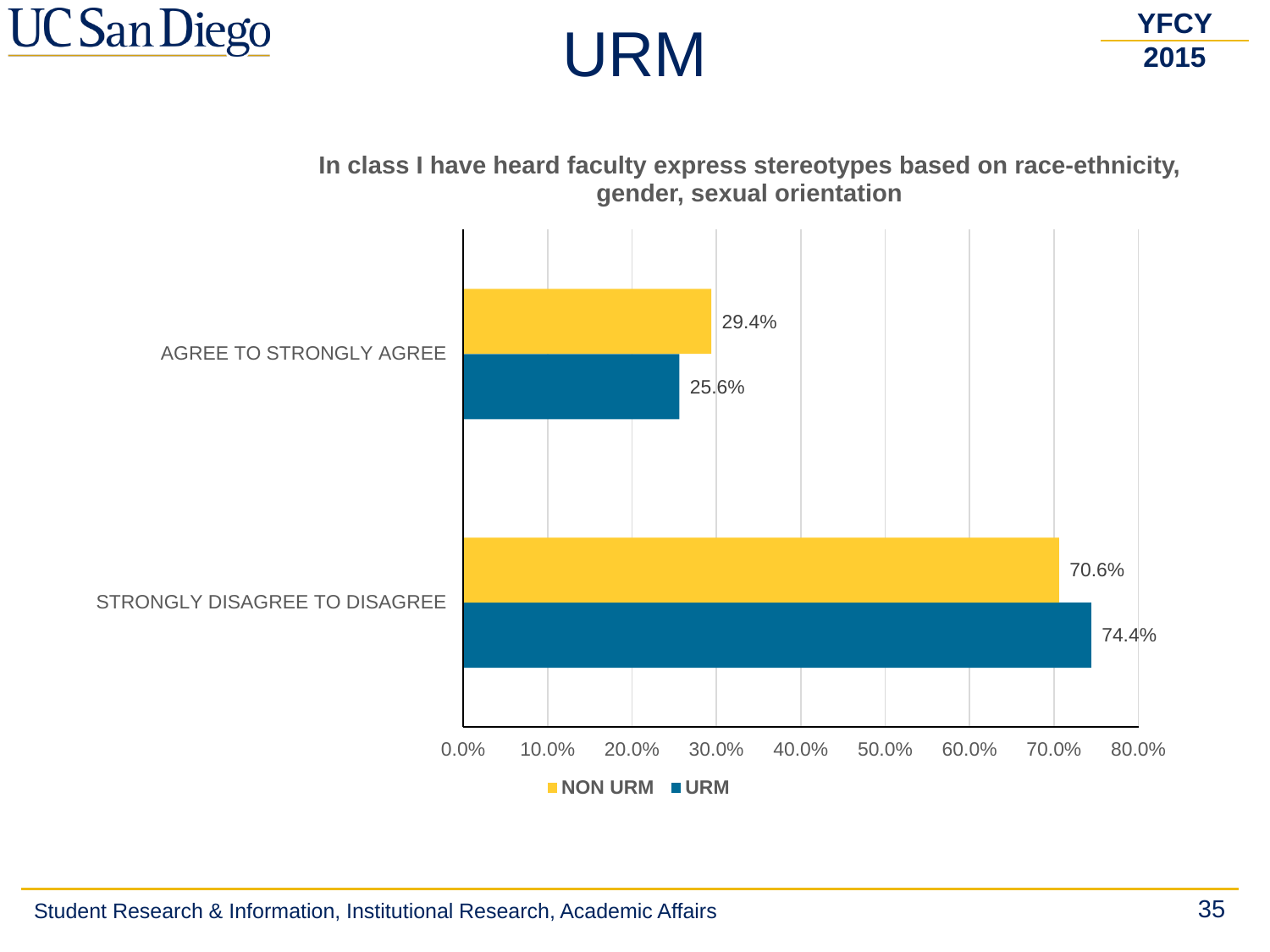



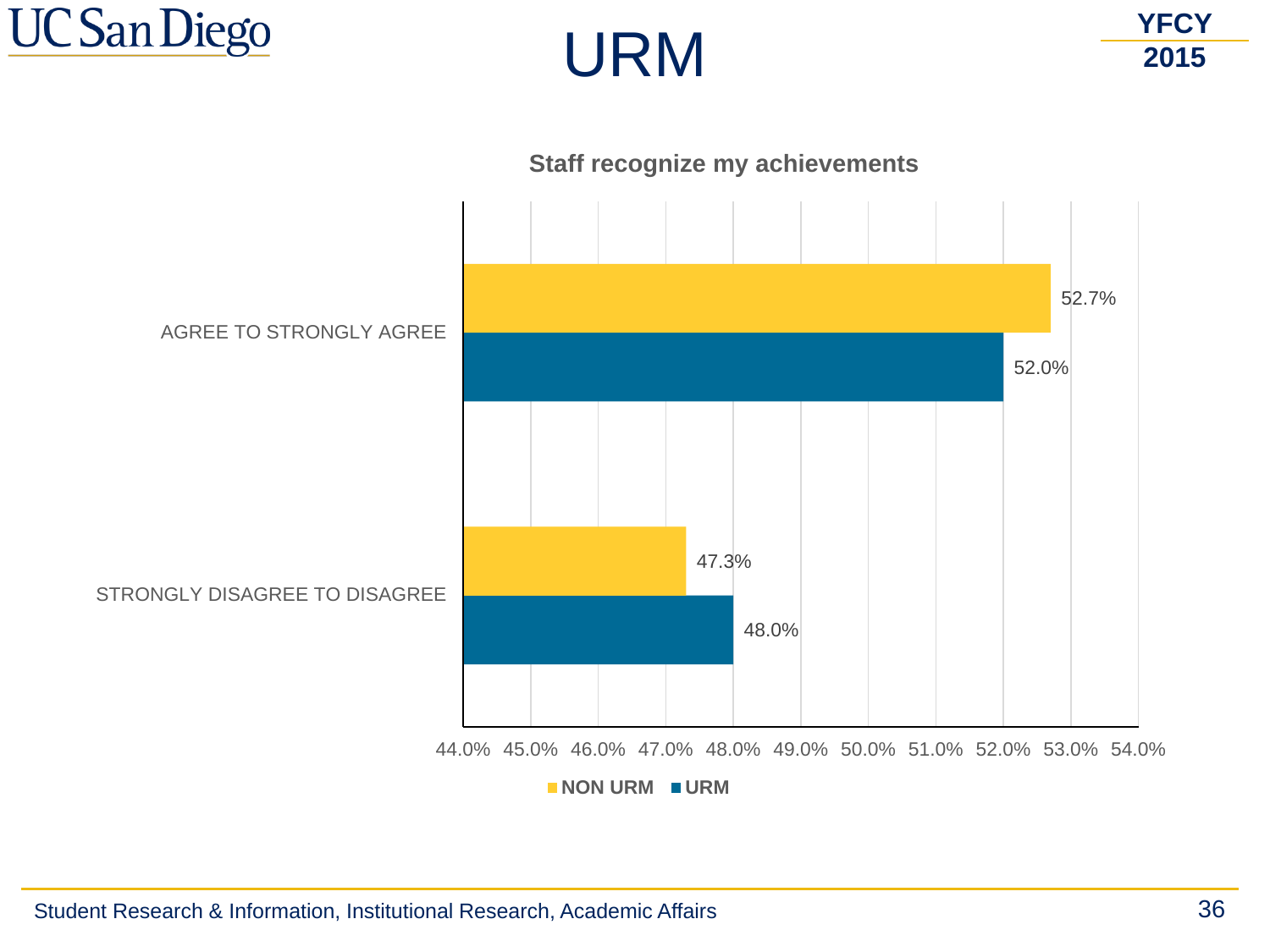



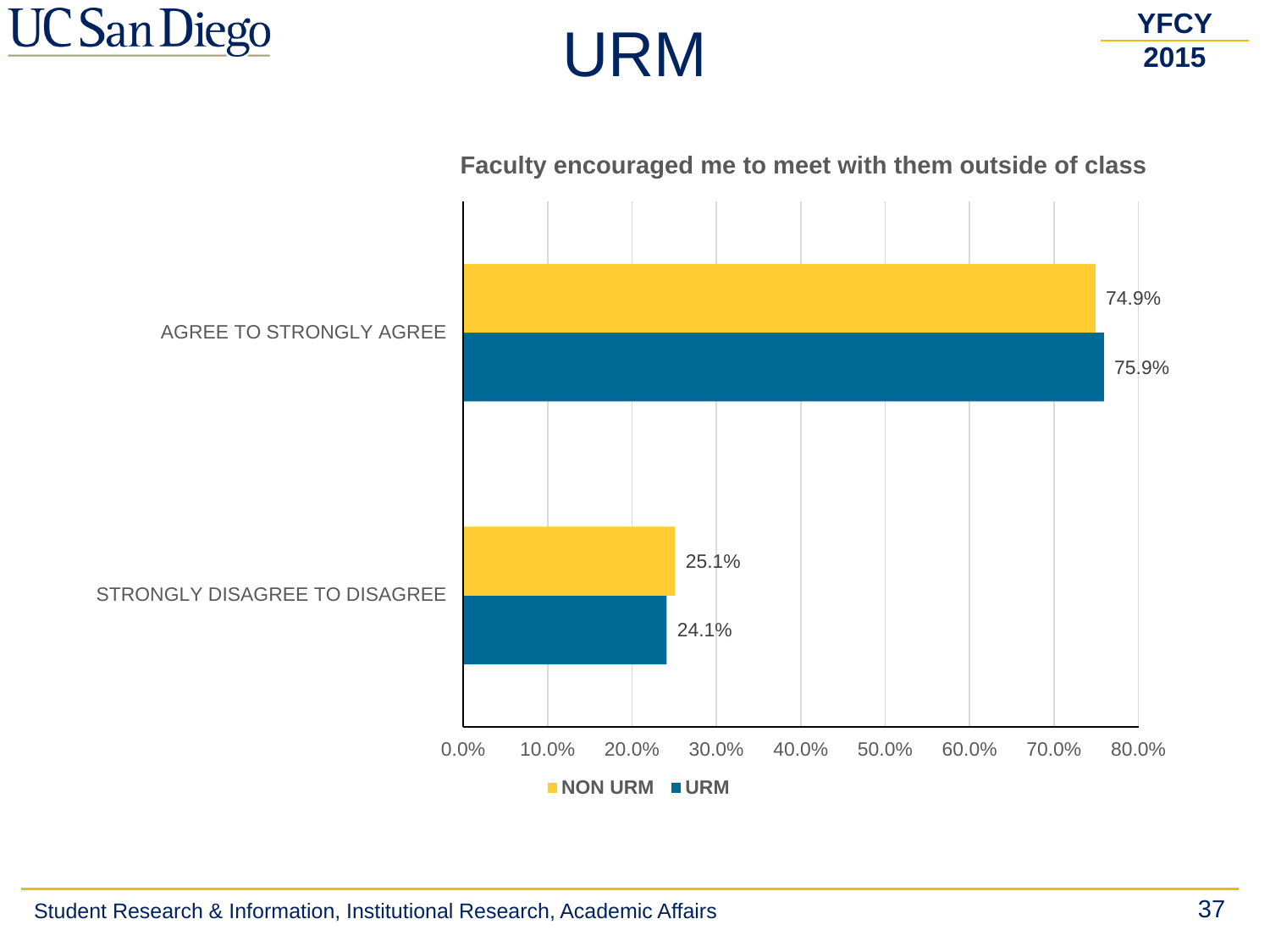





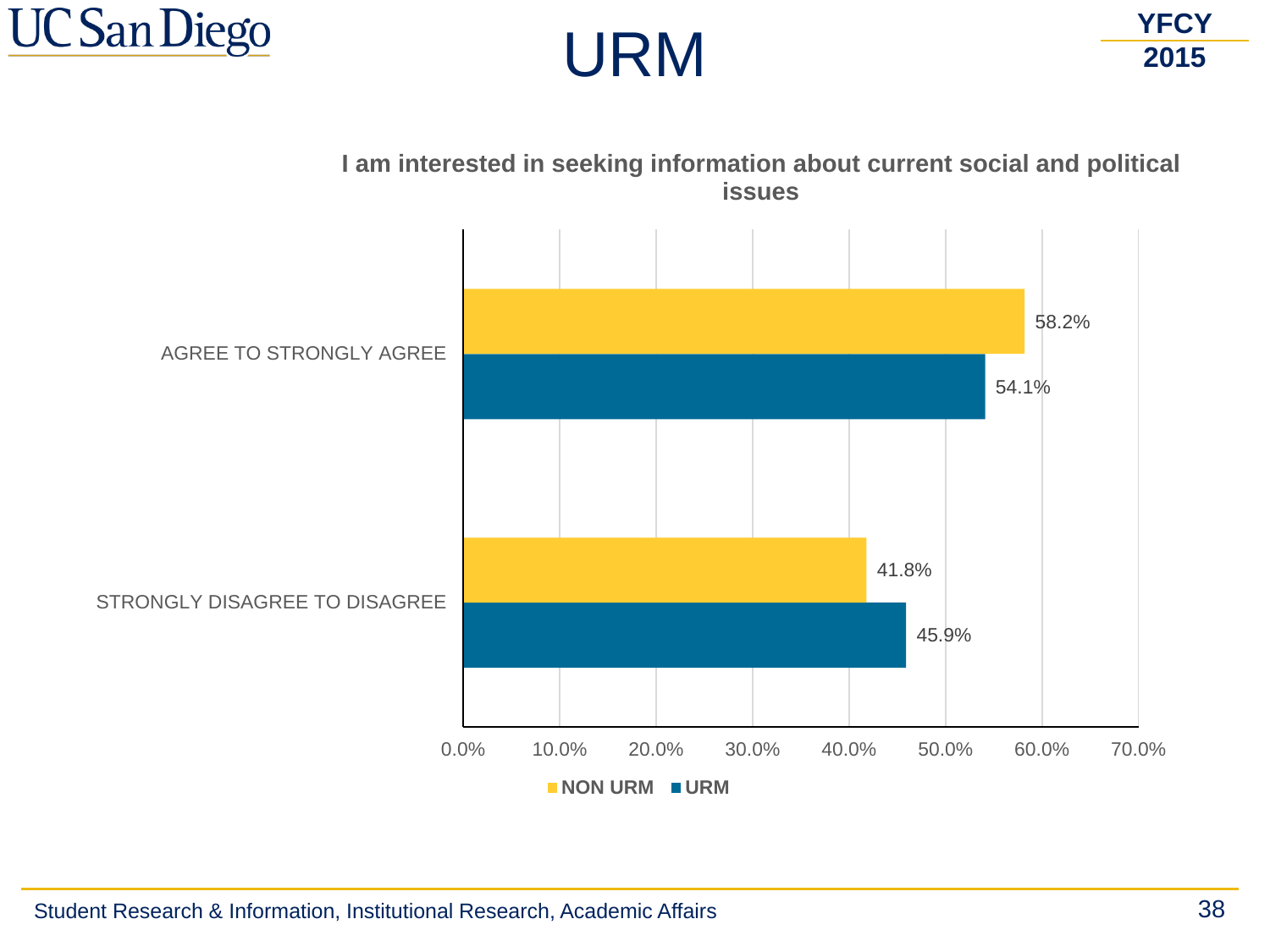



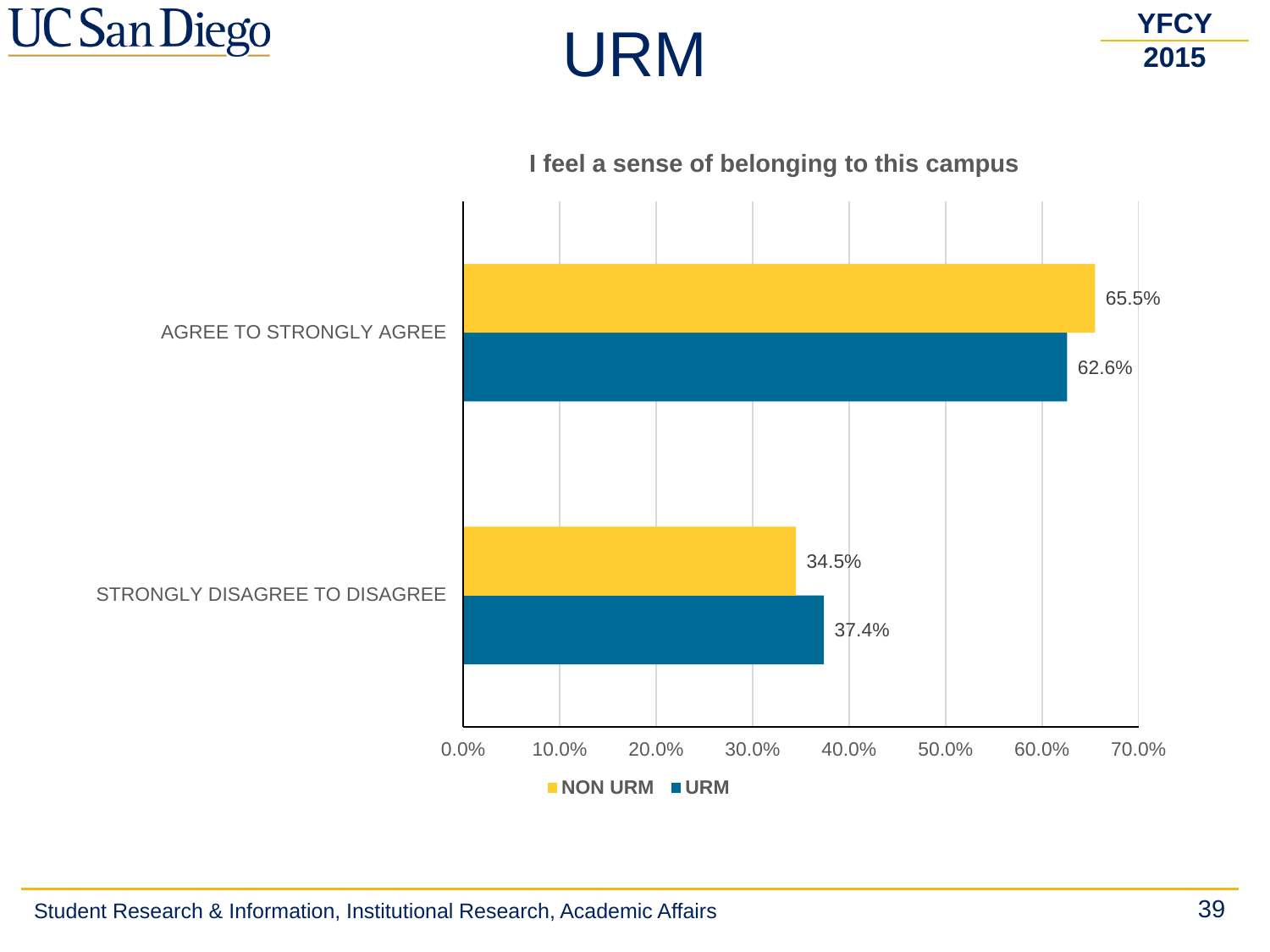





**At least one faculty member has taken an interest in my development**

Student Research & Information, Institutional Research, Academic Affairs 40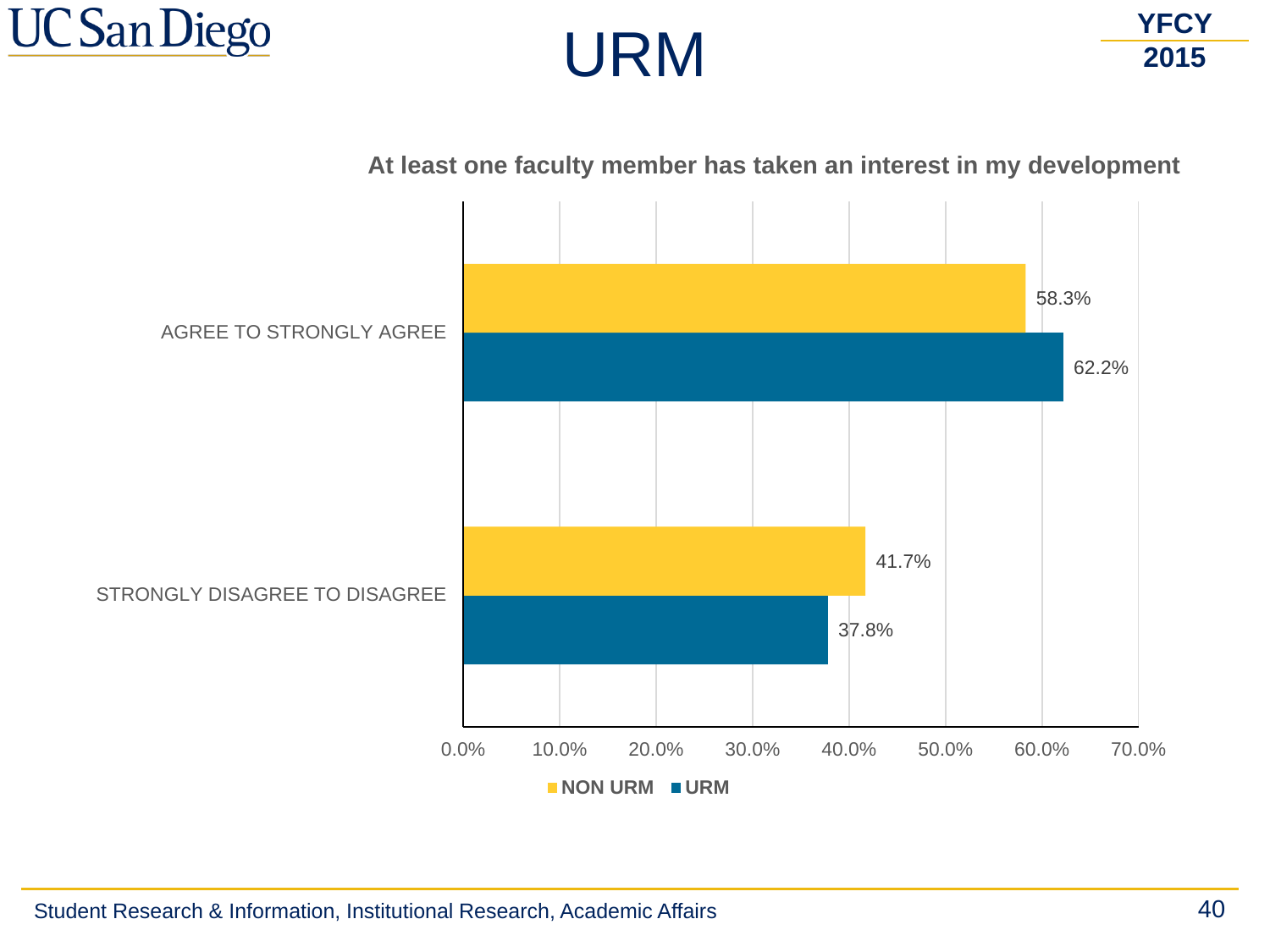



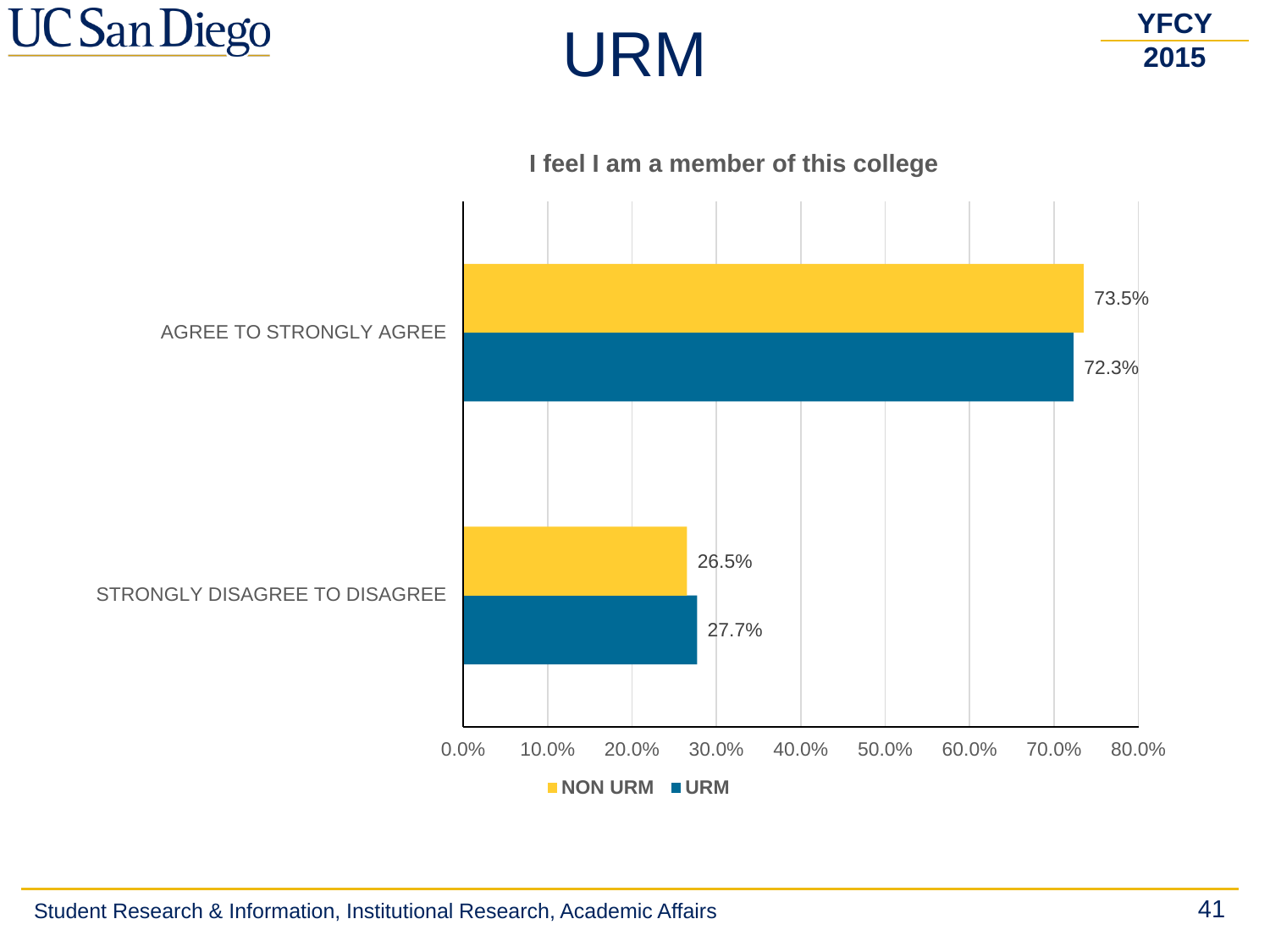







**I have effectively led a group to a common purpose**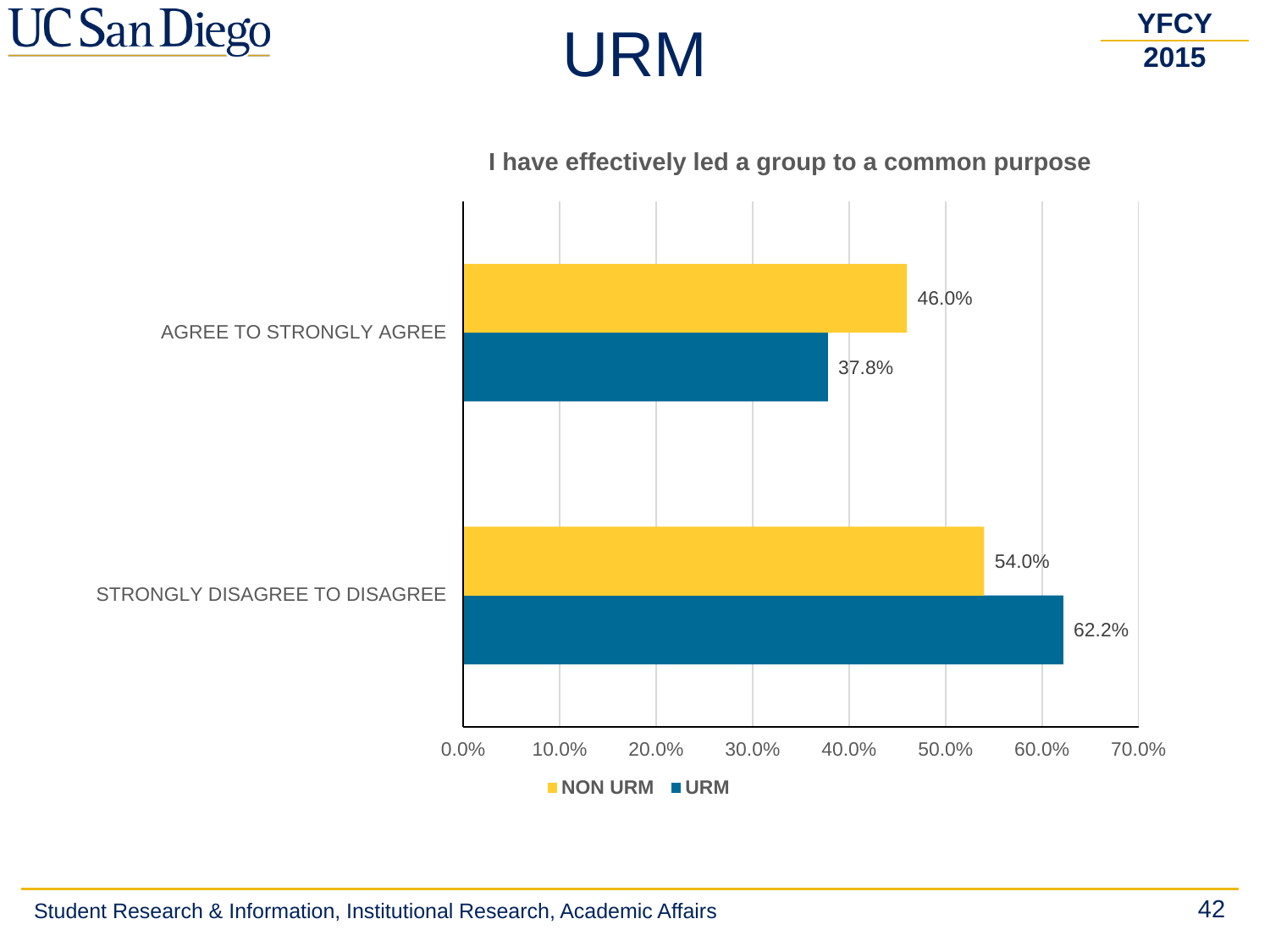





**It's important for me to be thinking about my career path after college**

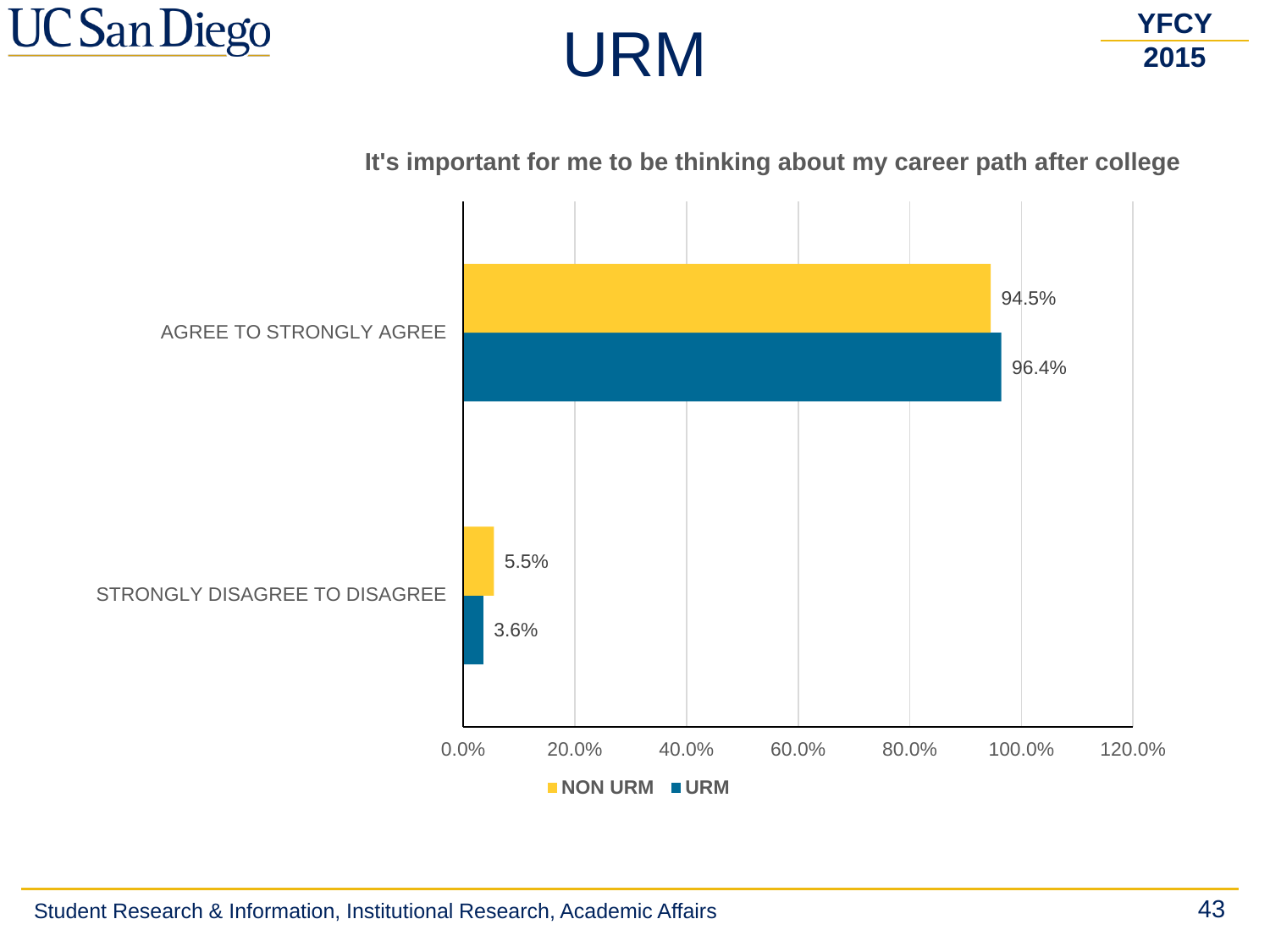





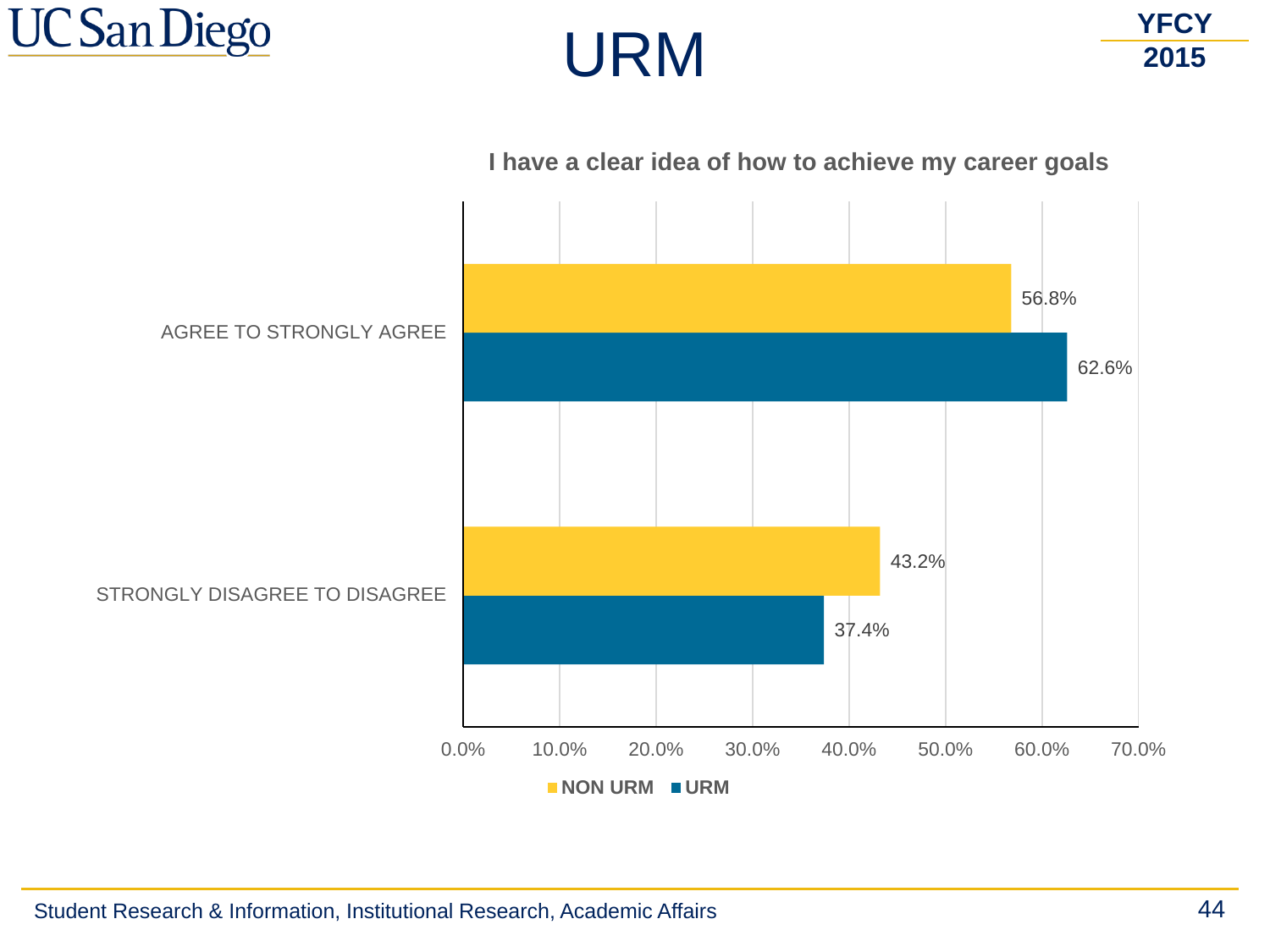

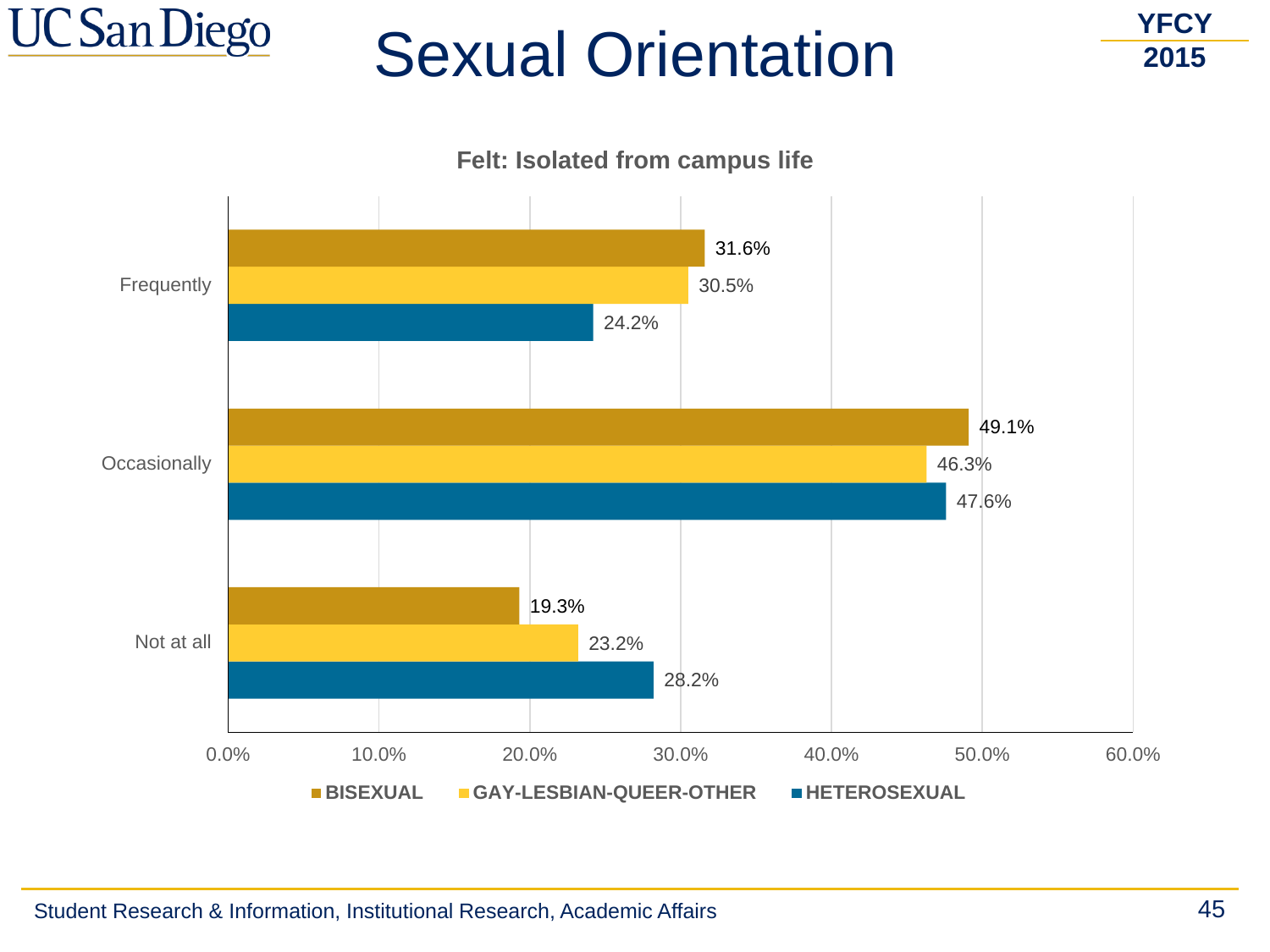

**Felt: Unsafe on this campus**

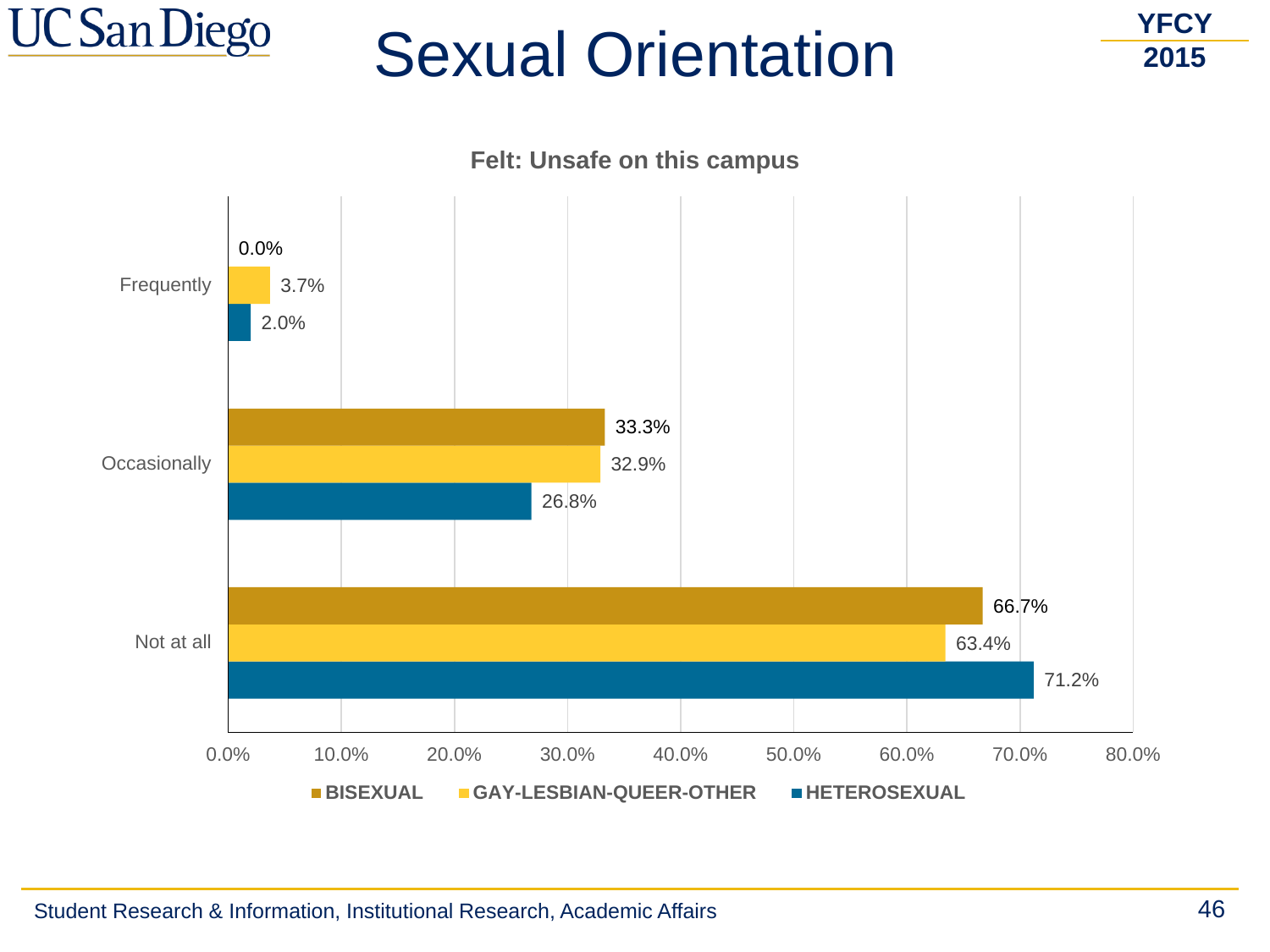

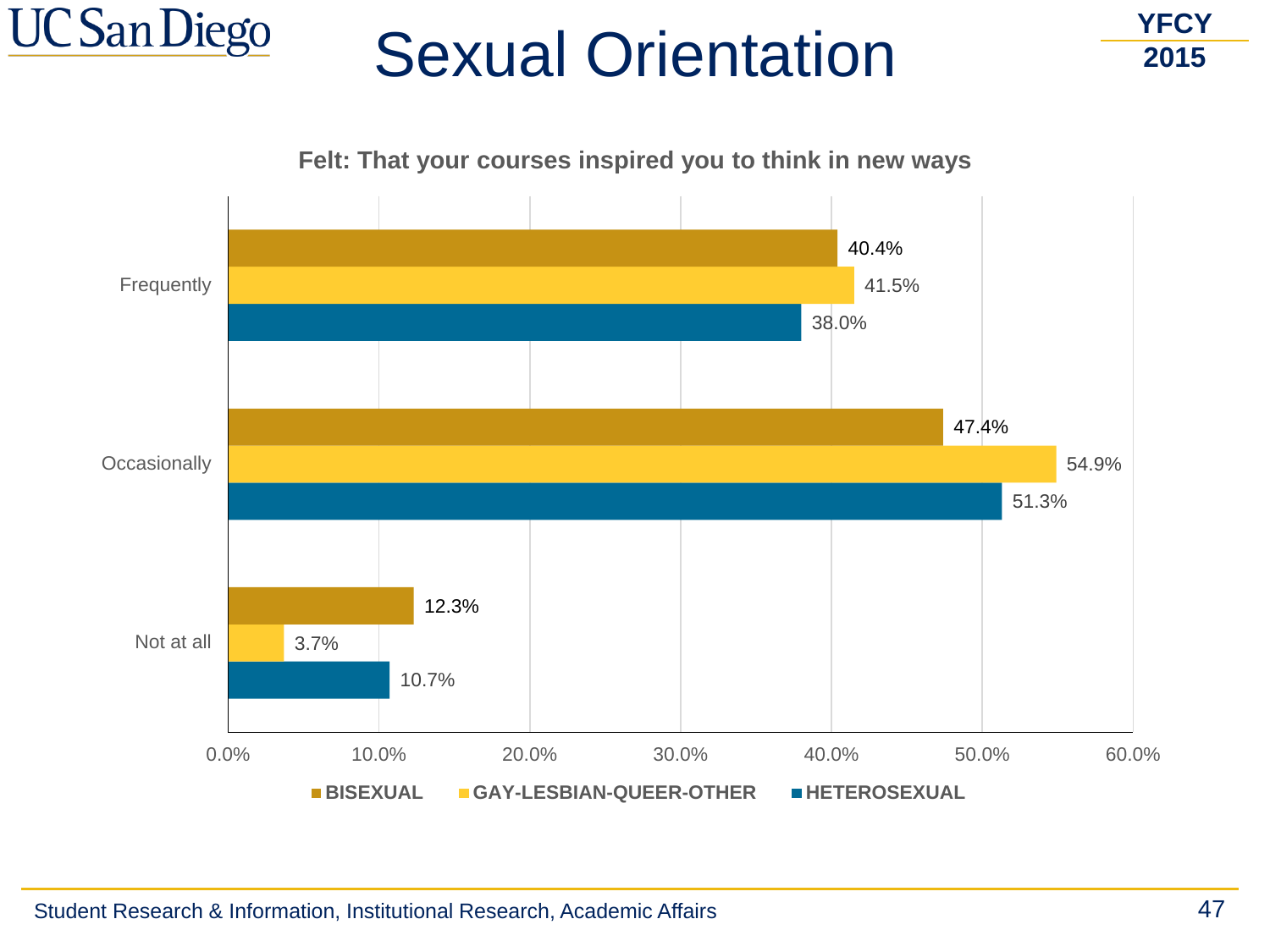

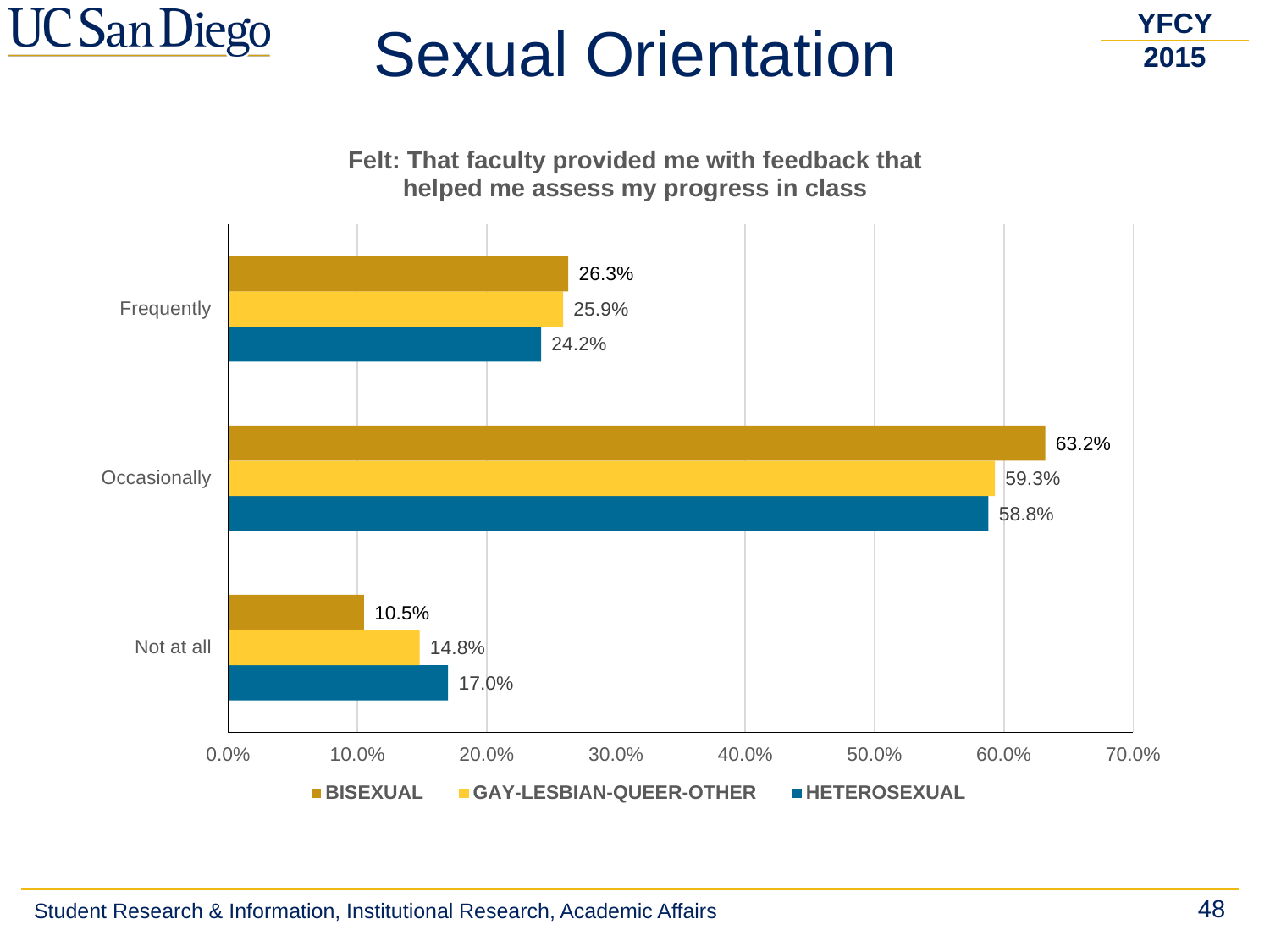

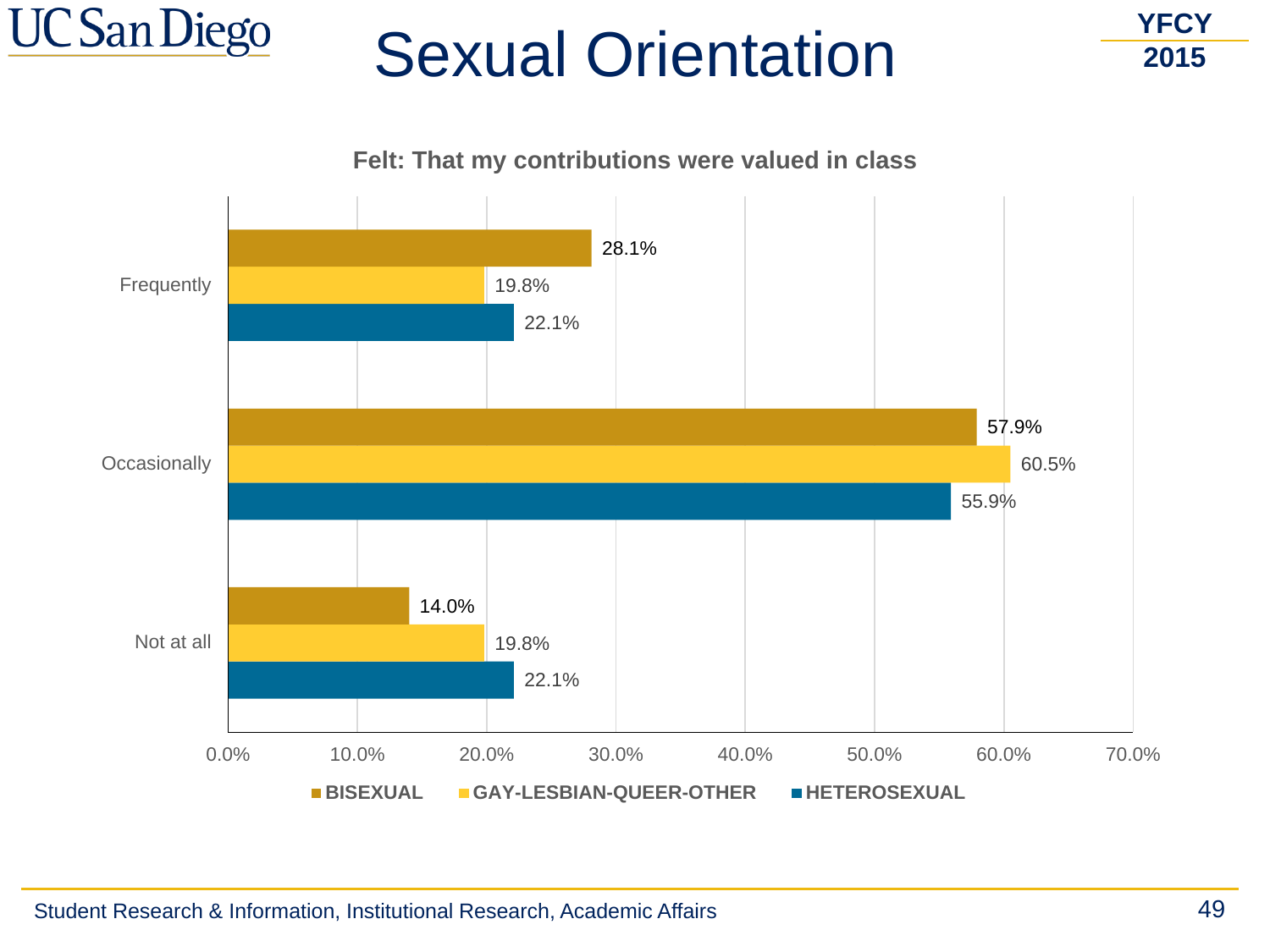

9.7% 52.8% 37.5% 4.9% 54.3% 40.7% 8.8% 47.4% 43.9% 0.0% 10.0% 20.0% 30.0% 40.0% 50.0% 60.0% Not at all **Occasionally Frequently Felt: That faculty encouraged me to ask questions and participate in discussions BISEXUAL GAY-LESBIAN-QUEER-OTHER HETEROSEXUAL**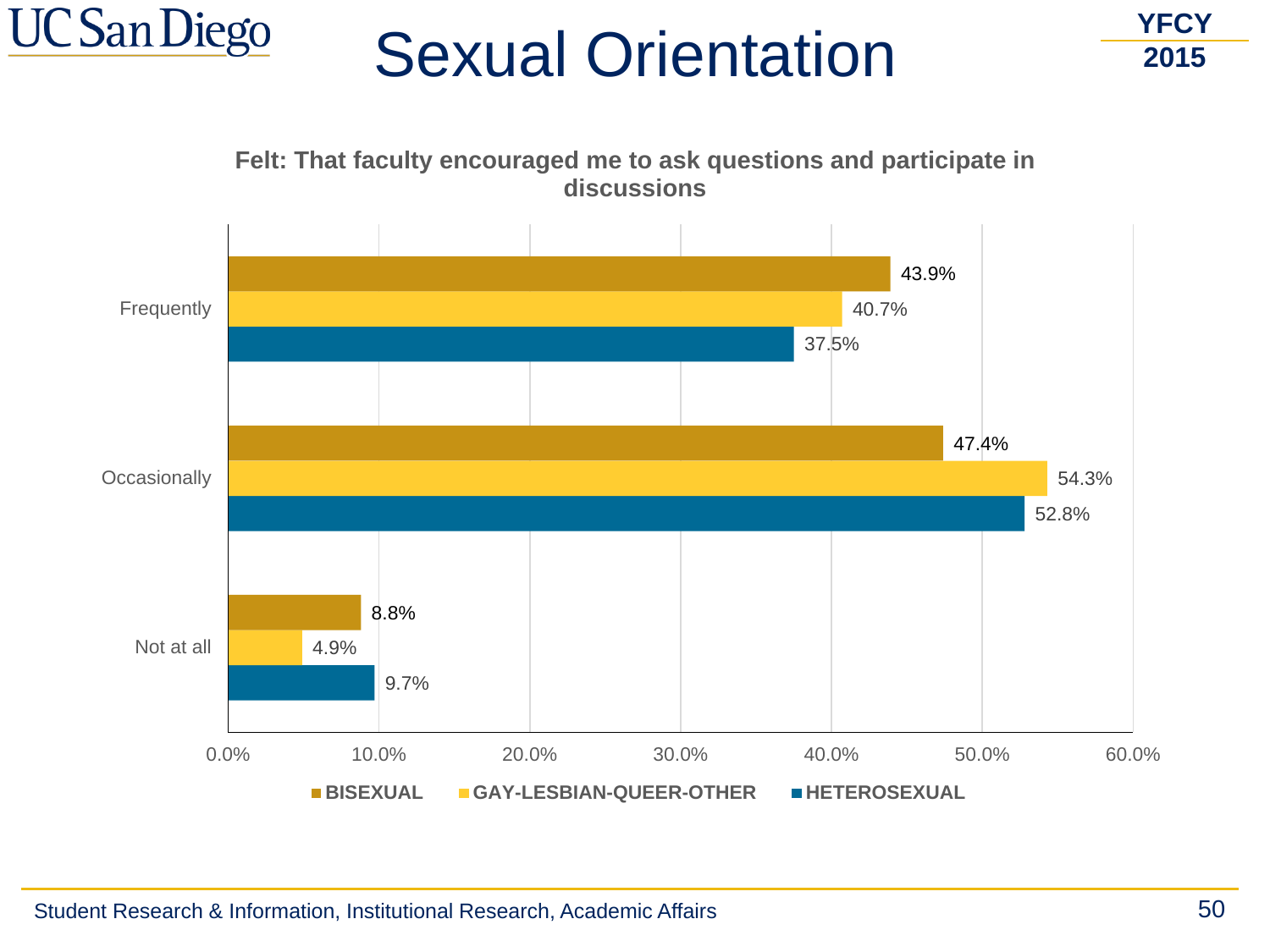

**YFCY 2015**



Student Research & Information, Institutional Research, Academic Affairs 51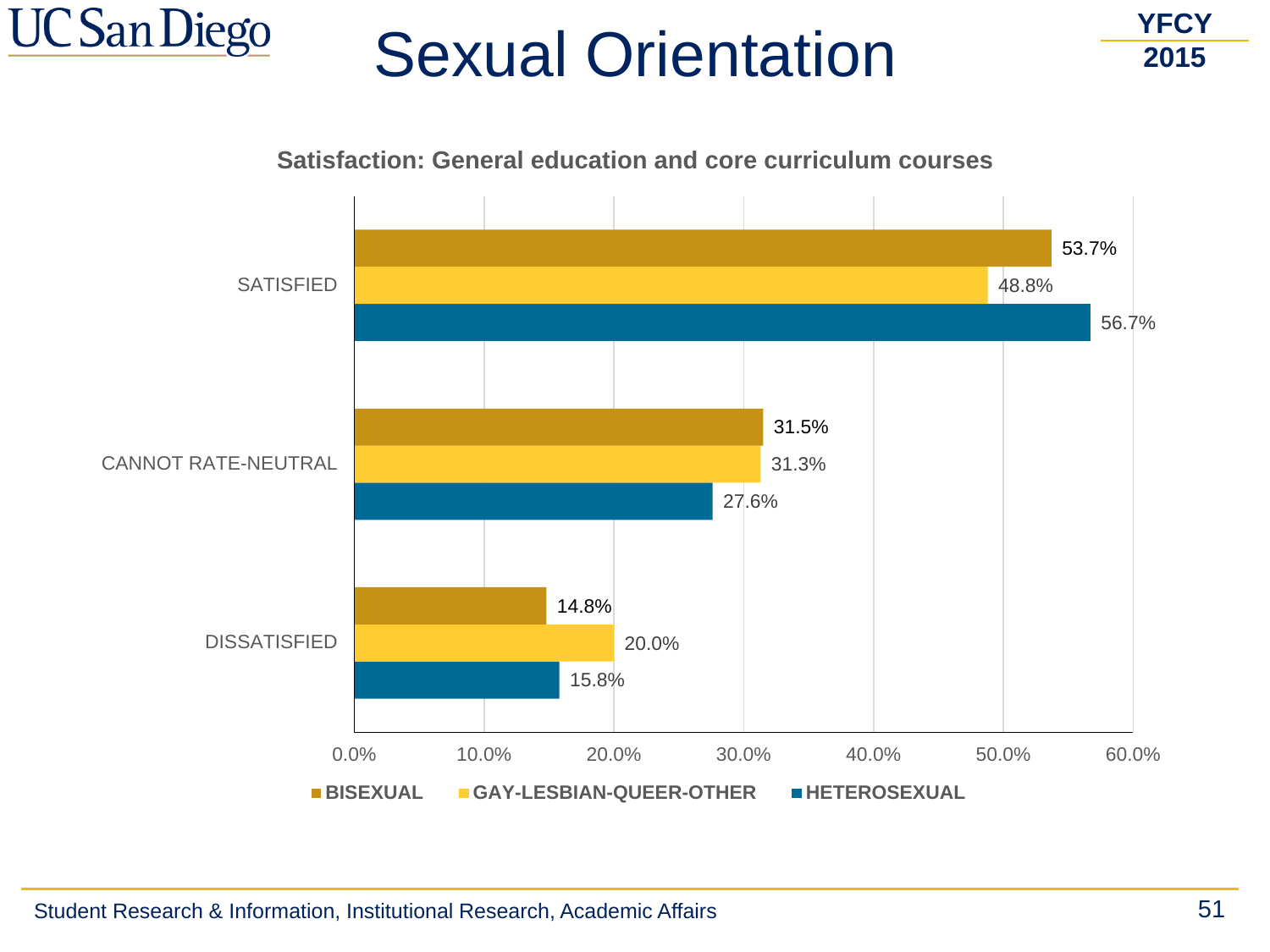

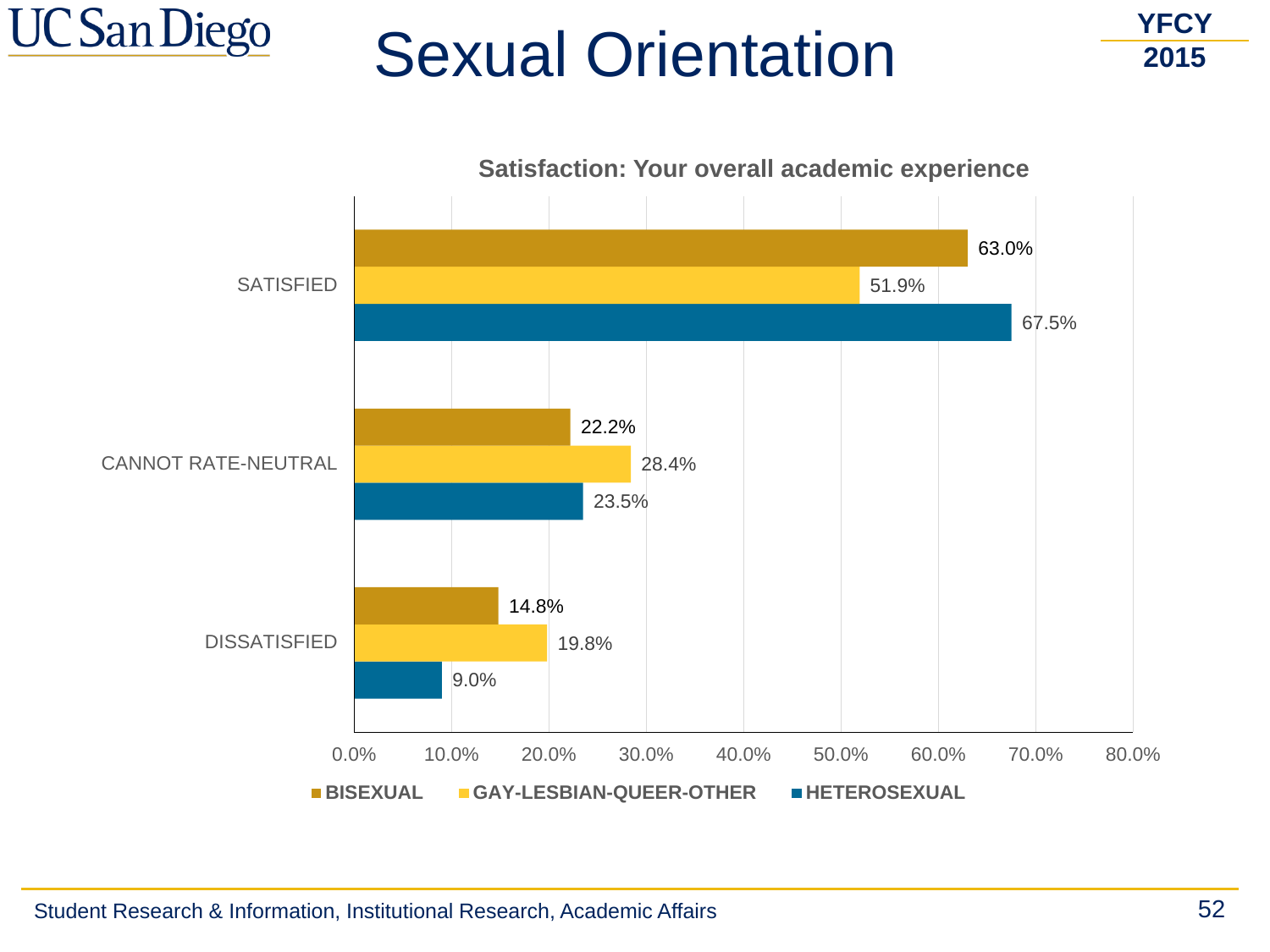





Student Research & Information, Institutional Research, Academic Affairs 53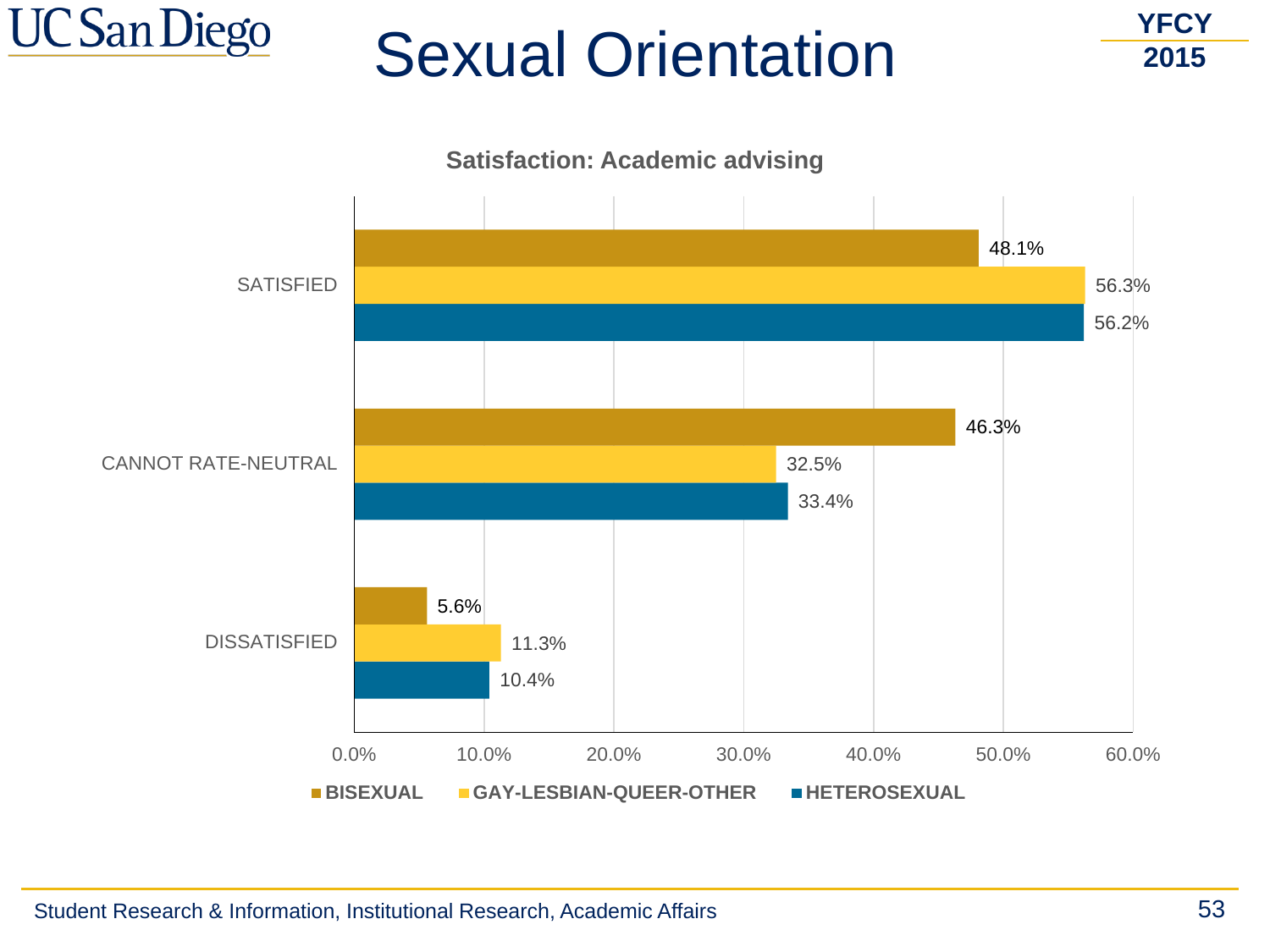

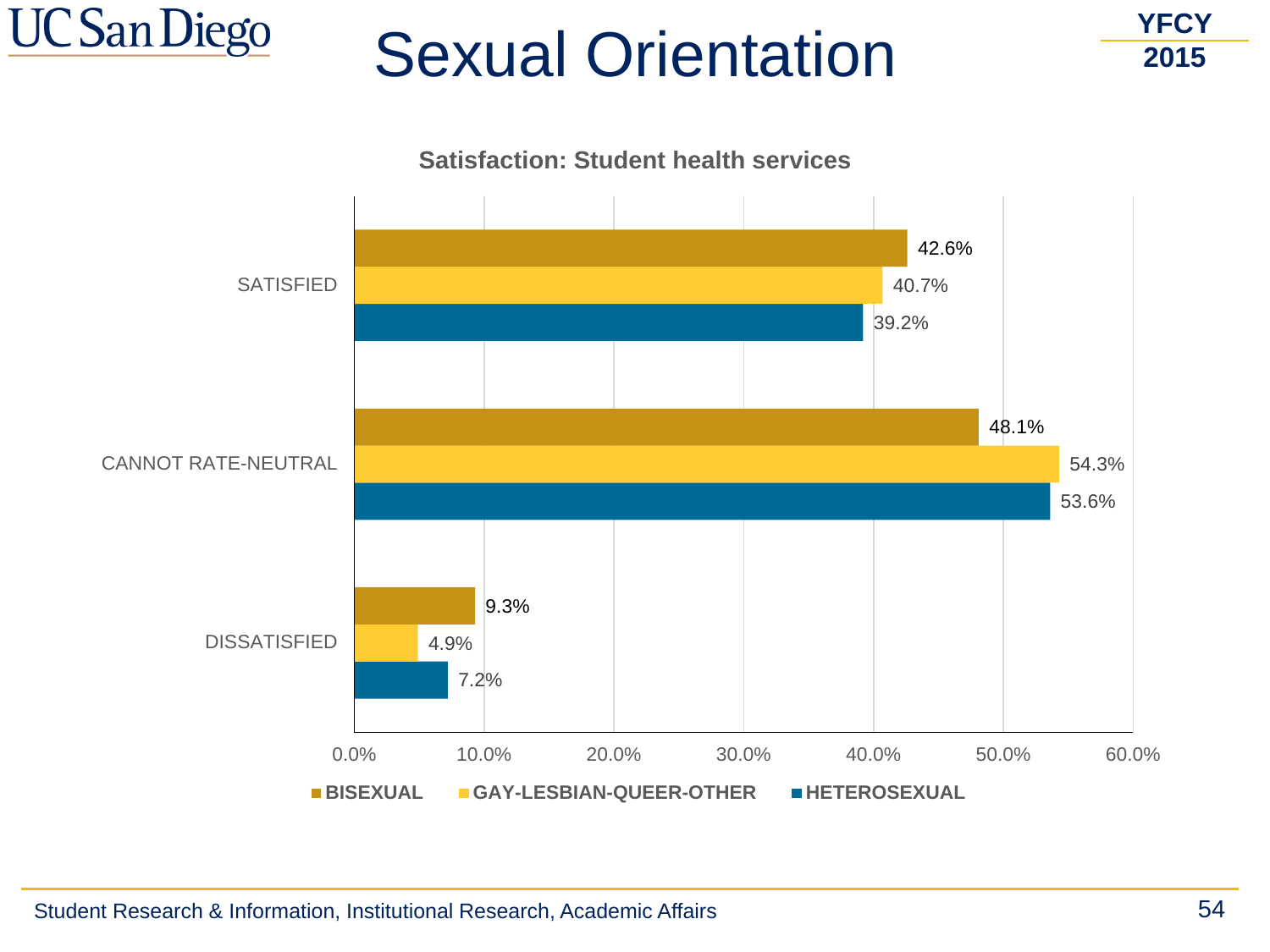

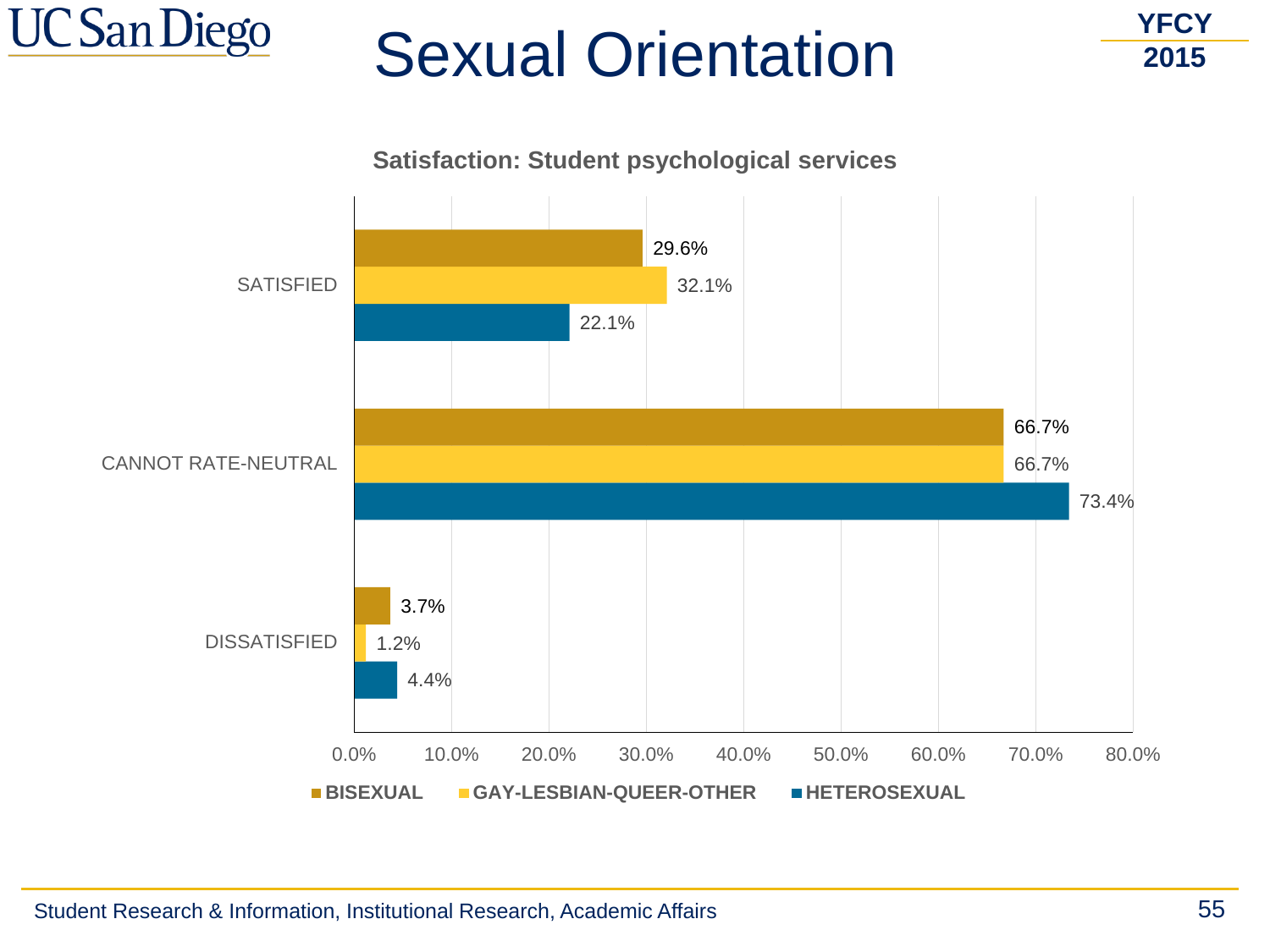



0.0% 10.0% 20.0% 30.0% 40.0% 50.0% 60.0%

**BISEXUAL GAY-LESBIAN-QUEER-OTHER HETEROSEXUAL**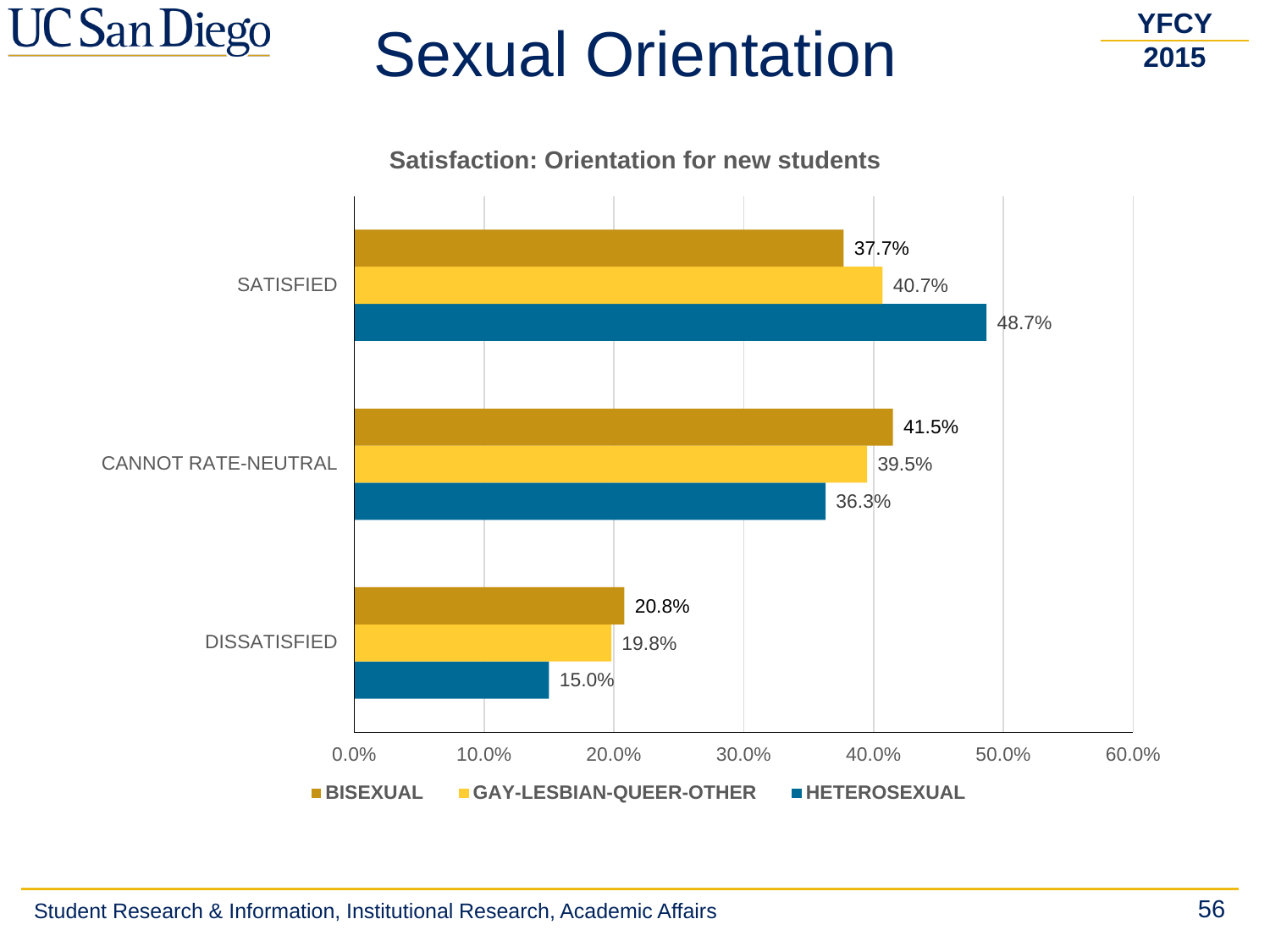

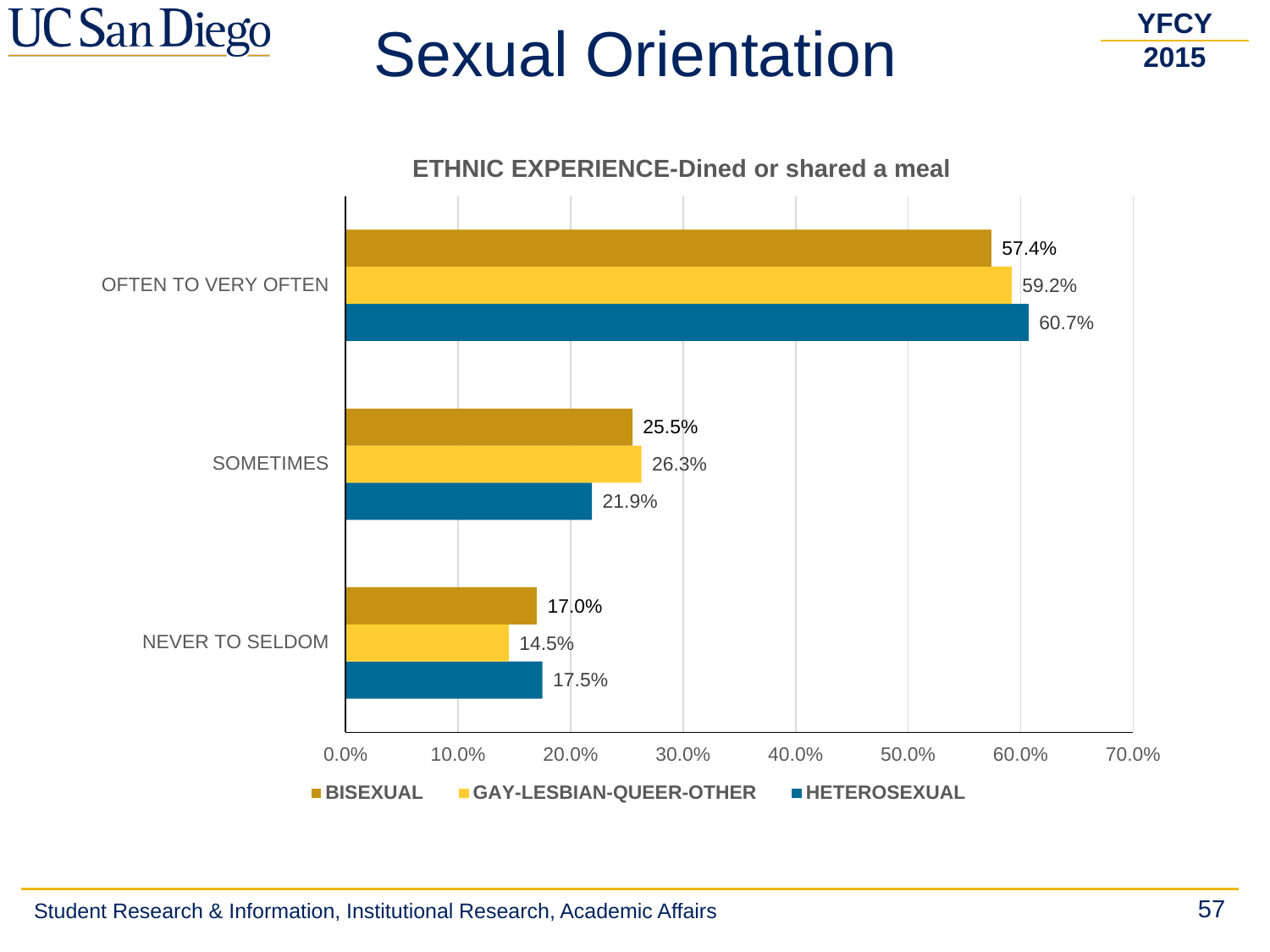

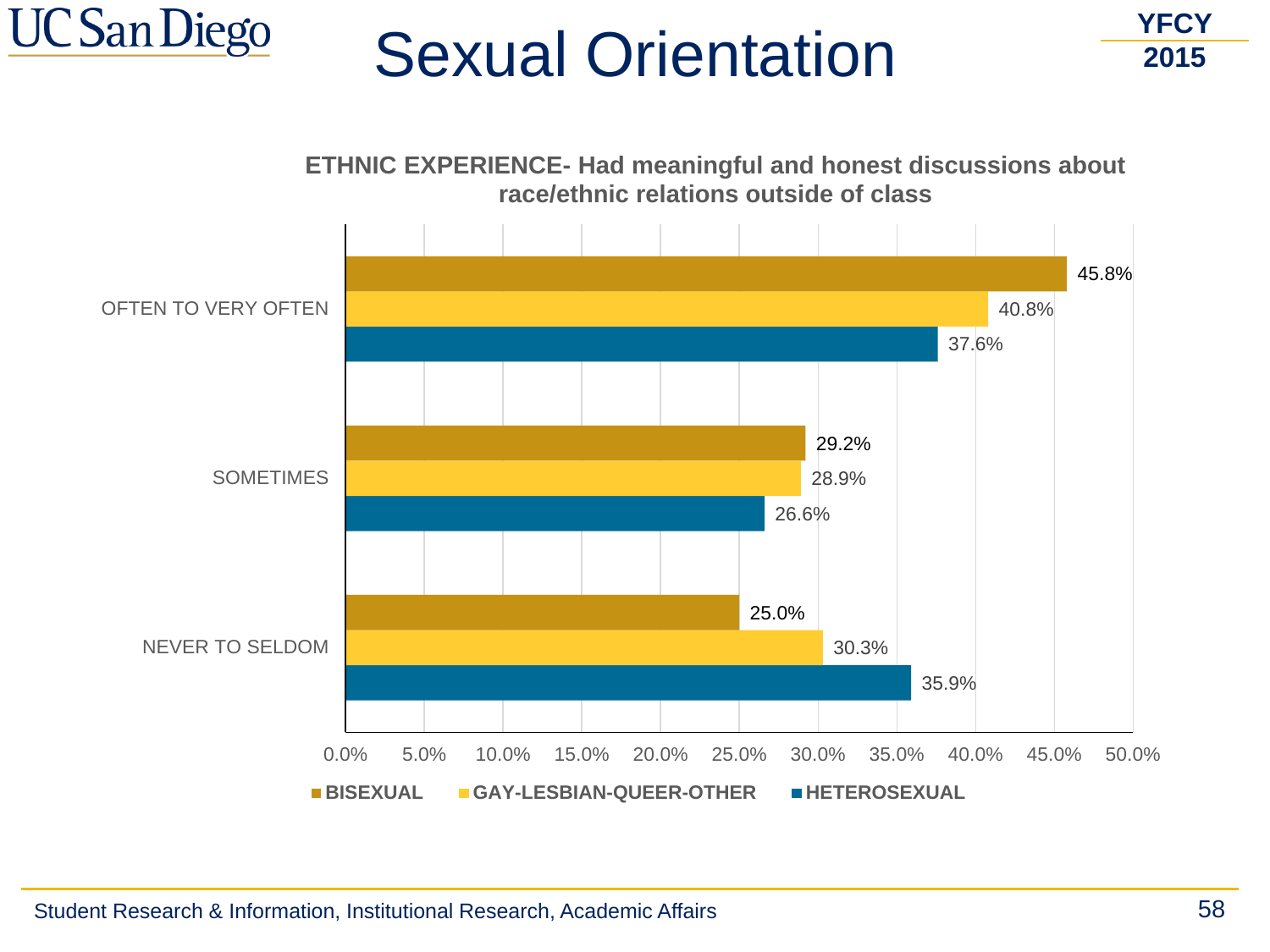

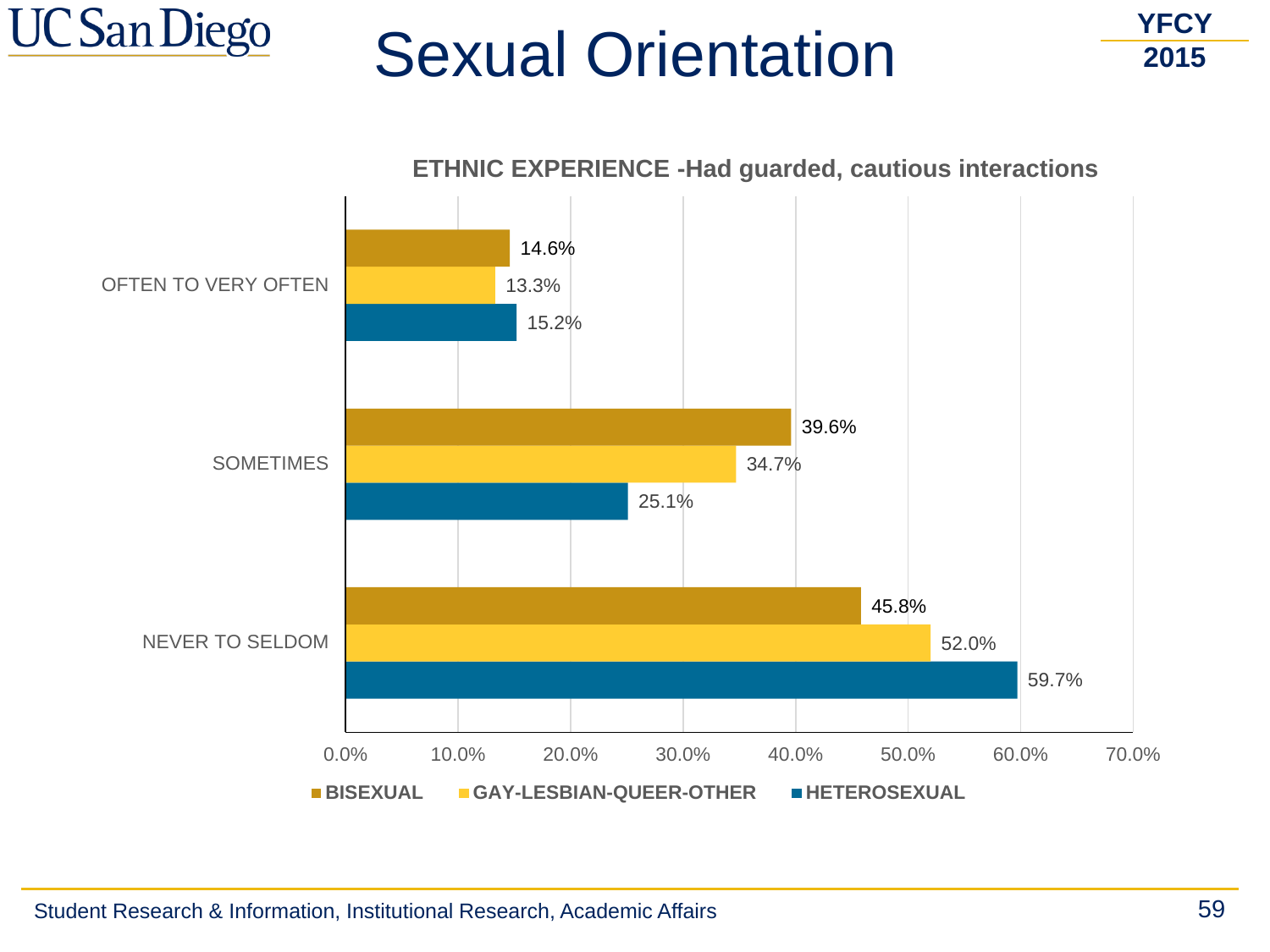





Student Research & Information, Institutional Research, Academic Affairs 60

**UC San Diego**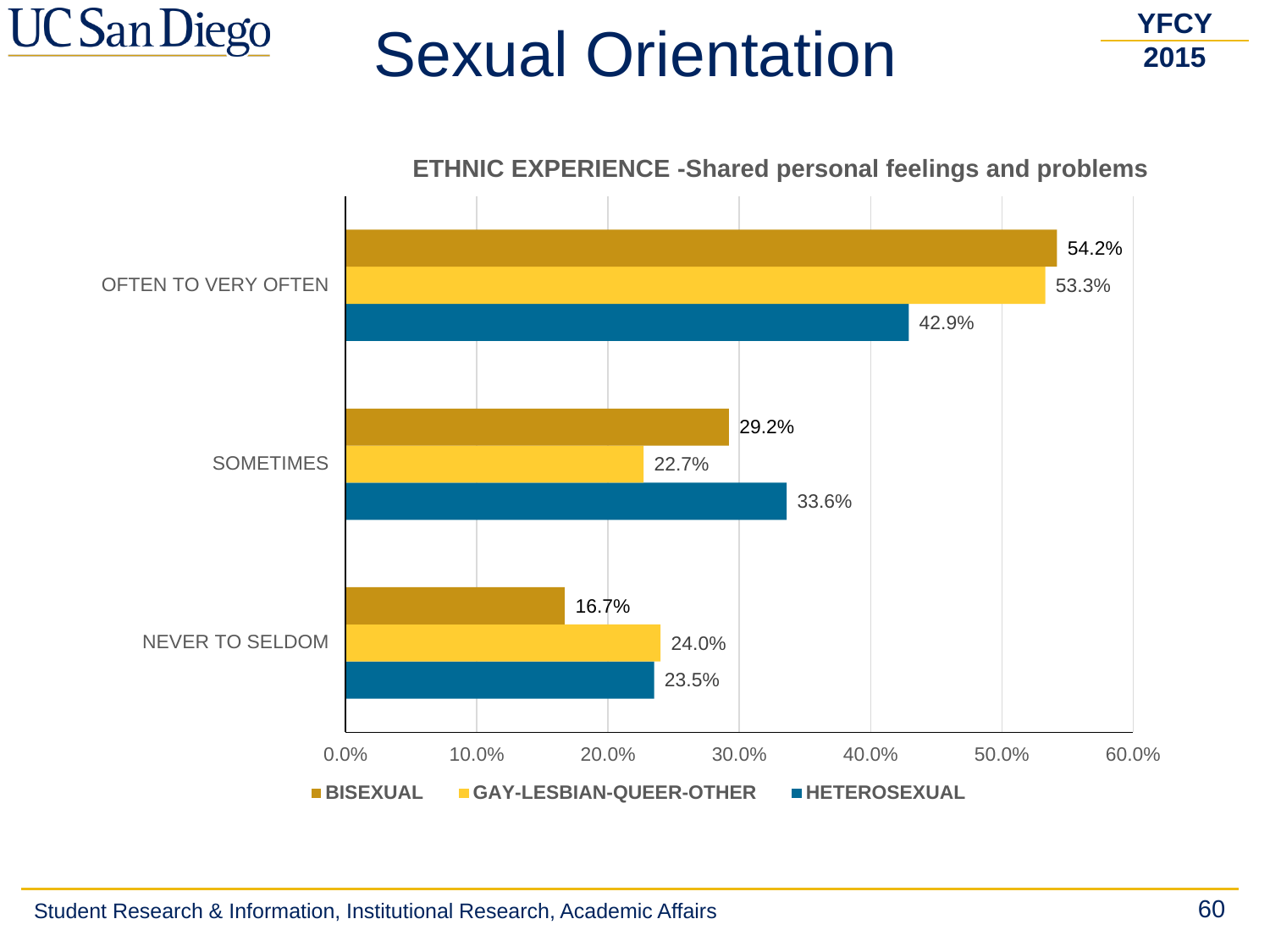



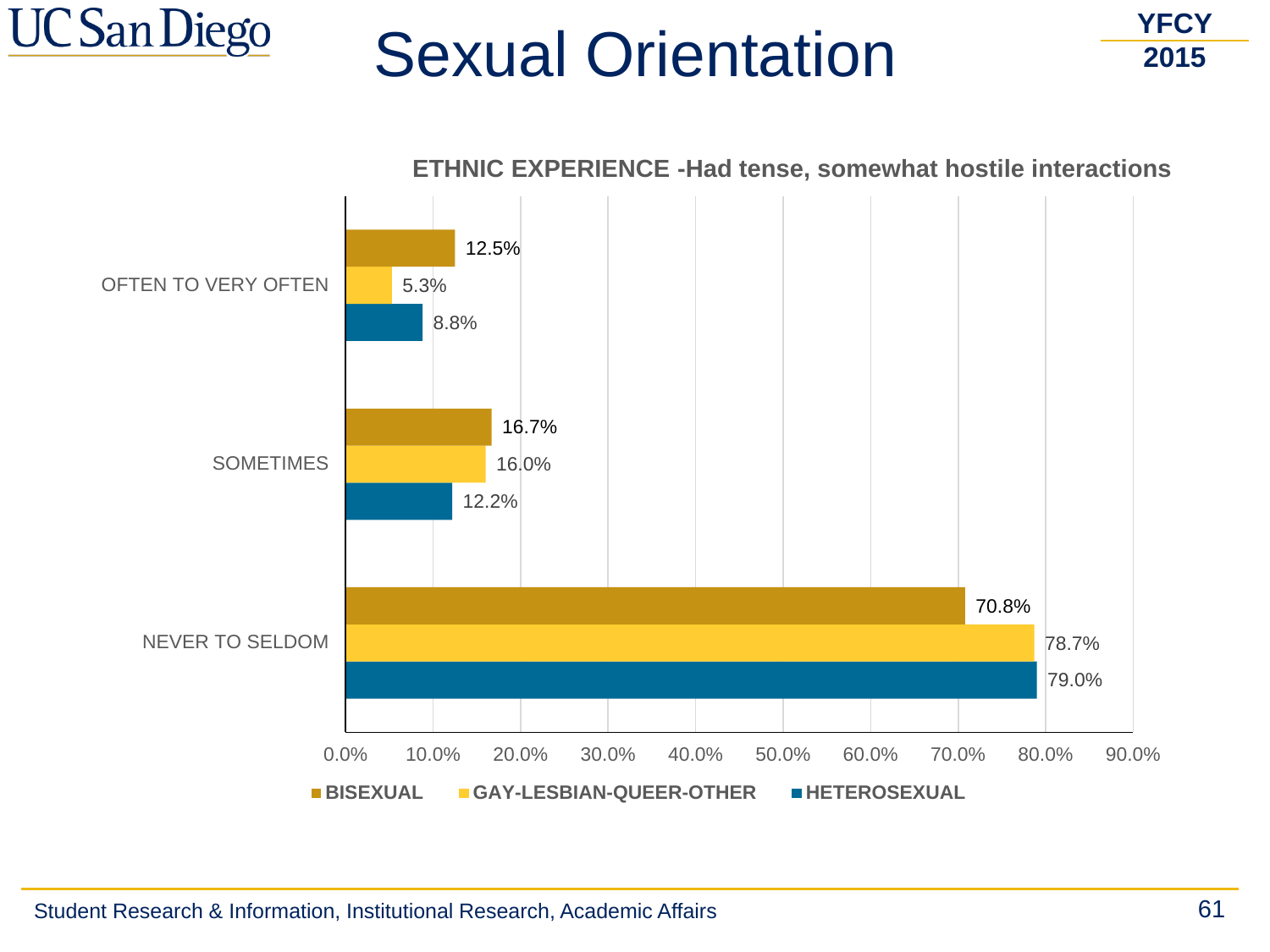



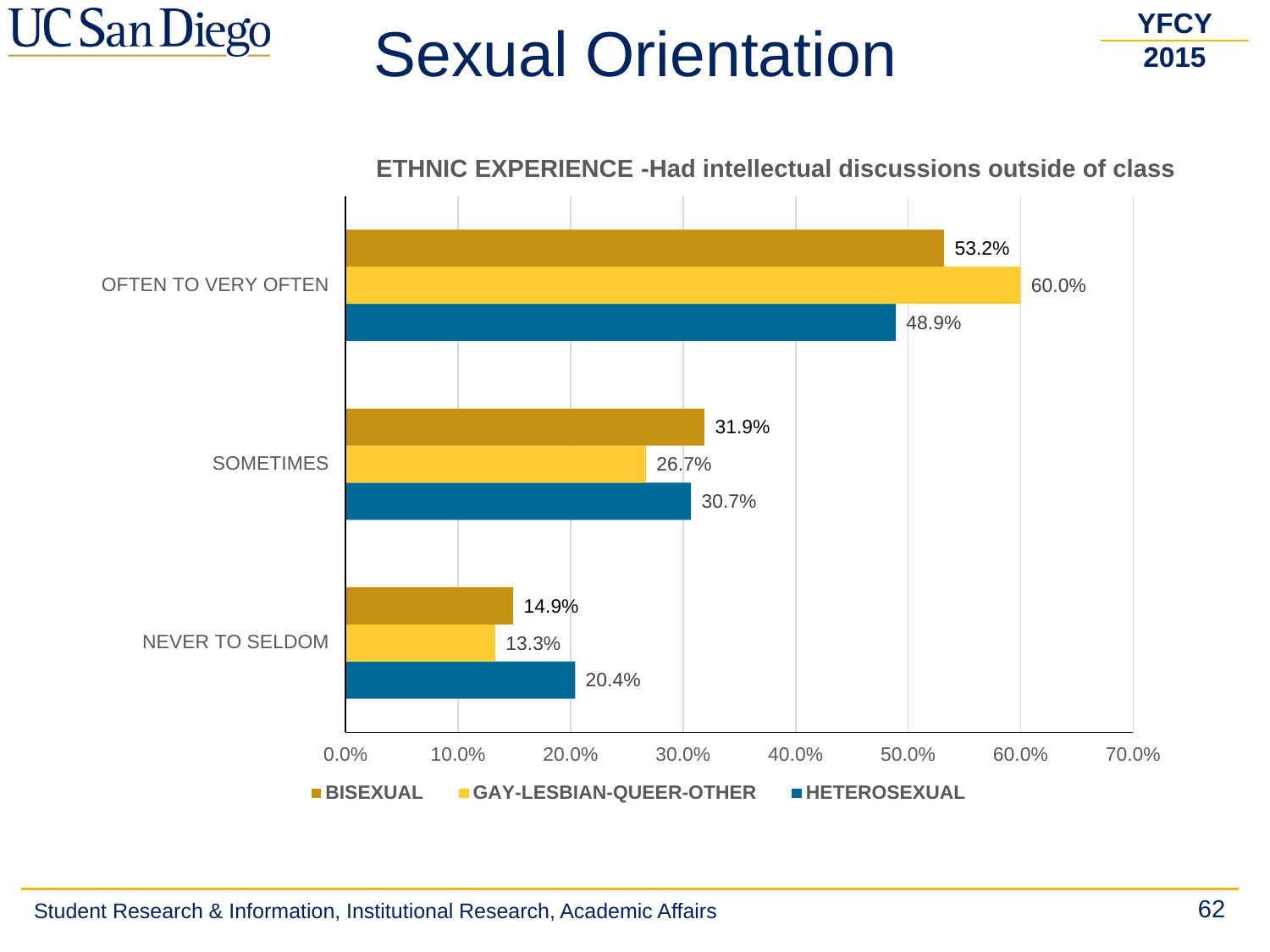

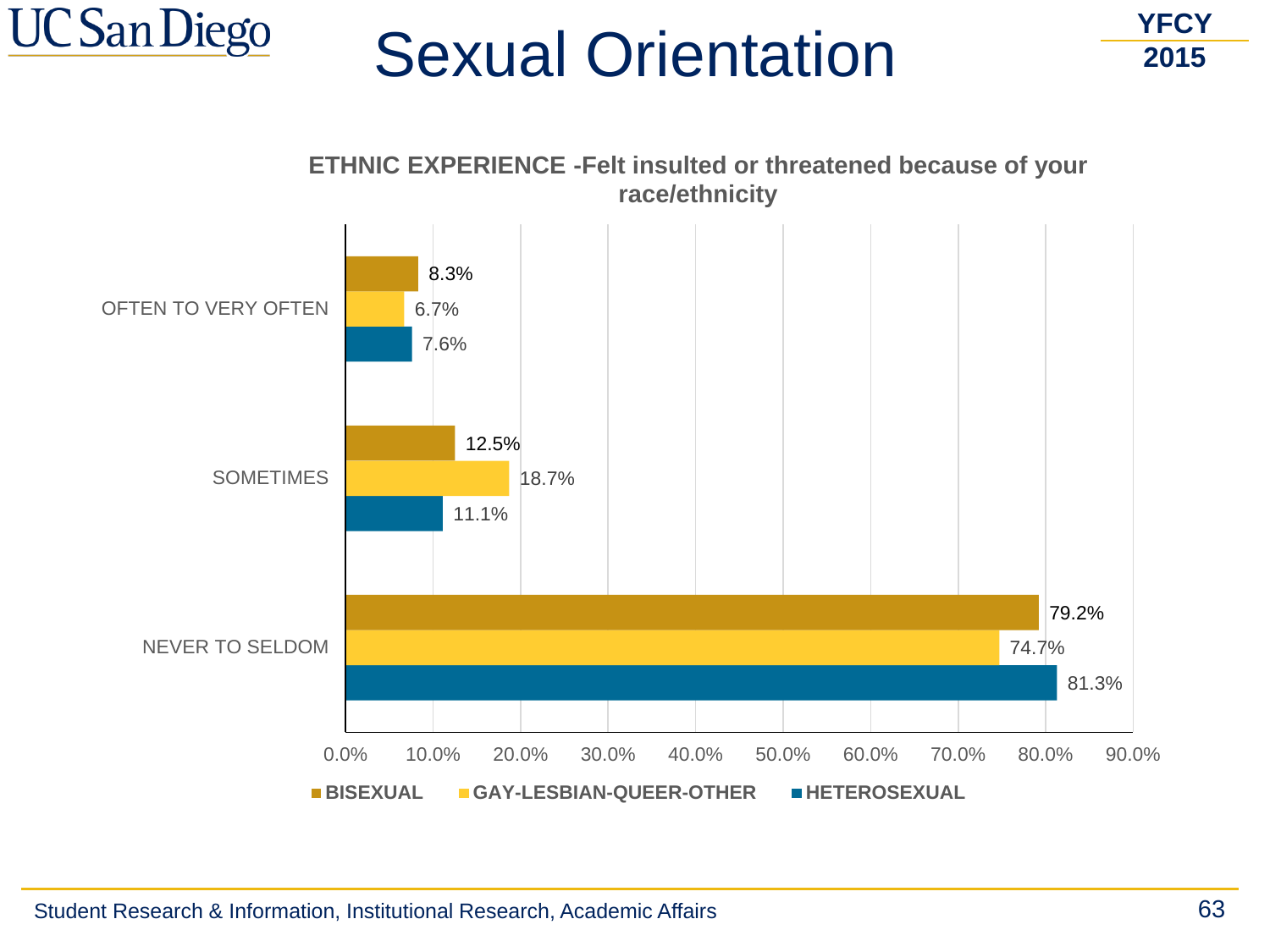

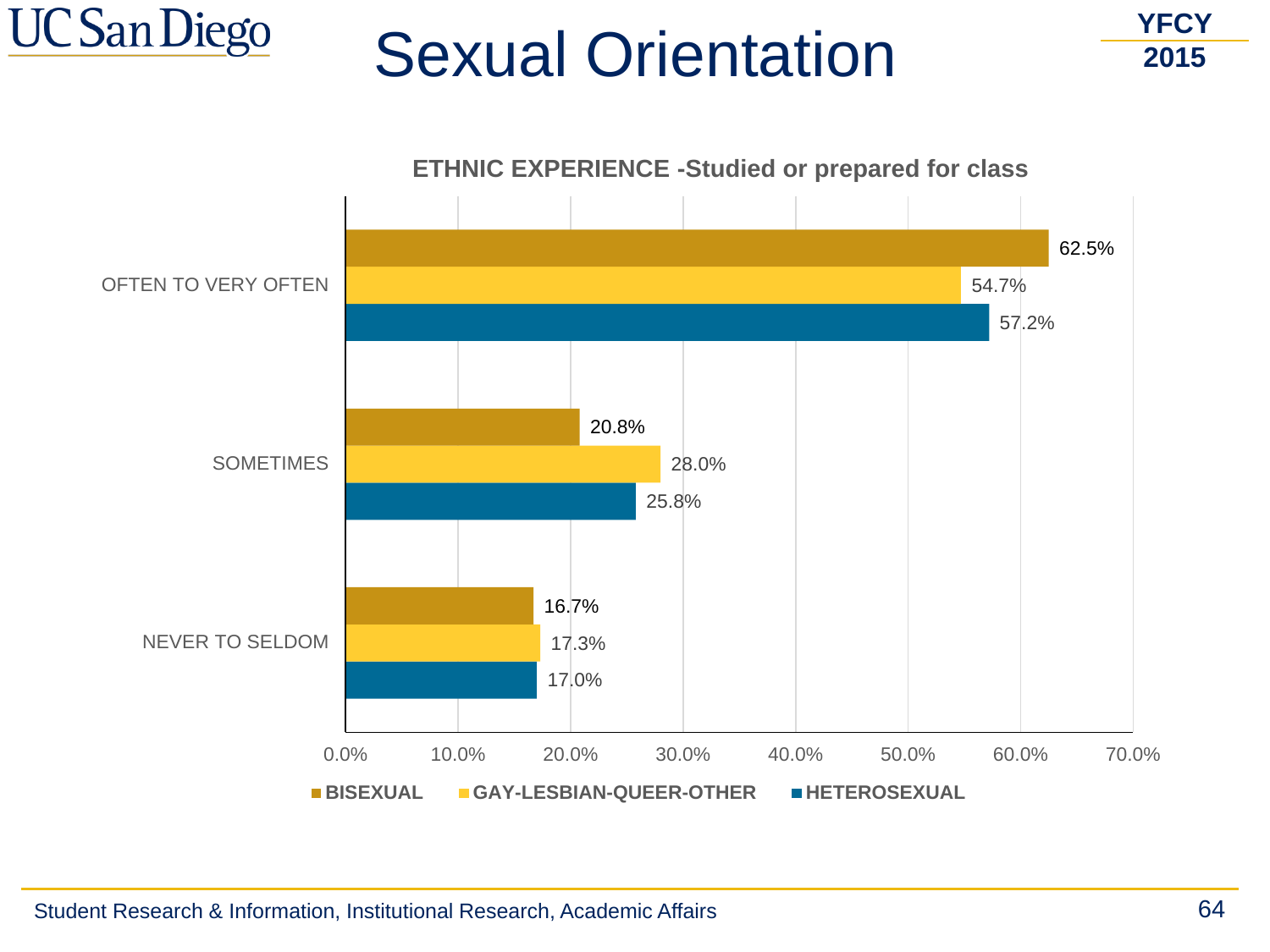



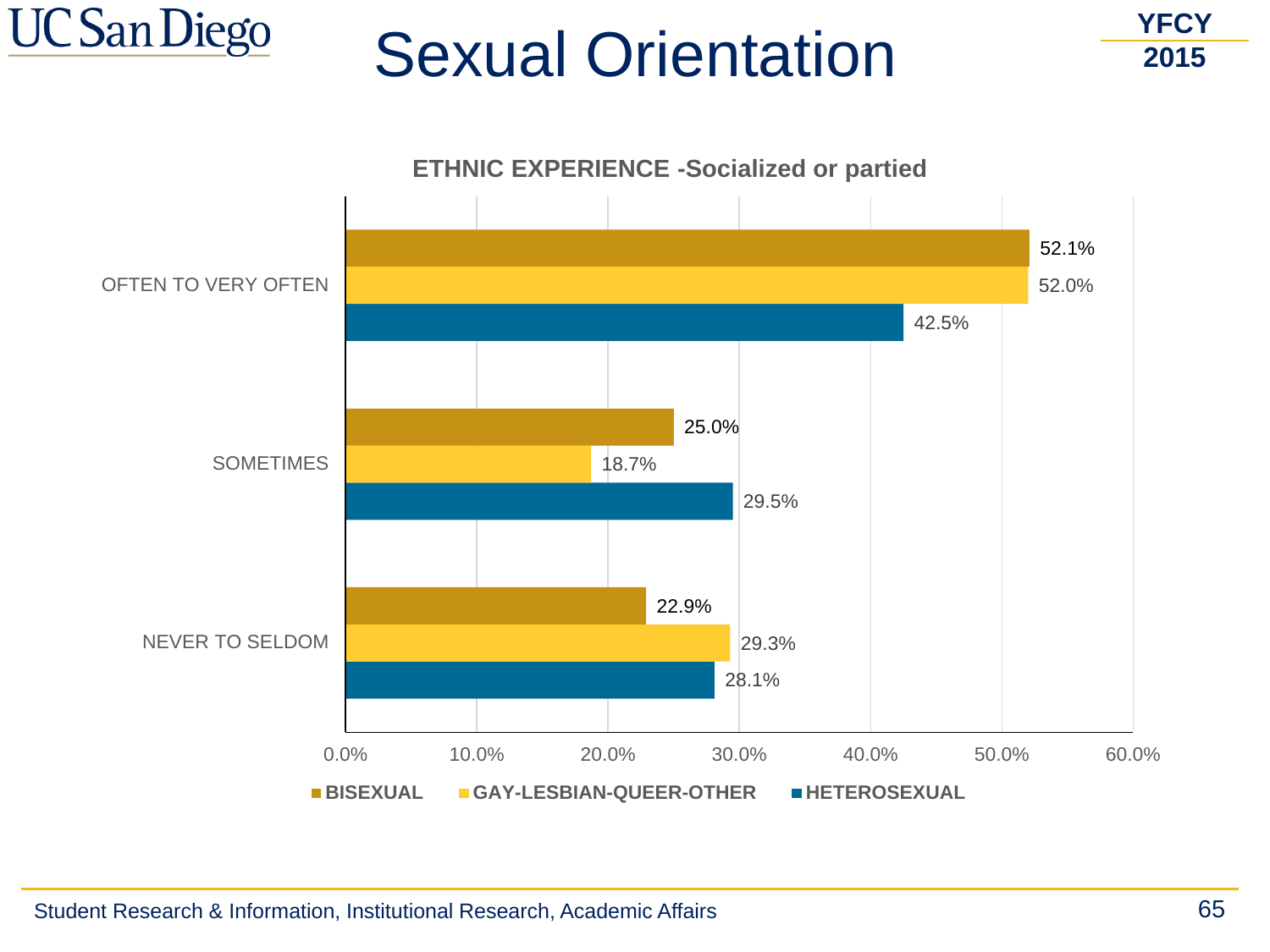

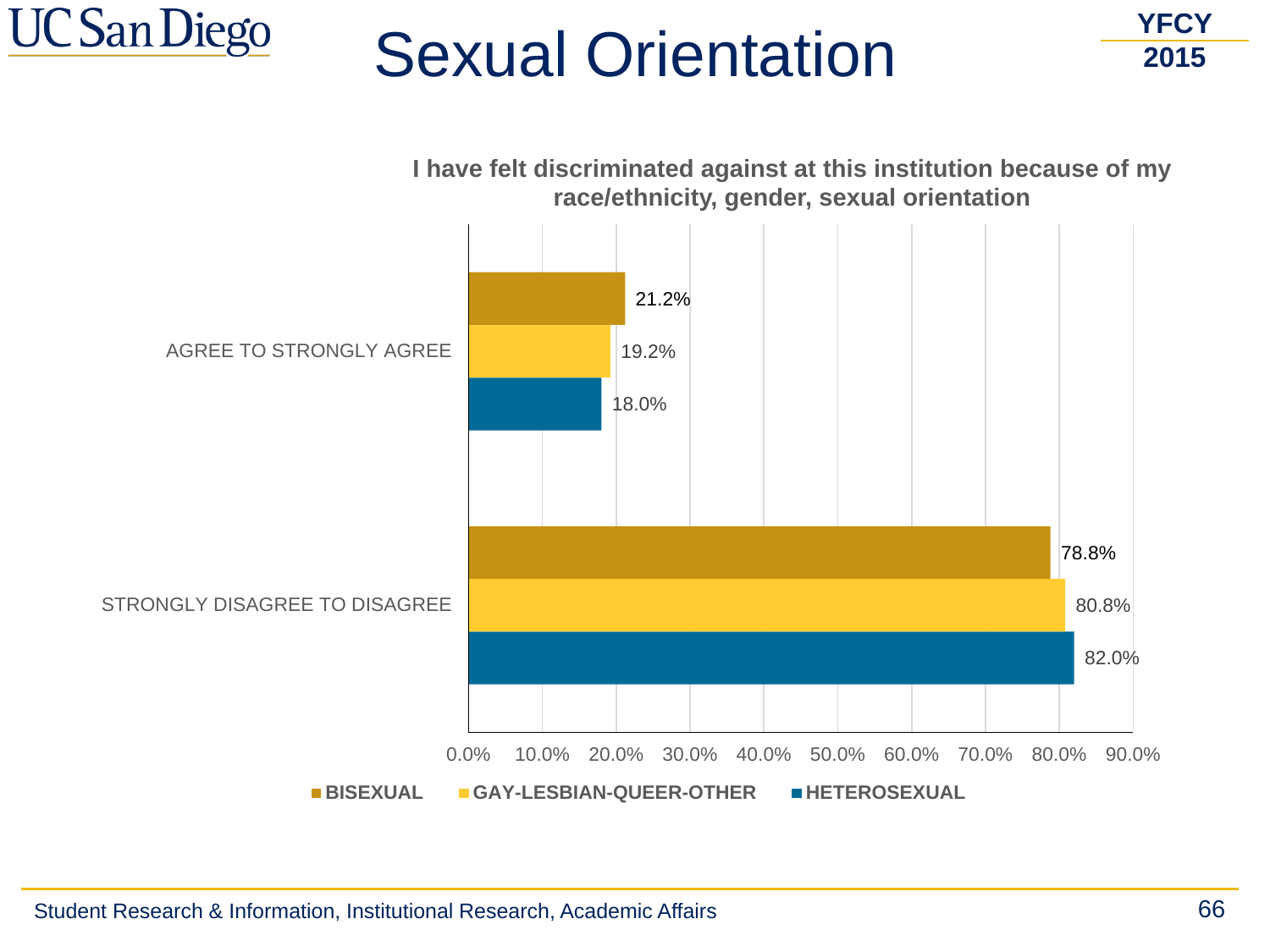



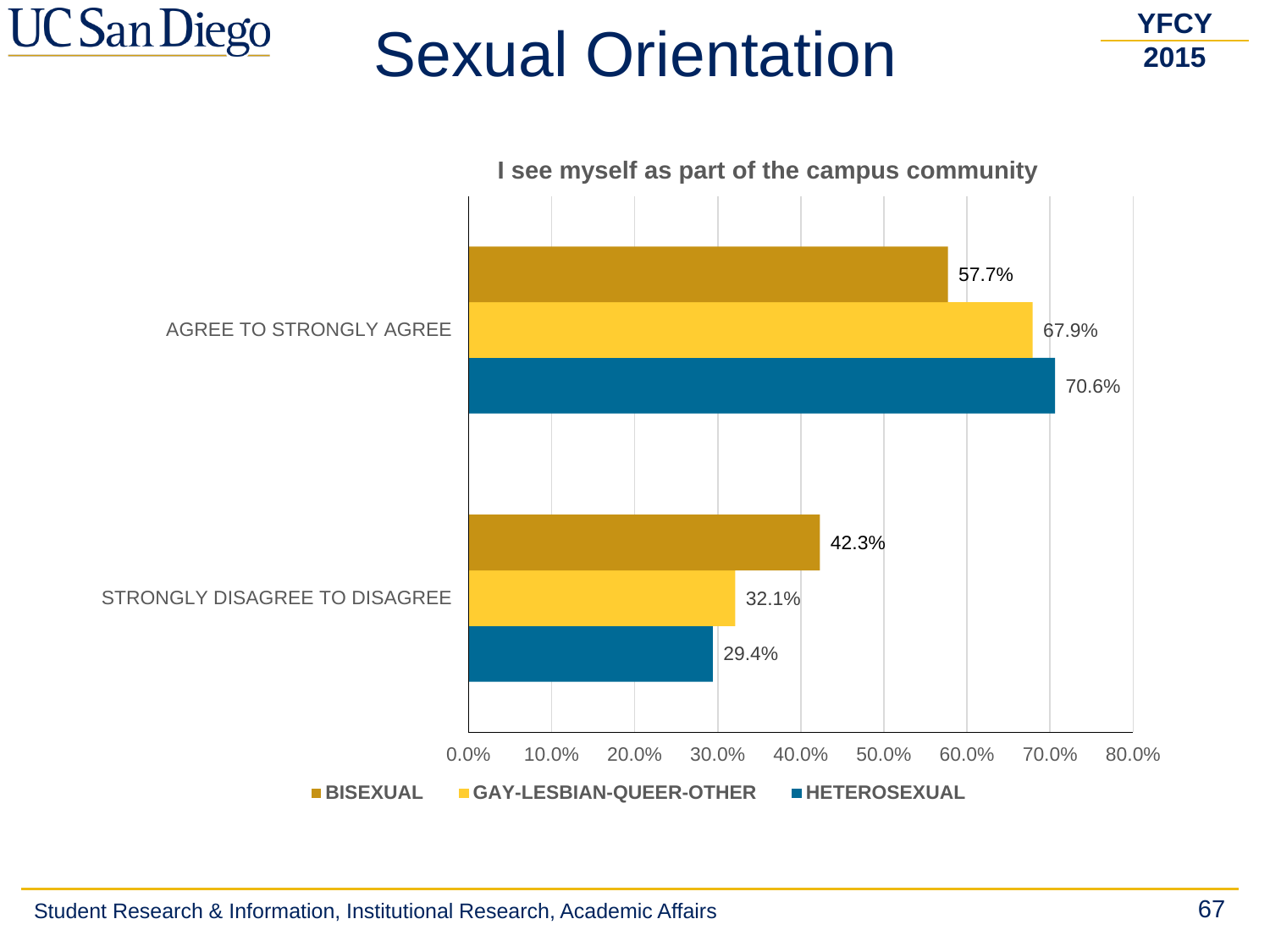





Student Research & Information, Institutional Research, Academic Affairs 68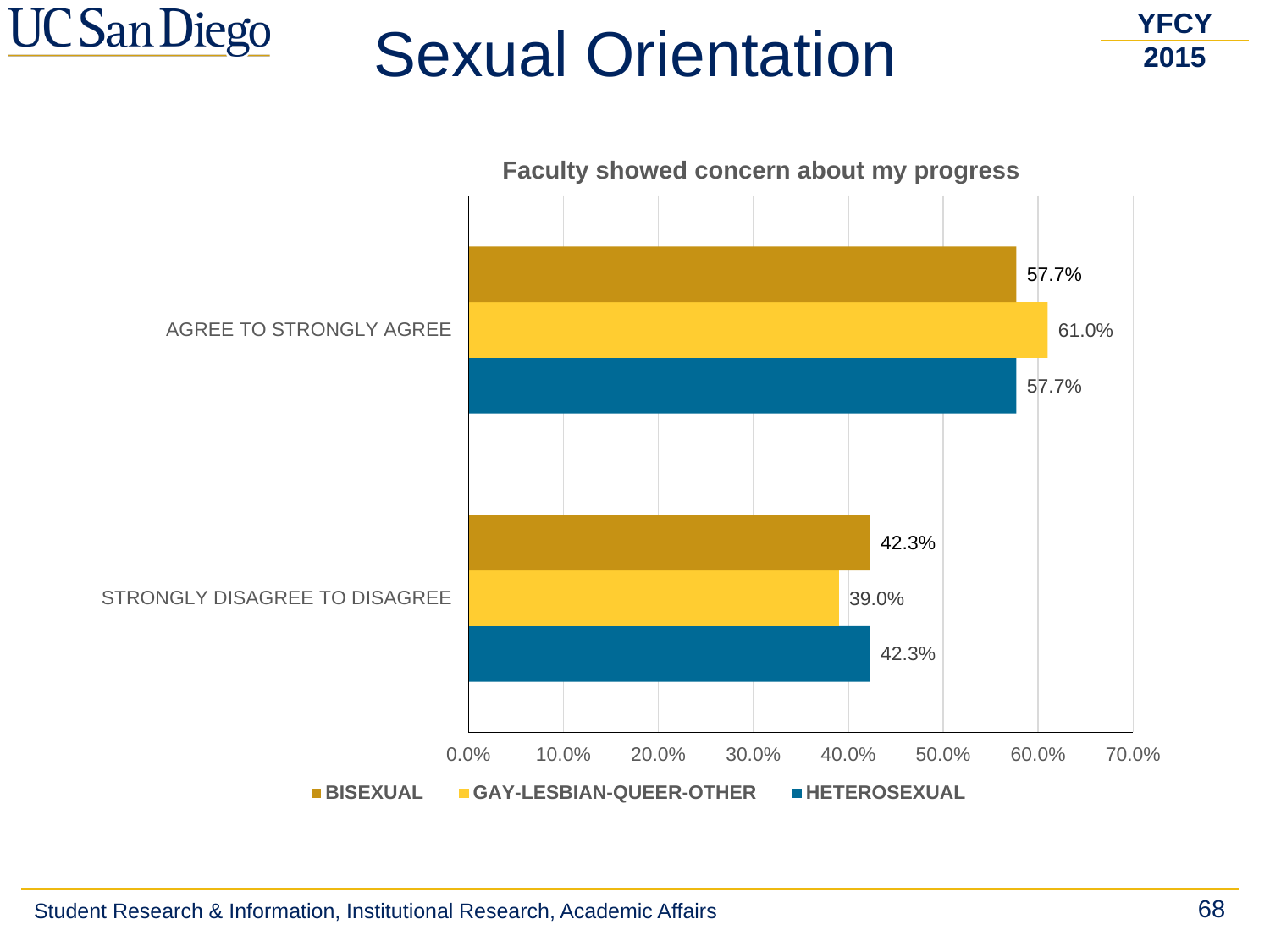

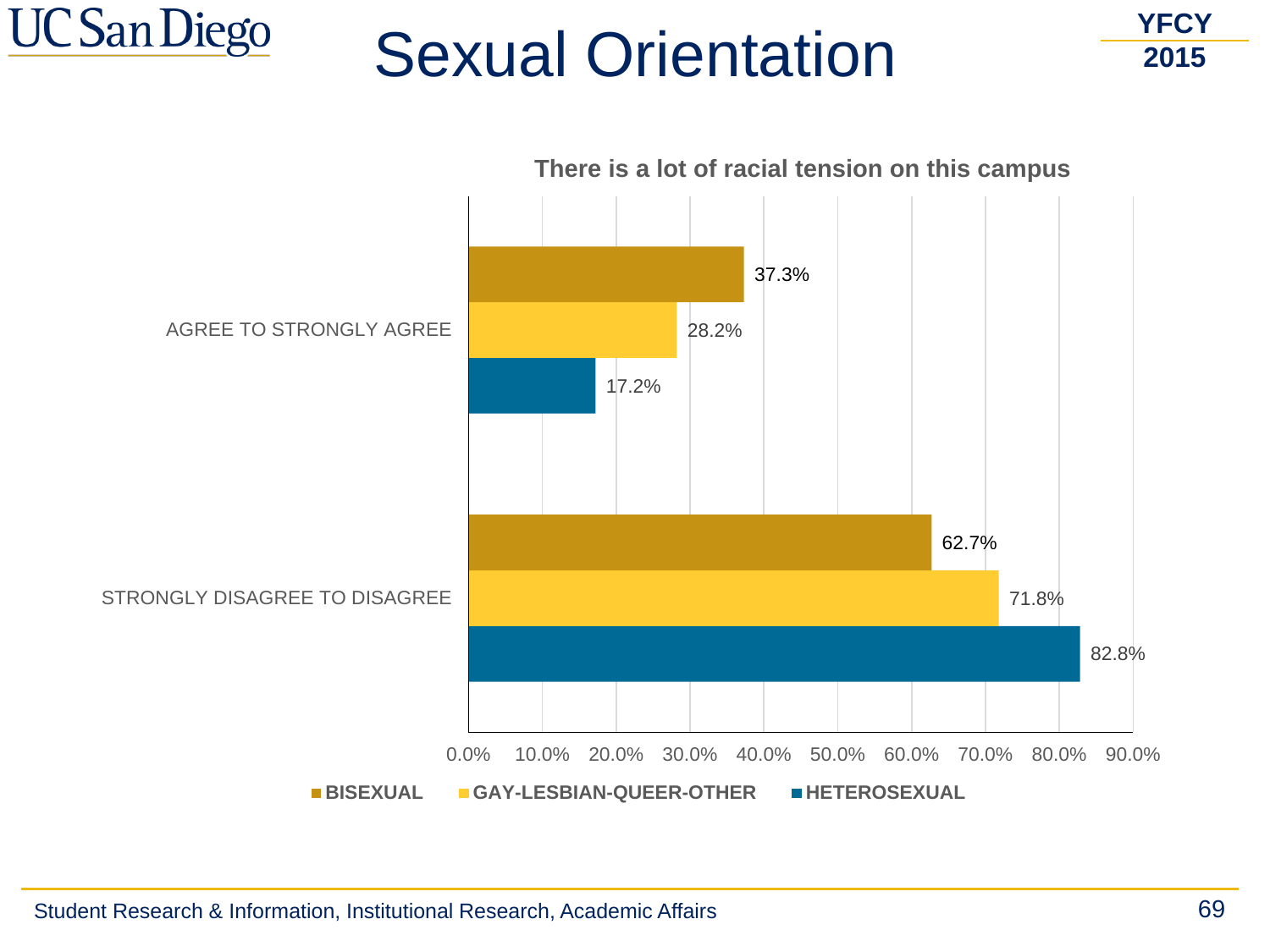



**UC San Diego**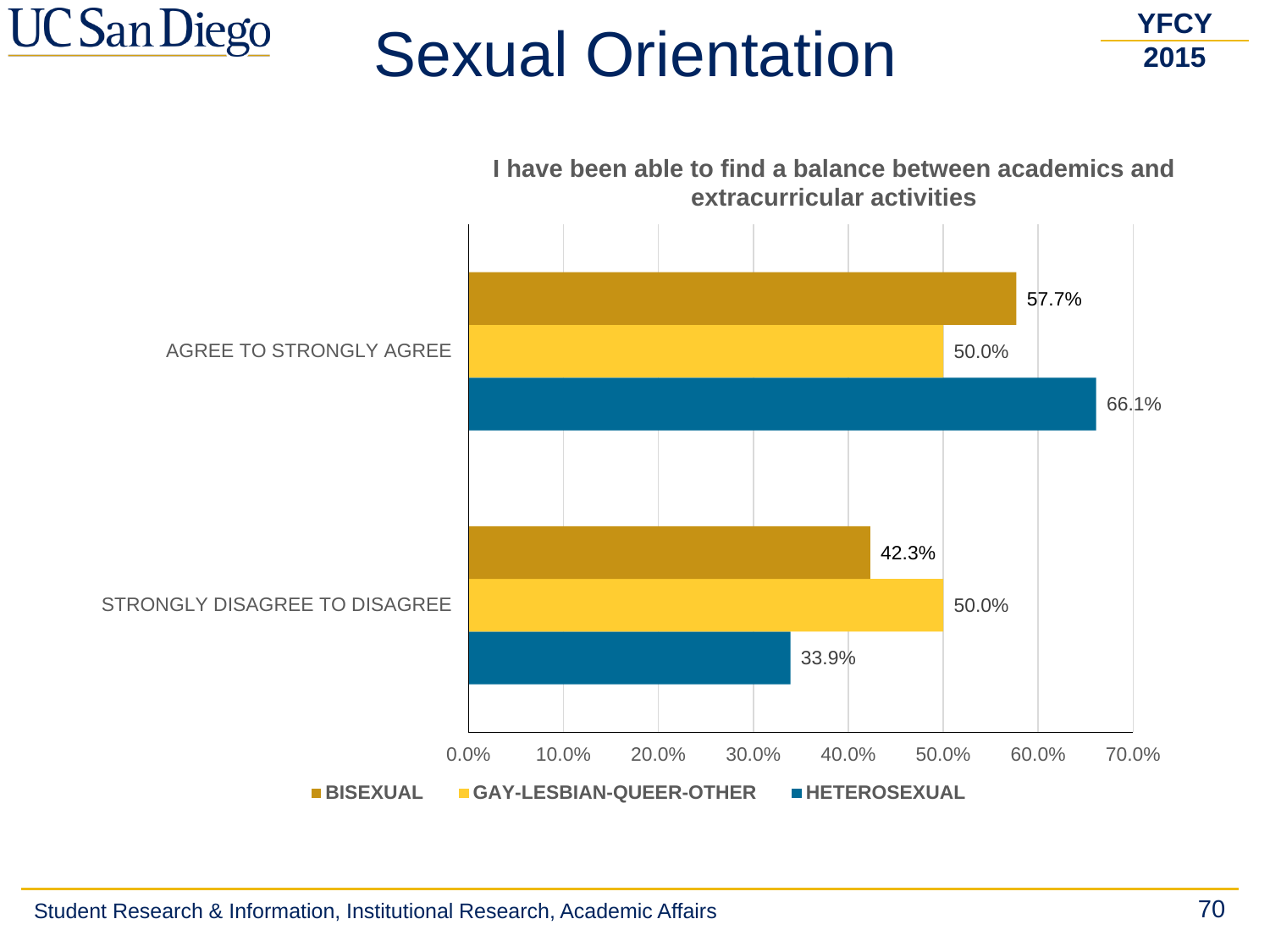





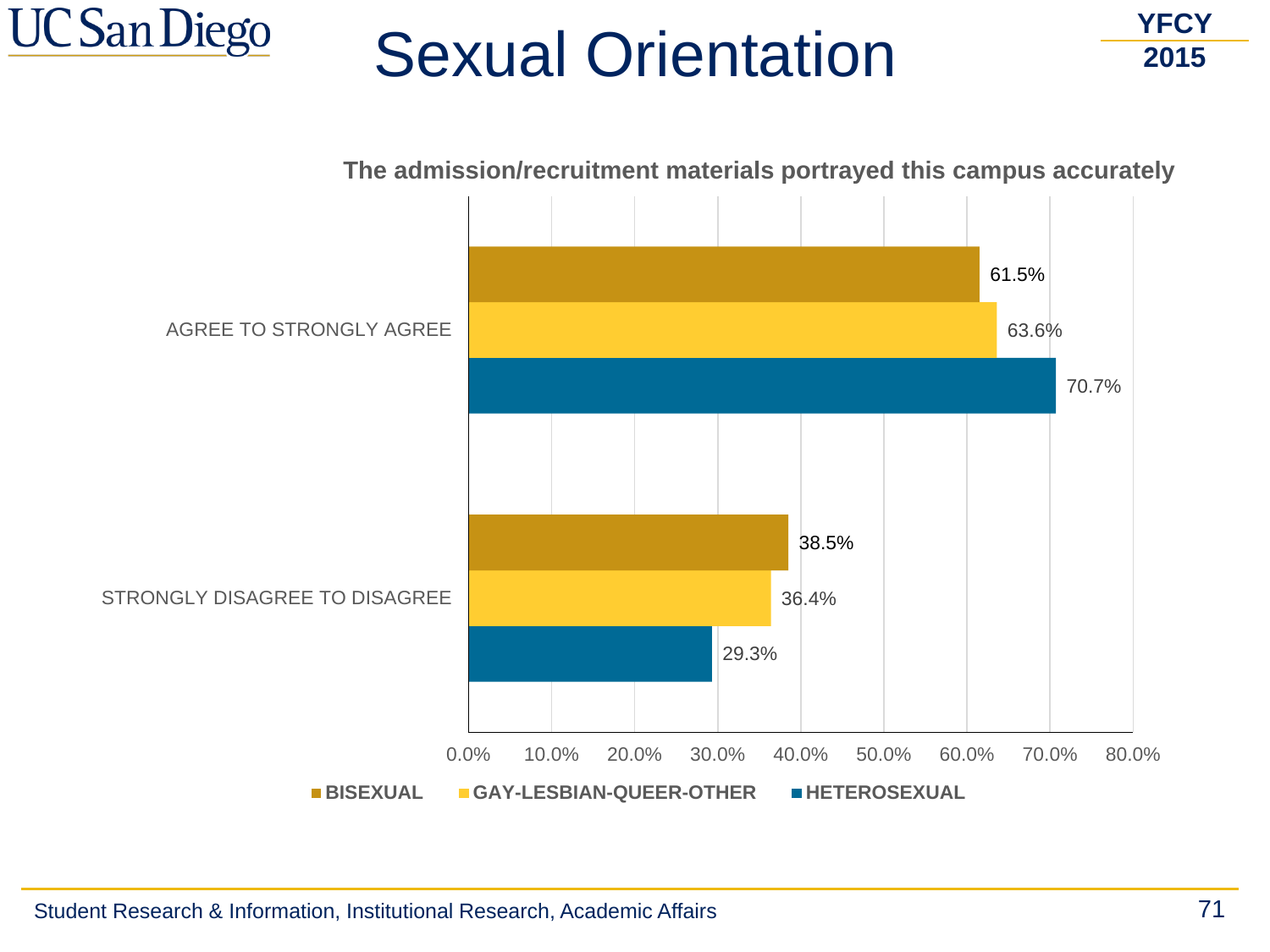



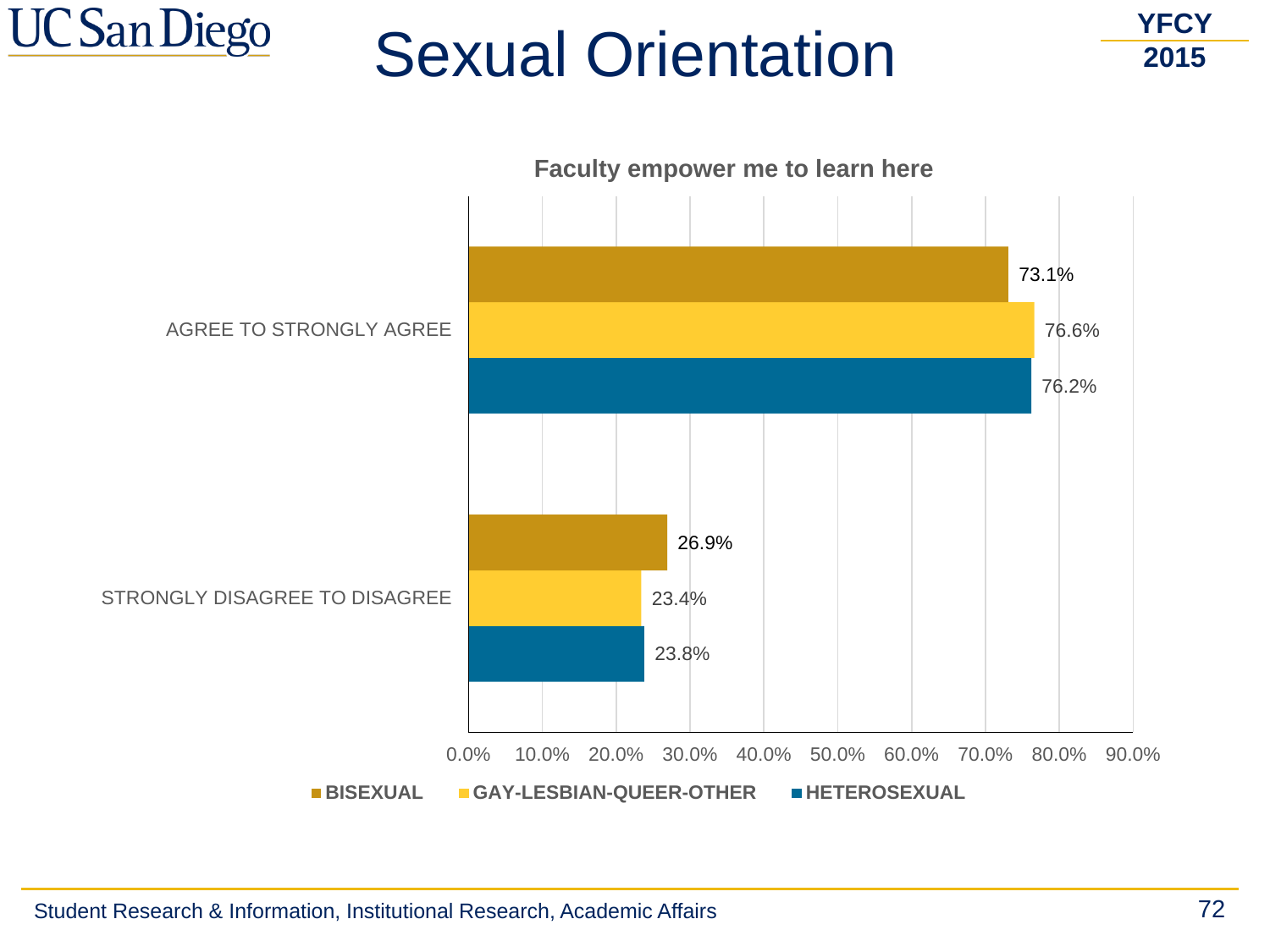



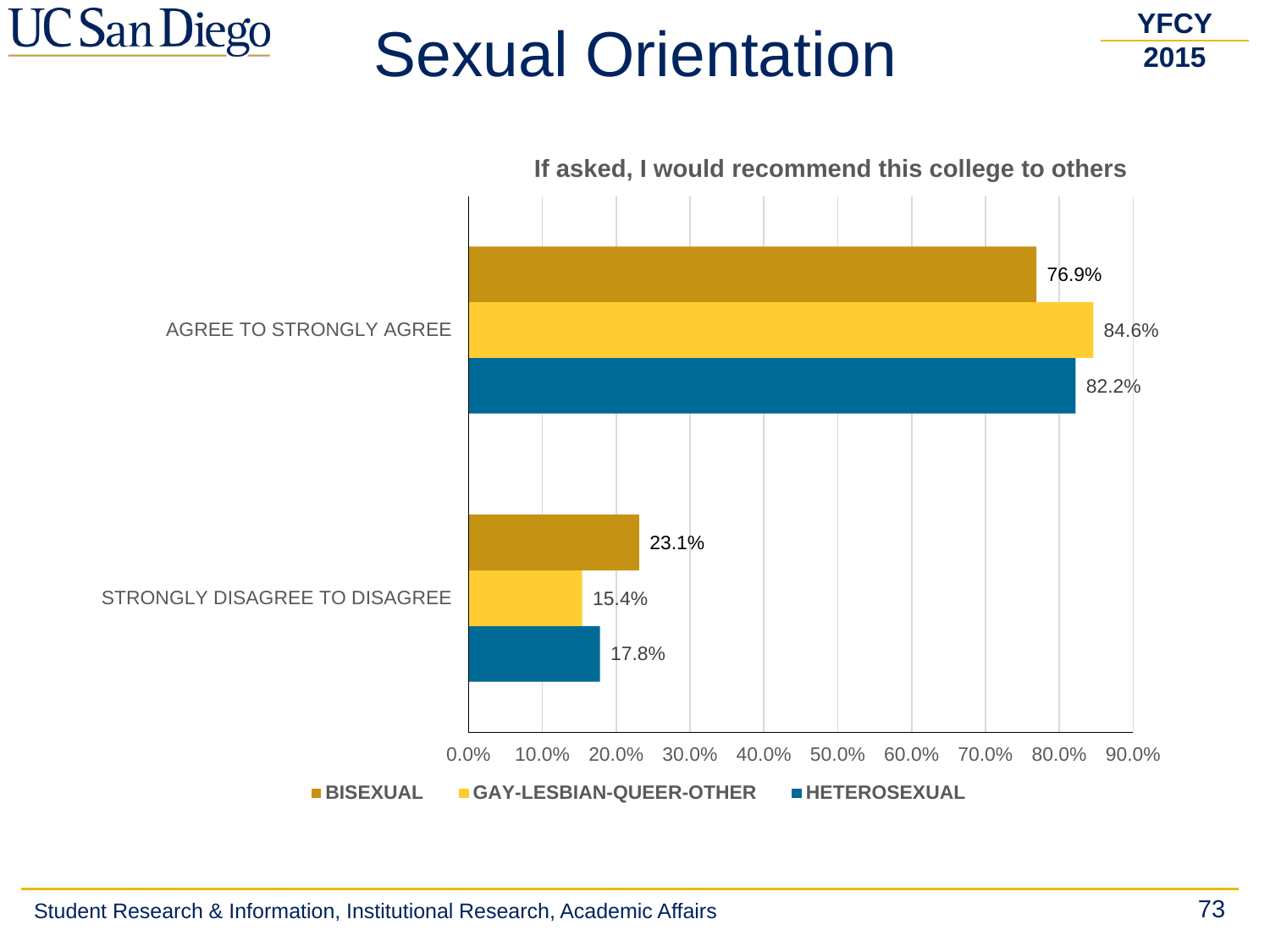

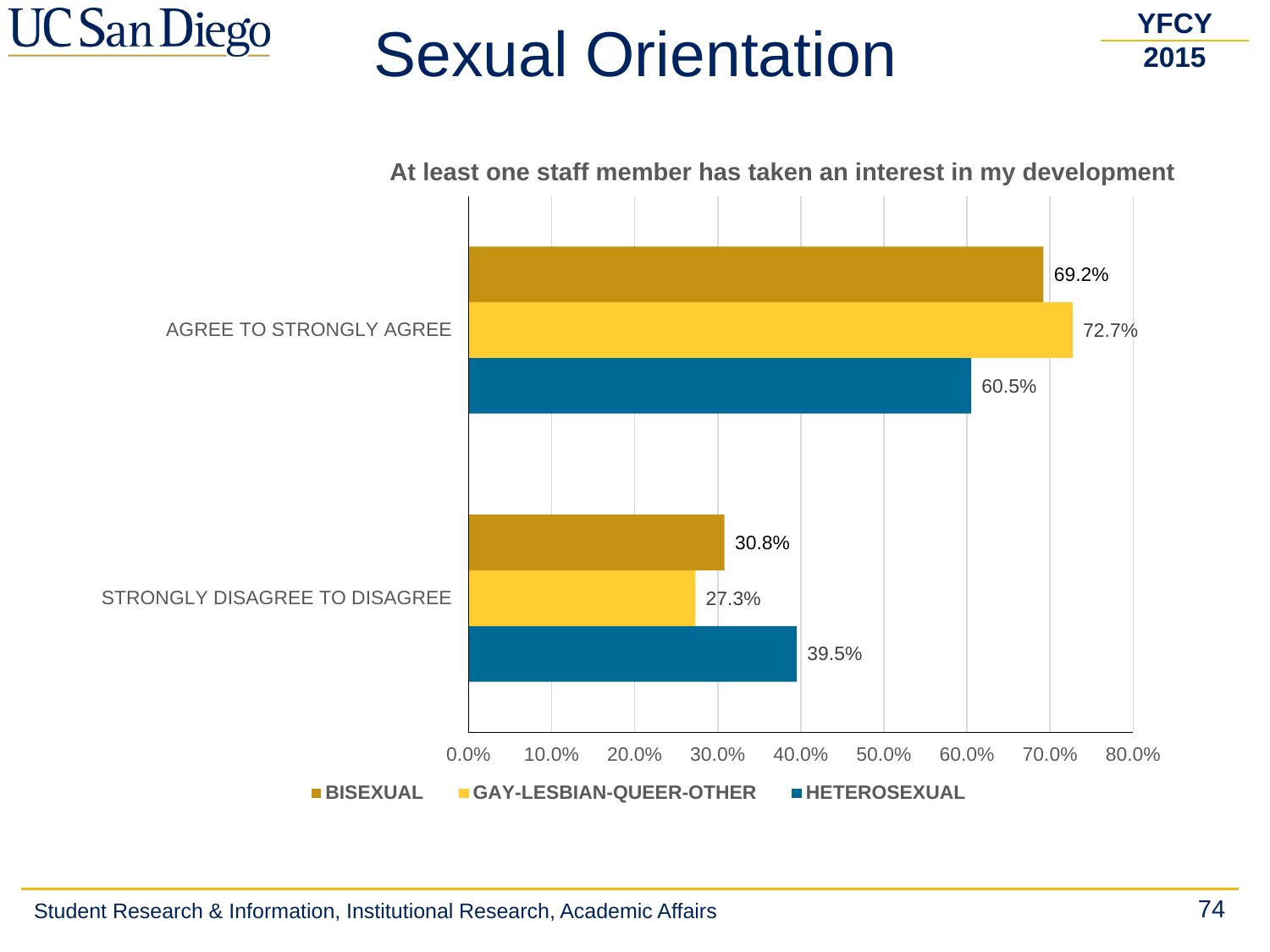

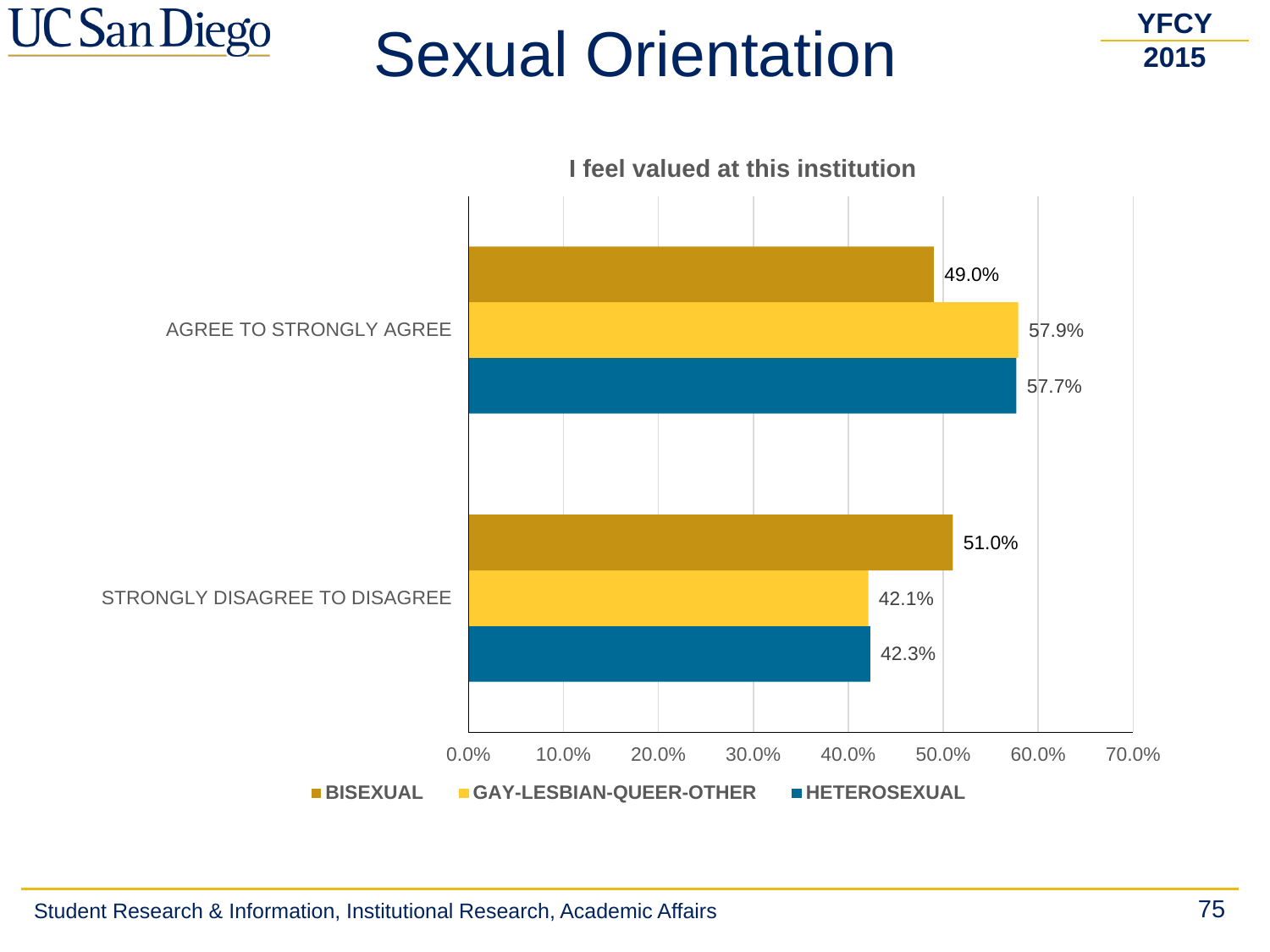

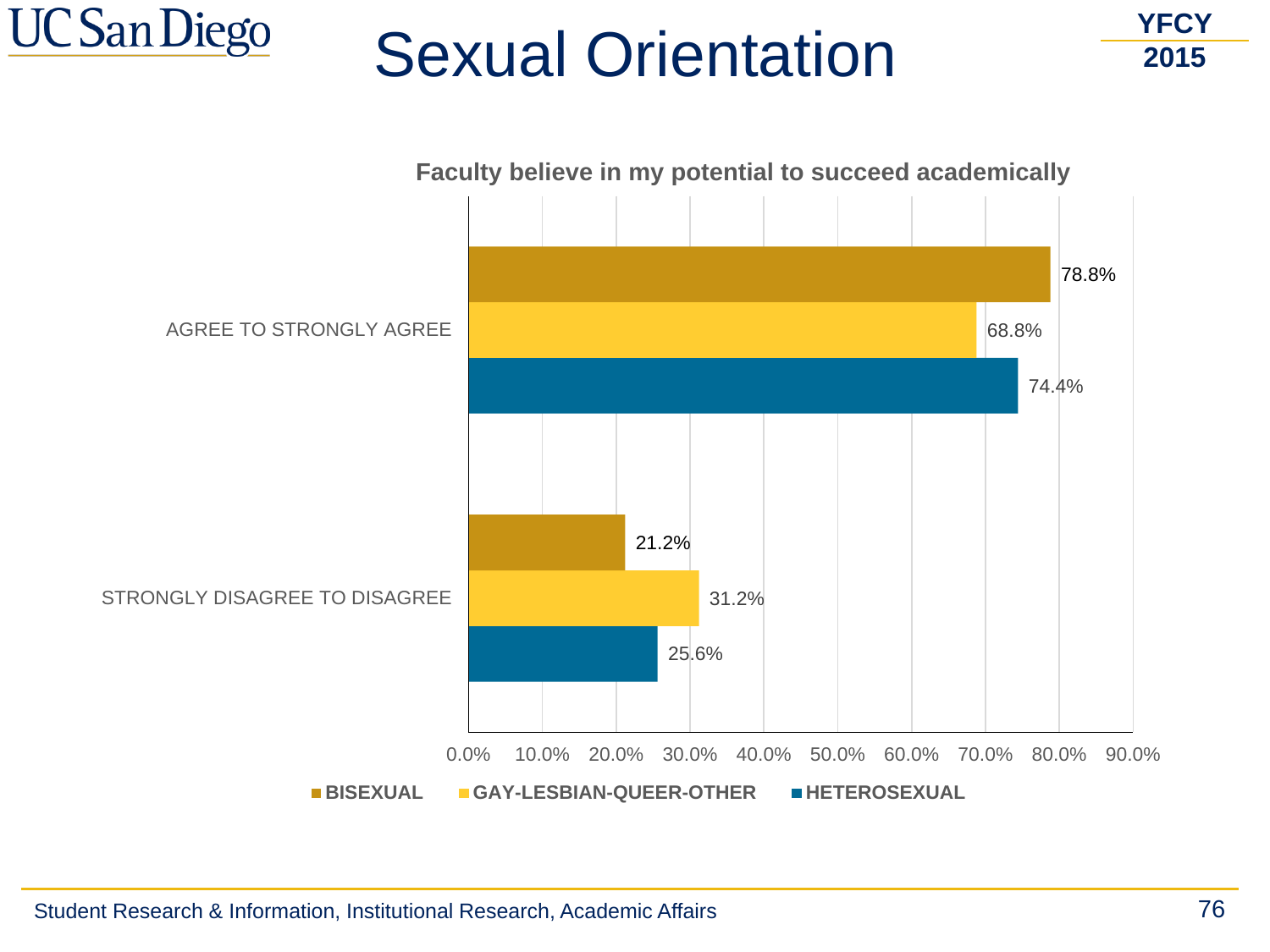



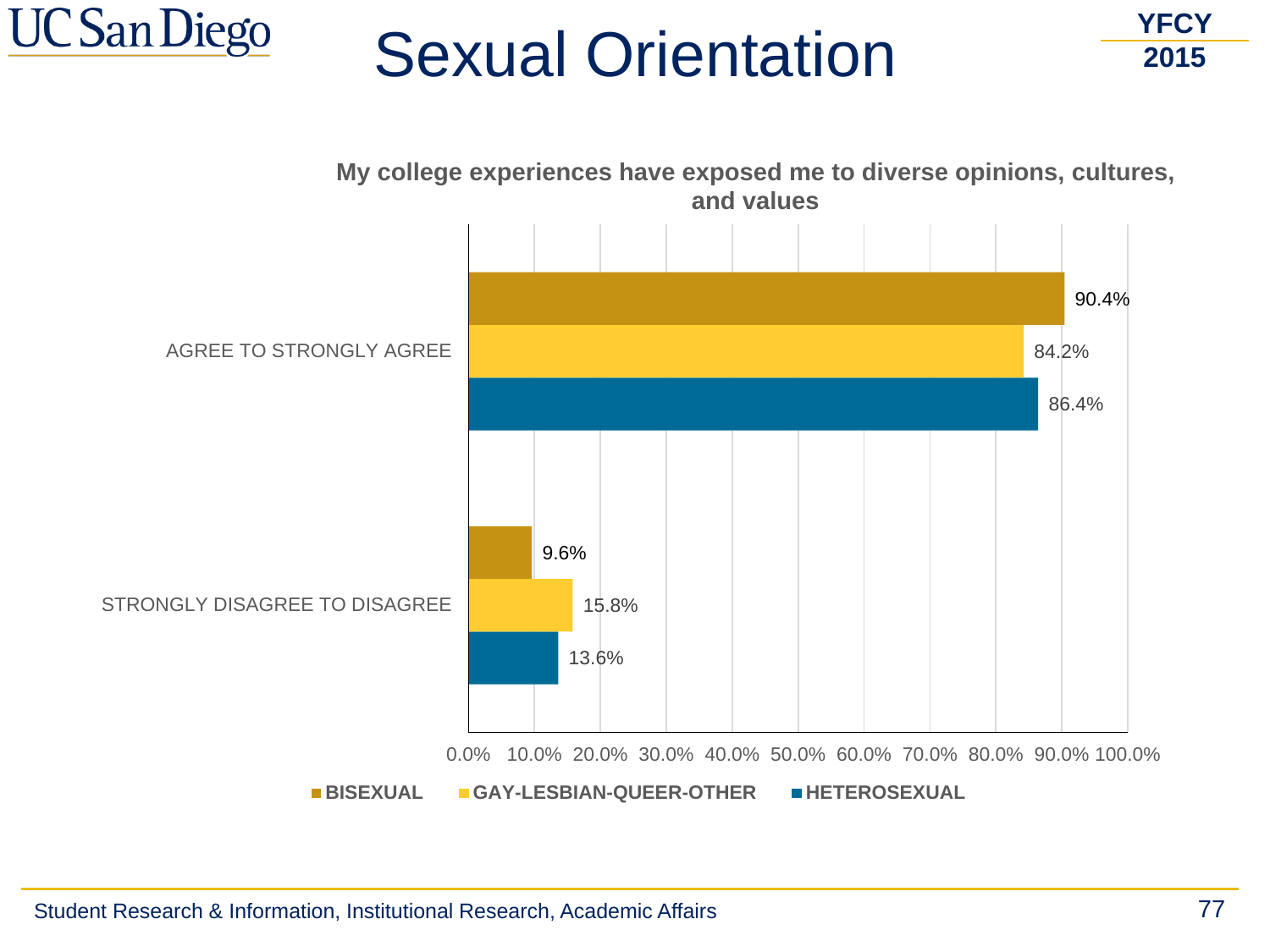



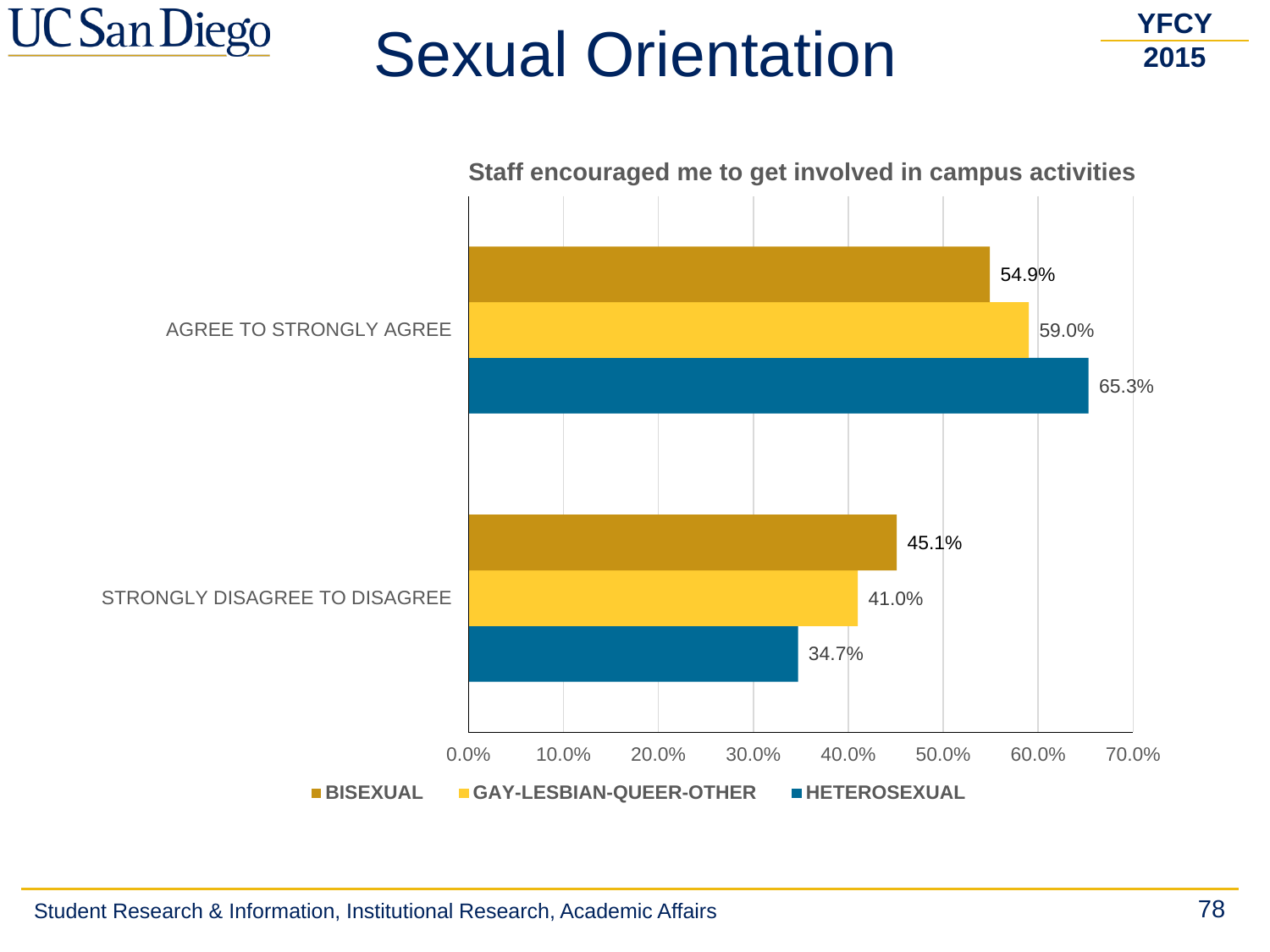

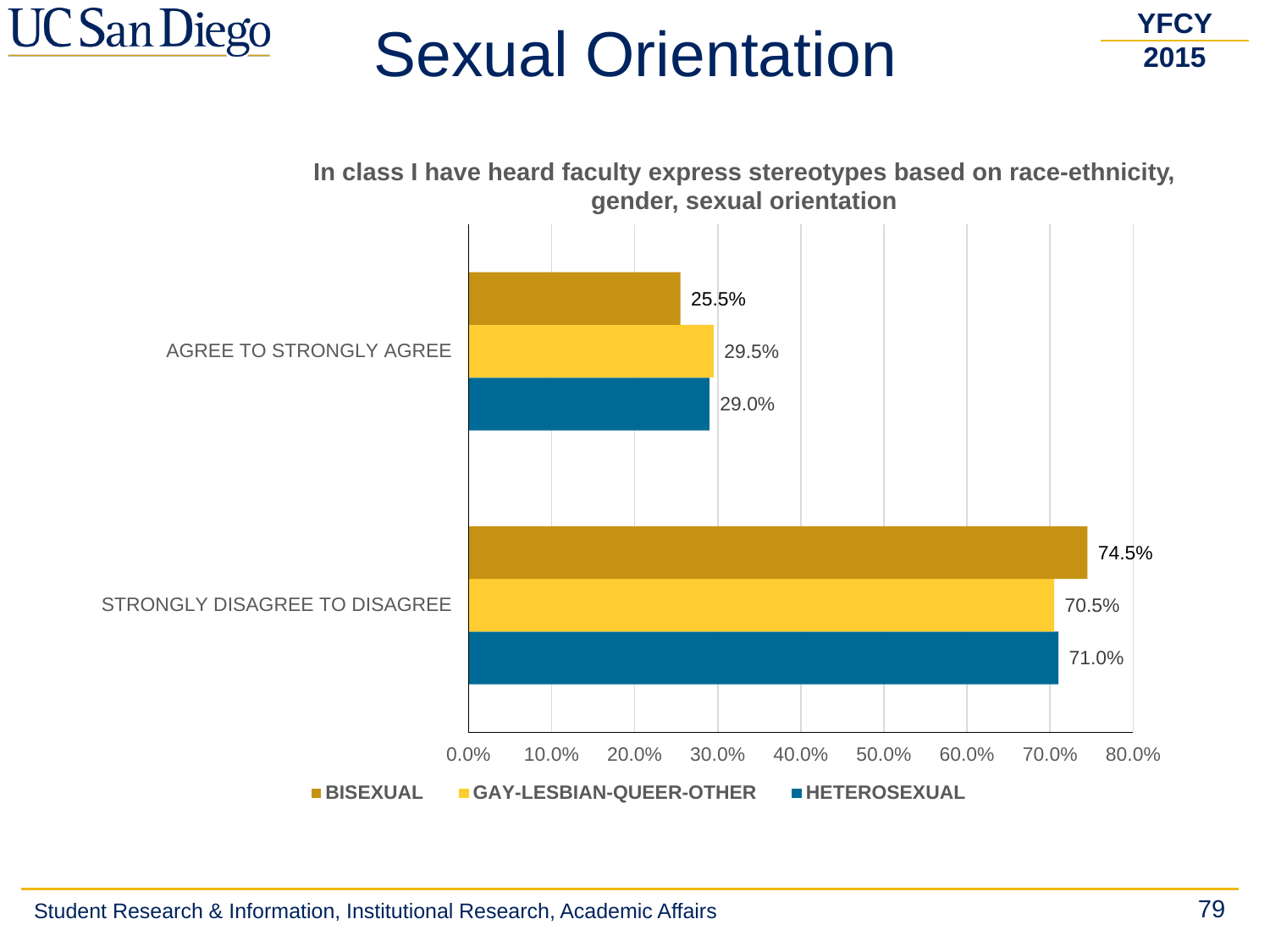

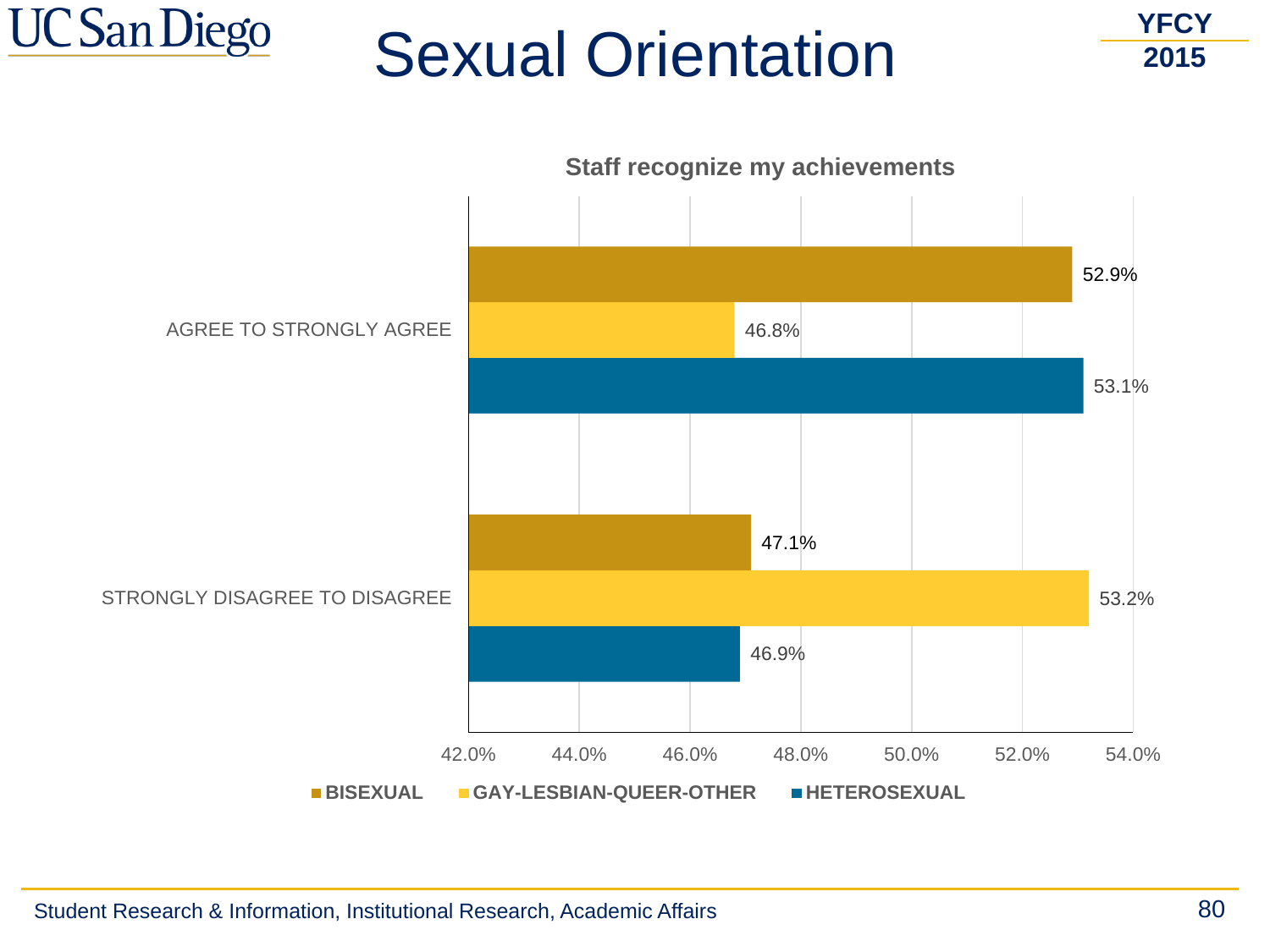



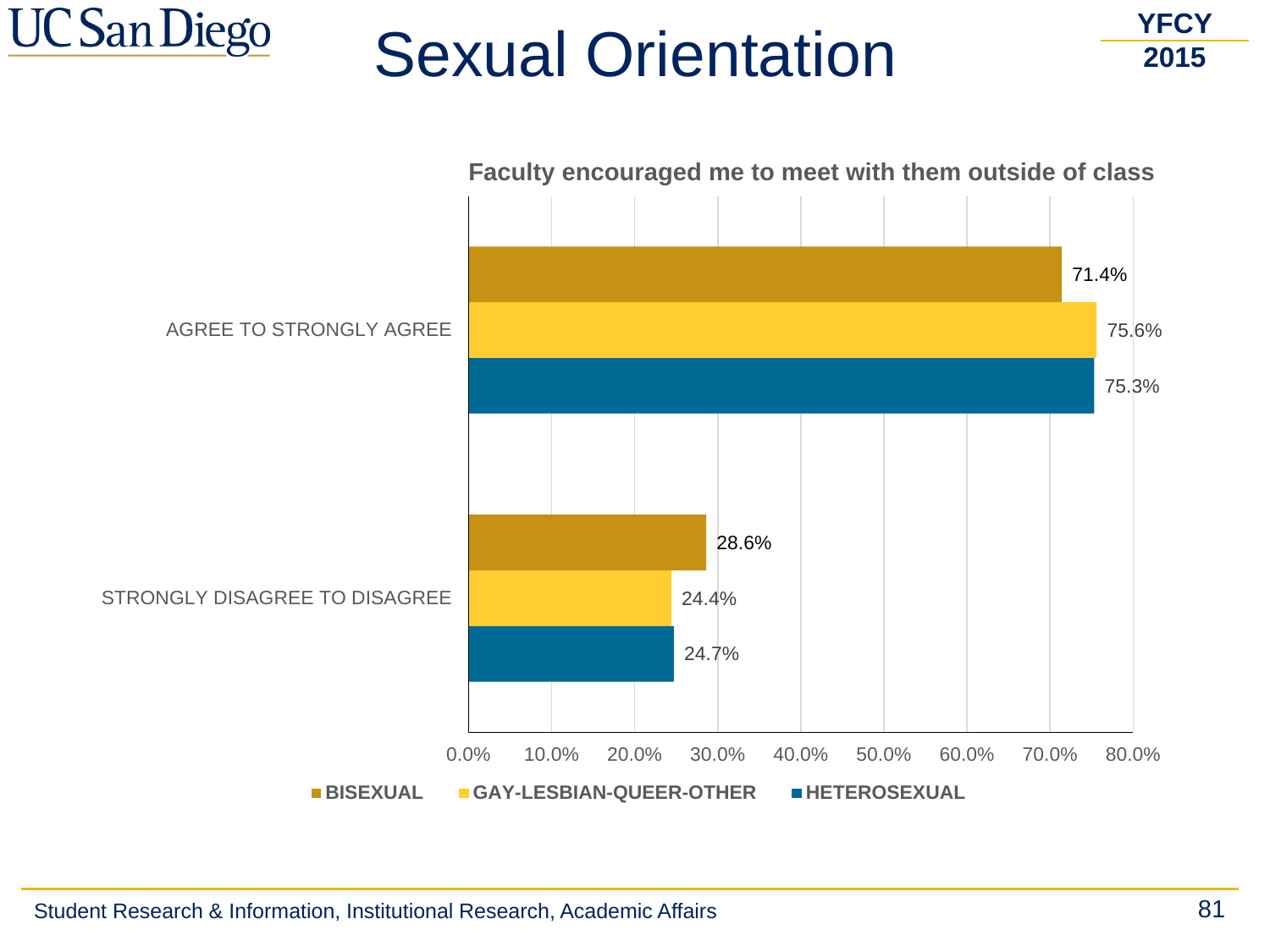



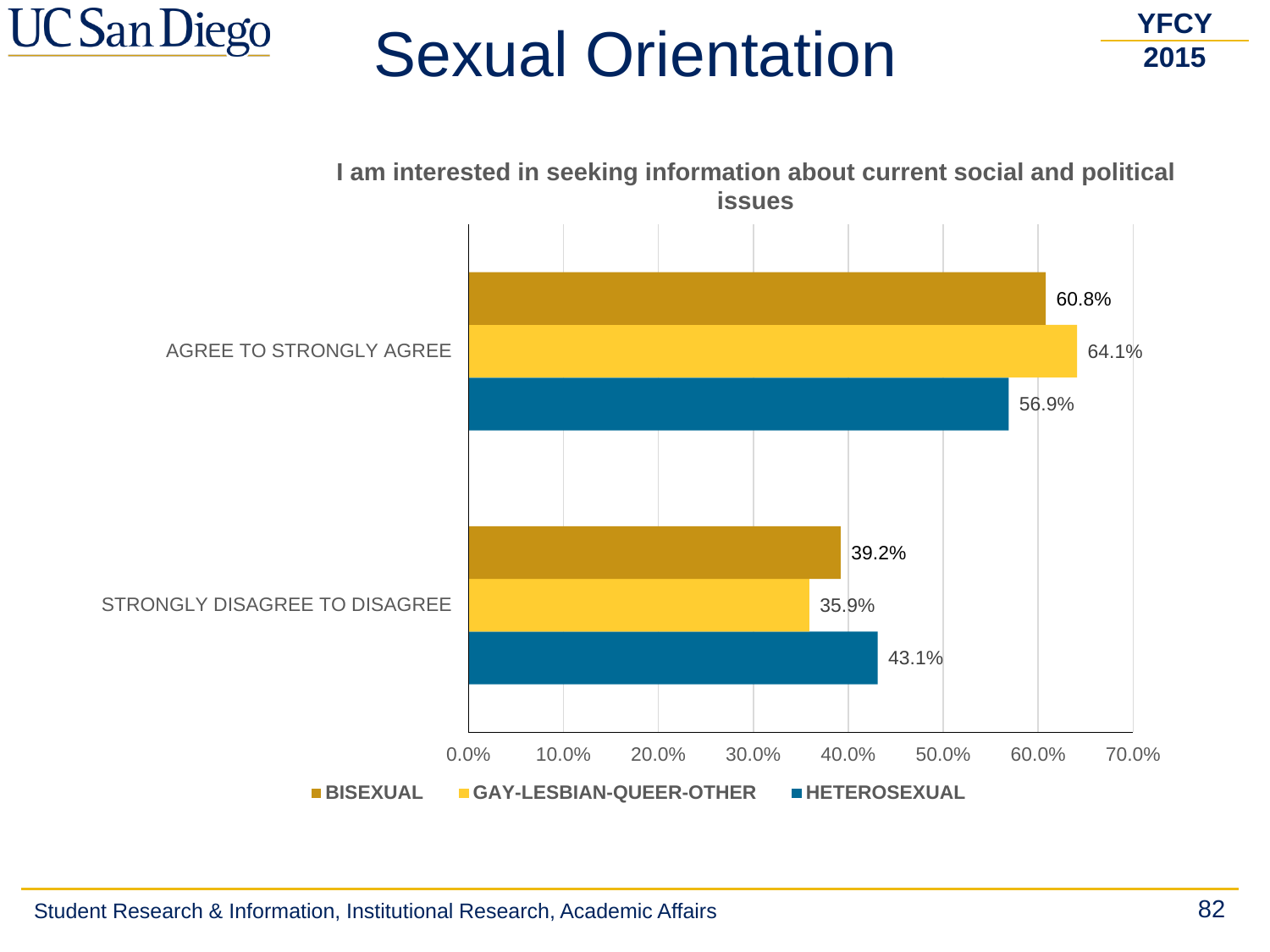



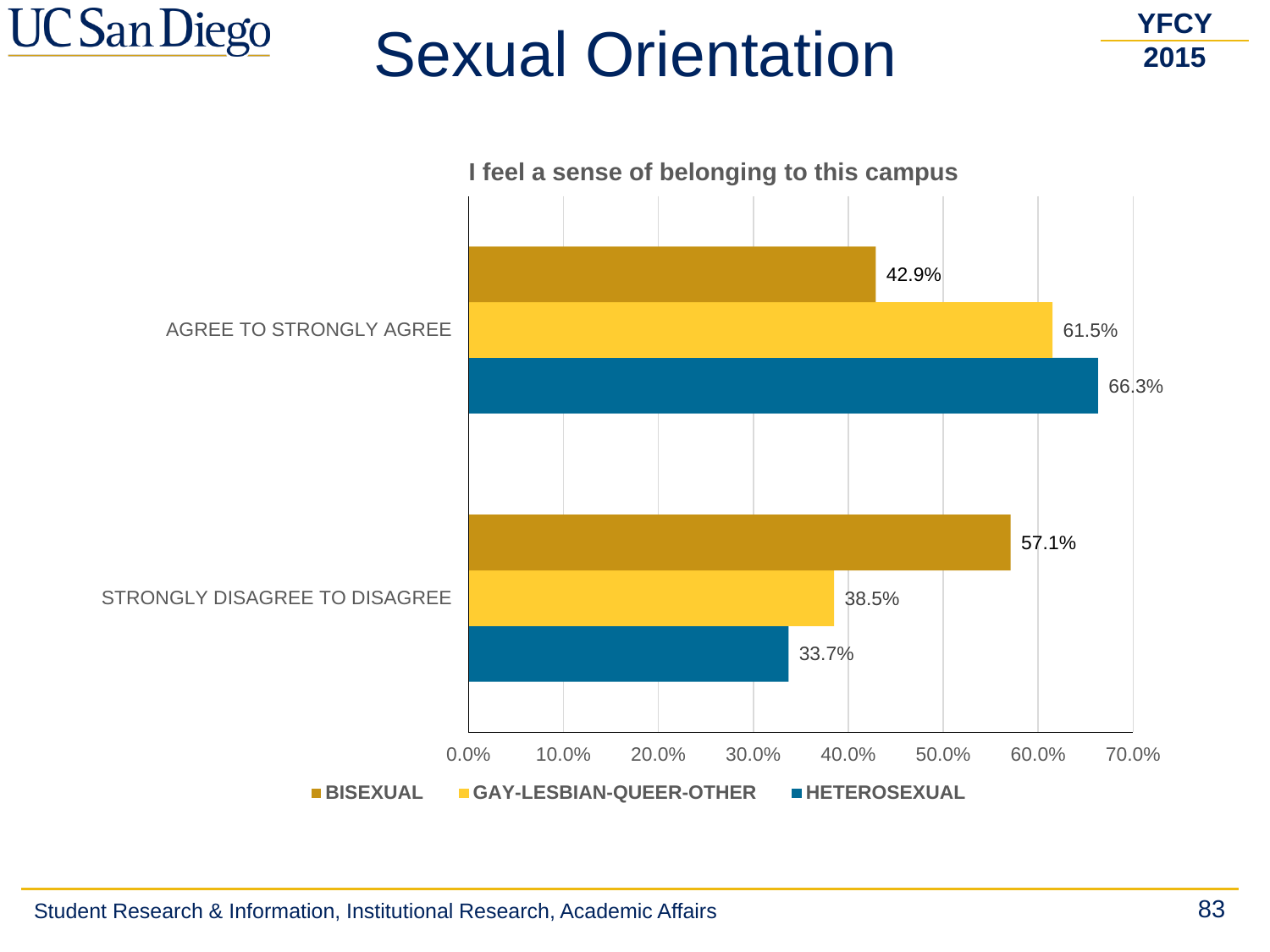



Student Research & Information, Institutional Research, Academic Affairs 64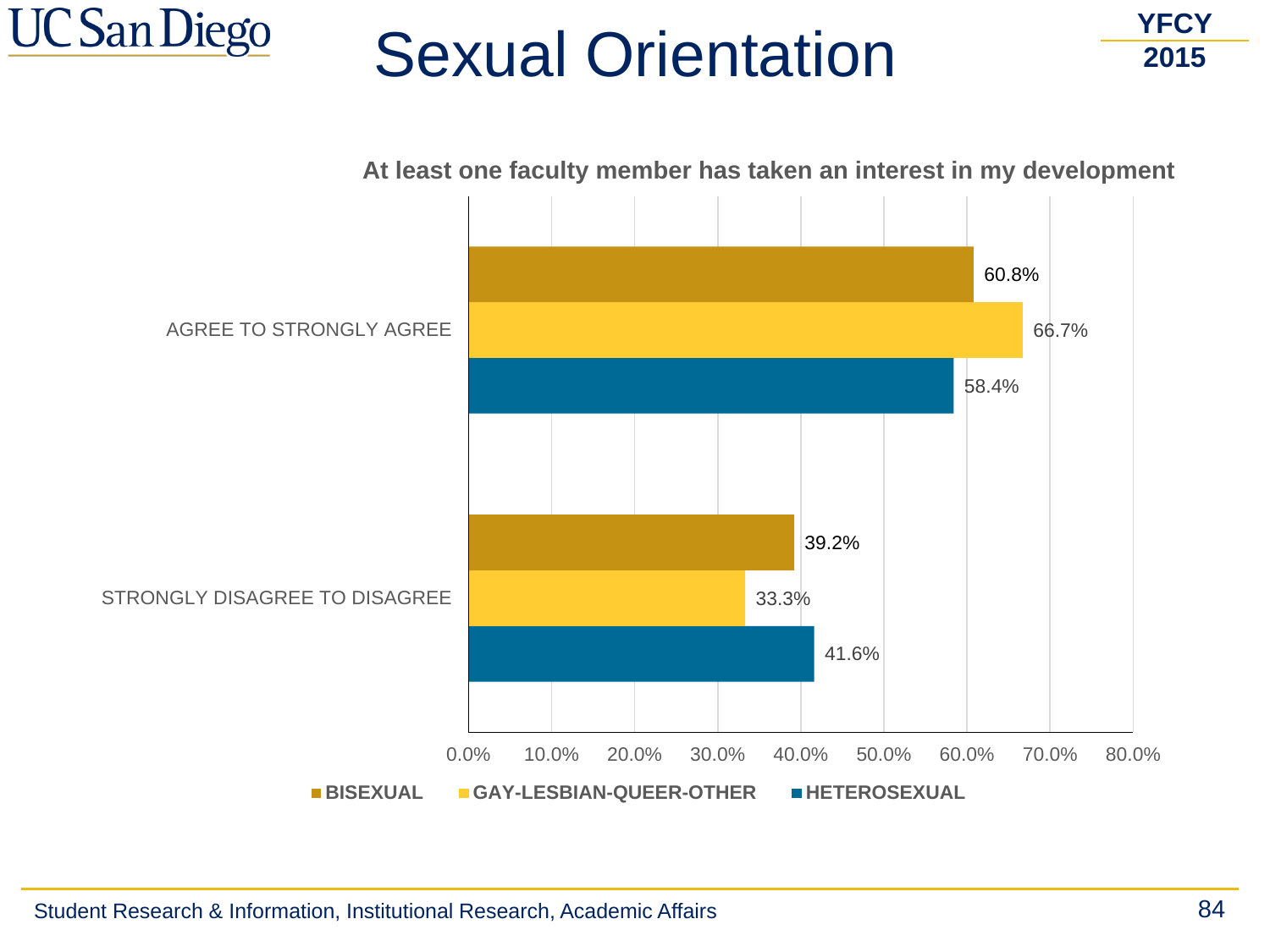



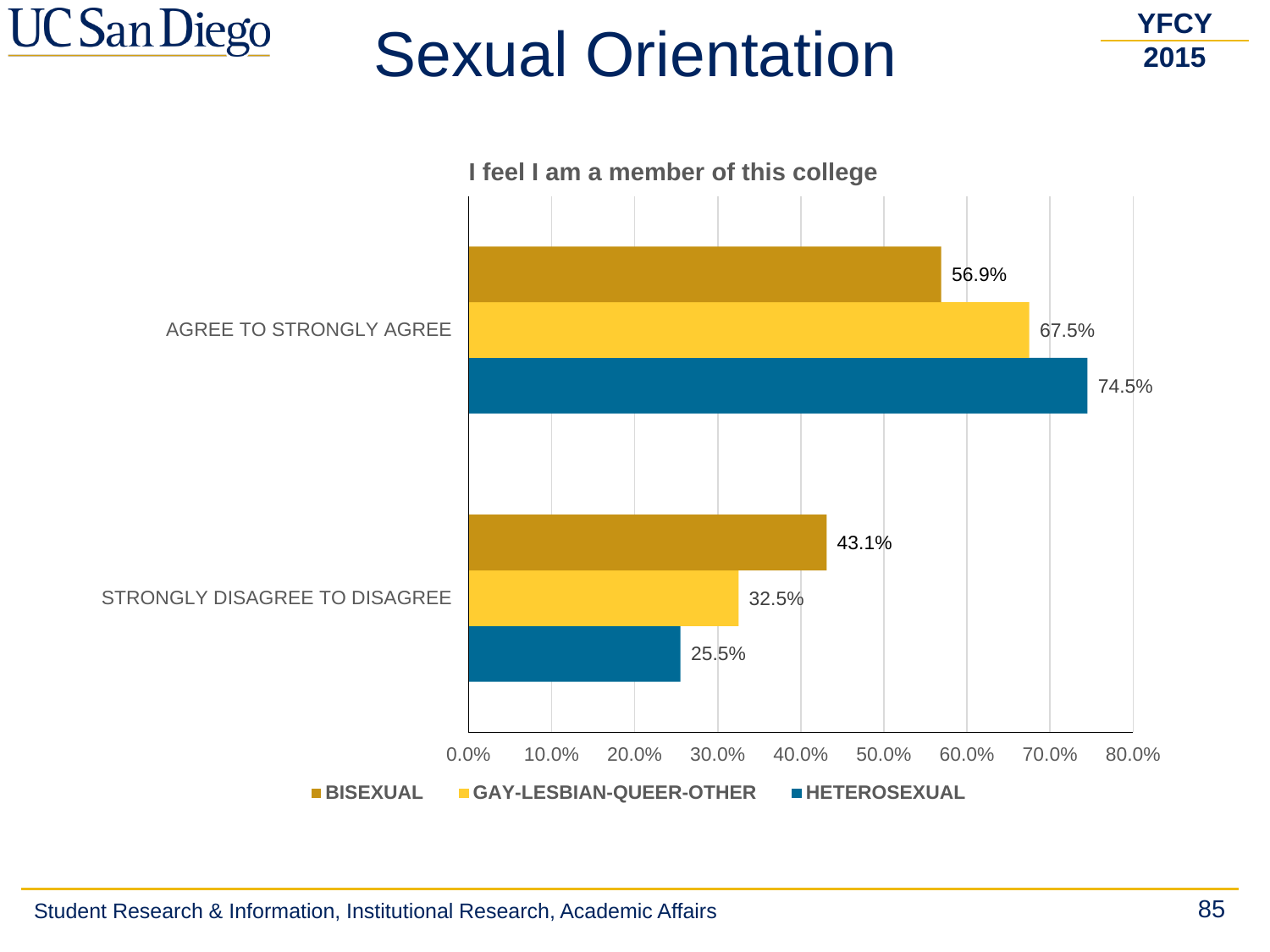

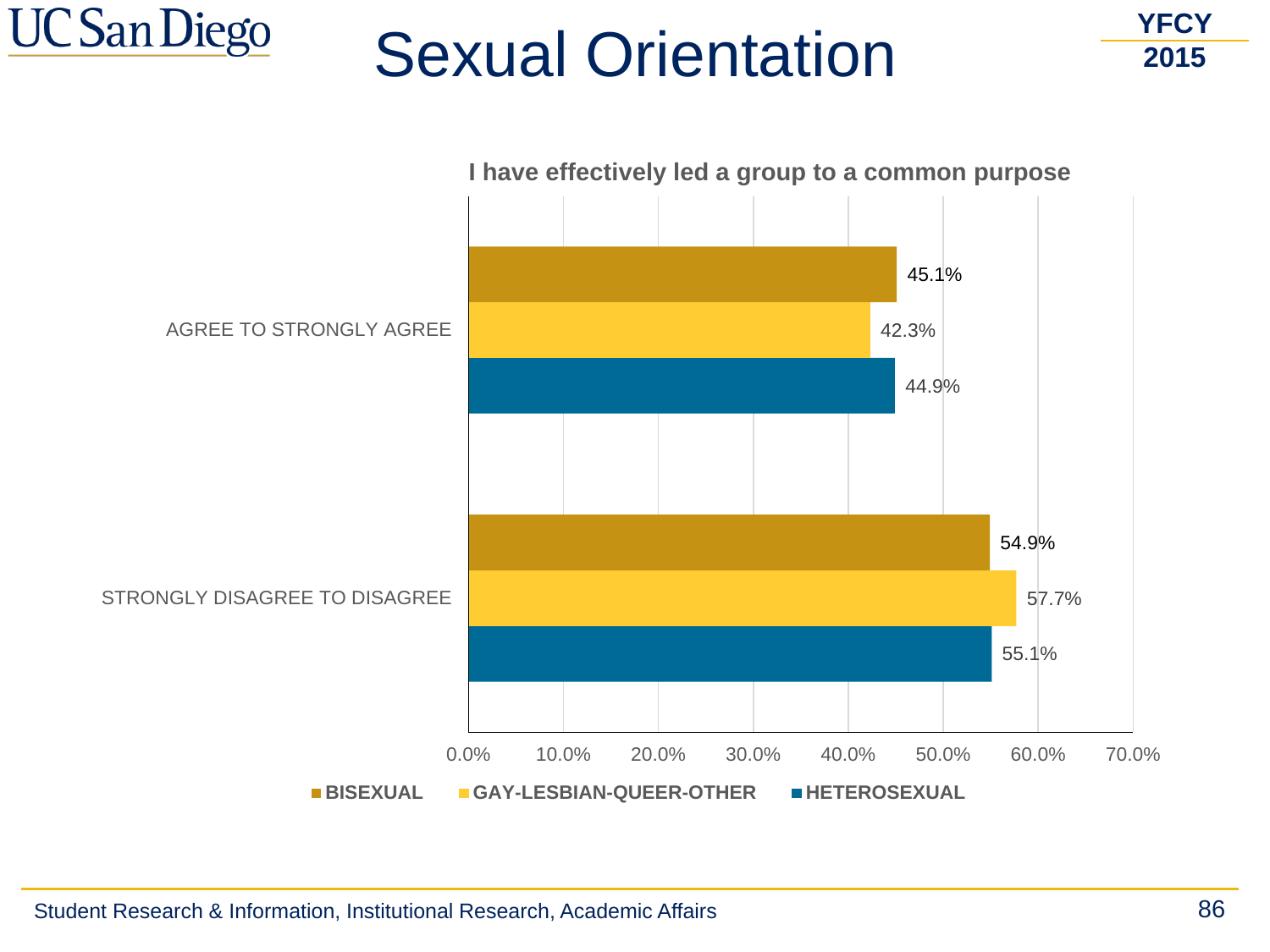

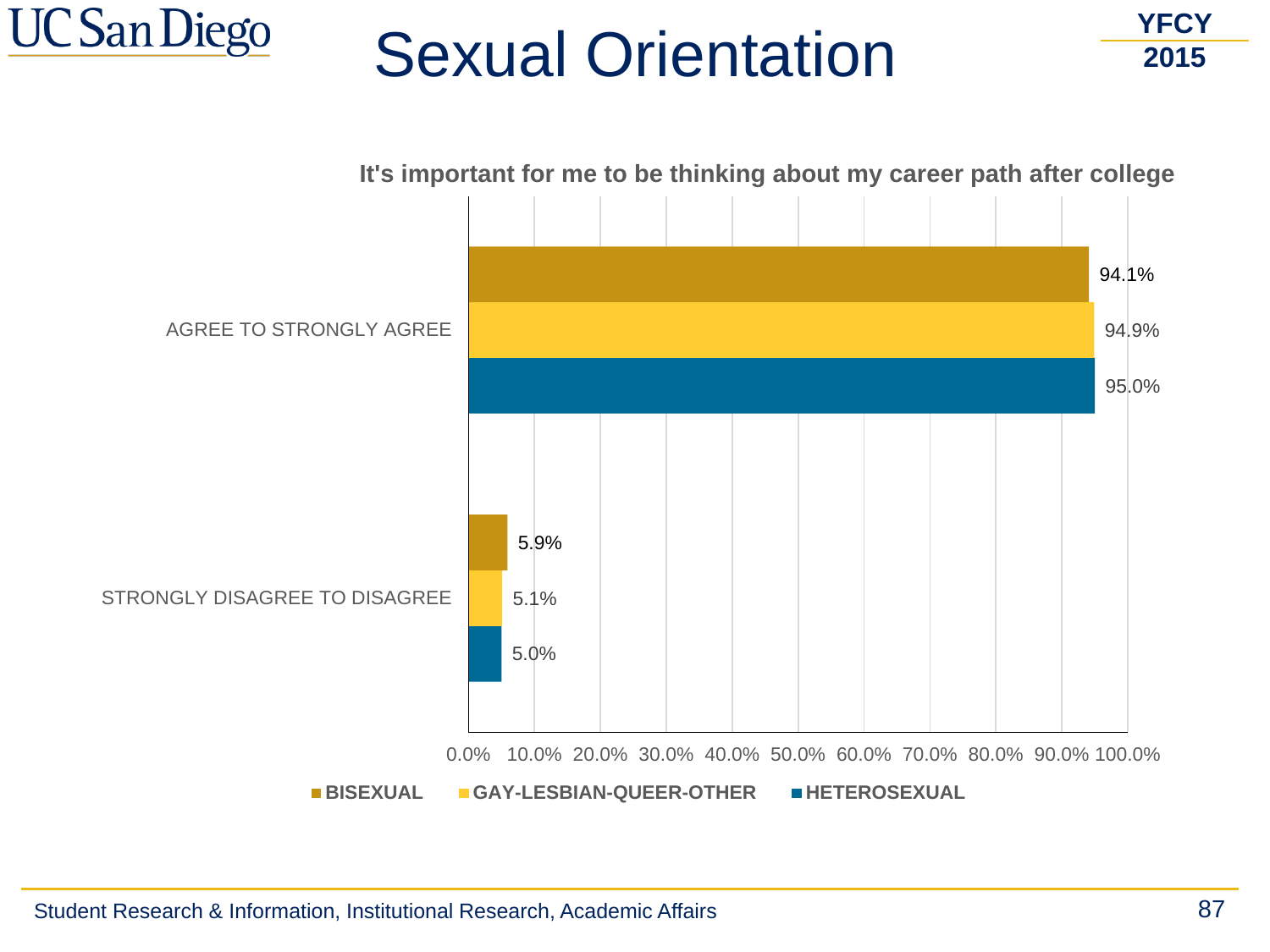

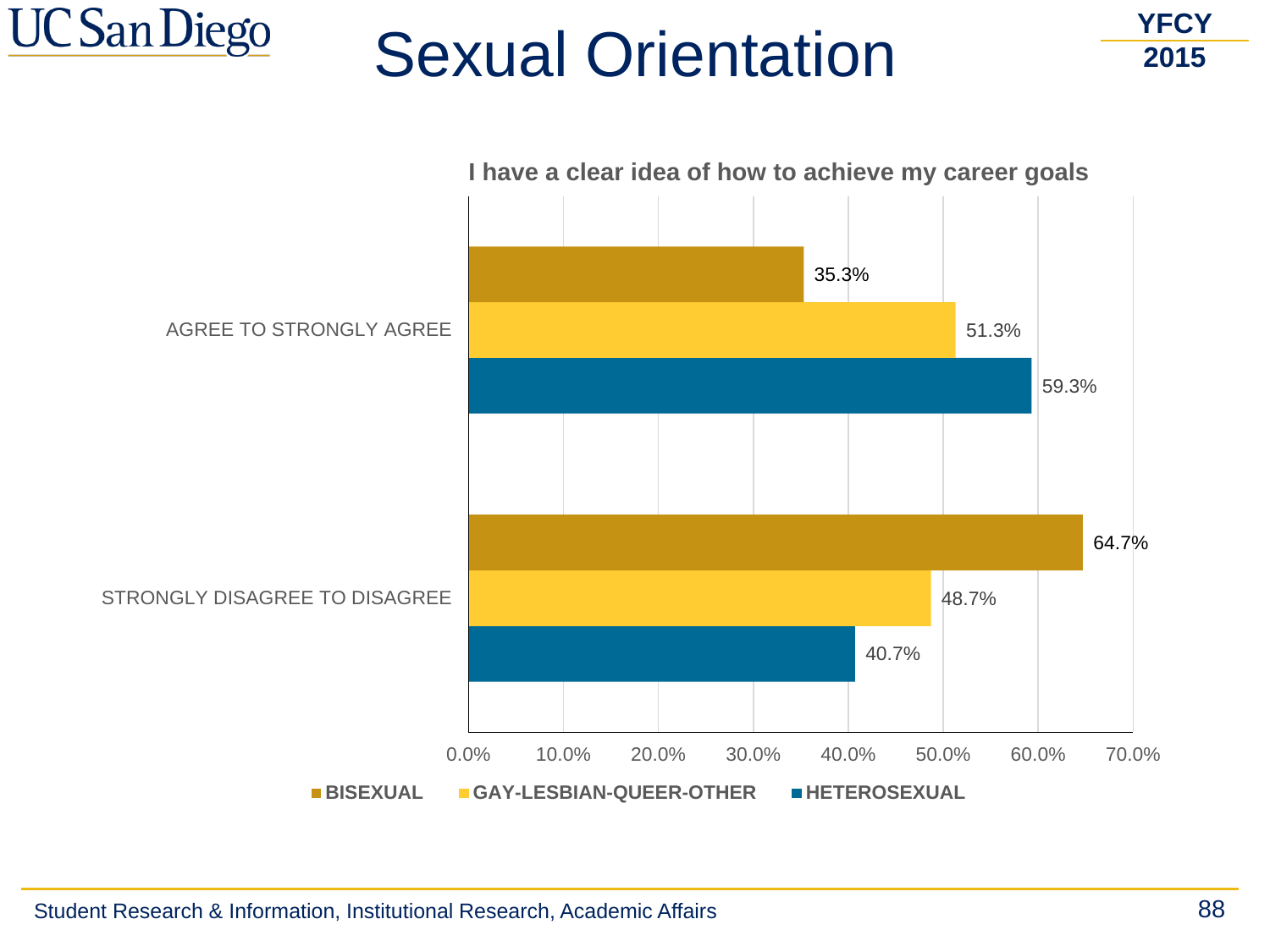



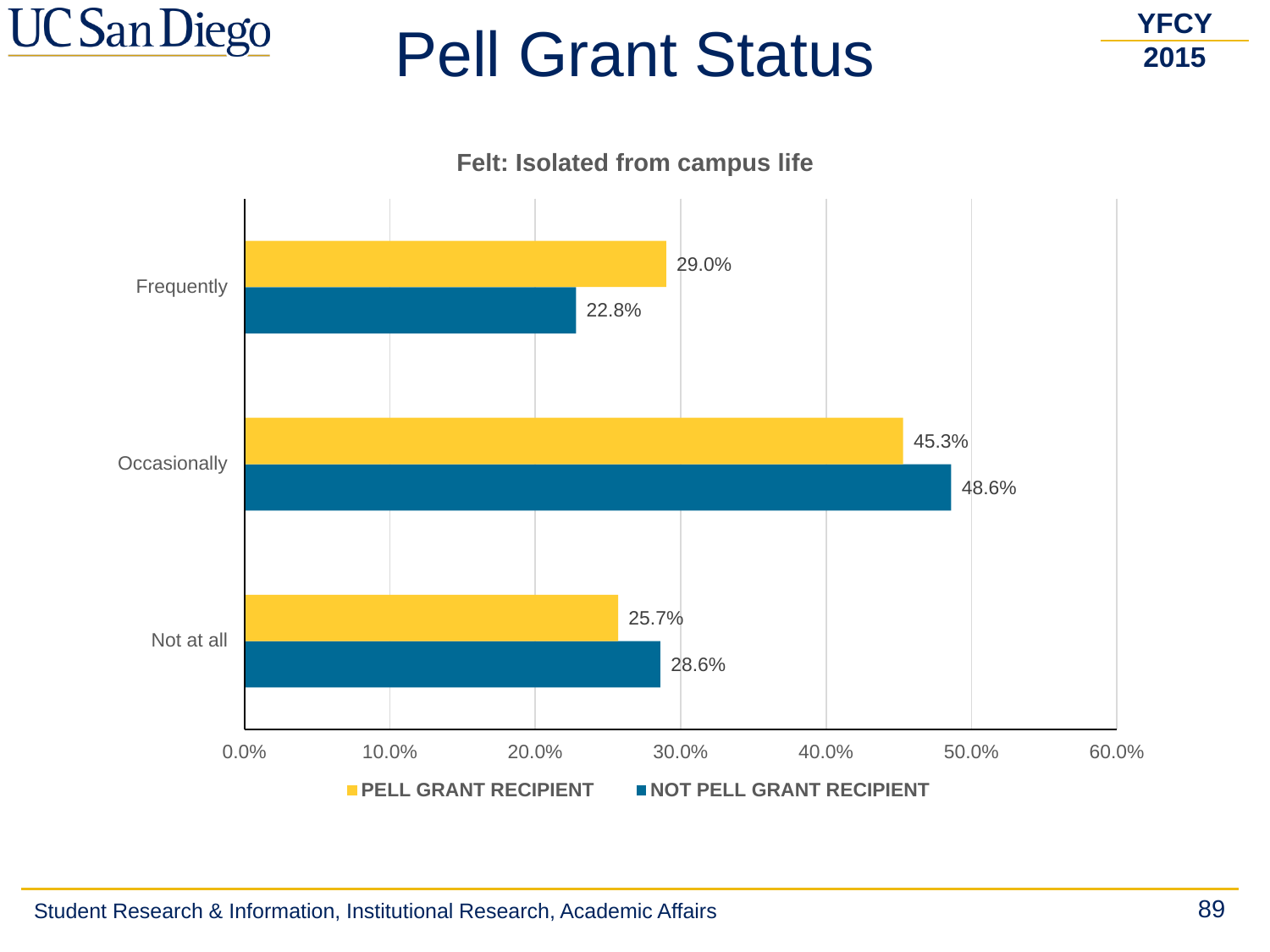



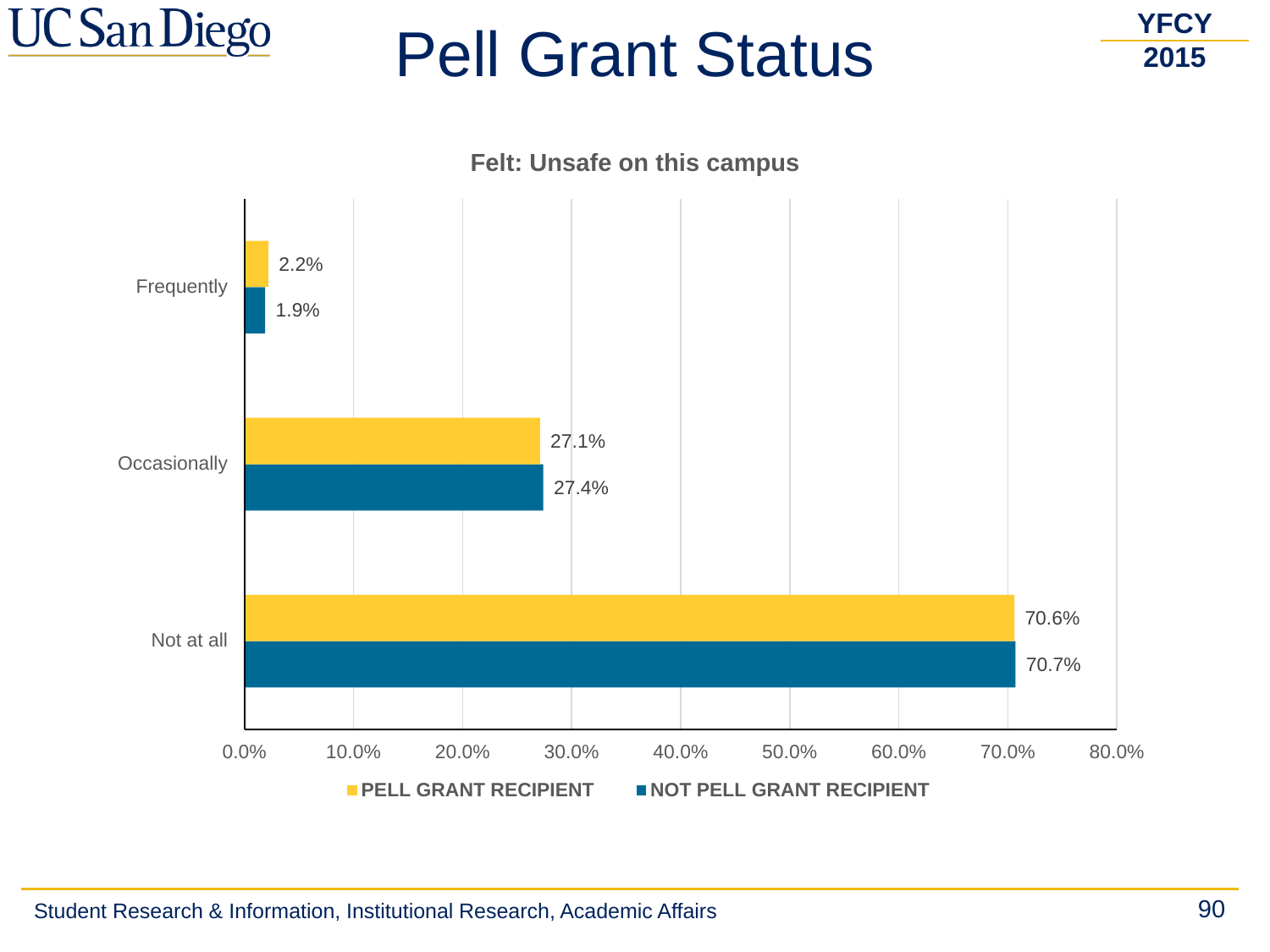

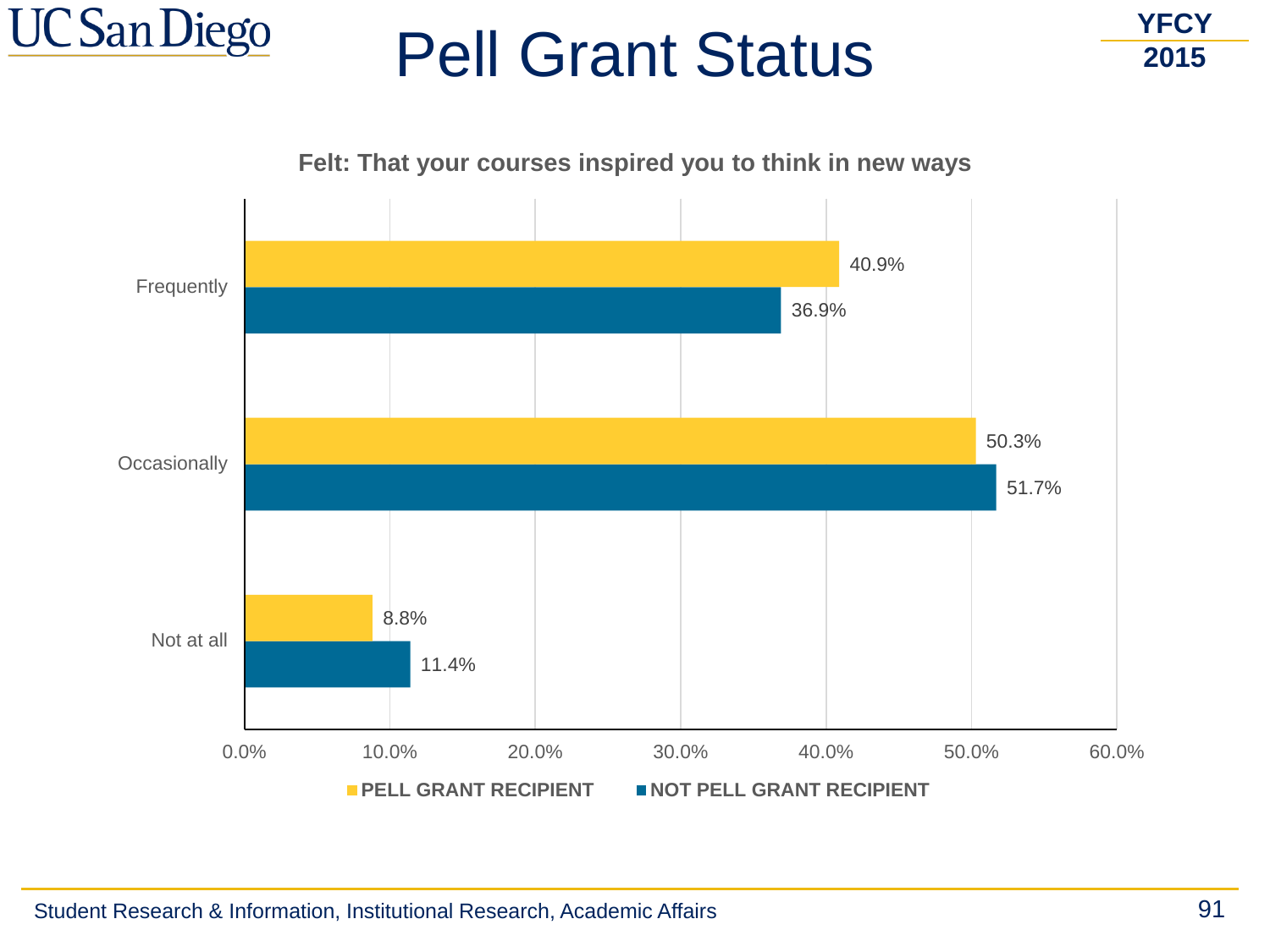

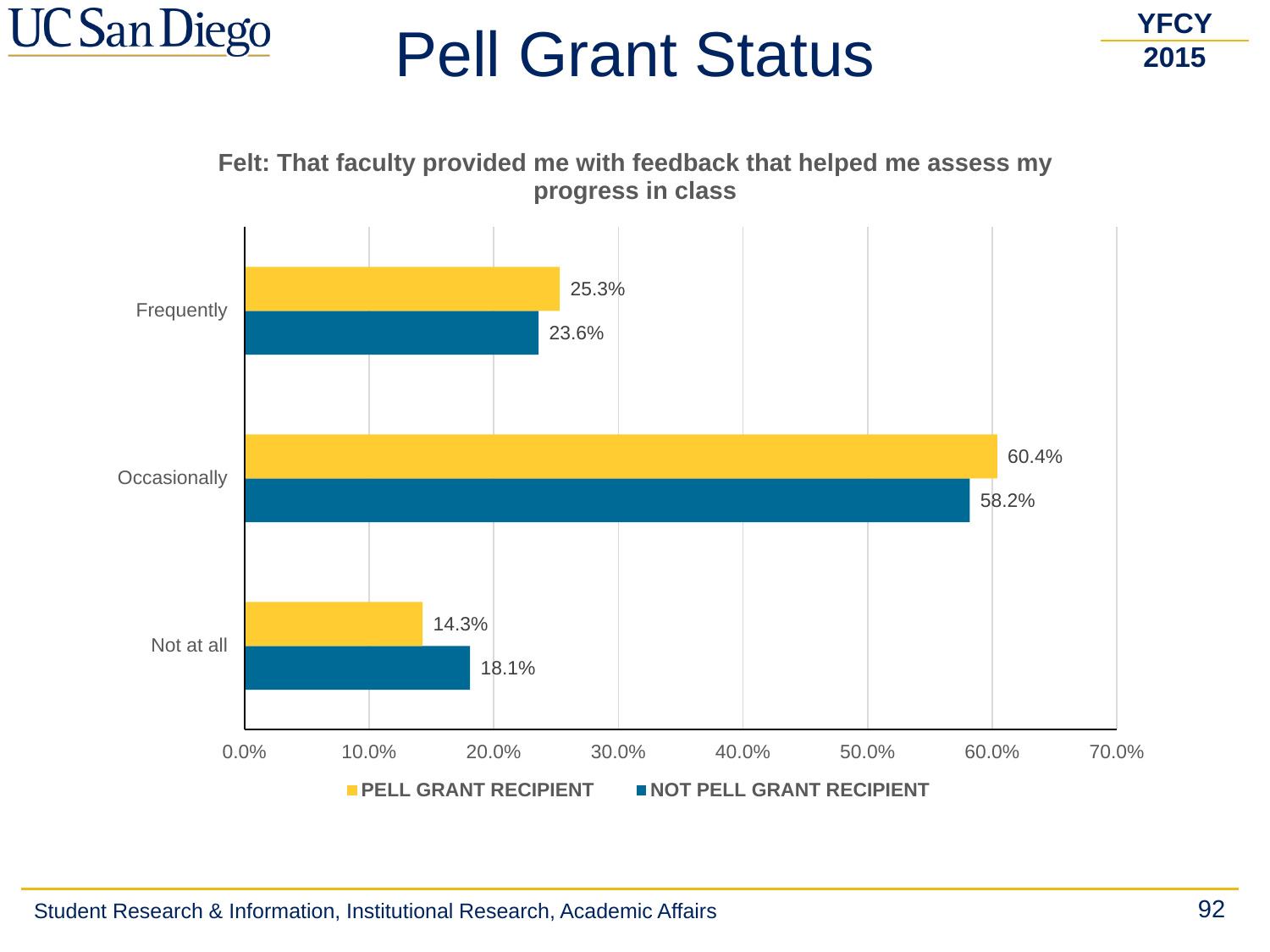

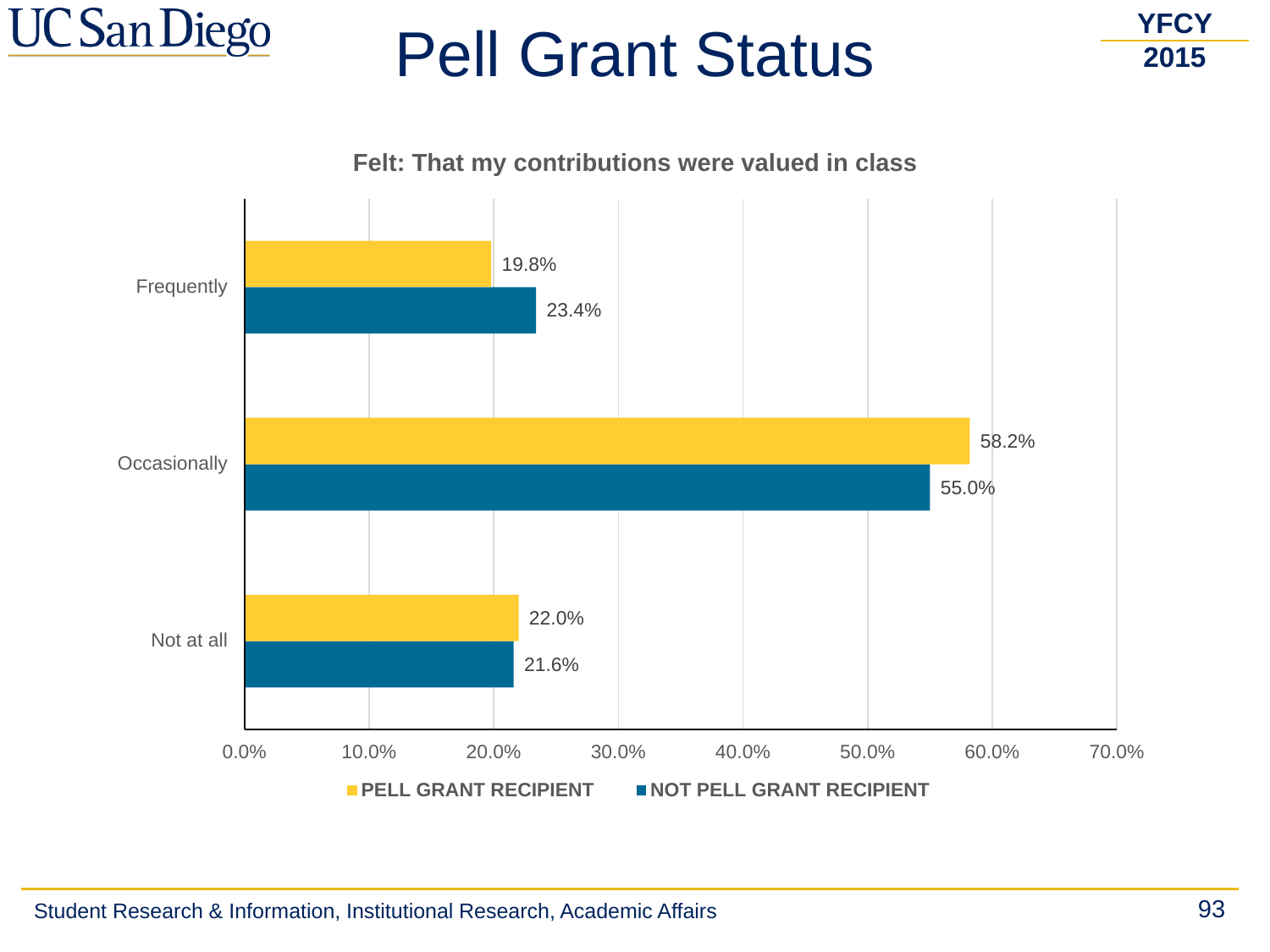



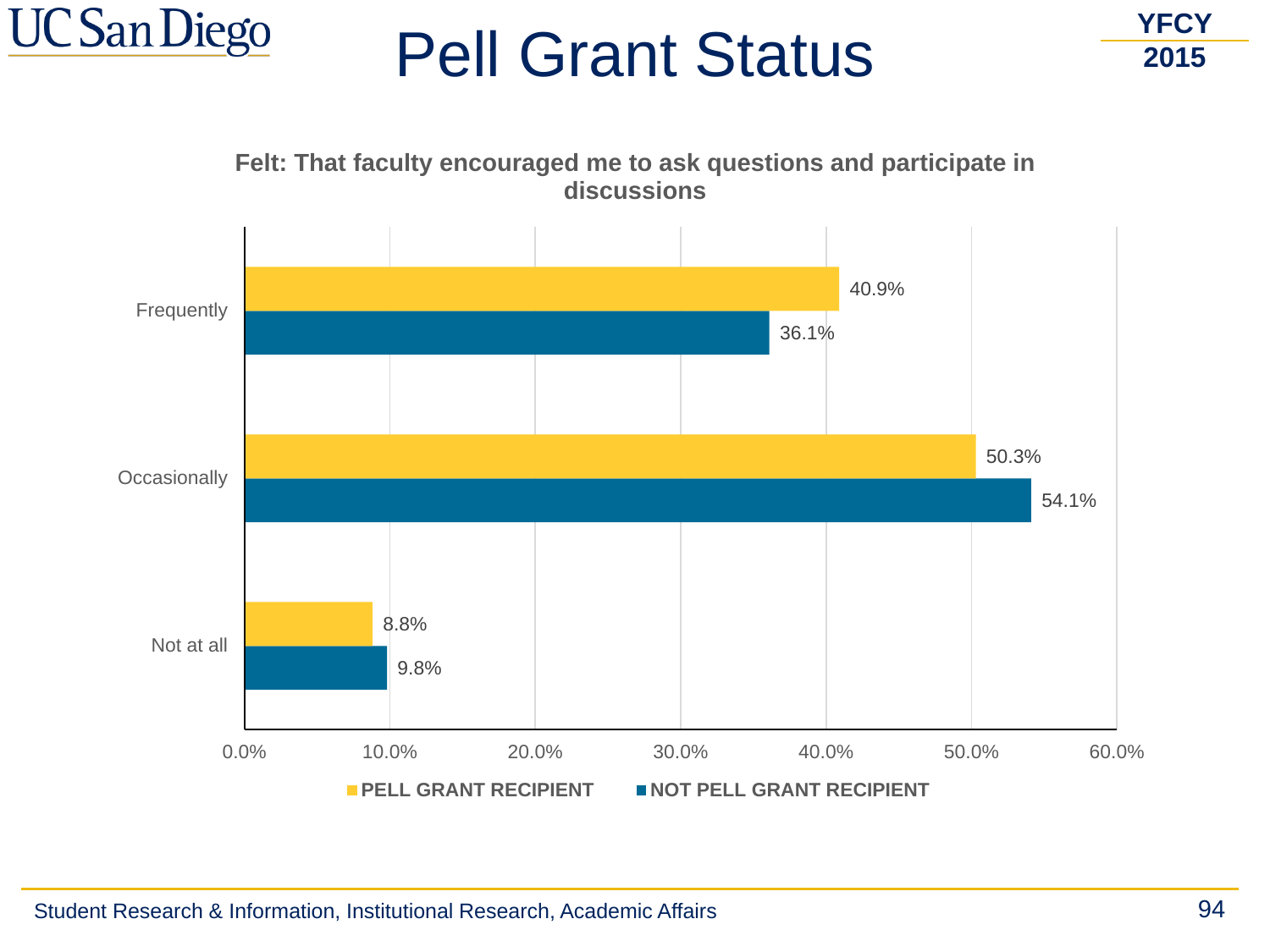

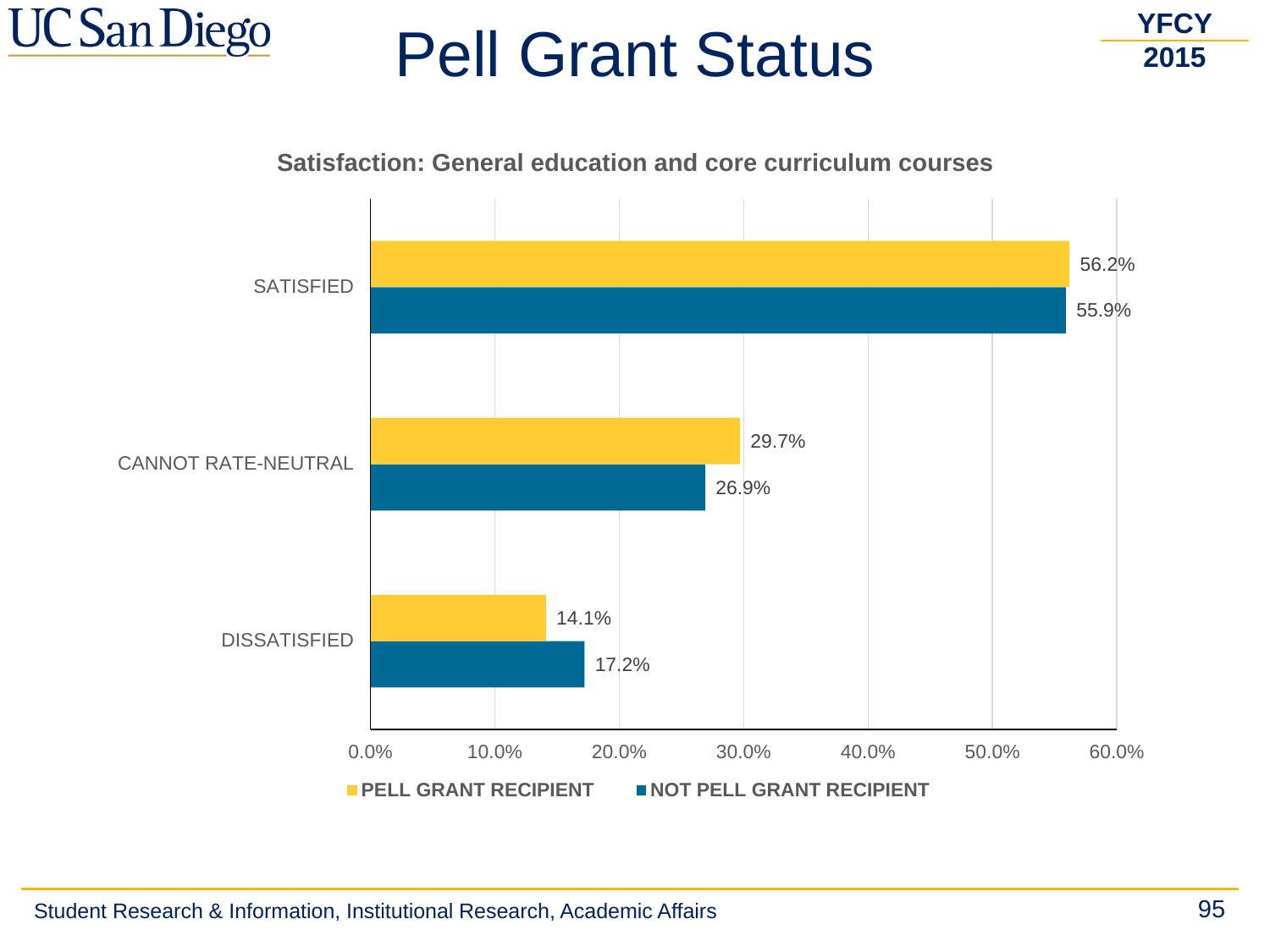



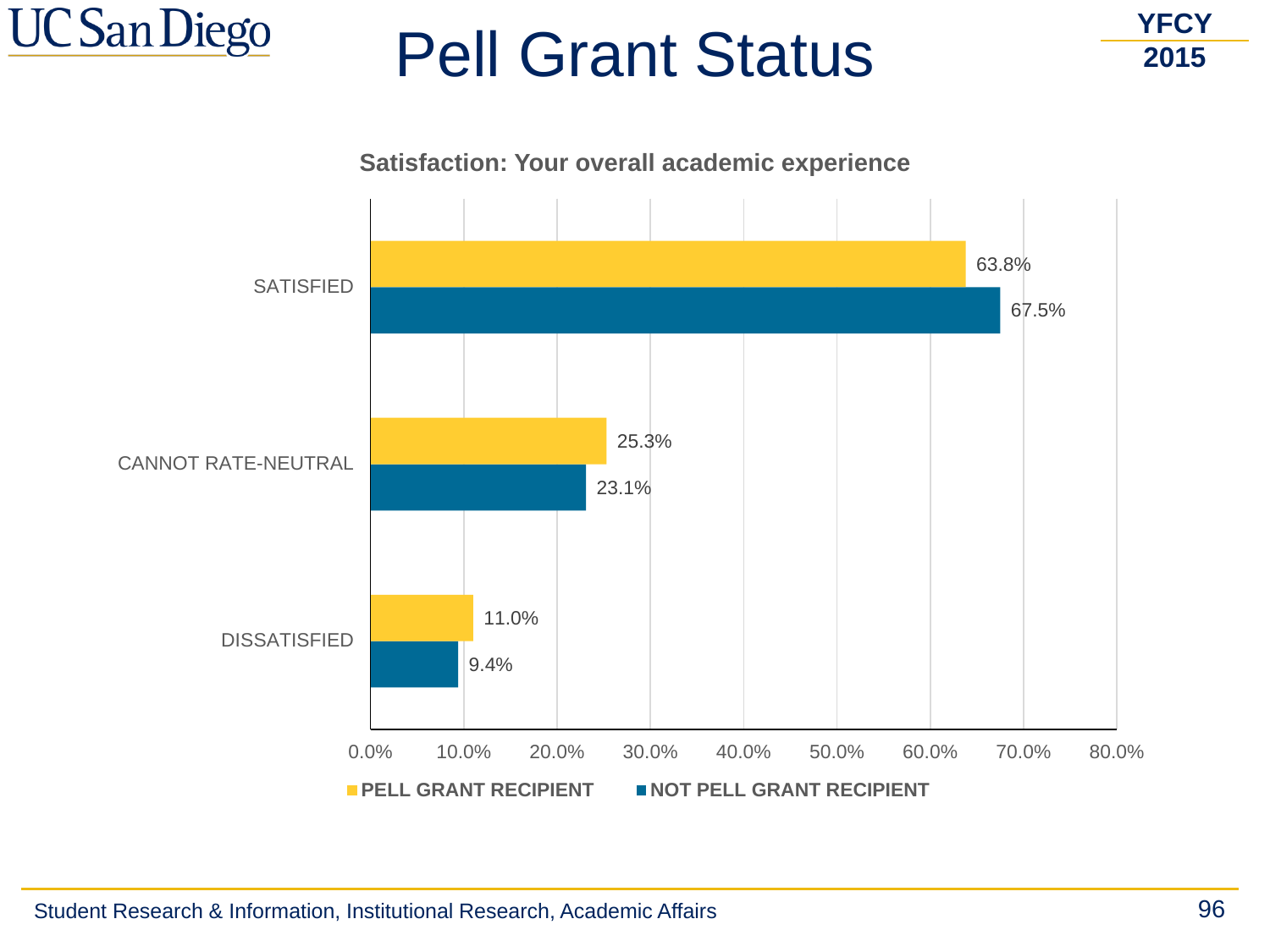



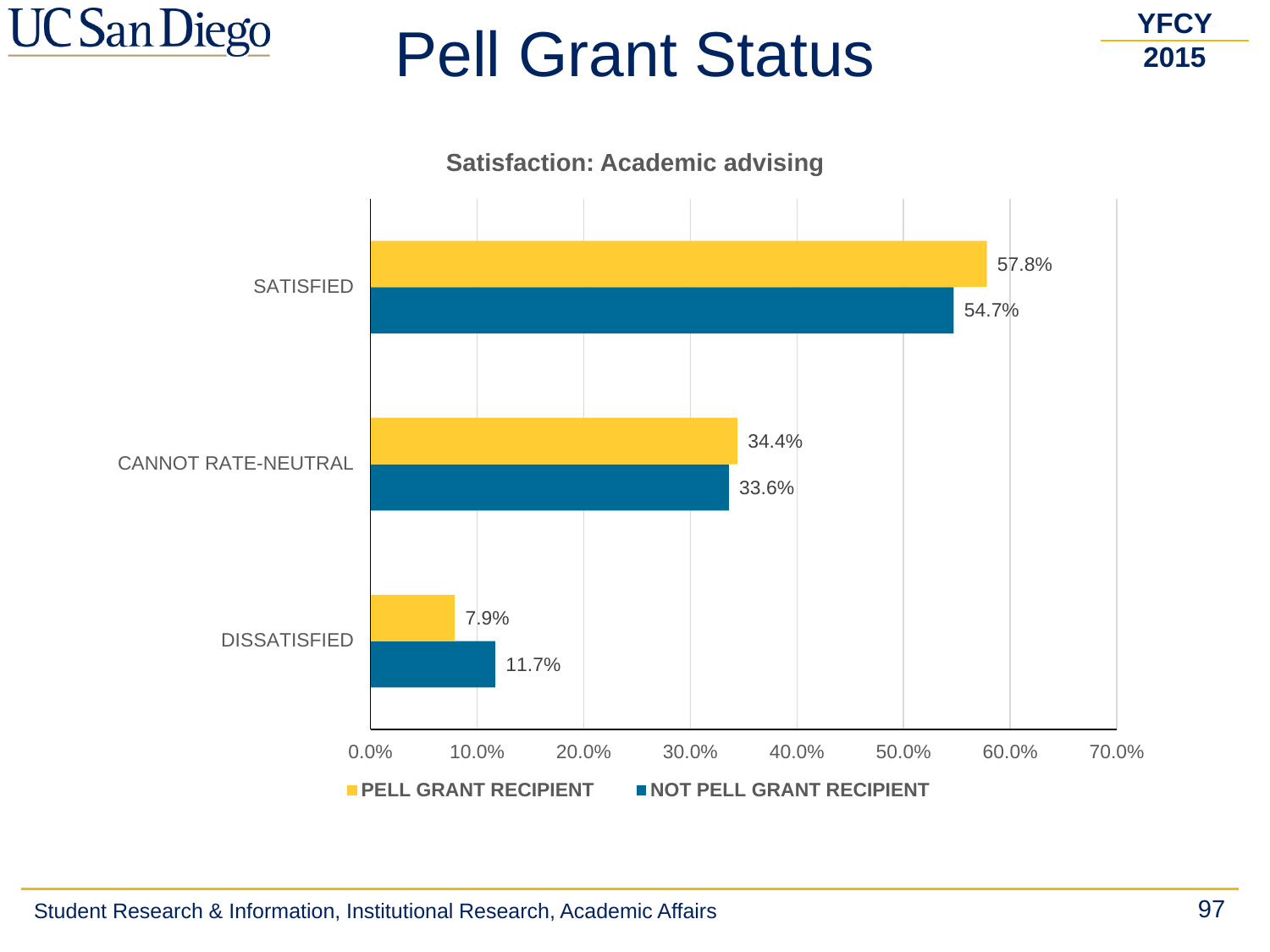



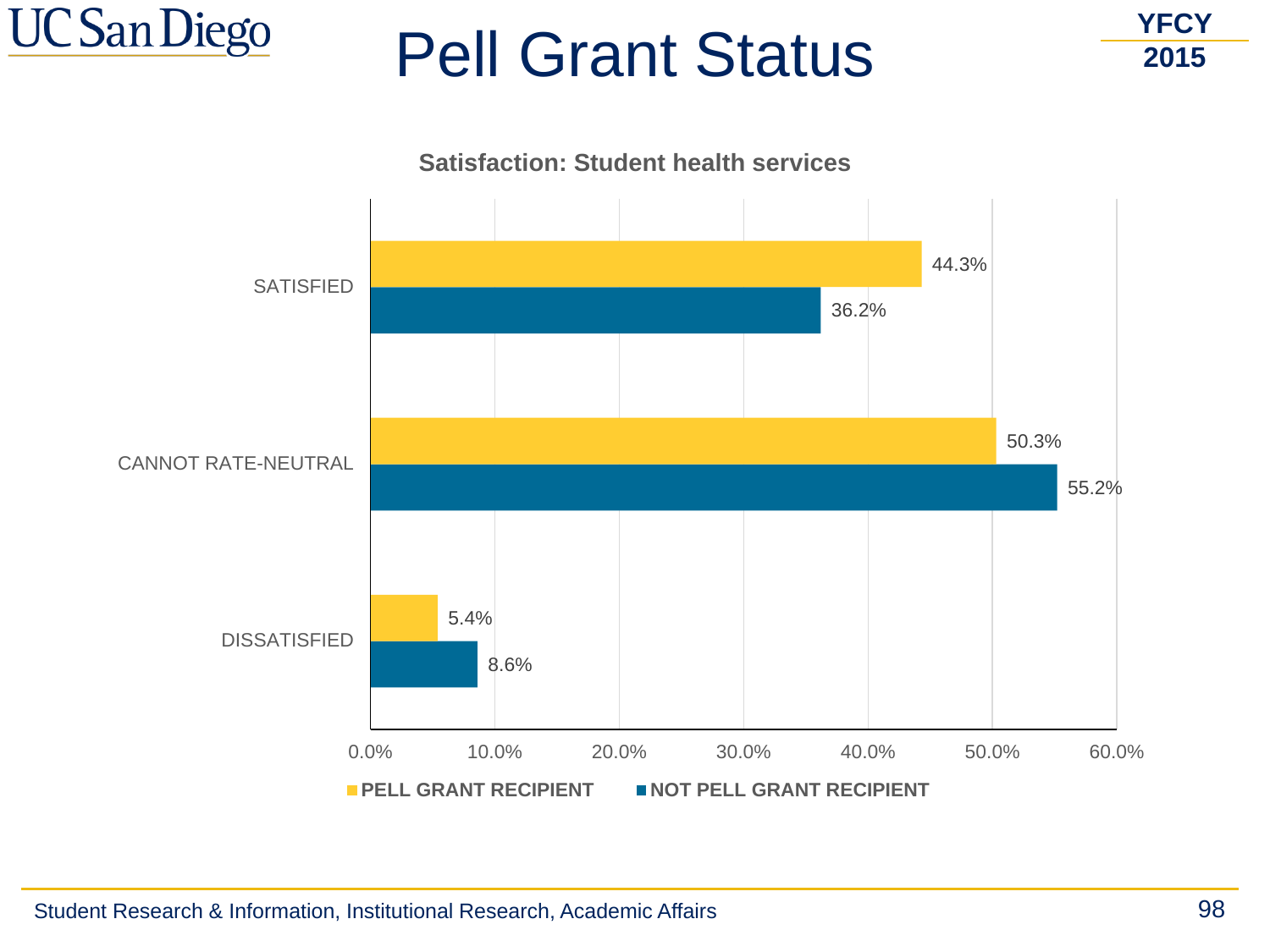

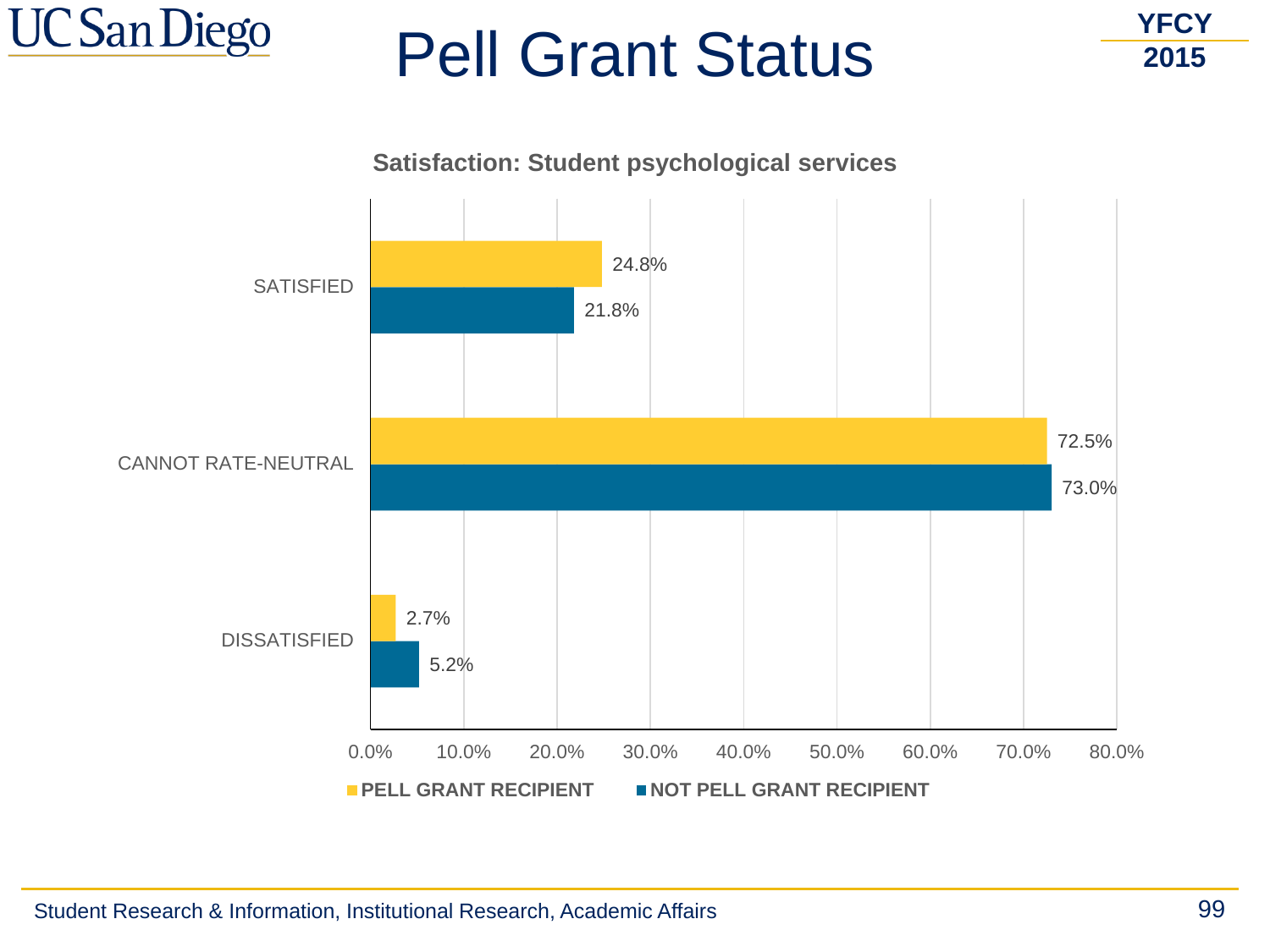



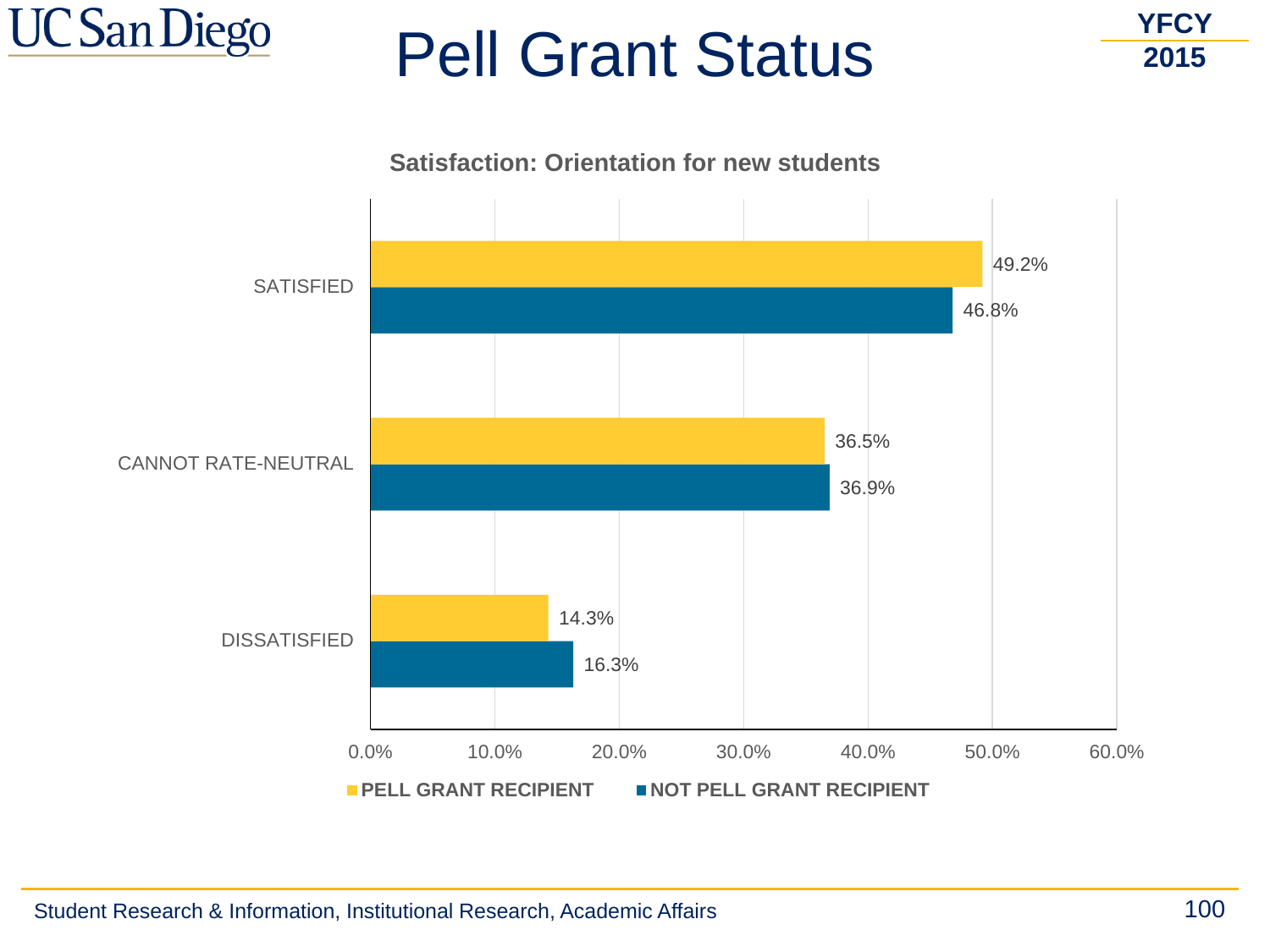

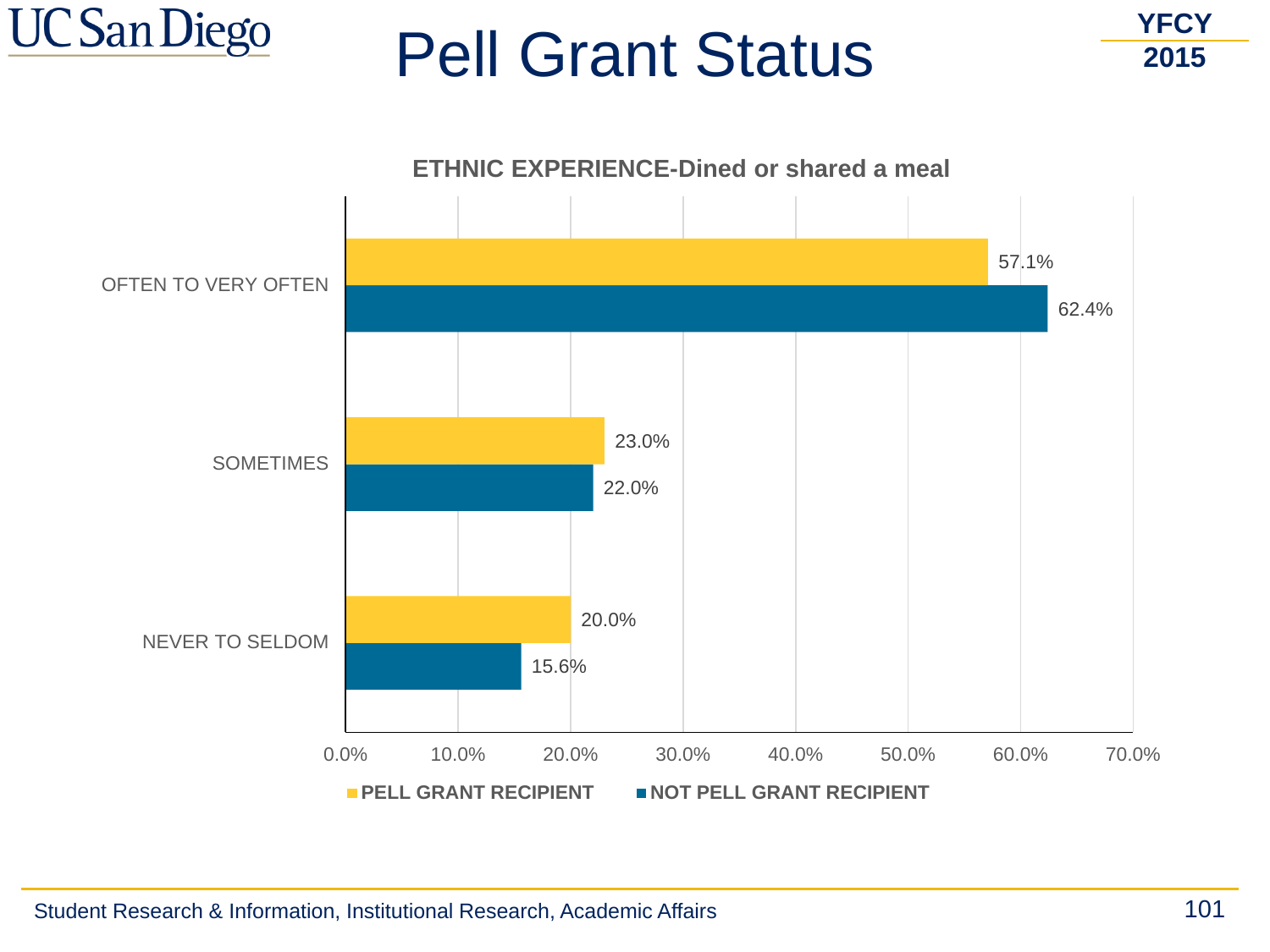

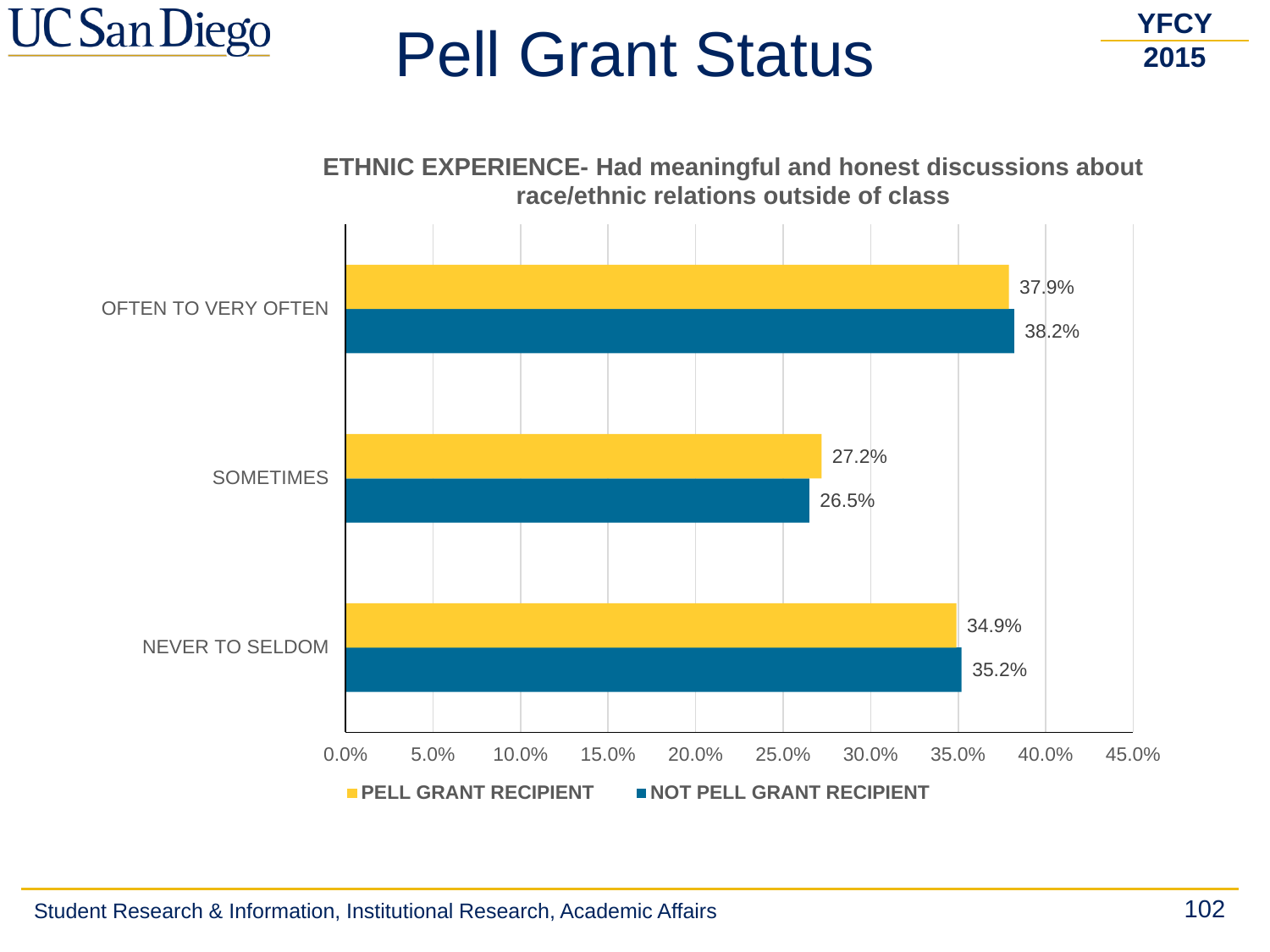



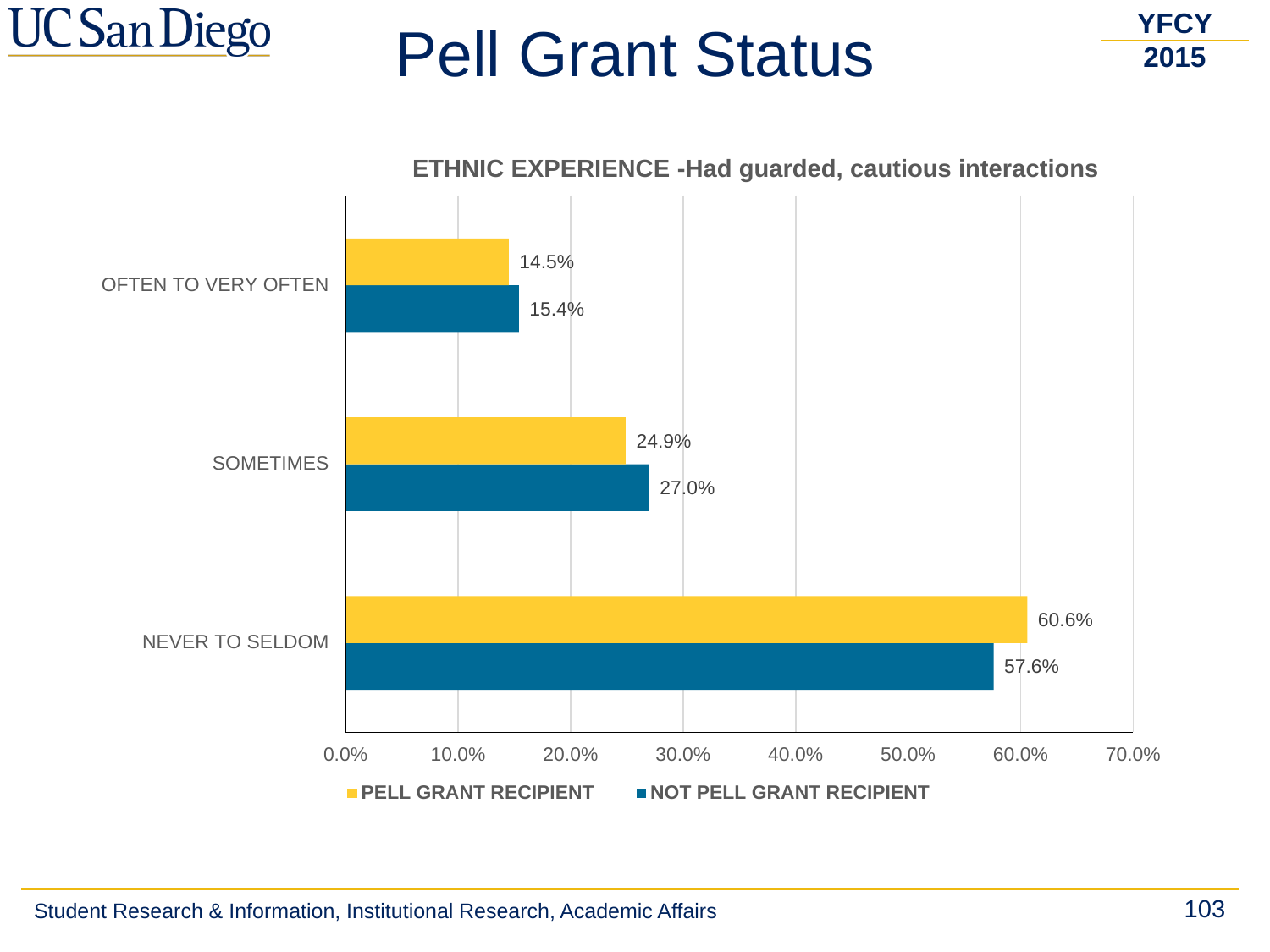

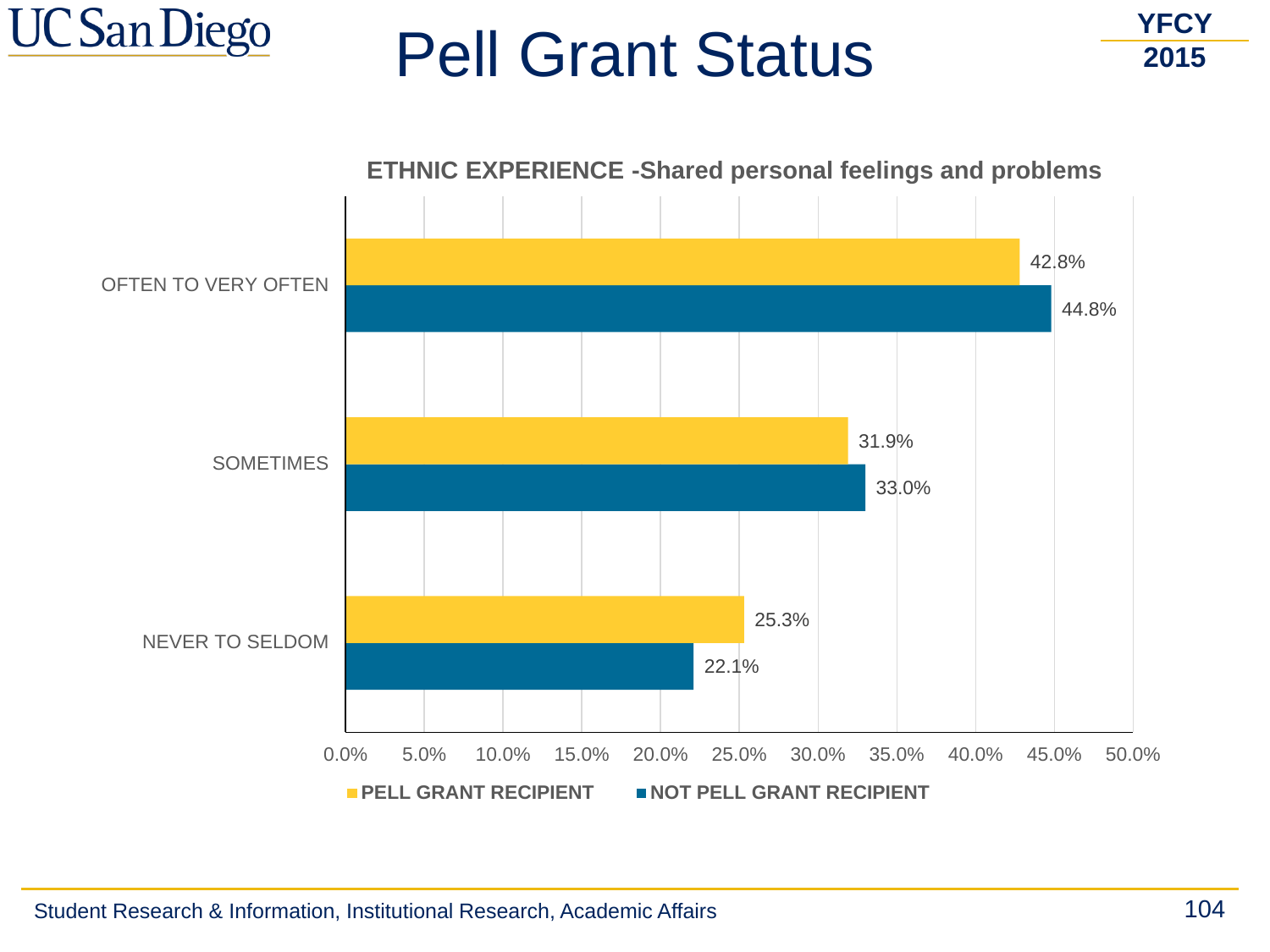



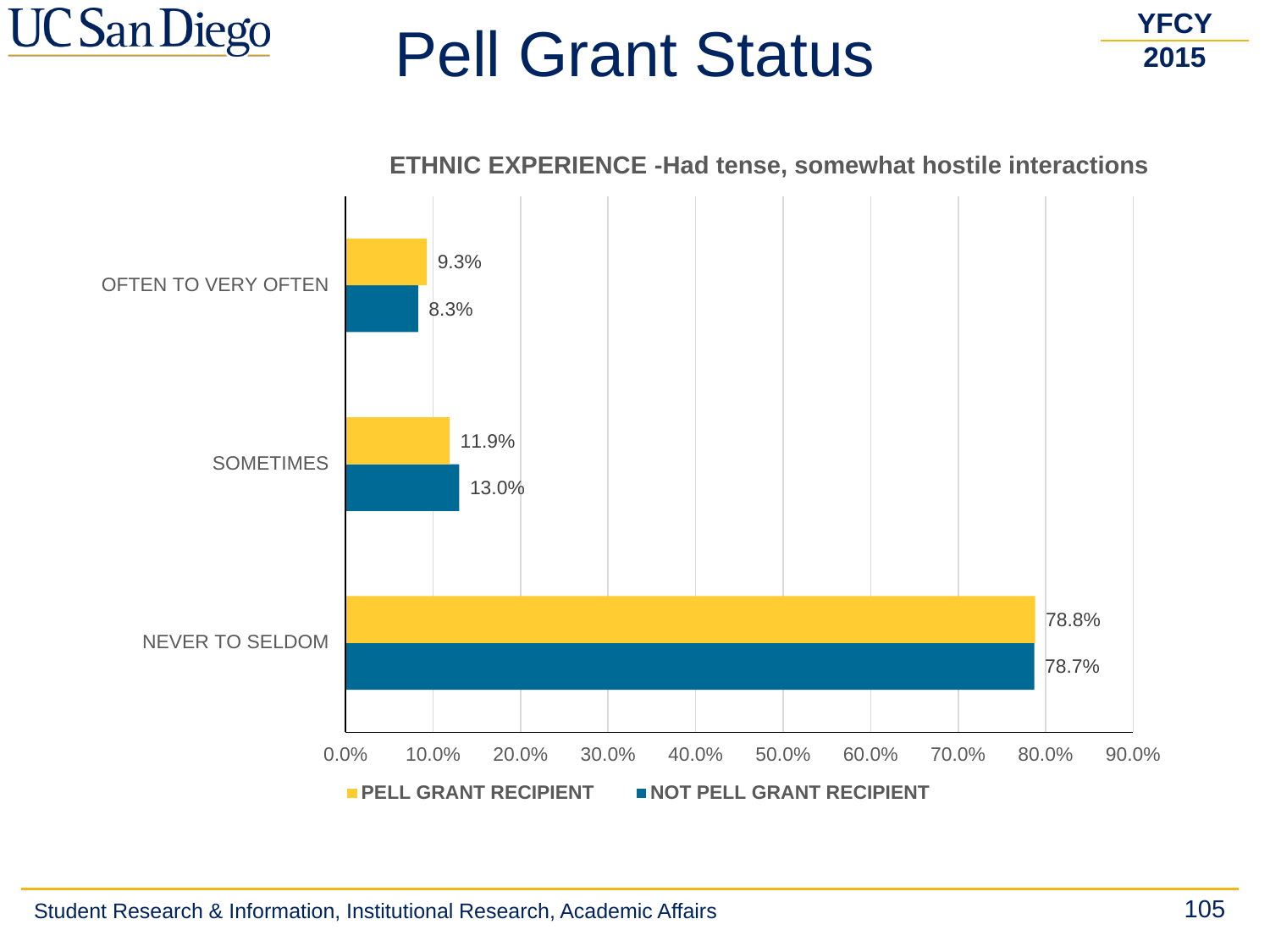



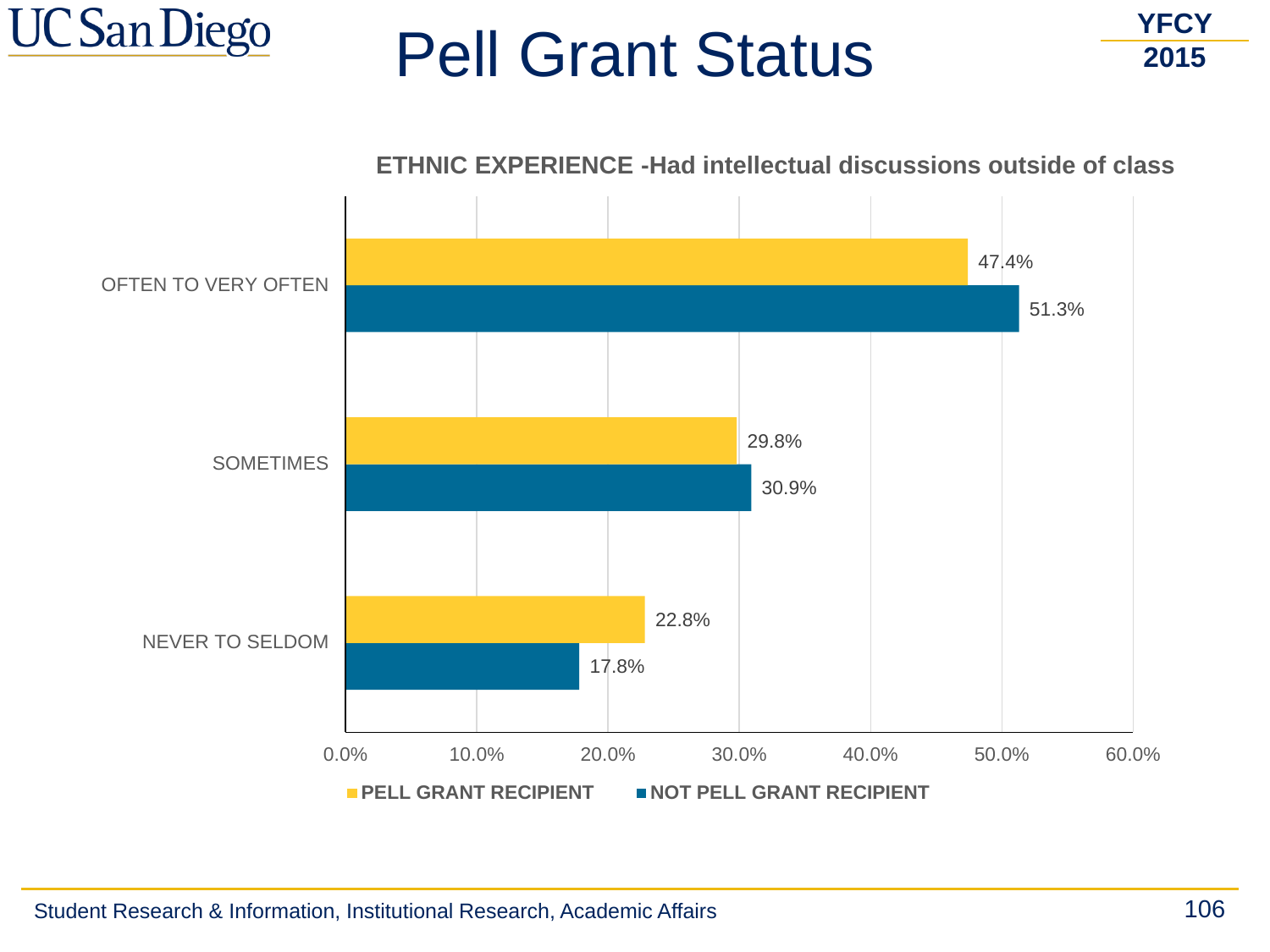

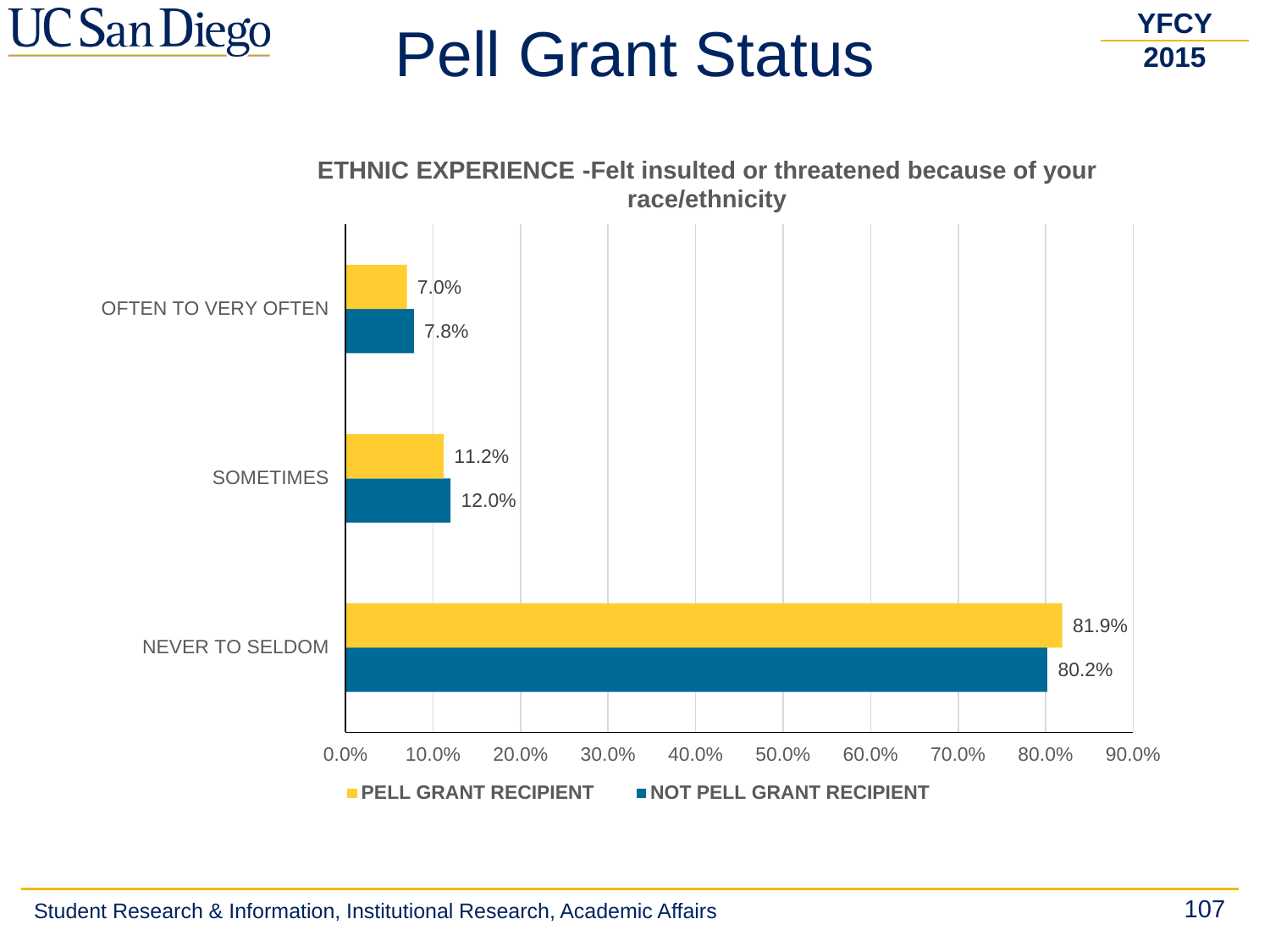

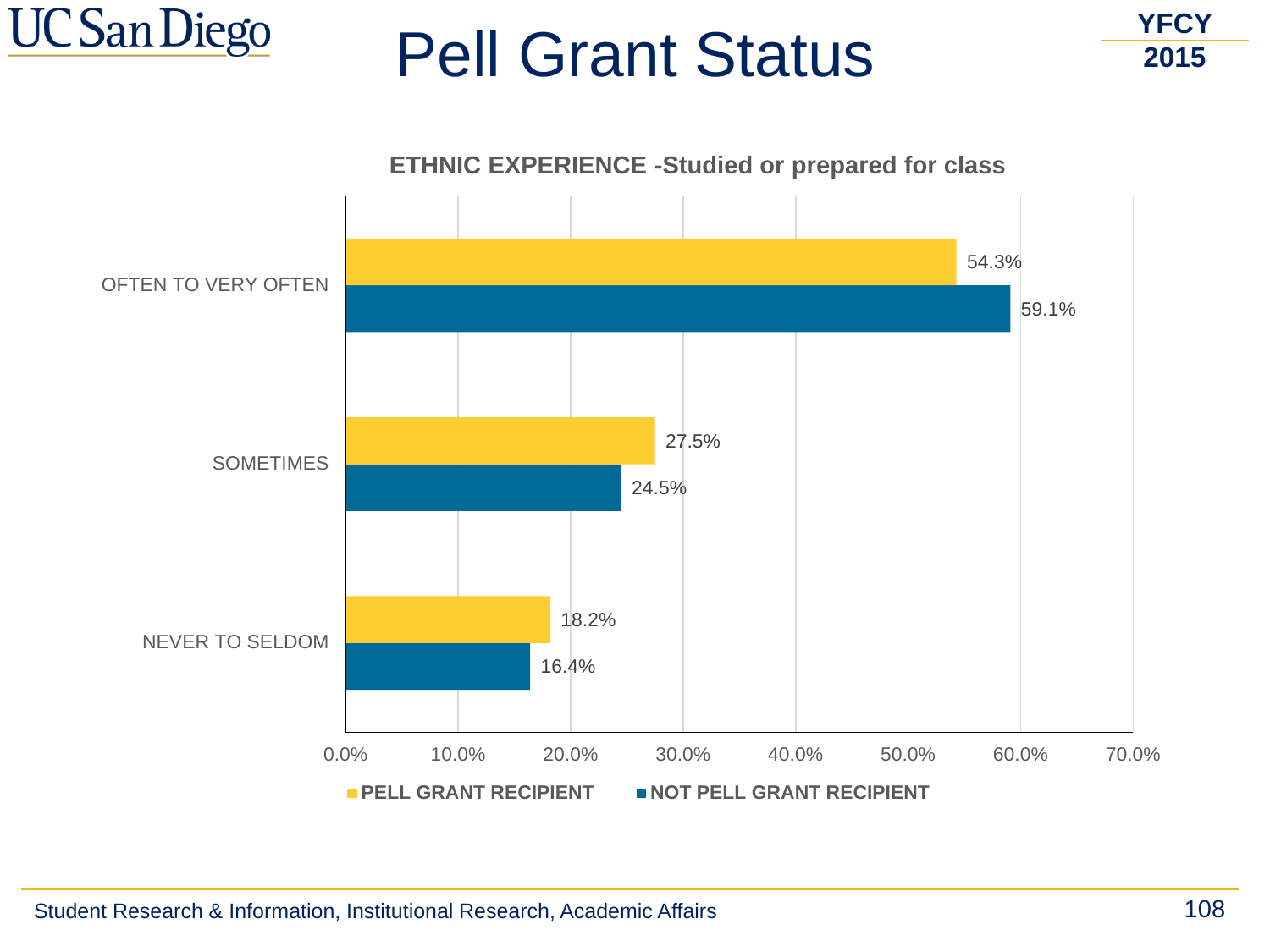

**YFCY 2015**



#### Student Research & Information, Institutional Research, Academic Affairs 109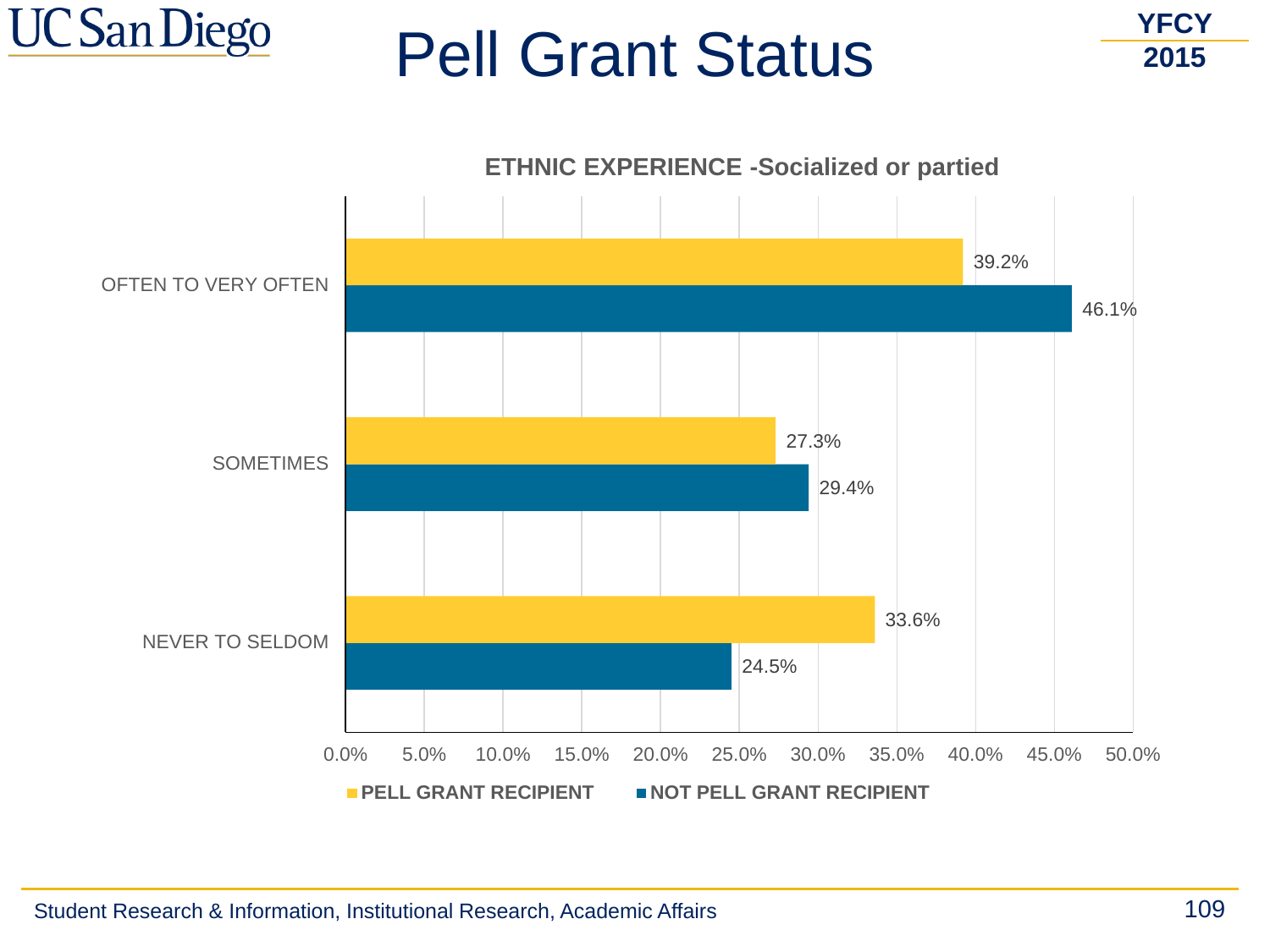

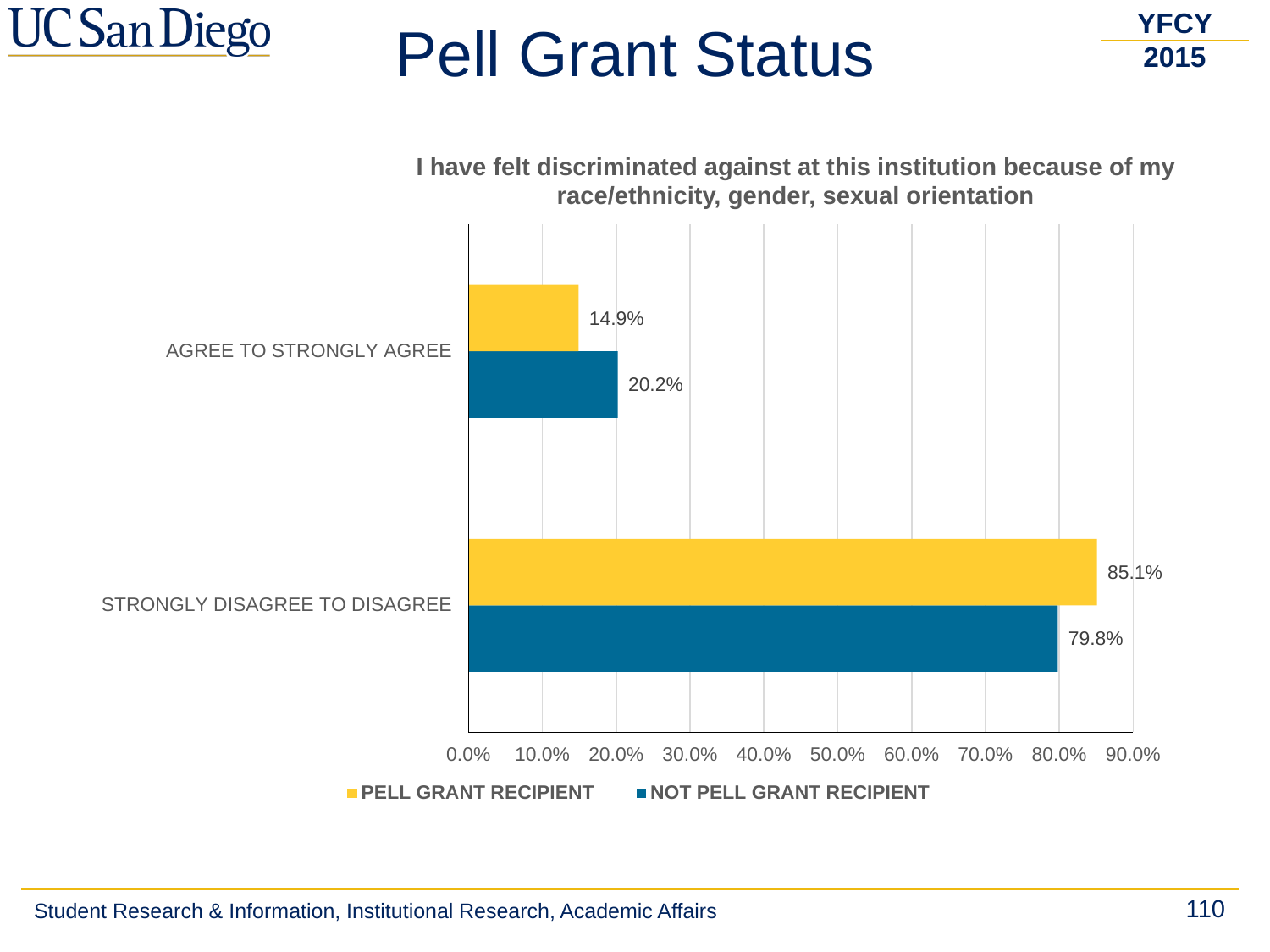

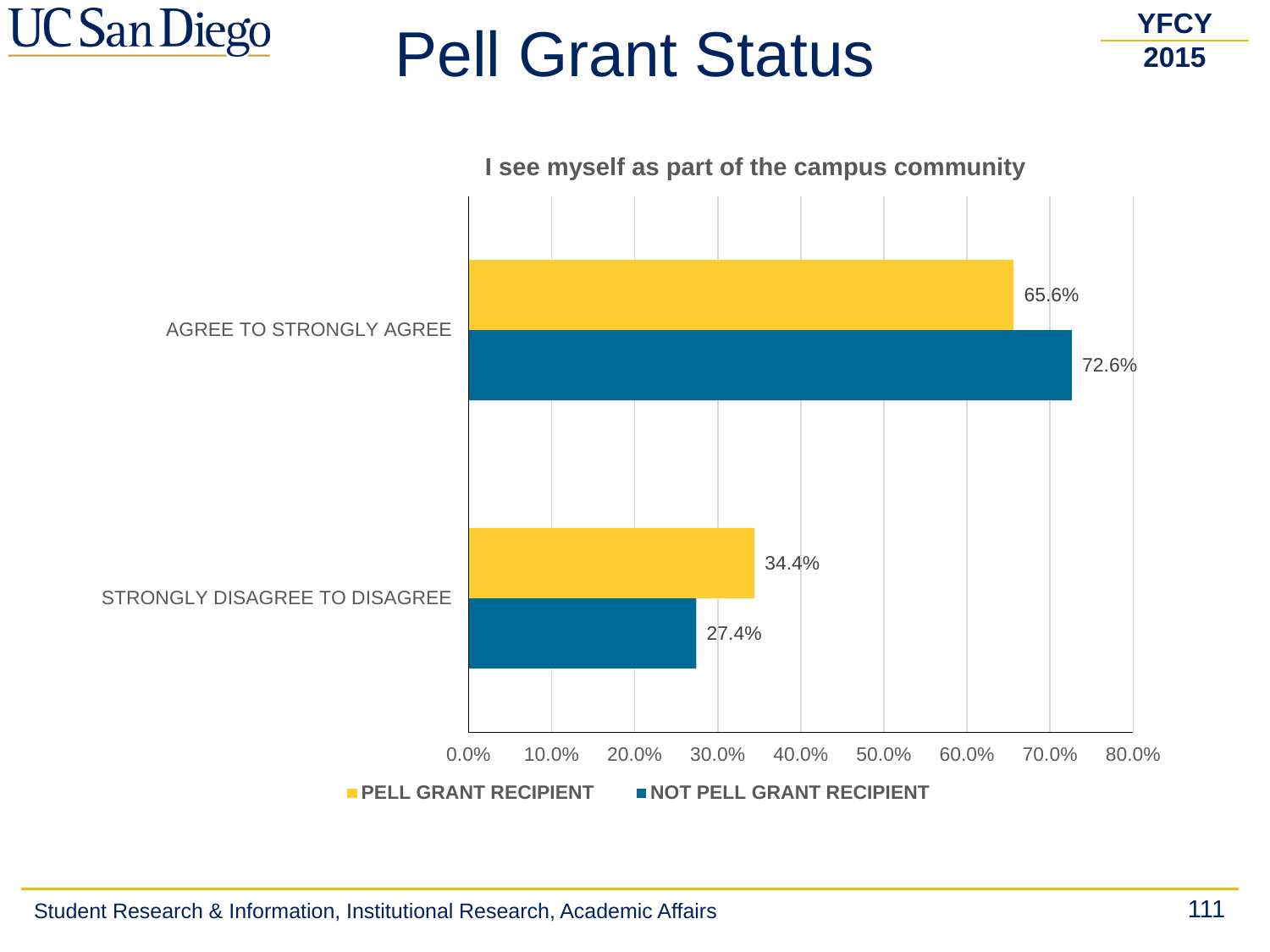

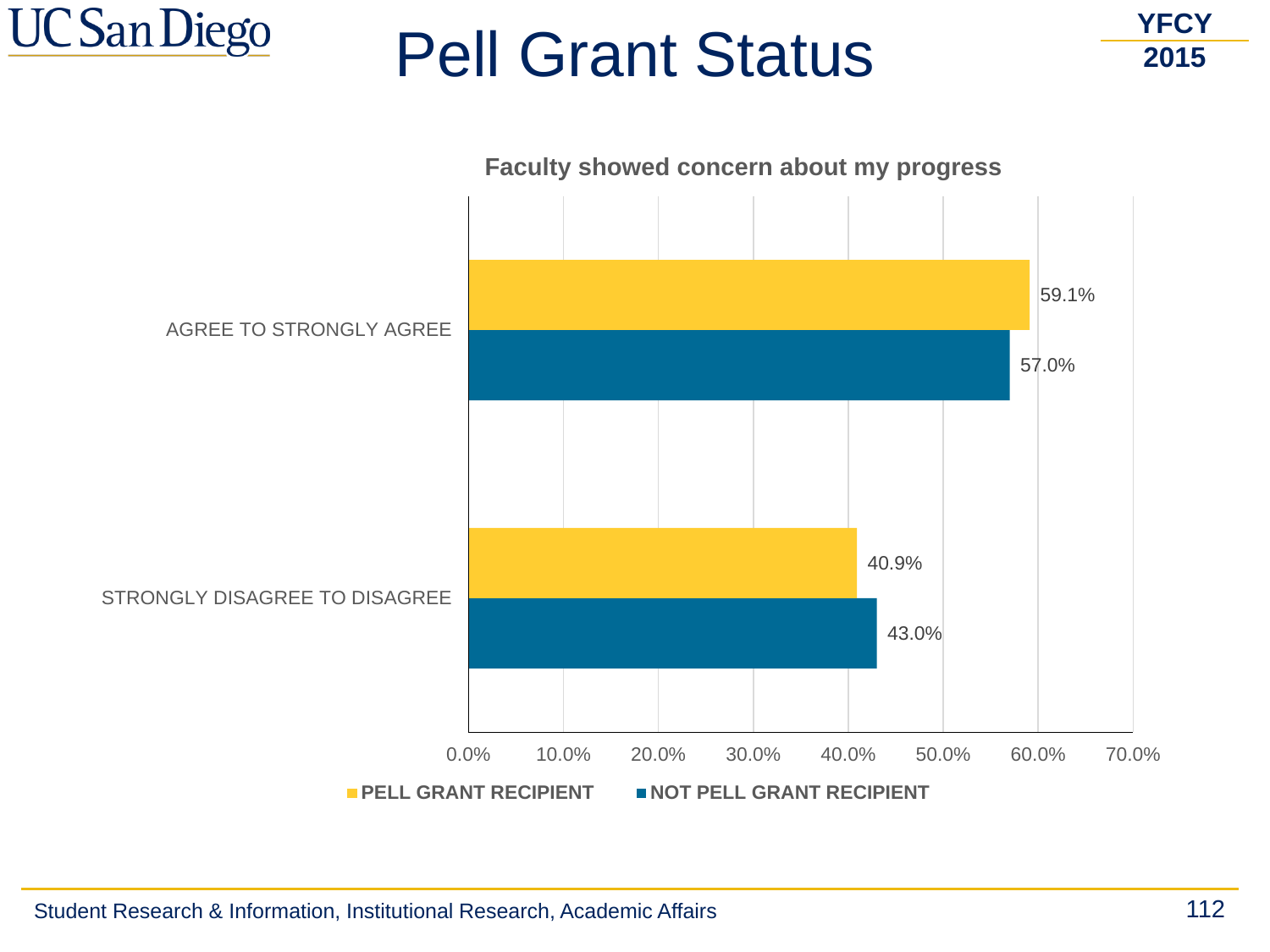



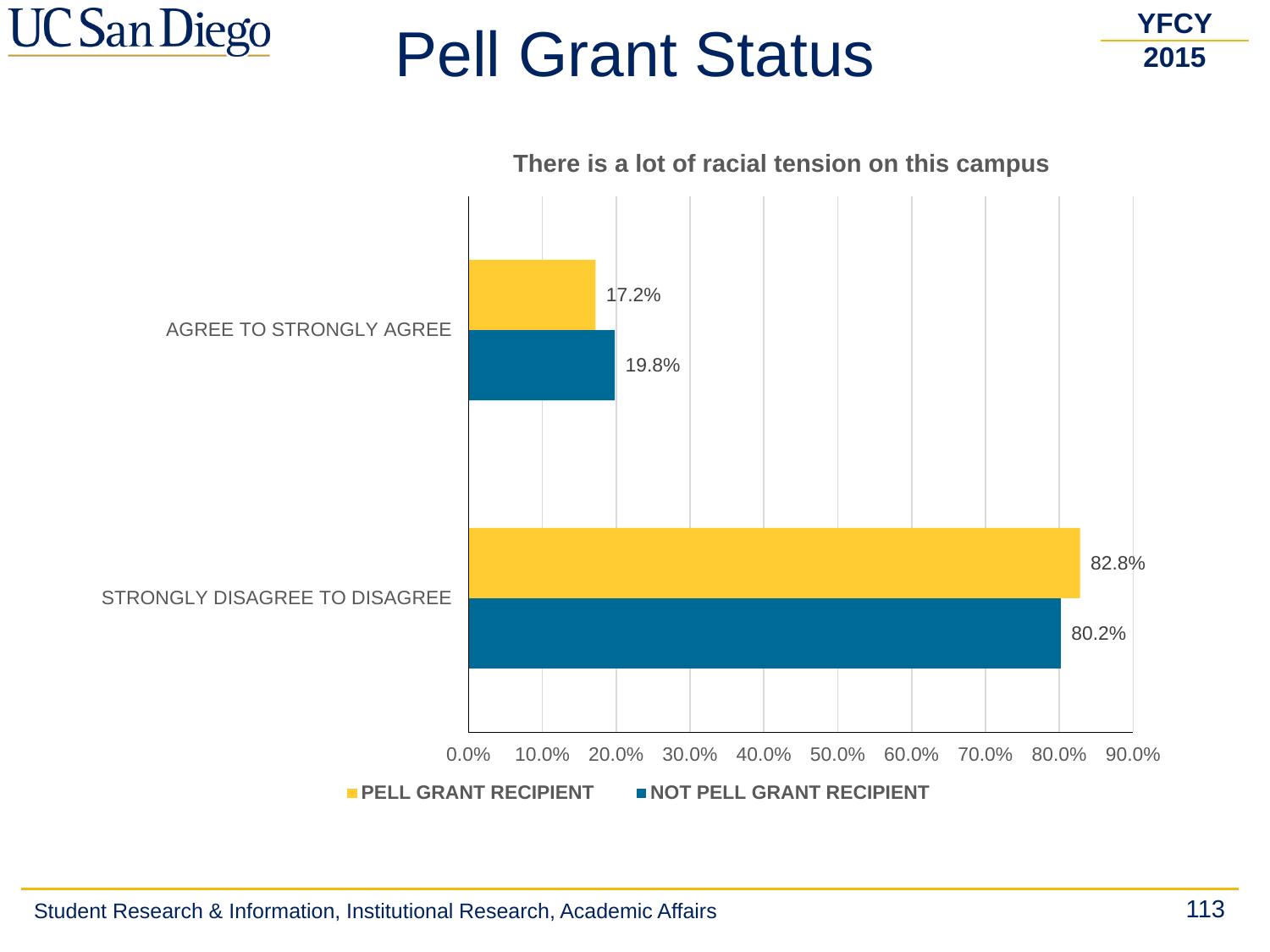



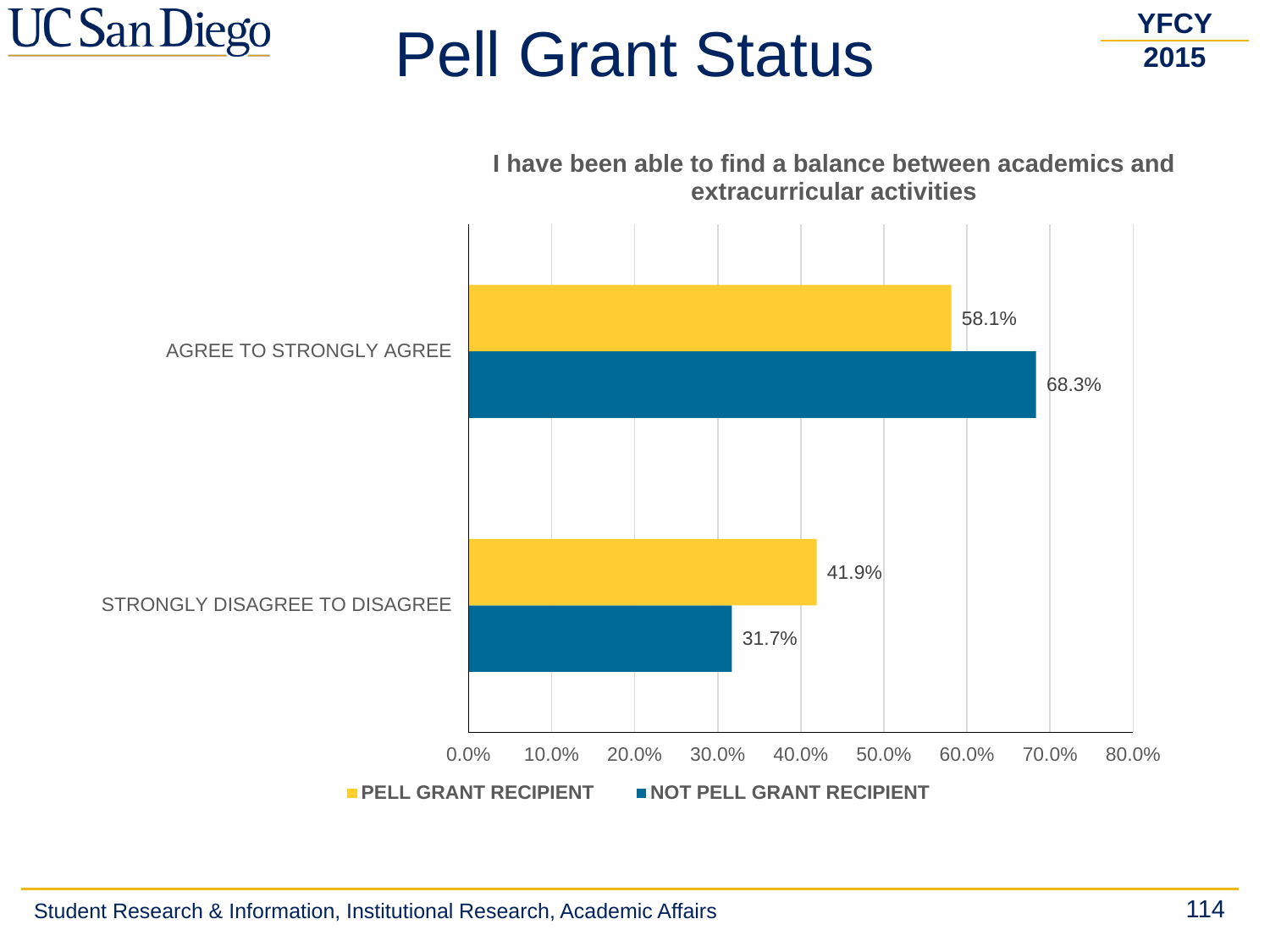



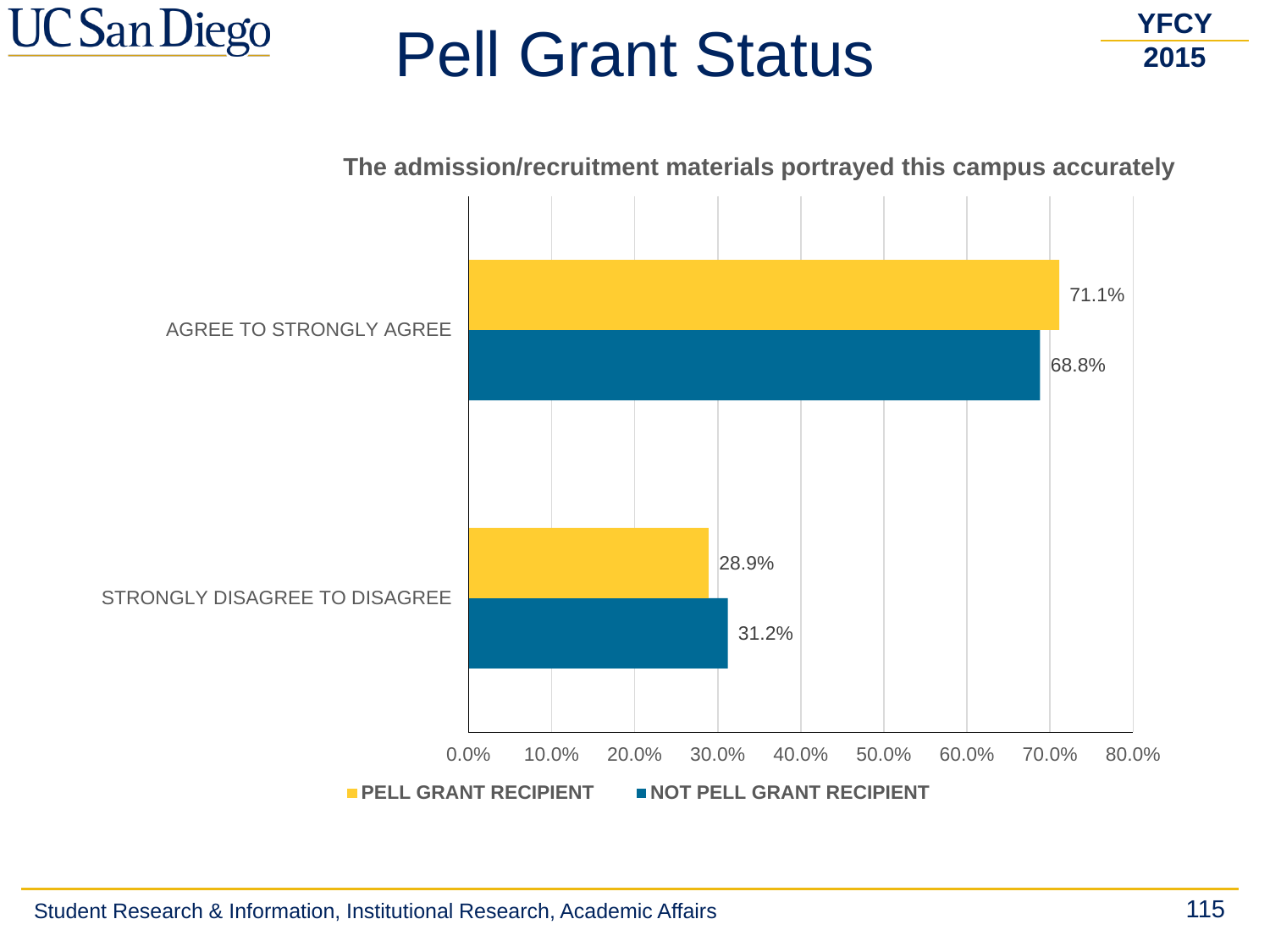



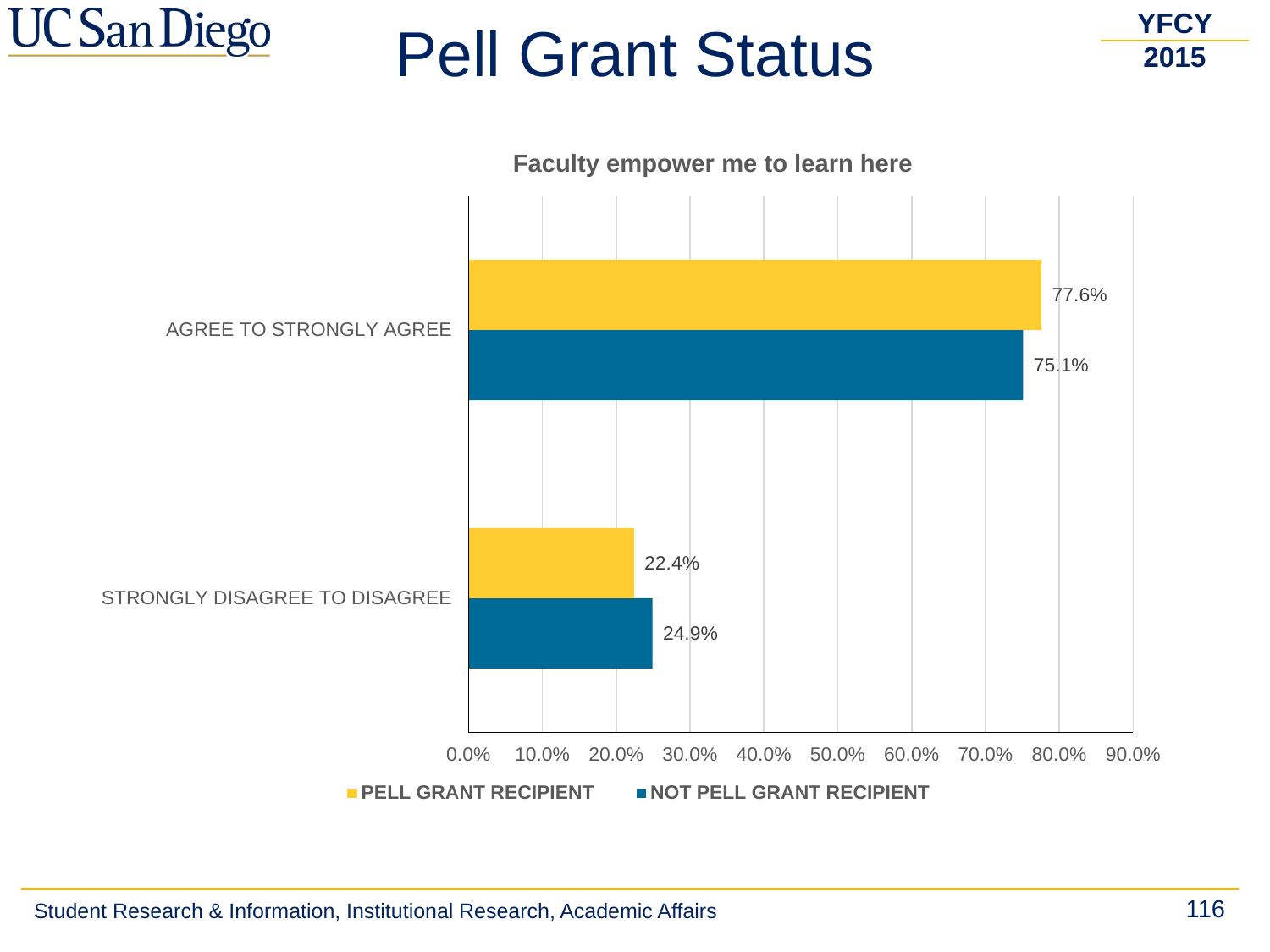



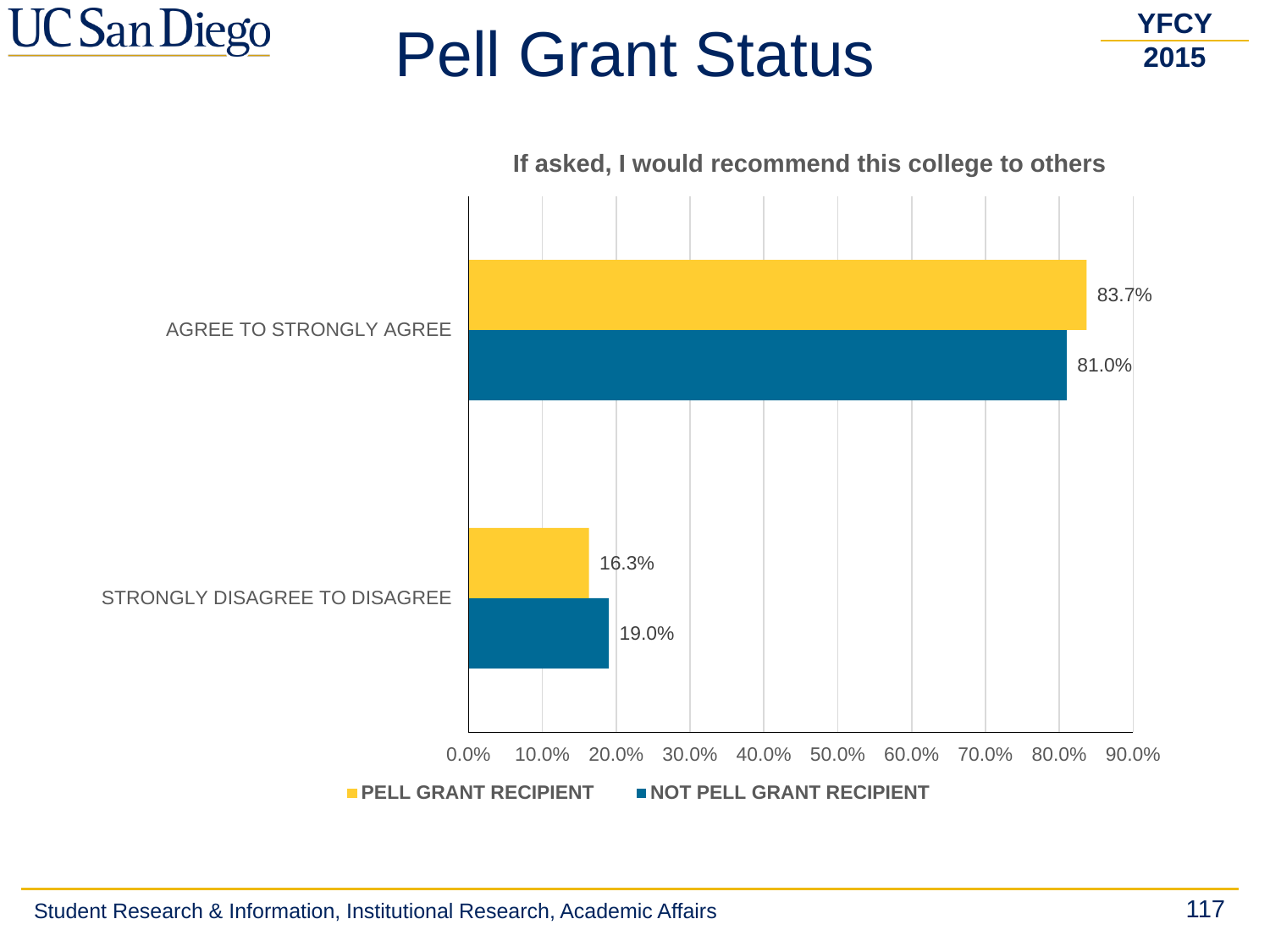



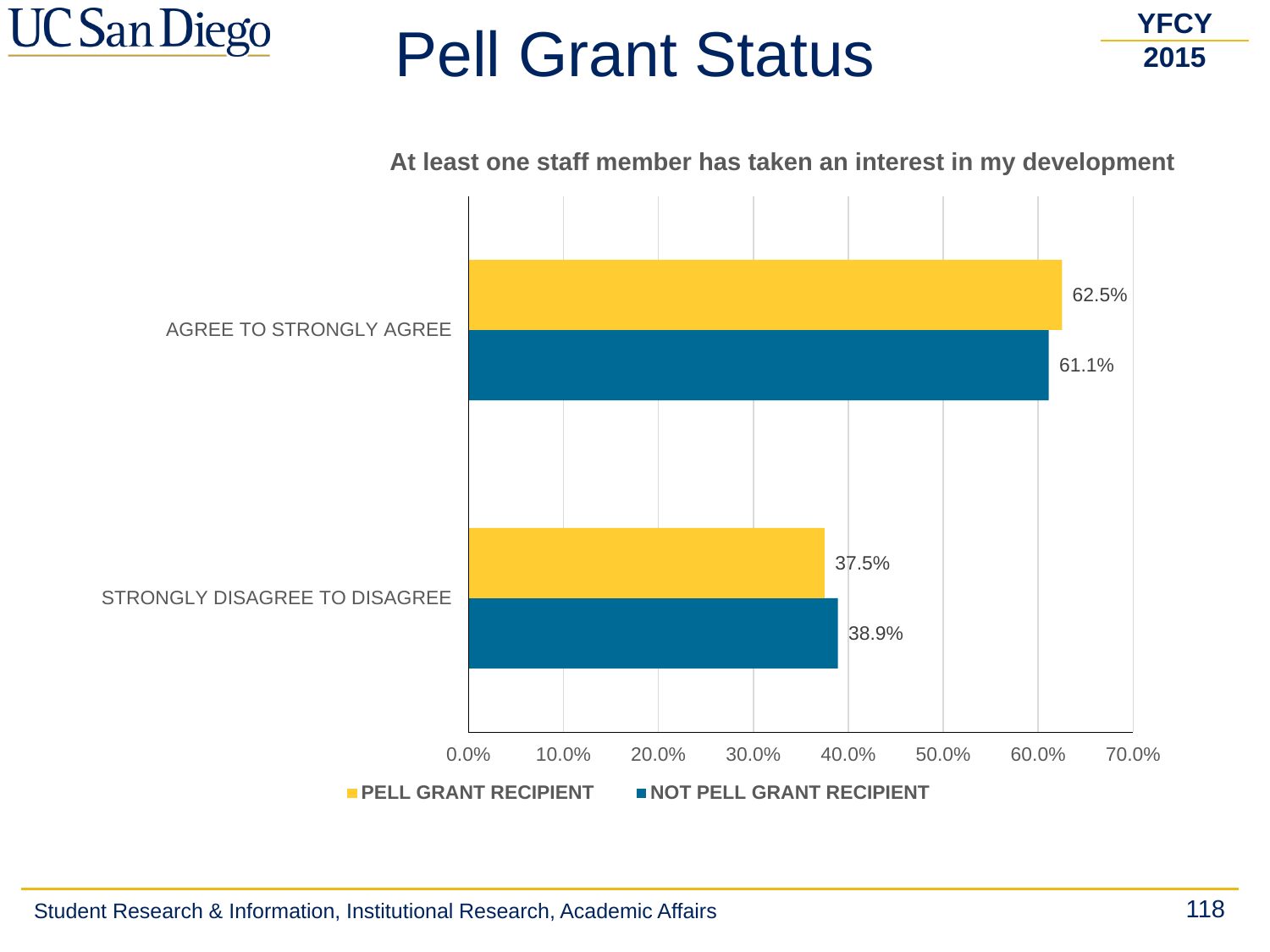



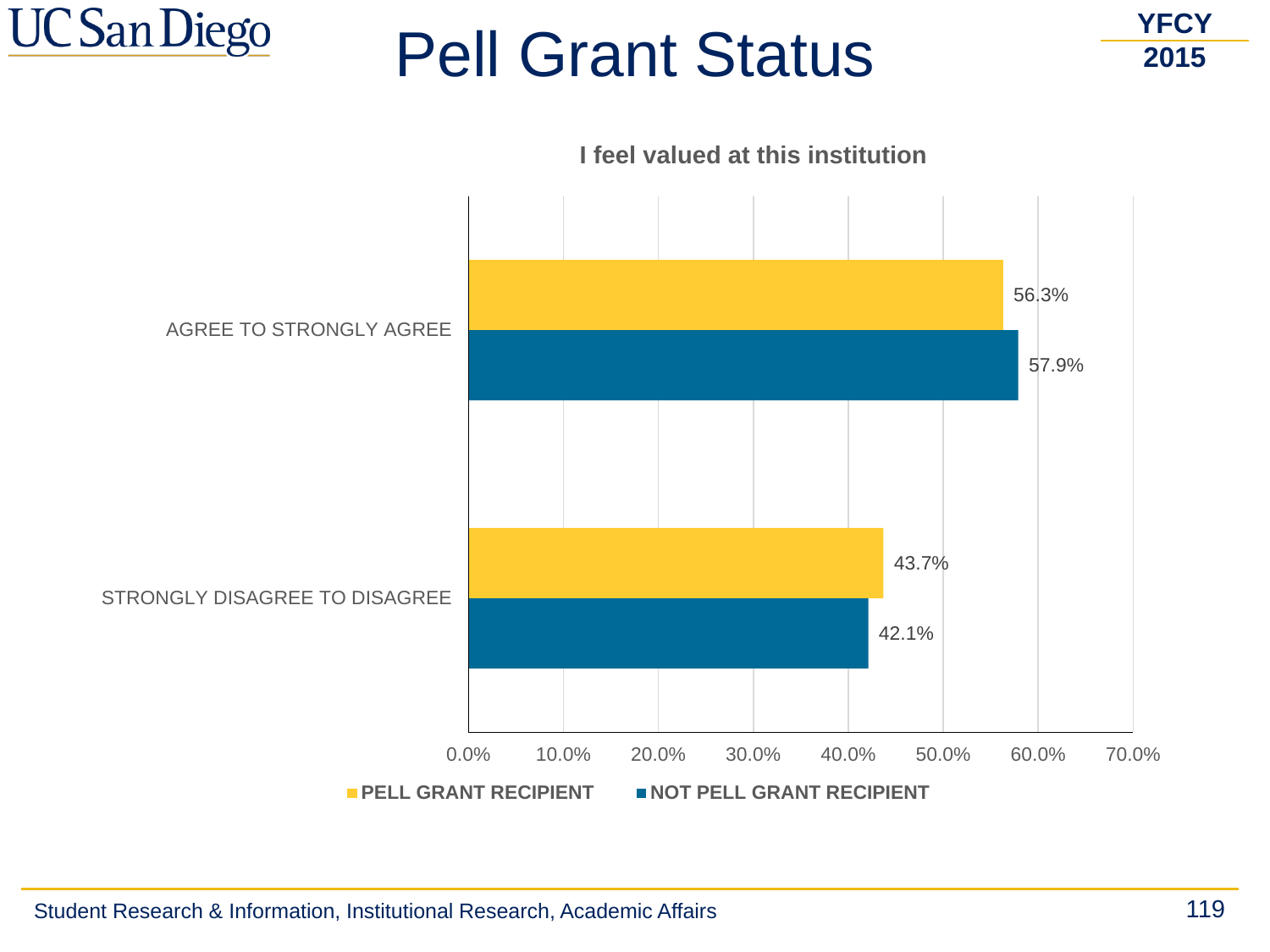



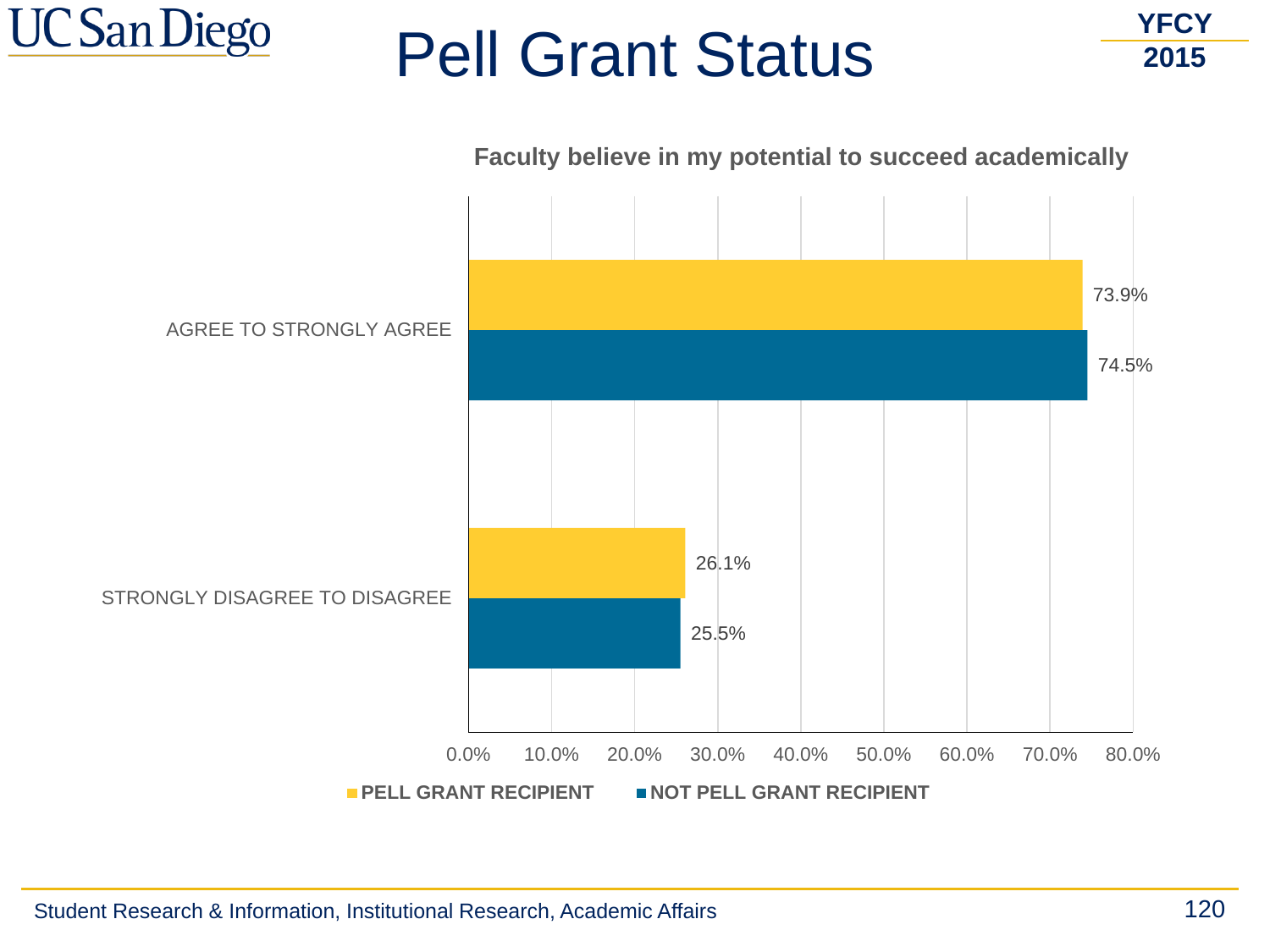



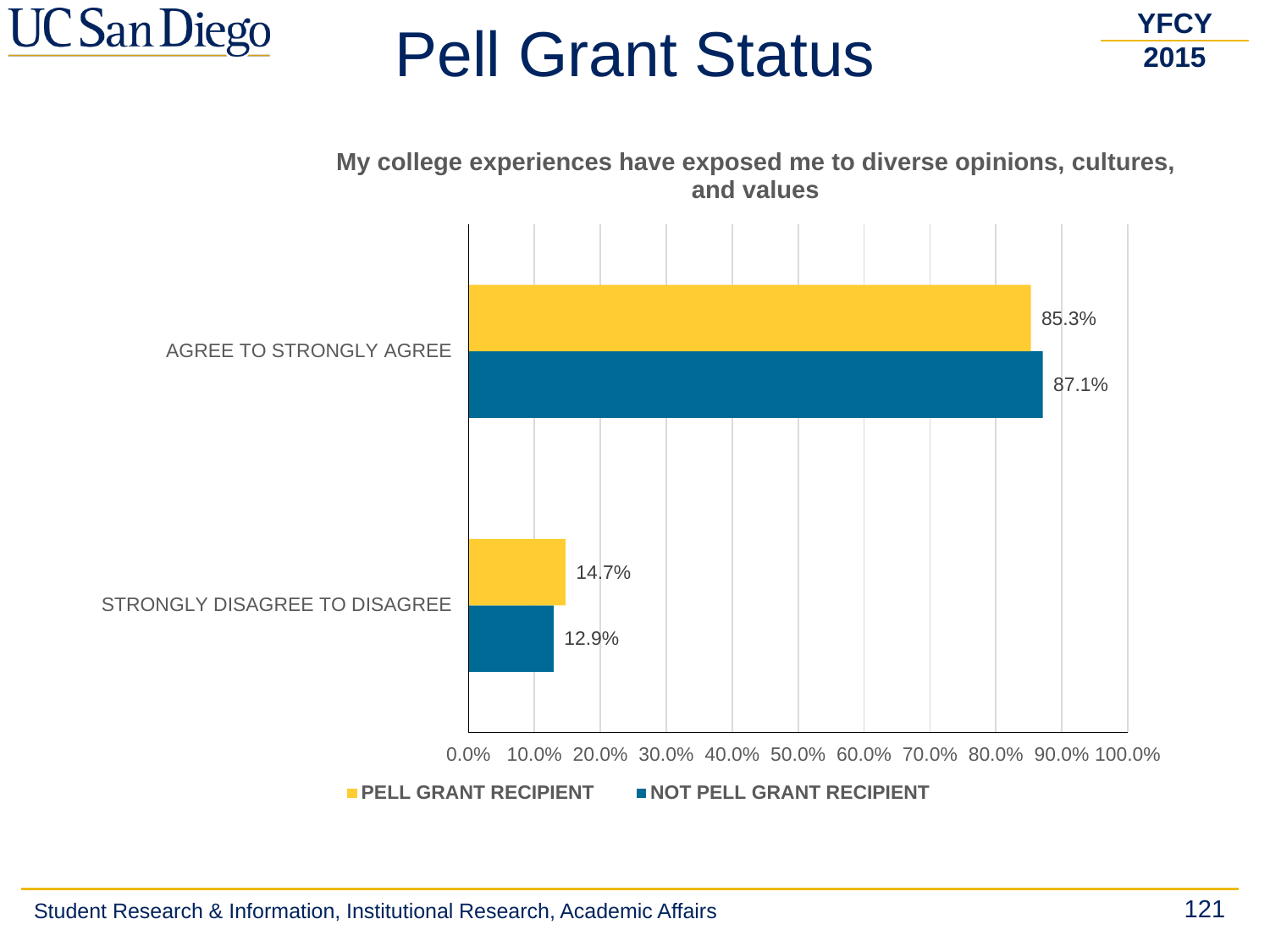



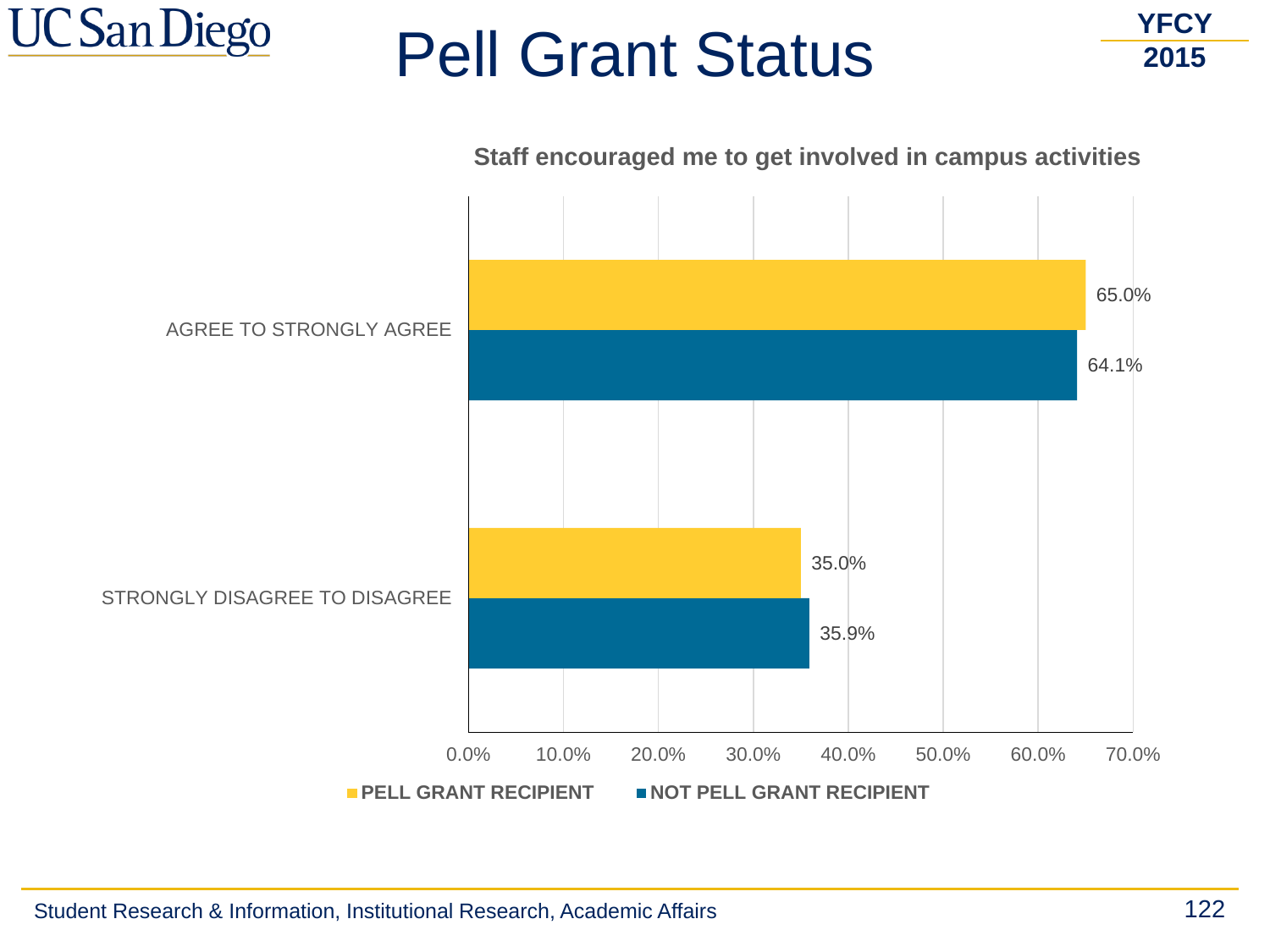



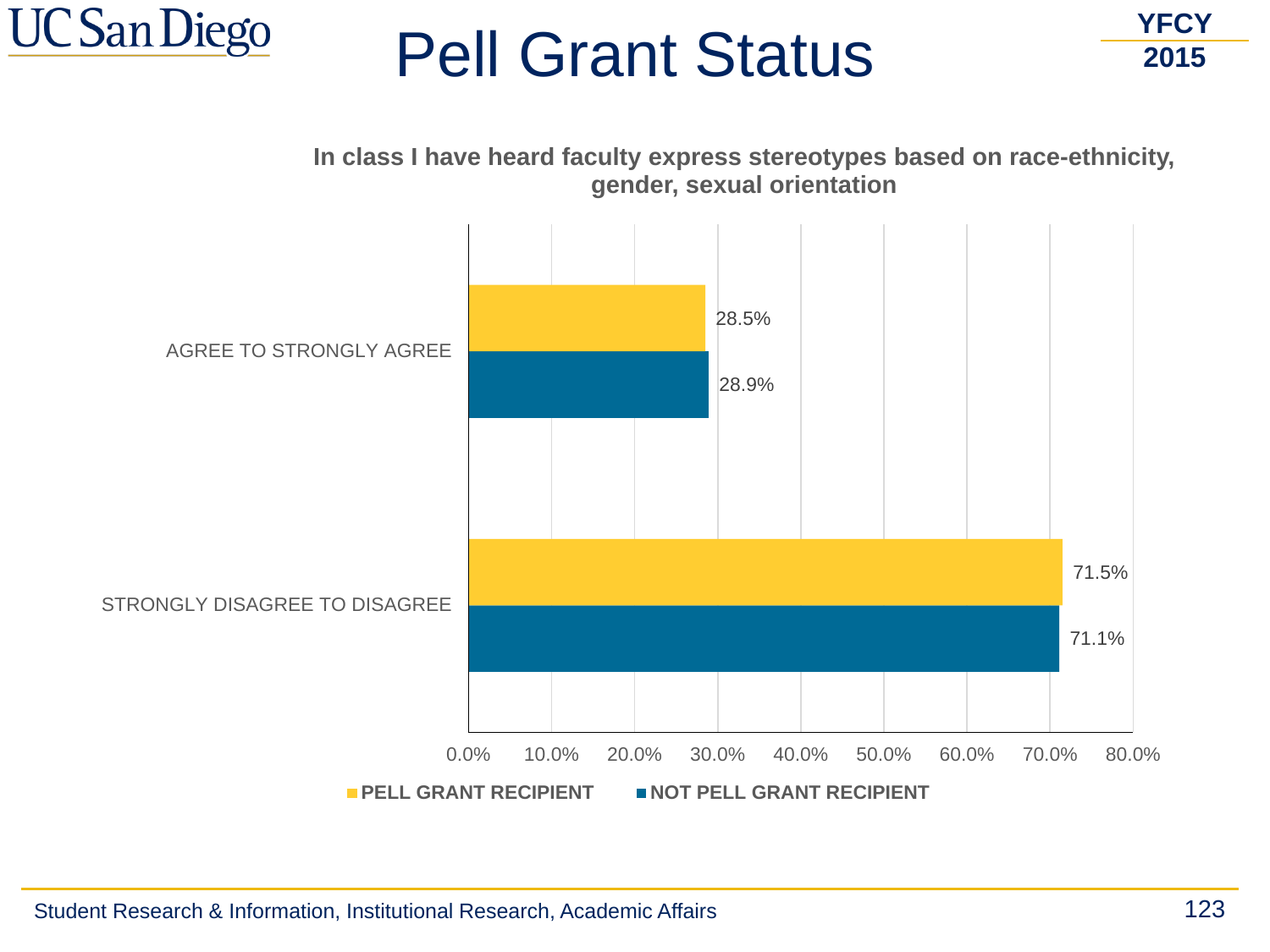



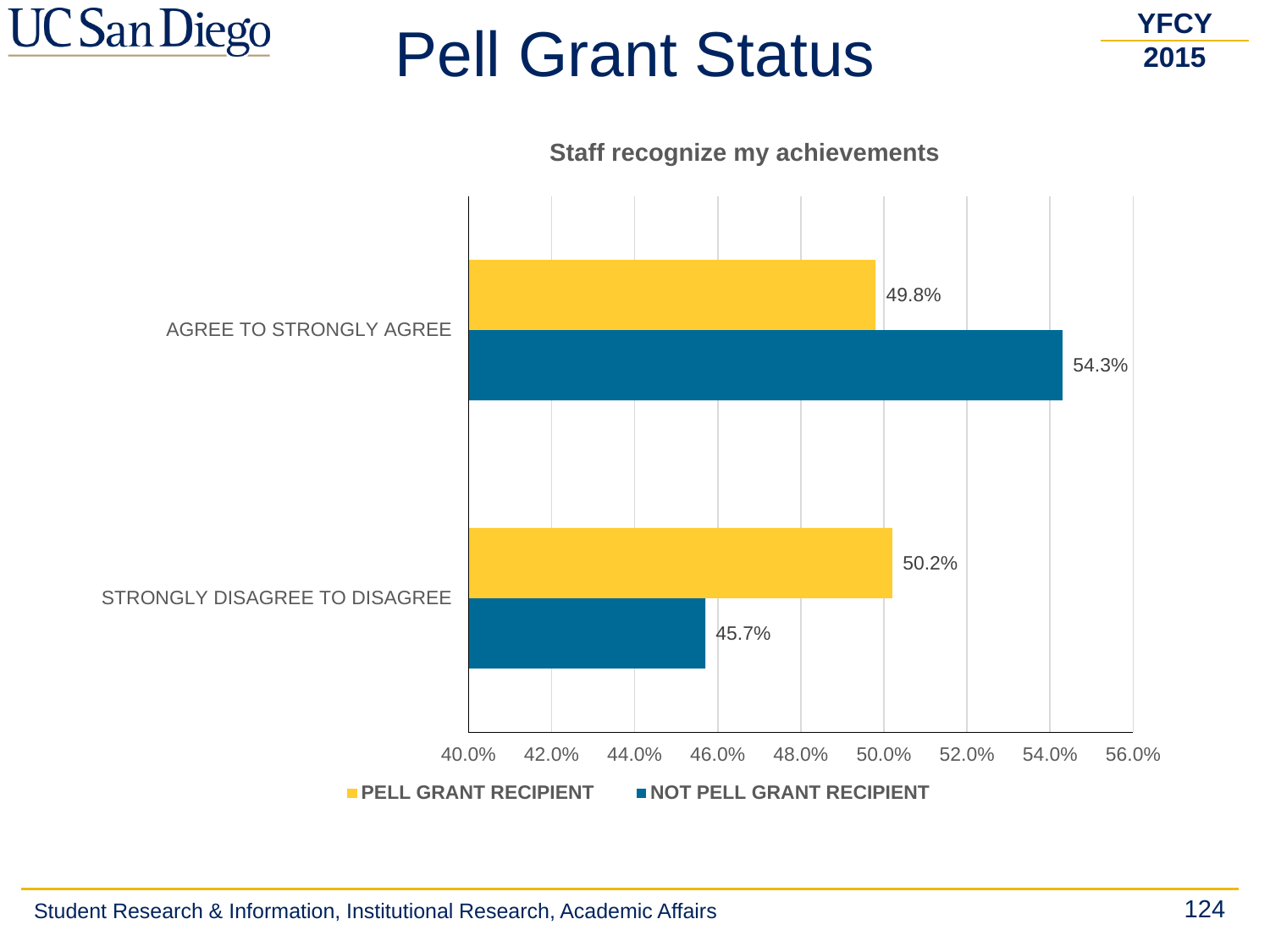



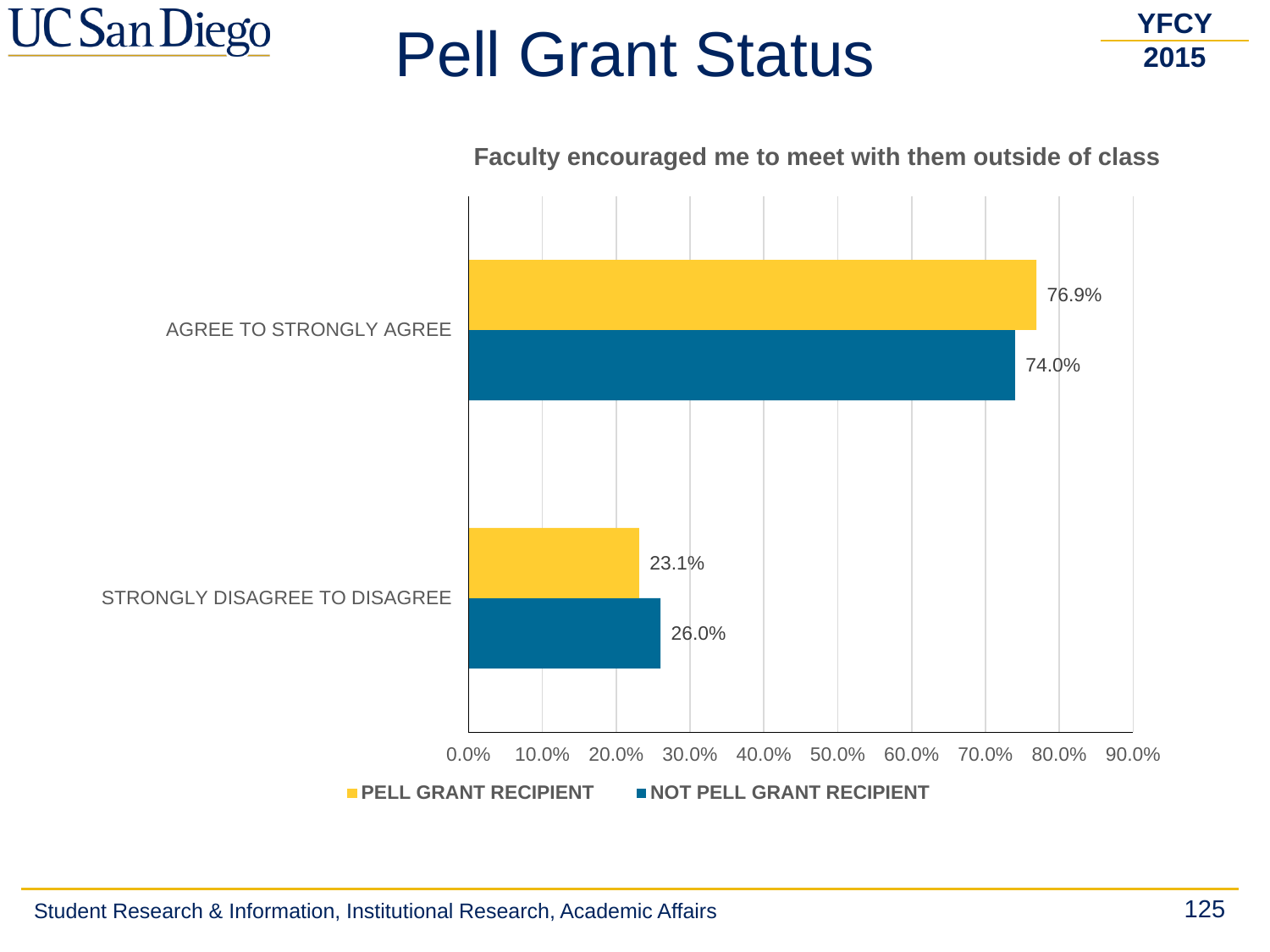



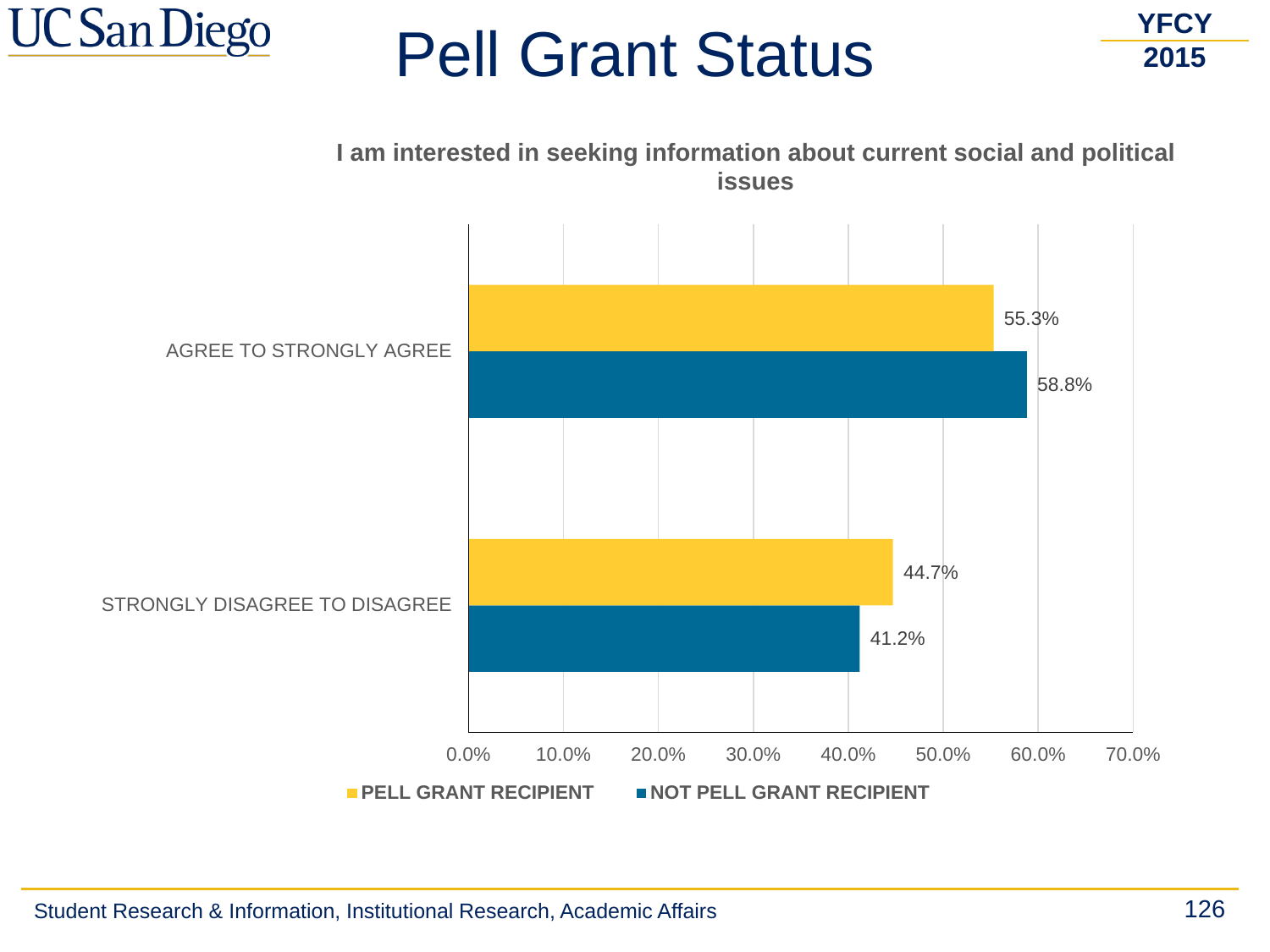

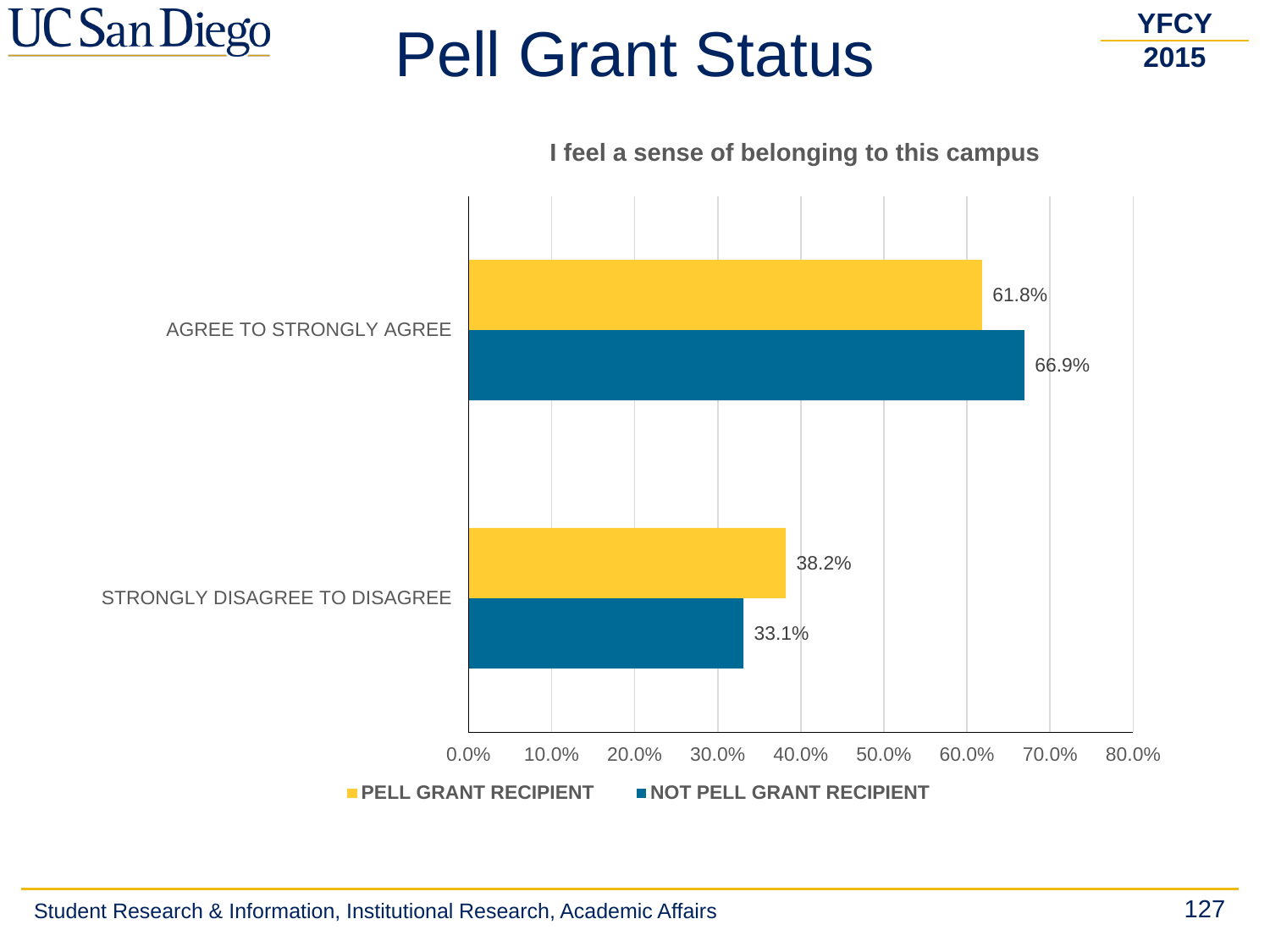

**YFCY 2015**

**At least one faculty member has taken an interest in my development**

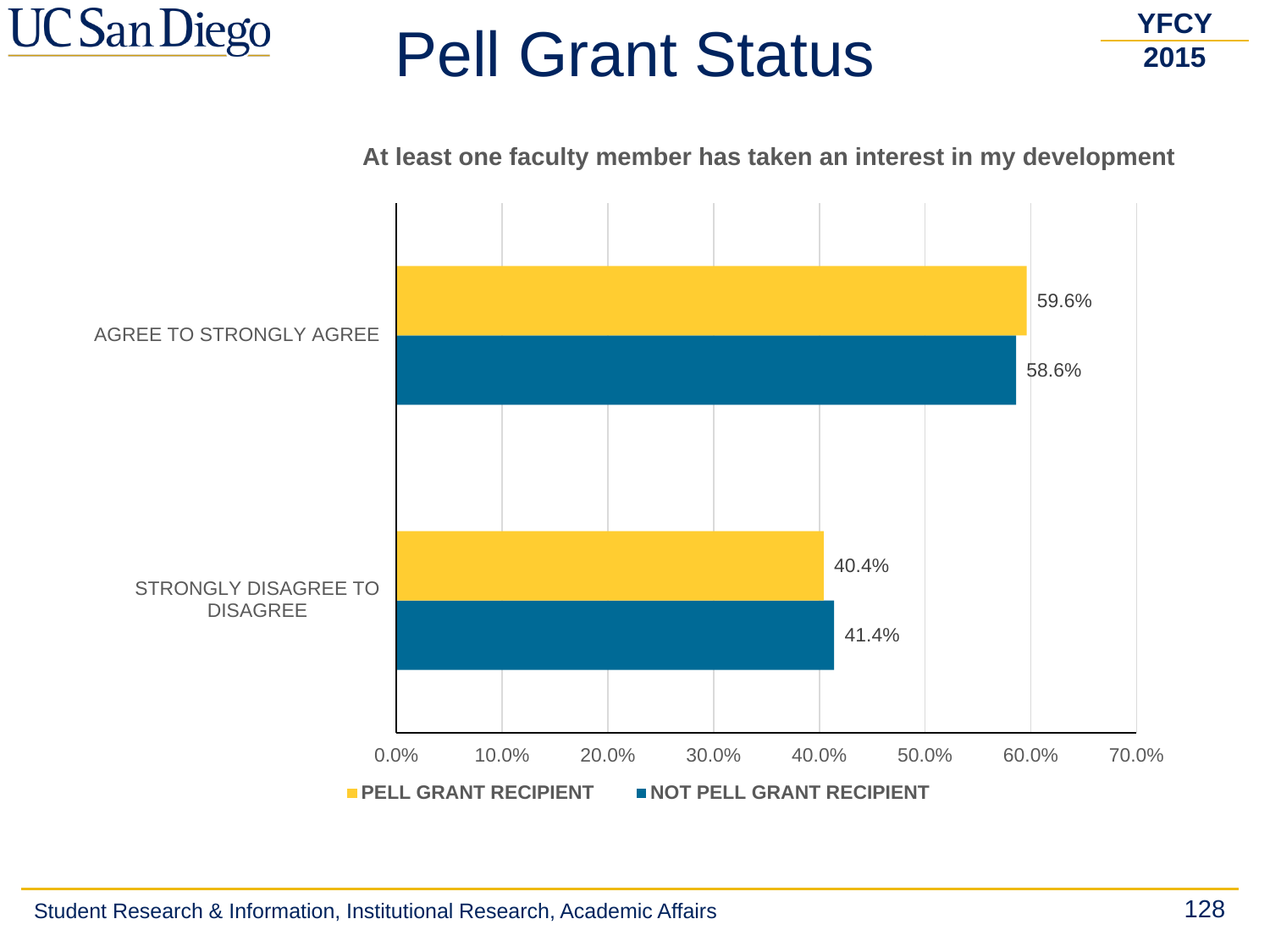



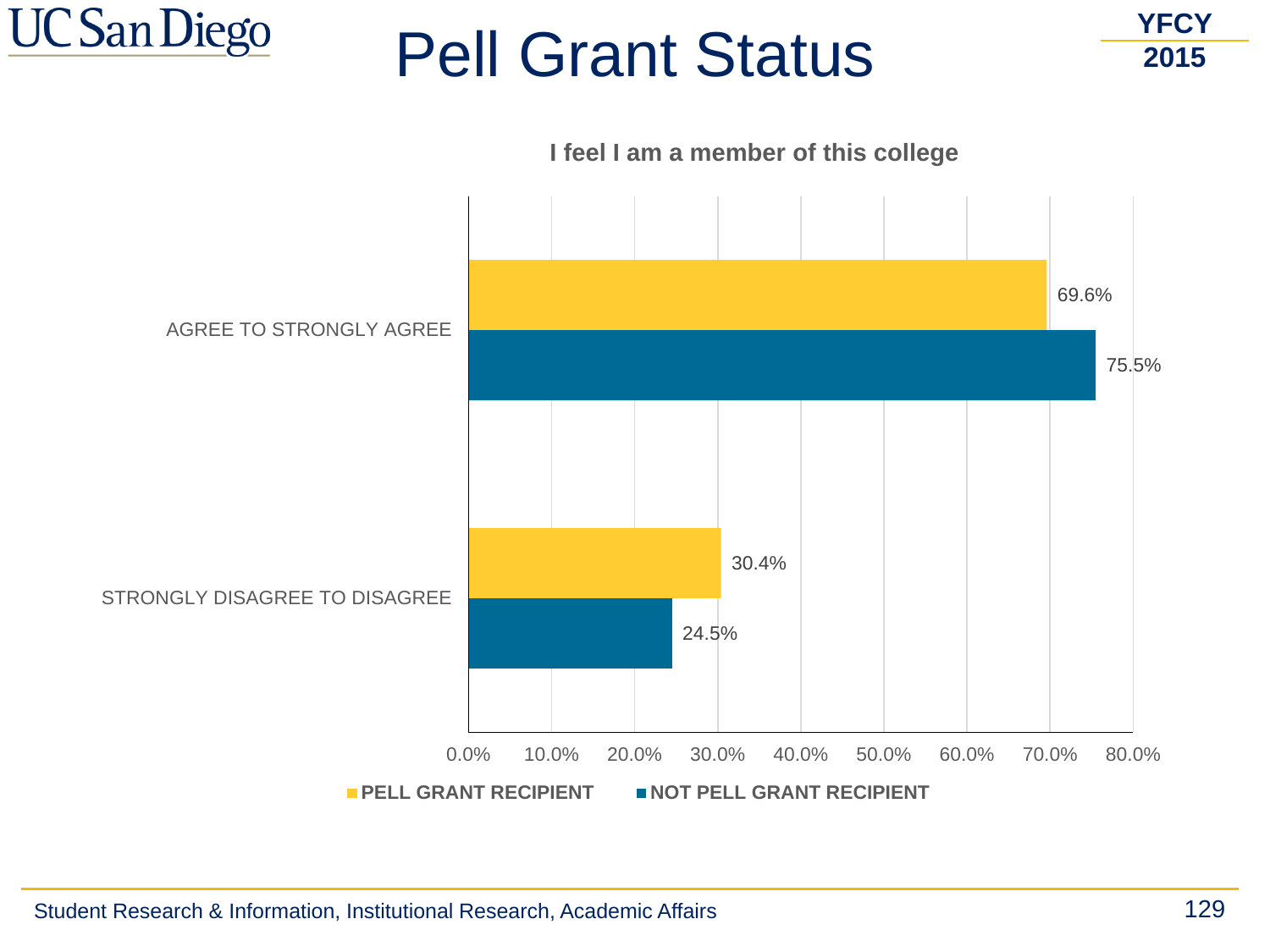

**YFCY 2015**

#### **I have effectively led a group to a common purpose**

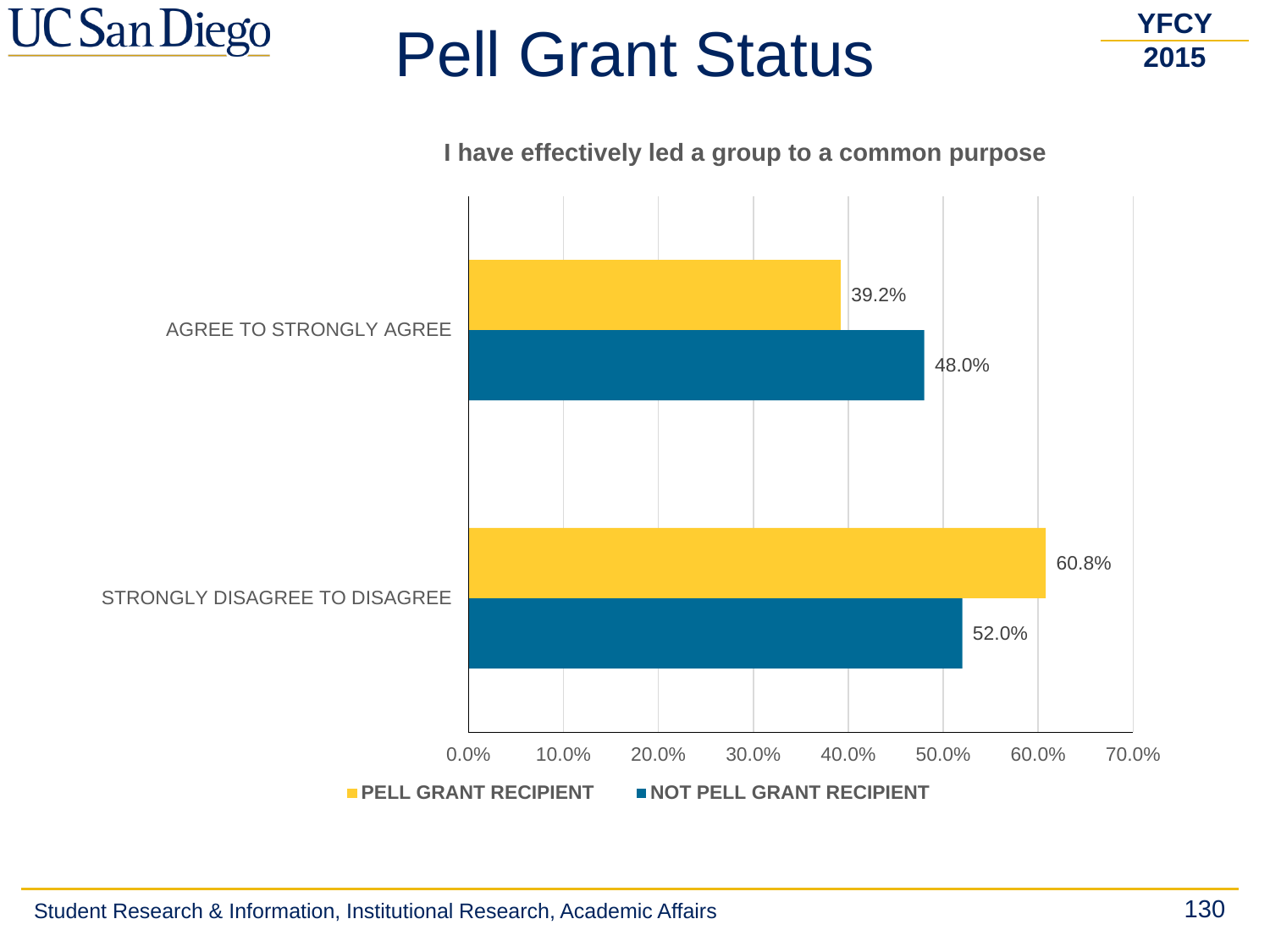